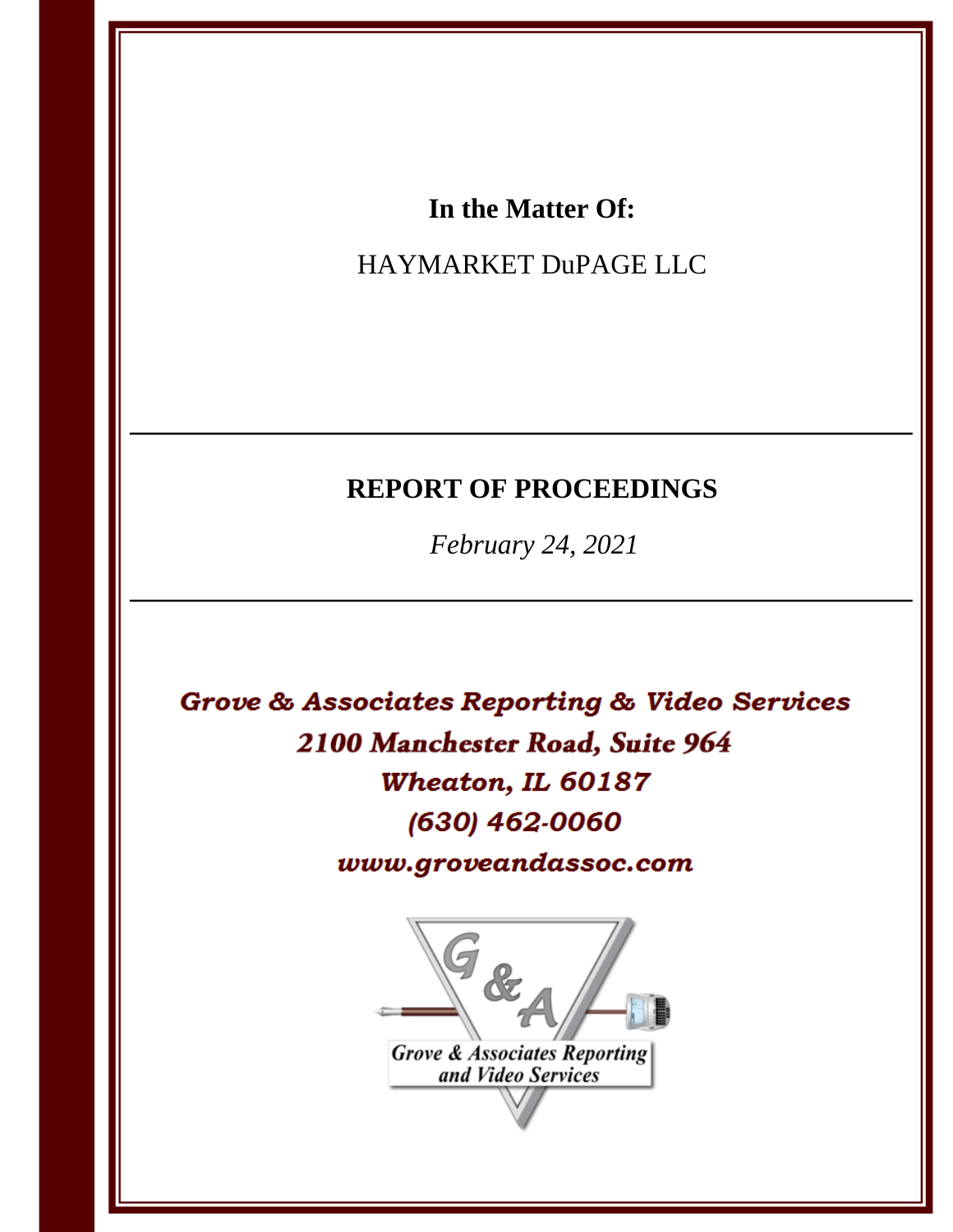STATE OF ILLINOIS )  $\big)$  SS. COUNTY OF DU PAGE ) BEFORE THE VILLAGE OF ITASCA PLAN COMMISSION IN THE MATTER OF:  $\qquad \qquad$  )  $\hspace{0.5cm}$   $\hspace{0.5cm}$   $\hspace{0.5cm}$   $\hspace{0.5cm}$   $\hspace{0.5cm}$   $\hspace{0.5cm}$   $\hspace{0.5cm}$   $\hspace{0.5cm}$   $\hspace{0.5cm}$   $\hspace{0.5cm}$   $\hspace{0.5cm}$   $\hspace{0.5cm}$   $\hspace{0.5cm}$   $\hspace{0.5cm}$   $\hspace{0.5cm}$   $\hspace{0.5cm}$   $\hspace{0.5cm}$   $\hspace{0.5cm}$   $\hspace{$ Haymarket DuPage LLC  $\qquad \qquad$  ) PC #19-014 860 West Irving Park Road  $\qquad$ Itasca, Illinois (1998) REPORT OF PROCEEDINGS had and testimony taken via video conferencing at the public hearing of the above-entitled cause, taken by Lynette J. Neal, CSR No. 084-004363, RPR, on Wednesday, February 24, 2021, at 7:00 p.m.

**GROVE & ASSOCIATES REPORTING**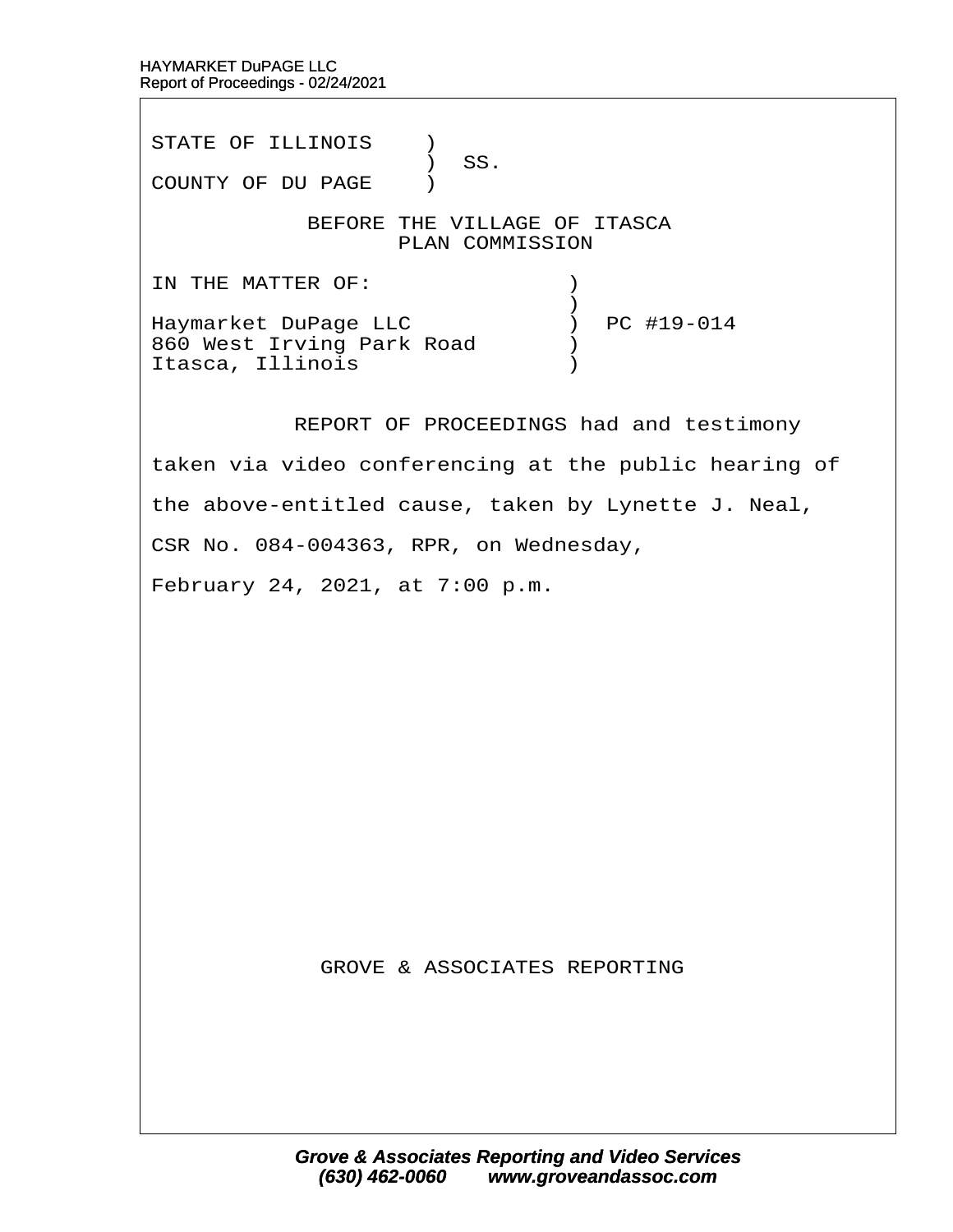| 1      | PRESENT VIA VIDEO CONFERENCE:                                           |
|--------|-------------------------------------------------------------------------|
| 2      | MR. BRENDAN DALY, Chairman;<br>MR. FRANK CARELLO, Commissioner;         |
| 3      | MS. LORI DRUMMOND, Commissioner;<br>MR. JEFFREY HOLMES, Commissioner;   |
| 4      | MS. KRISTA RAY, Commissioner;<br>MR. ANTHONY RUSSO, Commissioner;       |
| 5      | ALSO PRESENT VIA VIDEO CONFERENCE:                                      |
| 6      | MR. MO KHAN, Village Planner;                                           |
| 7<br>8 | MS. SHANNON MALIK JARMUSZ, Director of<br><b>Community Development;</b> |
| 9      | HERVAS, CONDON & BERSANI, P.C., by<br><b>MS. YORDANA WYSOCKI</b>        |
| 10     | 333 Pierce Road, Suite 195<br>Itasca, Illinois 60143                    |
| 11     | (630) 773-4774<br>chervas@hcbattorneys.com                              |
| 12     | Appeared via video conference on behalf of<br>City of Itasca;           |
| 13     | DASPIN & AUMENT, LLP, by                                                |
| 14     | MS. BRIDGET M. O'KEEFE,<br>300 South Wacker Drive, Suite 2200           |
| 15     | Chicago, Illinois 60606<br>$(312)$ 258-3795                             |
| 16     | bokeefe@daspinaument.com                                                |
| 17     | and                                                                     |
| 18     | BOND, DICKSON & CONWAY, by<br>MS. MARY E. DICKSON,                      |
| 19     | 400 South Knoll Street, Unit C<br>Wheaton, Illinois 60187               |
| 20     | $(630) 681 - 1000$<br>marydickson@bond-dickson.com                      |
| 21     | Appeared via video conference on behalf of<br>Haymarket DuPage, LLC;    |
| 22     |                                                                         |
| 23     |                                                                         |
| 24     |                                                                         |
|        |                                                                         |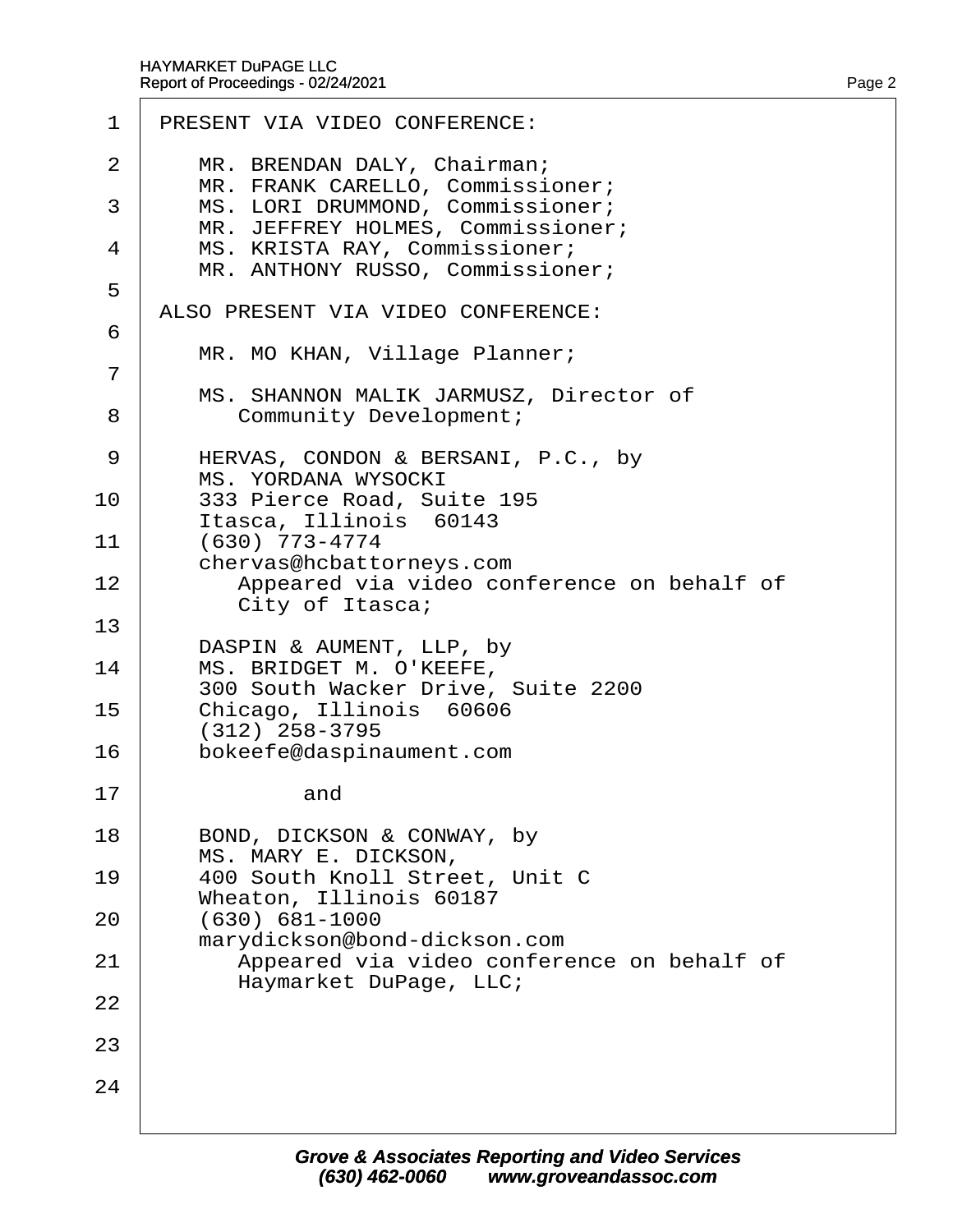| 1      | ALSO PRESENT: (Cont'd.)                                                                   |
|--------|-------------------------------------------------------------------------------------------|
| 2      | FRANCZEK, P.C., by                                                                        |
| 3      | <b>MS. JENNIFER SMITH</b><br>300 South Wacker Drive, Suite 3400                           |
| 4      | Chicago, Illinois 60606<br>$(312)$ 786-6589                                               |
| 5      | jas@franczek.com<br>Appeared via video conference on behalf of<br>Itasca School District; |
| 6<br>7 | JOHNSON & BELL, LTD., by<br>STEPHEN P. ELLENBECKER                                        |
| 8      | 33 West Monroe Street, Suite 2700<br>Chicago, IL 60603                                    |
| 9      | (312) 984-0221<br>ellenbeckers@jbltd.com                                                  |
| 10     | Appeared via video conference on behalf of 865<br>West Irving Park Road, LLC;             |
| 11     | OTTOSEN, Di NOLFO, HASENBLAG & CASTALDO, LTD., by                                         |
| 12     | MR. STEPHEN H. DI NOLFO<br>1804 North Naper Boulevard, Suite 350                          |
| 13     | Naperville, Illinois 60563<br>(630) 682-0085                                              |
| 14     | sdinolfo@ottosenlaw.com<br>Appeared via video conference on behalf of                     |
| 15     | <b>Itasca Fire Protection District.</b>                                                   |
| 16     |                                                                                           |
| 17     |                                                                                           |
| 18     |                                                                                           |
| 19     |                                                                                           |
| 20     |                                                                                           |
| 21     |                                                                                           |
| 22     |                                                                                           |
| 23     |                                                                                           |
| 24     |                                                                                           |
|        |                                                                                           |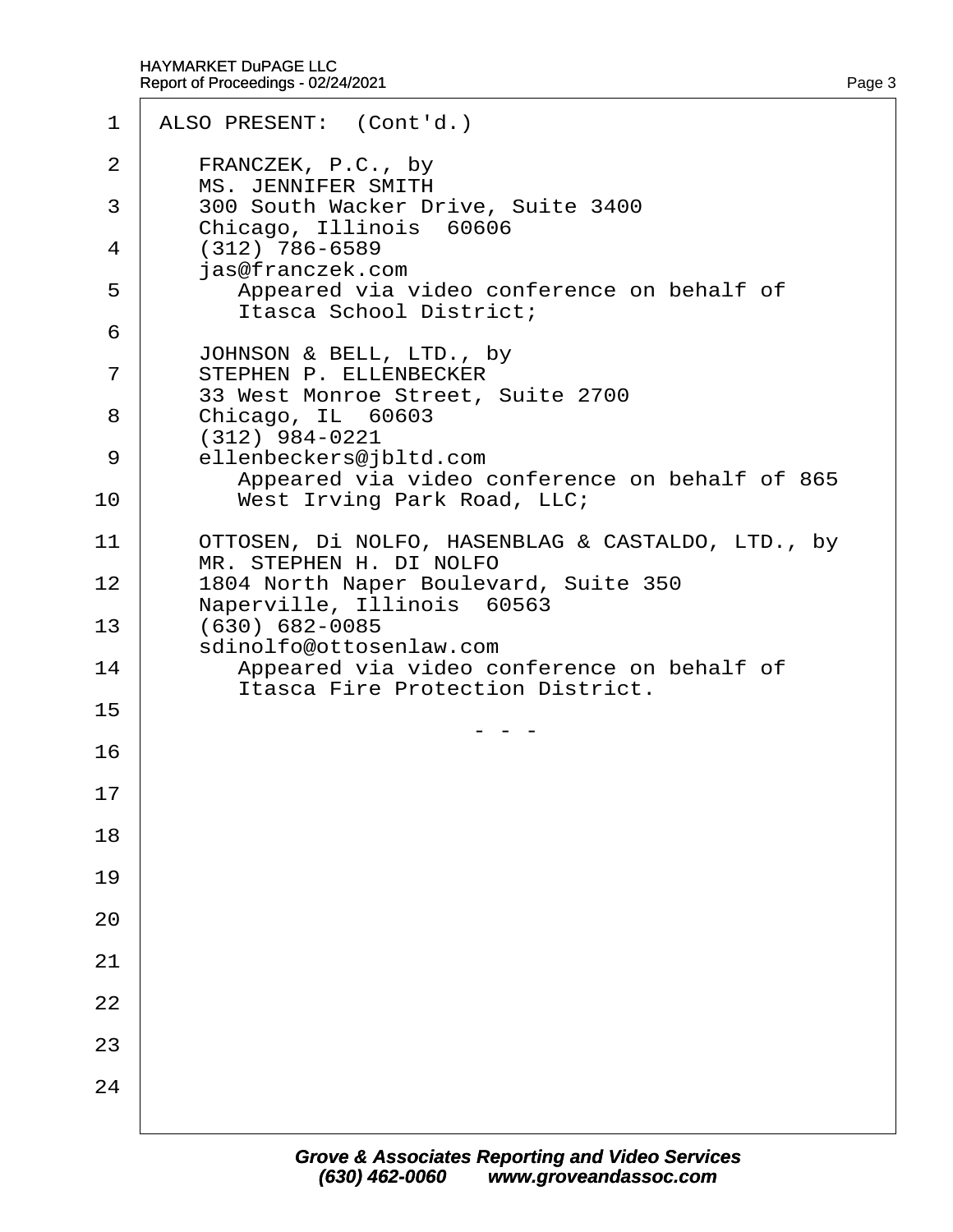| $\overline{2}$<br><b>WITNESS</b><br>Page<br>Line<br>3<br>DR. DANIEL LUSTIG<br>4 Direct Examination<br>By Ms. Dickson<br>17<br>2<br>5 Cross-Examination<br>By Mr. DiNolfo<br>24<br>21<br>6 Cross-Examination<br>By Ms. Smith<br>32<br>16<br>7 ¢ross-Examination<br>By Mr. Ellenbecker<br>61<br>12<br>8 Redirect Examination<br>By Ms. Dickson<br>98<br>9<br>9 Recross-Examination<br>By Ms. Smith<br>99<br>$\overline{7}$<br>10<br>11<br>12<br>13<br>14<br>15<br>16<br>17<br>18<br>19<br>20<br>21<br>22<br>24 | 1  | INDEX |  |  |  |
|--------------------------------------------------------------------------------------------------------------------------------------------------------------------------------------------------------------------------------------------------------------------------------------------------------------------------------------------------------------------------------------------------------------------------------------------------------------------------------------------------------------|----|-------|--|--|--|
|                                                                                                                                                                                                                                                                                                                                                                                                                                                                                                              |    |       |  |  |  |
|                                                                                                                                                                                                                                                                                                                                                                                                                                                                                                              |    |       |  |  |  |
|                                                                                                                                                                                                                                                                                                                                                                                                                                                                                                              |    |       |  |  |  |
|                                                                                                                                                                                                                                                                                                                                                                                                                                                                                                              |    |       |  |  |  |
|                                                                                                                                                                                                                                                                                                                                                                                                                                                                                                              |    |       |  |  |  |
|                                                                                                                                                                                                                                                                                                                                                                                                                                                                                                              |    |       |  |  |  |
|                                                                                                                                                                                                                                                                                                                                                                                                                                                                                                              | 23 |       |  |  |  |
|                                                                                                                                                                                                                                                                                                                                                                                                                                                                                                              |    |       |  |  |  |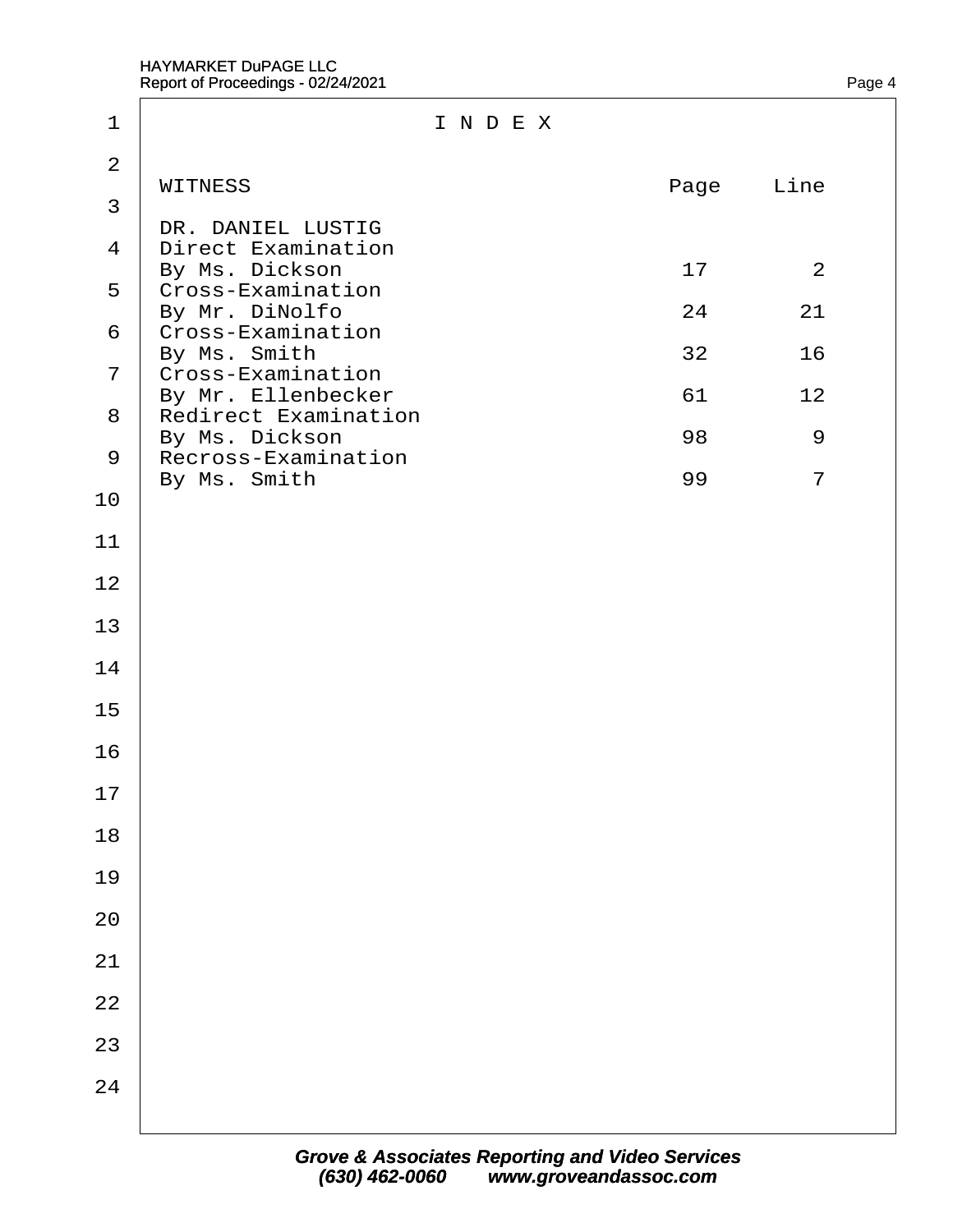| $\mathbf 1$    | <b>CHAIRMAN DALY: Today is Wednesday, February</b>    |       |
|----------------|-------------------------------------------------------|-------|
| $\overline{2}$ | 24th, 2021. The case before the Plan Commission is    |       |
| 3              | PC19-014 continued from February 10th, 2021.          |       |
| 4              | The petitioner and owner is                           |       |
| 5              | Haymarket DuPage, LLC, and the location is 860 West   | 07:01 |
| 6              | Itving Park Road. The request is for a petition for   |       |
| $\overline{7}$ | a planned development by special use with exceptions  |       |
| 8              | and Class 1 site plan approval all in order to permit |       |
| 9              | a mixed-use residential and healthcare facility and   |       |
| 10             | other accessory uses in the B2 business district at   | 07:01 |
| 11             | 860 West Irving Park Road.                            |       |
| 12             | The procedure for tonight's meeting                   |       |
| 13             | are as follows: This evening we'll begin with         |       |
| 14             | testimony from Dr. Lustig. We are proceeding          |       |
| 15             | remotely at this time due to COVID-19, and the public | 07:01 |
| 16             | may watch the proceedings through the Village's       |       |
|                | 17 YouTube channel. Anyone wishing to make public     |       |
| 18             | comment will be able to do so after the presentation  |       |
| 19             | of cases. They will need to sign up on the Village's  |       |
| 20             | website. Anyone wishing to ask questions of the       | 07:01 |
| 21             | petitioner, village staff, or other parties will be   |       |
| 22             | able to do so after the presentation of cases. The    |       |
| 23             | signup form is on the Village's website.              |       |
| 24             | Remote village staff is monitoring                    |       |
|                |                                                       |       |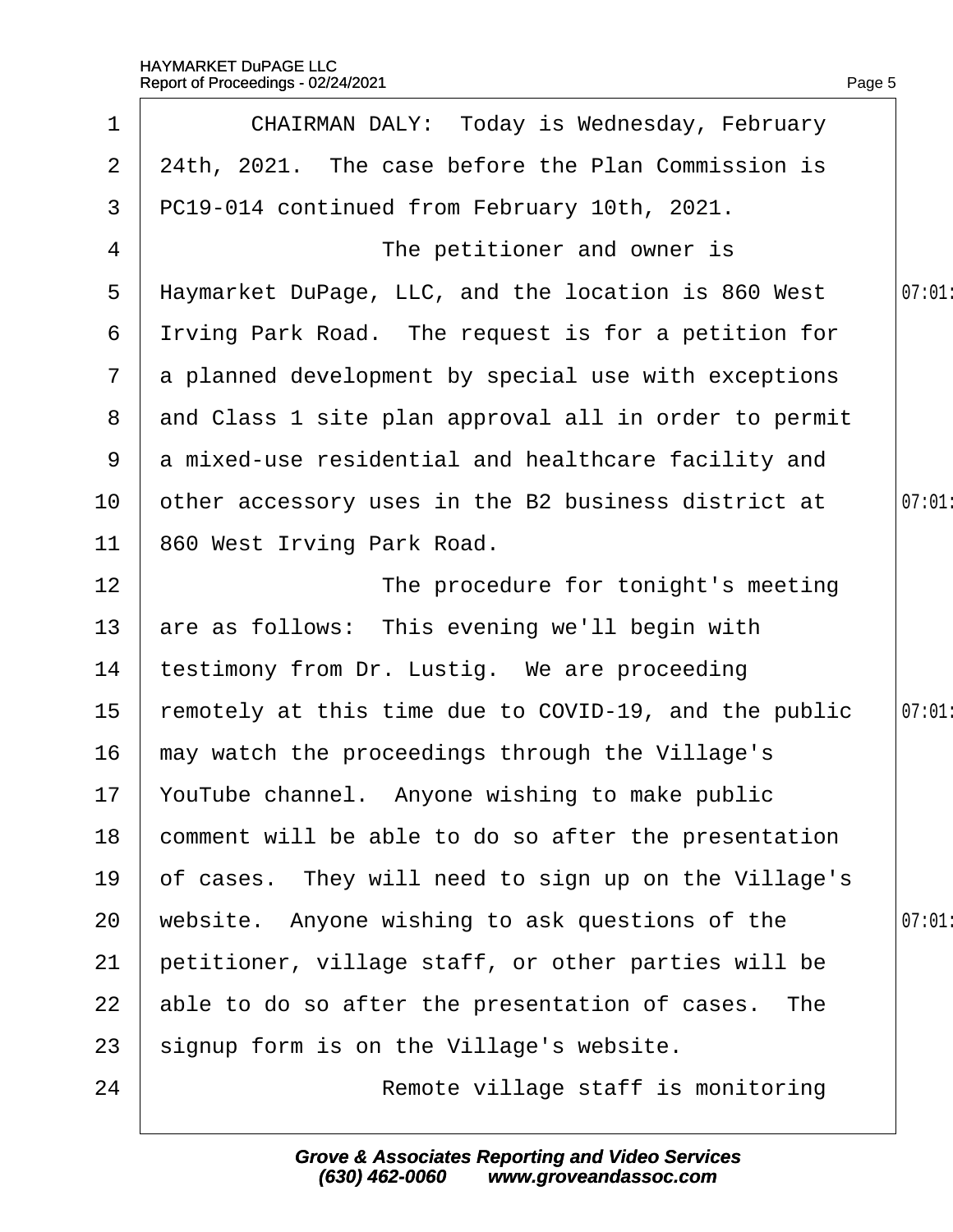h

|                 | 1 the video streaming. If the video streaming does not |        |
|-----------------|--------------------------------------------------------|--------|
|                 | 2 work during the proceedings, we will stop and wait   |        |
| 3 <sup>1</sup>  | until the video streaming is it fixed or reschedule    |        |
| 4               | for another date.                                      |        |
| 5               | At this time, I would like to ask                      | 07:02  |
| 6               | Village counsel, Yordana Wysocki, to open with her     |        |
| $\mathbf{7}$    | domments, please.                                      |        |
| 8               | MS. WYSOCKI: Thank you, Chairman. My name is           |        |
| 9               | Yordana Wysocki, and I'm going to give Mr. Hervas'     |        |
| 10 <sup>°</sup> | typical statement. This is the opening remarks,        | 07:02  |
| 11              | which are pretty much the same every time. We're       |        |
| 12 <sup>2</sup> | repeating them again just for the benefit of those     |        |
| 13              | who have not appeared previously.                      |        |
| 14              | I'm the attorney advising the Plan                     |        |
| 15              | Commission on this matter. This is a legal             | 07:02: |
| 16              | proceeding with legal significance. The court          |        |
| 17 <sub>1</sub> | reporter is swearing in witnesses and is transcribing  |        |
| 18              | the testimony. This is not a trial, but we are         |        |
| 19              | developing a record of proceedings before the Plan     |        |
| 20              | Commission.                                            |        |
| 21              | This is a legal public hearing on a                    |        |
| 22              | zoning petition. My job is to protect the rights of    |        |
| 23              | the petitioner, any objectors, and the public. The     |        |
| 24              | Plan Commission will make findings and a               |        |
|                 |                                                        |        |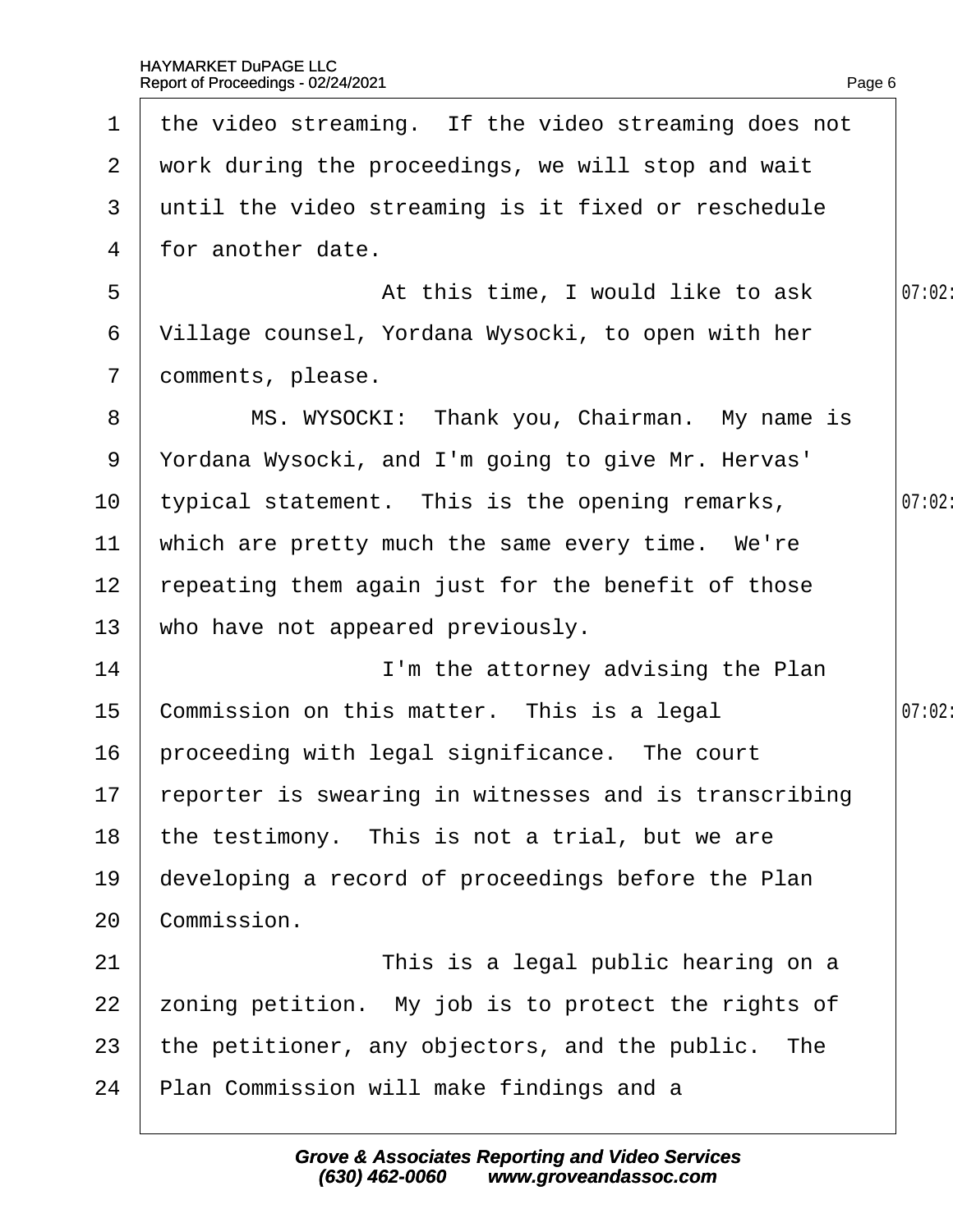| $\mathbf 1$     | recommendation to the Village board. Please             |        |
|-----------------|---------------------------------------------------------|--------|
|                 | 2 understand that the Plan Commission is a recommending |        |
| 3 <sup>1</sup>  | body. The Village board will make the final decision    |        |
| 4               | on the Haymarket zoning petition.                       |        |
| 5               | Due to the pandemic, we are unable                      | 07:03  |
| 6               | to meet in person. A virtual hearing is not the         |        |
| 7 <sup>7</sup>  | preferred method for hearing a zoning petition.         |        |
|                 | 8 However, the business of government must move         |        |
| 9               | forward, and a virtual hearing has been approved by     |        |
| 10              | the state statute and is used by local governments      | 07:03  |
| 11              | across the state. Everyone is doing the best they       |        |
| 12 <sup>7</sup> | can under the circumstances.                            |        |
| 13              | The procedures used by the Plan                         |        |
| 14              | Commission for large public hearings during the         |        |
| 15 <sub>1</sub> | pandemic are available on the Village's website. The    | 07:03: |
| 16              | website has a lot of information, including a           |        |
|                 | 17 comprehensive step-by-step guide about this hearing. |        |
| 18              | The public will have an opportunity to ask questions    |        |
| 19              | and provide public comment at the appropriate time.     |        |
| 20              | Witnesses will be presented by the                      | 07:04  |
| 21              | petitioner and possibly by other interested parties.    |        |
| 22              | Cross-examination will be allowed only by the           |        |
| 23              | attorneys or by anyone who has been legally             |        |
| 24              | recognized as an interested party.                      |        |
|                 |                                                         |        |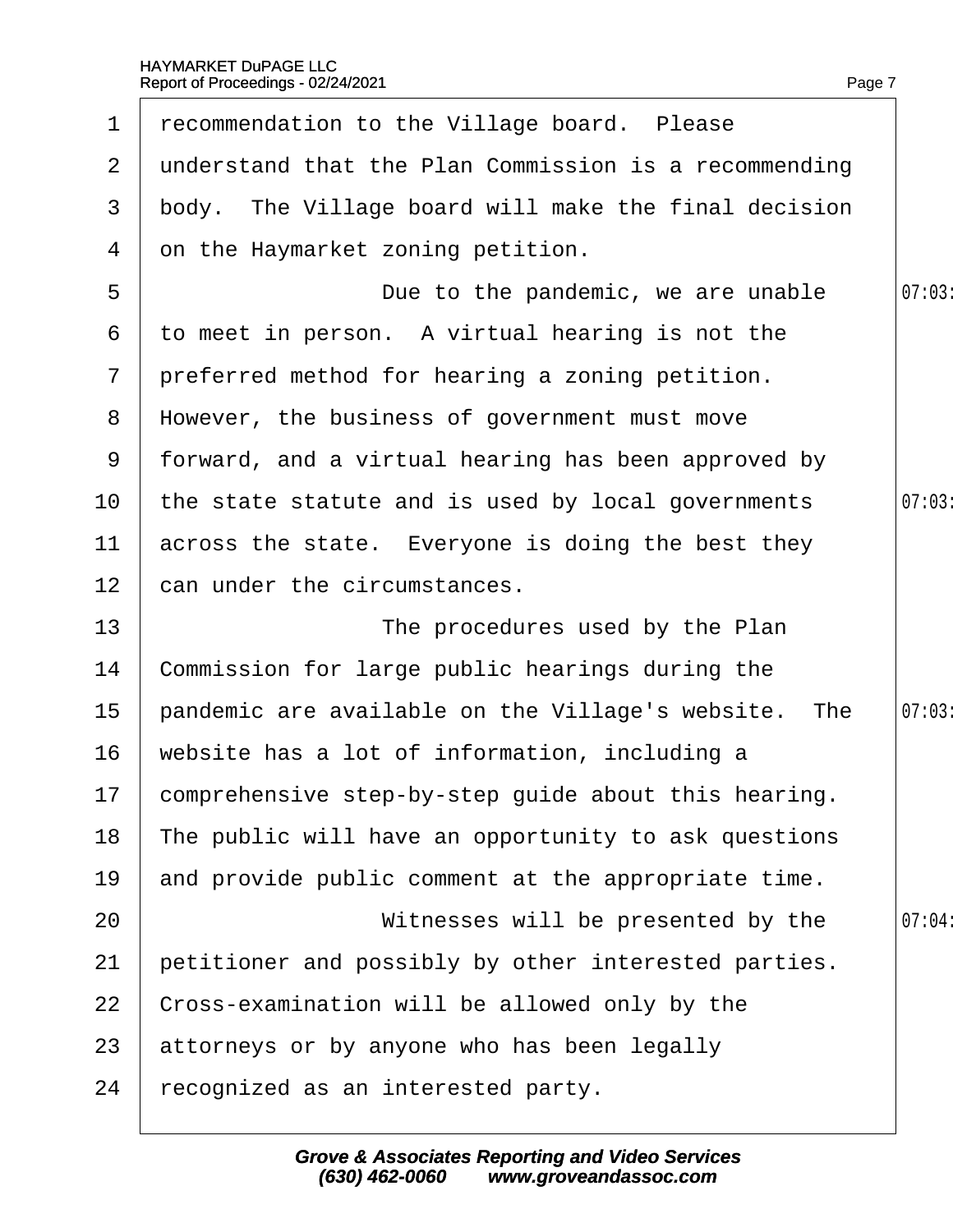| 1              | Finally, this process is slow and                    |        |
|----------------|------------------------------------------------------|--------|
| $\overline{2}$ | deliberate. It creates an appropriate record for the |        |
| 3              | Plan Commission hearing. I ask that everyone please  |        |
| 4              | respect the legal process, even if you do not agree  |        |
| 5              | with it. Thank you, Chairman. That concludes my      | 07:04: |
| 6              | record.                                              |        |
| $\overline{7}$ | CHAIRMAN DALY: Thank you, Yordana.                   |        |
| 8              | Would the recording secretary please                 |        |
| 9              | dall the roll.                                       |        |
| 10             | MR. KHAN: Chairman Daly, I'll actually be            |        |
| 11             | taking over that again.                              |        |
| 12             | CHAIRMAN DALY: Okay, Mo.                             |        |
| 13             | MR. KHAN: All right. Chairman Russo?                 |        |
| 14             | <b>COMMISSIONER RUSSO: Here.</b>                     |        |
| 15             | MR. KHAN: Not chairman, Commissioner Russo.          |        |
| 16             | apologize. Commissioner Carello.                     |        |
| 17             | <b>COMMISSIONER CARELLO: Here.</b>                   |        |
| 18             | MR. KHAN: Commissioner Holmes.                       |        |
| 19             | <b>COMMISSIONER HOLMES: Here.</b>                    |        |
| 20             | MR. KHAN: Commissioner Drummond.                     | 07:04  |
| 21             | <b>COMMISSIONER DRUMMOND: Here.</b>                  |        |
| 22             | MR. KHAN: Commissioner Ray.                          |        |
| 23             | <b>COMMISSIONER RAY: Here.</b>                       |        |
| 24             | MR. KHAN: And Chairman Daly.                         |        |
|                |                                                      |        |

Page 8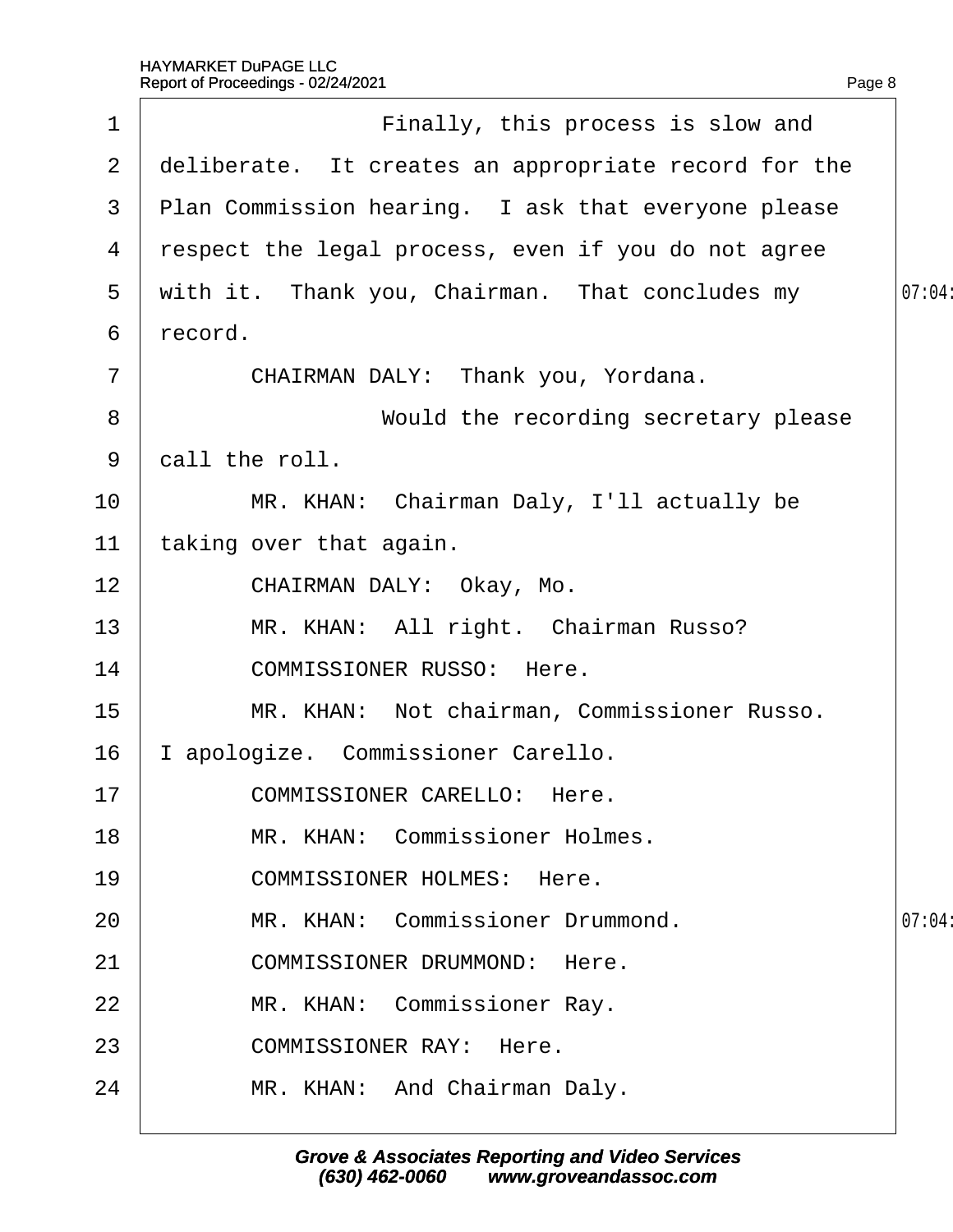|                | Report of Proceedings - 02/24/2021                | Page 9 |
|----------------|---------------------------------------------------|--------|
| $\mathbf 1$    | CHAIRMAN DALY: Here. I declare a quorum           |        |
| $\overline{2}$ | present.                                          |        |
| 3              | I would now like to entertain a                   |        |
| 4              | motion to continue case PC19-014 continued from   |        |
| 5              | February 10th, 2021.                              | 07:05  |
| 6              | <b>COMMISSIONER HOLMES: So moved. This is</b>     |        |
| 7              | <b>Commissioner Holmes.</b>                       |        |
| 8              | <b>COMMISSIONER CARELLO: Second. Commissioner</b> |        |
| 9              | Carello.                                          |        |
| 10             | CHAIRMAN DALY: Mo, would you please call the      | 07:05  |
| 11             | vote.                                             |        |
| 12             | MR. KHAN: Commissioner Russo.                     |        |
| 13             | <b>COMMISSIONER RUSSO: For.</b>                   |        |
| 14             | MR. KHAN: Commissioner Carello.                   |        |
| 15             | <b>COMMISSION CARELLO: For.</b>                   | 07:05  |
| 16             | <b>MR. KHAN: Commissioner Holmes.</b>             |        |
| 17             | <b>COMMISSIONER HOLMES: For.</b>                  |        |
| 18             | MR. KHAN: Commissioner Drummond.                  |        |
| 19             | <b>COMMISSIONER DRUMMOND: For.</b>                |        |
| 20             | MR. KHAN: Commissioner Ray.                       | 07:05  |
| 21             | <b>COMMISSIONER RAY: For.</b>                     |        |
| 22             | MR. KHAN: Chairman Daly.                          |        |
| 23             | CHAIRMAN DALY: For. Motion passes.                |        |
| 24             | I would ask now that, Ms. O'Keefe,                |        |
|                |                                                   |        |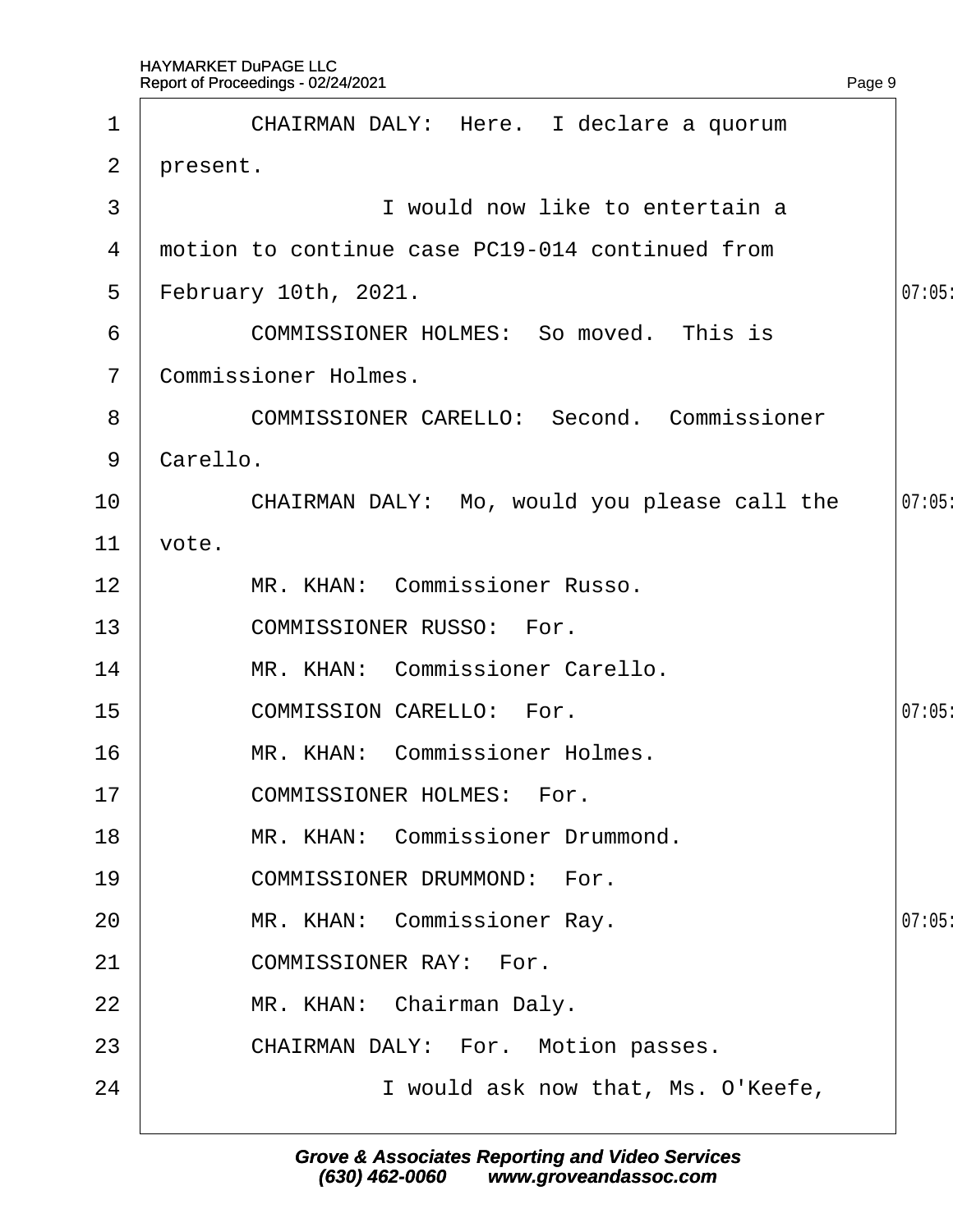| 1              | please introduce your witness for this evening.       |       |
|----------------|-------------------------------------------------------|-------|
| $\overline{2}$ | You're on mute.                                       |       |
| 3              | MS. DICKSON: Thank you. This technology               |       |
| 4              | sometimes still takes me by surprise.                 |       |
| 5              | Chairman Daly, for those of you who                   | 07:05 |
| 6              | might not have remembered me from a year ago, my name |       |
| $\overline{7}$ | is Mary Dickson. Along with Bridget O'Keefe, I do     |       |
| 8              | represent Haymarket DuPage, LLC, and its application  |       |
| 9              | that's before the Plan Commission this evening, and I |       |
| 10             | will be presenting Dr. Dan Lustig as our witness this | 07:06 |
| 11             | evening.                                              |       |
| 12             | We're tendering for examination                       |       |
| 13             | Dr. Lustig, who is the president and CEO of Haymarket |       |
| 14             | Center because Haymarket Center filed it's original   |       |
| $15\,$         | application for zoning in July of 2019. In August of  | 07:06 |
| 16             | 2020, Haymarket Center revised its application in     |       |
|                | 17 four specific areas. Dr. Lustig is being called    |       |
| 18             | solely to testify to those changes. And we            |       |
| 19             | understand through conversations with counsel for the |       |
| 20             | Village that cross-examination tonight will be        | 07:06 |
| 21             | limited to this testimony in the testimony that       |       |
| 22             | Dr. Lustig will be presenting tonight, predominantly  |       |
| 23             | because Dr. Lustig has already been subjected to      |       |
| 24             | numerous hours of testimony and cross-examination in  |       |
|                |                                                       |       |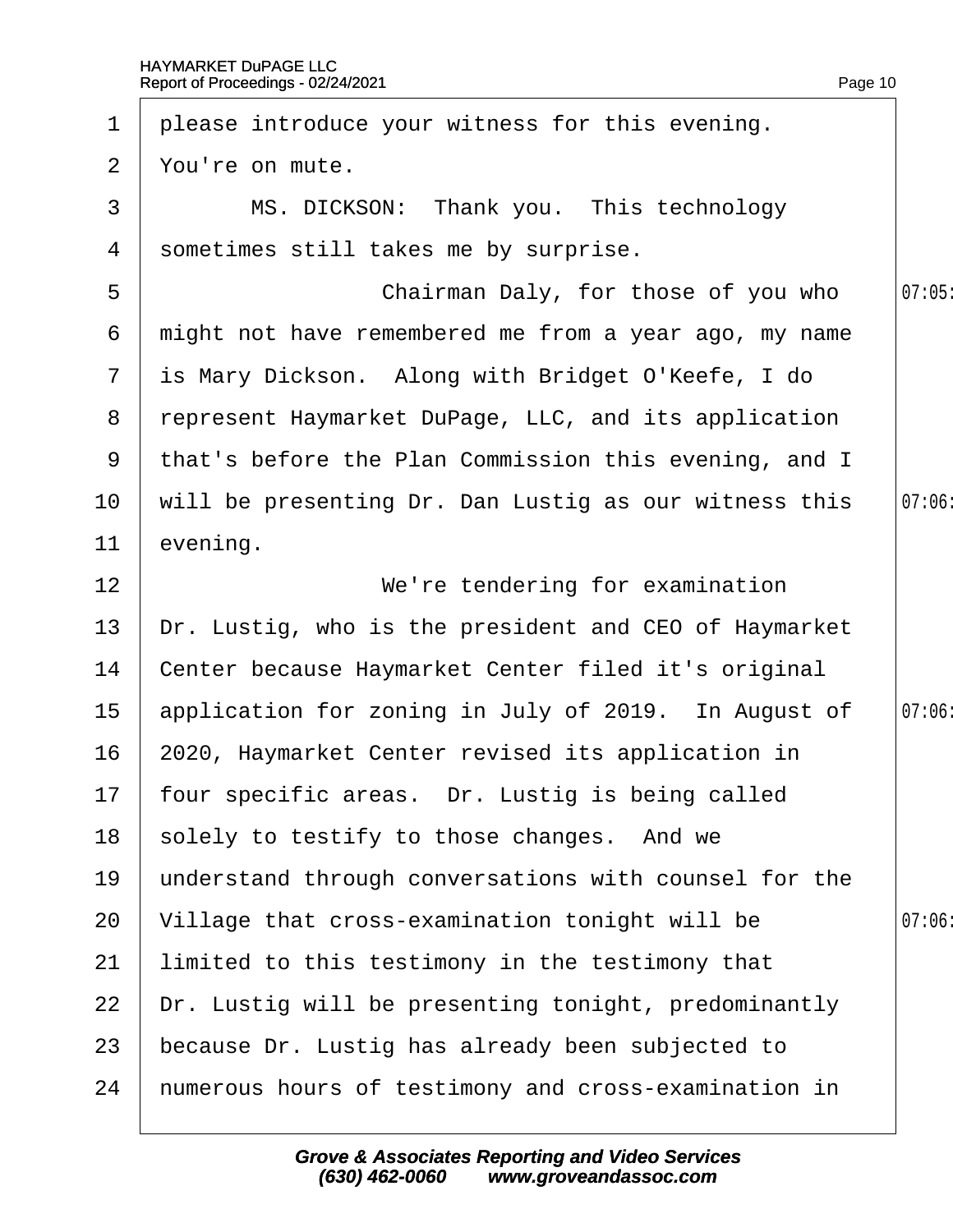| $\mathbf 1$     | early months of this proceeding.                        |        |
|-----------------|---------------------------------------------------------|--------|
| 2               | The four amendments to the                              |        |
| 3               | application that are at issue this evening are the      |        |
| 4               | change in ownership, the enhanced landscaping, the      |        |
| 5               | provision of a fenced-in patio, and the decision to     | 07:07: |
| 6               | remove programming for women accompanied by children.   |        |
| 7 <sup>7</sup>  | Following Dr. Lustig's testimony, if there are any      |        |
| 8               | questions which he believes will be best answered by    |        |
| 9               | Karen Kissel, who is the senior executive vice          |        |
| 10              | president of Haymarket Center, we also have             | 07:07: |
| 11              | Ms. Kissel with us this evening for that purpose.       |        |
| 12 <sub>2</sub> | I'm now going to ask Dr. Lustig to                      |        |
| 13              | walk through the changes in the application for the     |        |
| 14              | benefit of the Plan Commission and the attorneys for    |        |
| 15 <sub>1</sub> | the -- yes, sir?                                        | 07:07: |
| 16              | CHAIRMAN DALY: Before you start that                    |        |
|                 | 17 Ms. Dickson, could we please have the court reporter |        |
| 18              | swear in both Dr. Lustig and Ms. Kissel.                |        |
| 19              | (Witnesses sworn.)                                      |        |
| 20              | MR. ELLENBECKER: Chairman Daly, I would just            | 07:08  |
| 21              | like to lodge an objection to Ms. Kissel being          |        |
| 22              | allowed to testify this evening. We just found out      |        |
| 23              | yesterday from Ms. O'Keefe that she might testify       |        |
| 24              | today. And given the uproar that's been created by      |        |
|                 |                                                         |        |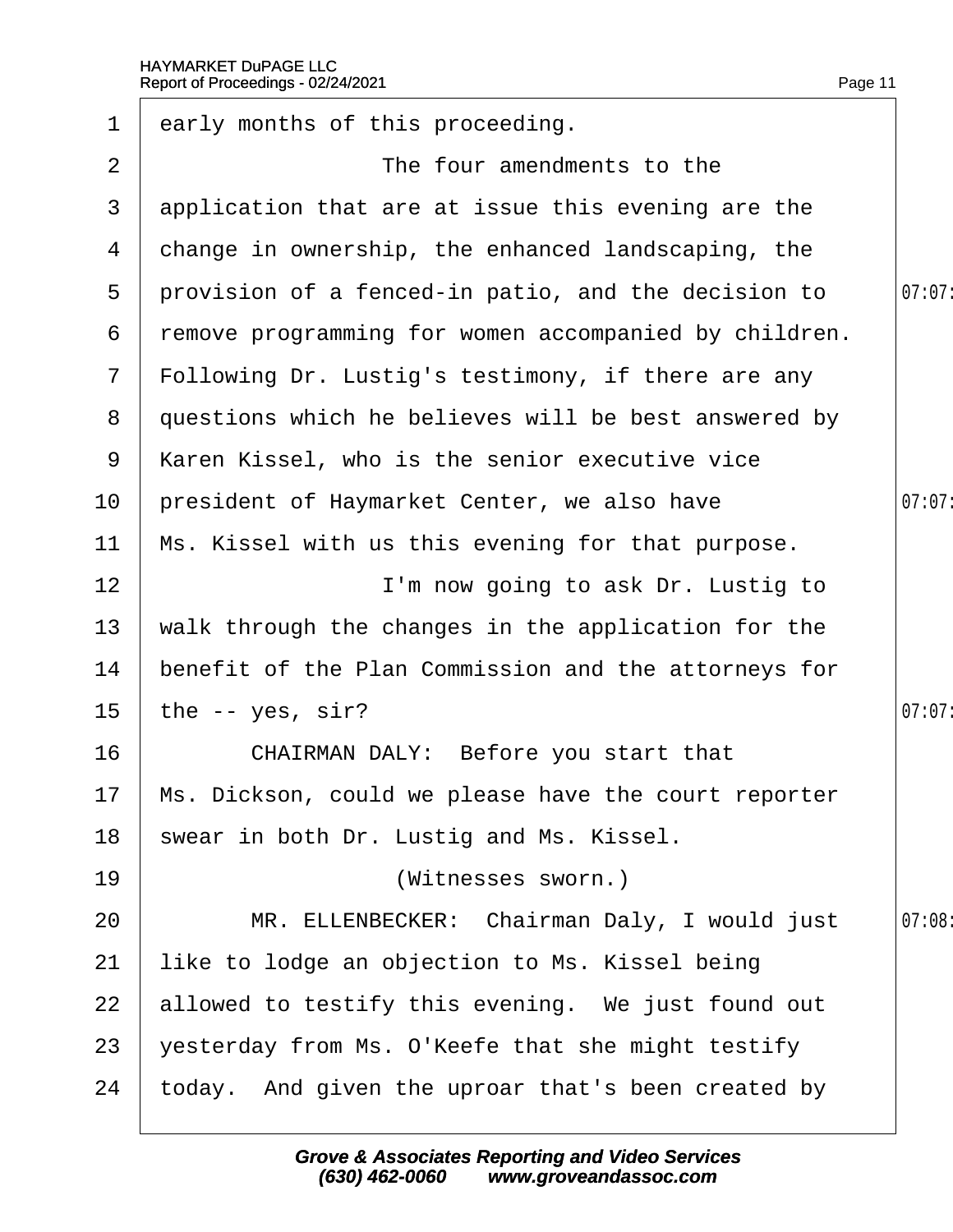| $\mathbf 1$     | Haymarket lawyers about disclosure requirements,        |       |
|-----------------|---------------------------------------------------------|-------|
| $\mathbf{2}$    | specifically timely disclosure requirements of          |       |
| 3               | exhibits and witnesses, this is far outside the         |       |
| 4               | disclosure agreement that Haymarket has cited for       |       |
| 5               | them to give us less than 24-hours -- or about          | 07:08 |
| 6               | 24-hours notice.                                        |       |
| $\overline{7}$  | MS. DICKSON: Chairman Daly, for that purpose,           |       |
|                 | 8 it's not -- Ms. Kissel is not being brought for       |       |
| 9               | purposes of surprise. This is only in terms of any      |       |
| 10              | questions that Dr. Lustig might be asked this           | 07:08 |
| 11              | evening. It was an accomodation to counsel so that      |       |
| 12 <sup>2</sup> | they could get an answer to a question this evening.    |       |
| 13              | If they don't want to hear from Ms. Kissel, then we     |       |
| 14              | won't present her. This, I thought, would be a good     |       |
| 15 <sub>1</sub> | accommodation to counsel.                               | 07:08 |
| 16              | I suppose we can address it in -- to                    |       |
|                 | 17 the extent anyone has a question at a later point in |       |
| 18              | the proceeding, unless you would like to rule on that   |       |
| 19              | right at this moment.                                   |       |
| 20              | MS. O'KEEFE: In addition, Mr. Chairman, I               | 07:09 |
| 21              | testified at the last hearing that Dr. Lustig would     |       |
| 22              | be presenting and potentially another Haymarket         |       |
| 23              | representative would also be presenting. And that       |       |
| 24              | was made, a statement for the record, at last week's    |       |
|                 |                                                         |       |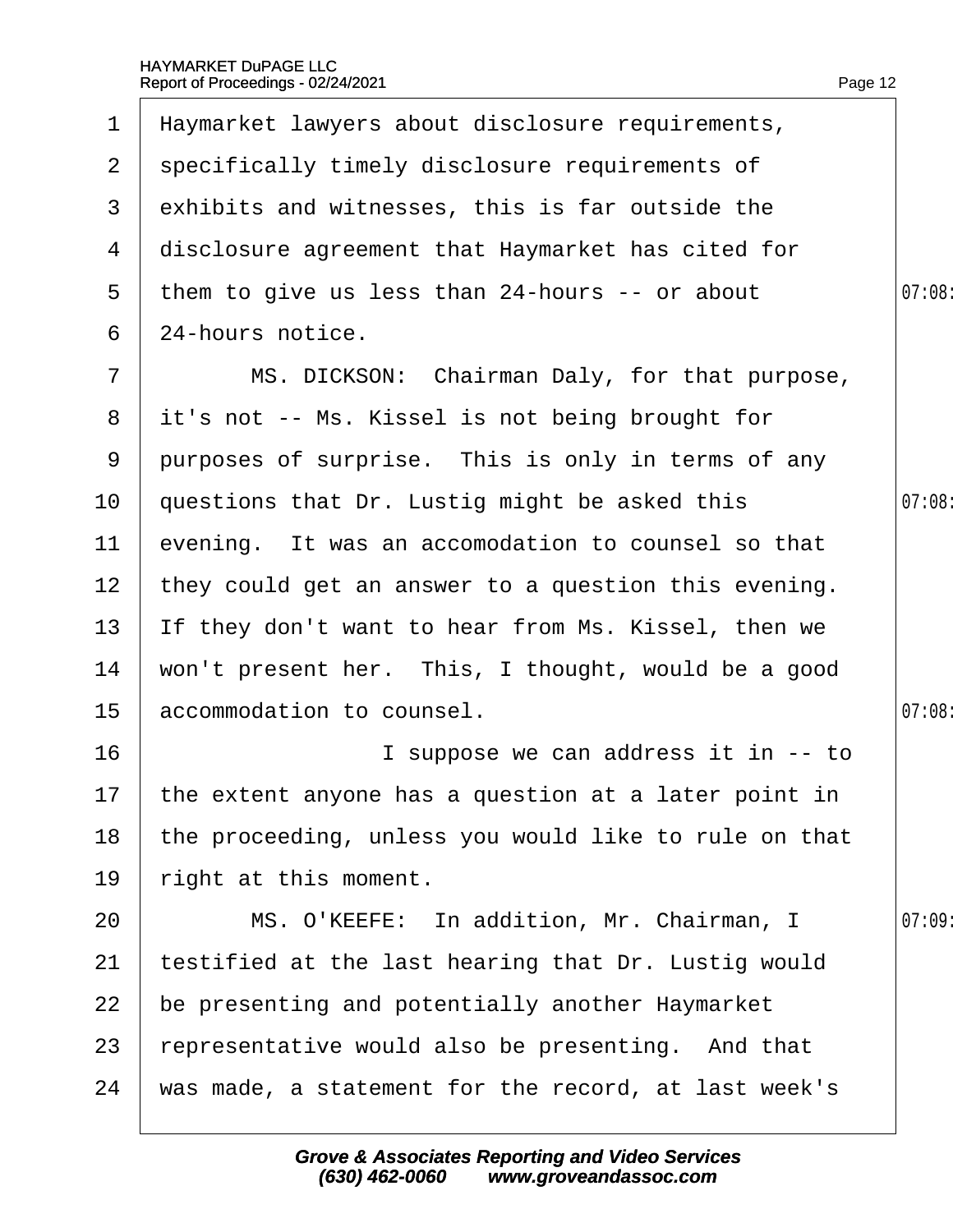| $\mathbf 1$     | hearing, and I just wanted to bring that to your      |        |
|-----------------|-------------------------------------------------------|--------|
| $\overline{2}$  | attention, also.                                      |        |
| 3               | CHAIRMAN DALY: Okay. Thank you for those              |        |
| 4               | domments. I would ask Mr. Ellenbecker, what is an     |        |
| $5^{\circ}$     | appropriate amount of time for disclosure of a        | 07:09  |
| 6               | witness, given the back and forth so far through this |        |
| $\mathbf{7}$    | hearing?                                              |        |
| 8               | MR. ELLENBECKER: I believe the agreement of           |        |
| 9               | the parties that's been invoked by Haymarket lawyers  |        |
| 10              | is 14 days notice.                                    | 07:09  |
| 11              | MS. DICKSON: Well, I would say that it's not          |        |
| 12              | been invoked by Haymarket. It was an agreement of     |        |
| 13 <sup>°</sup> | counsel. And we aren't presenting Ms. Kissel for      |        |
| 14              | direct examination this evening. She's only here in   |        |
| 15 <sub>1</sub> | case questions arise that Dr. Lustig believes would   | 07:09  |
| 16              | best be answered by her. We don't intend to present   |        |
|                 | 17 her for direct examination this evening.           |        |
| 18              | CHAIRMAN DALY: Since I'm not an attorney and          |        |
| 19              | 'm not very smart at this stuff, here's my question   |        |
| 20              | to --                                                 | 07:10: |
| 21              | MS. WYSOCKI: Can you hear me or no?                   |        |
| 22              | <b>CHAIRMAN DALY: Yes.</b>                            |        |
| 23              | MS. WYSOCKI: I'm sorry, I didn't realize I            |        |
| 24              | couldn't be heard unless I hit the button. I          |        |
|                 |                                                       |        |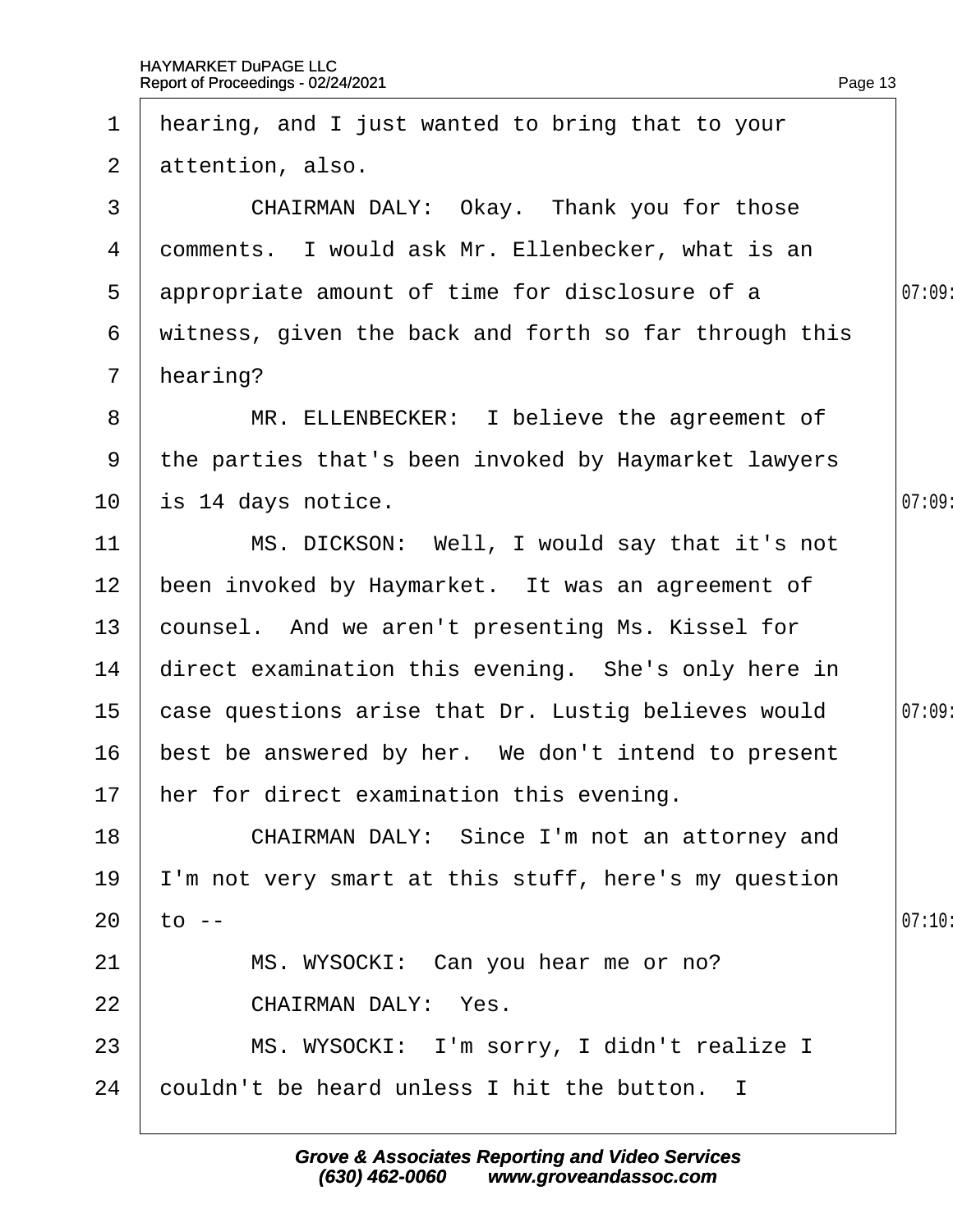| $\mathbf 1$    | apologize about that.                                |        |
|----------------|------------------------------------------------------|--------|
| 2              | I suggest that we proceed, given                     |        |
| 3              | Mr. Ellenbecker's objection and Ms. Dickson's, you   |        |
| 4              | know, statement that Ms. Kissel is here just, you    |        |
| $5^{\circ}$    | know, for the convenience of getting the questions   | 07:10  |
| 6              | from the attorneys. Why don't we begin with          |        |
| $7\phantom{.}$ | Dr. Lustig. If there is a question that Dr. Lustig   |        |
| 8              | feels is more appropriately answered by Ms. Kissel,  |        |
| 9              | the may state so, and then we can proceed with       |        |
| 10             | Ms. ^ Kissel's testimony maybe at a later date.      | 07:10: |
| 11             | MS. DICKSON: Is that acceptable, Chairman            |        |
| 12             | Daly?                                                |        |
| 13             | CHAIRMAN DALY: I'm trying to process based on        |        |
| 14             | what Mr. Ellenbecker said about the 14 days, and I   |        |
| 15             | know that everybody, I think, is trying to keep this | 07:11  |
| 16             | thing moving forward.                                |        |
| 17             | Mr. Ellenbecker, given the                           |        |
| 18             | situation, if there were questions to be answered by |        |
| 19             | Ms. Kissel at a later date, would seven days notice  |        |
| 20             | for the next scheduled meeting be adequate for you   | 07:11  |
| 21             | and counsel?                                         |        |
| 22             | MR. ELLENBECKER: Yeah, absolutely.                   |        |
| 23             | CHAIRMAN DALY: Ms. Smith, would that be all          |        |
| 24             | right with you?                                      |        |
|                |                                                      |        |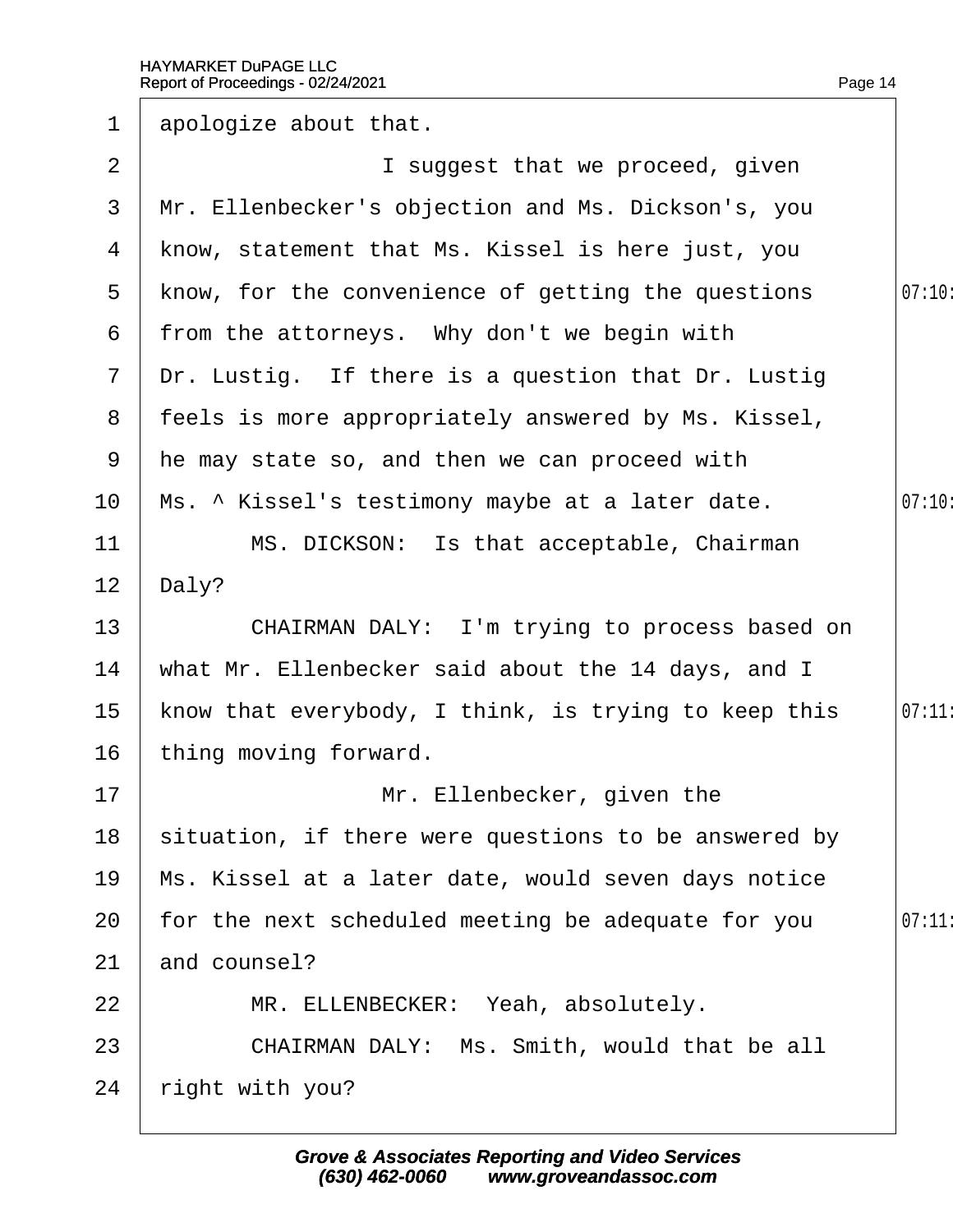|                 | Report of Proceedings - 02/24/2021                    | Page 15 |
|-----------------|-------------------------------------------------------|---------|
| $\mathbf 1$     | MS. SMITH: I'm in agreement with that.                |         |
| $\overline{2}$  | CHAIRMAN DALY: Okay. So then I would propose          |         |
| 3               | we track the questions that might be deferred to      |         |
| 4               | Ms. Kissel, and then next week we would introduce her |         |
| 5               | as the -- now, would she be introduced as a witness,  | 07:11   |
| 6               | Yordana? Or how does that work?                       |         |
| 7               | MS. WYSOCKI: Well, if she's going to give             |         |
| 8               | testimony, then she should be introduced and sworn in |         |
|                 | 9 as a witness.                                       |         |
| 10              | CHAIRMAN DALY: Then she could be                      | 07:12:  |
| 11              | cross-examined based on what she said and the stuff   |         |
| 12 <sub>2</sub> | that Dr. Lustig's not going to answer; correct?       |         |
| 13              | MS. WYSOCKI: Yes. Well, she could be                  |         |
| 14              | cross-examined on her own testimony, so whatever she  |         |
| 15              | testifies to, that would be open for                  | 07:12   |
| 16              | cross-examination.                                    |         |
| 17              | CHAIRMAN DALY: Okay. So then I would propose          |         |
| 18              | that we do direct examination of Dr. Lustig this      |         |
| 19              | evening. Any questions for Ms. Kissel defer to next   |         |
| 20              | week, she can answer them, and we'll proceed as       | 07:12:  |
| 21              | hormal. Is that acceptable to all parties?            |         |
| 22              | MS. DICKSON: Yes, Chairman Daly.                      |         |
| 23              | MR. ELLENBECKER: Yes.                                 |         |
| 24              | MR. DI NOLFO: Yes.                                    |         |
|                 |                                                       |         |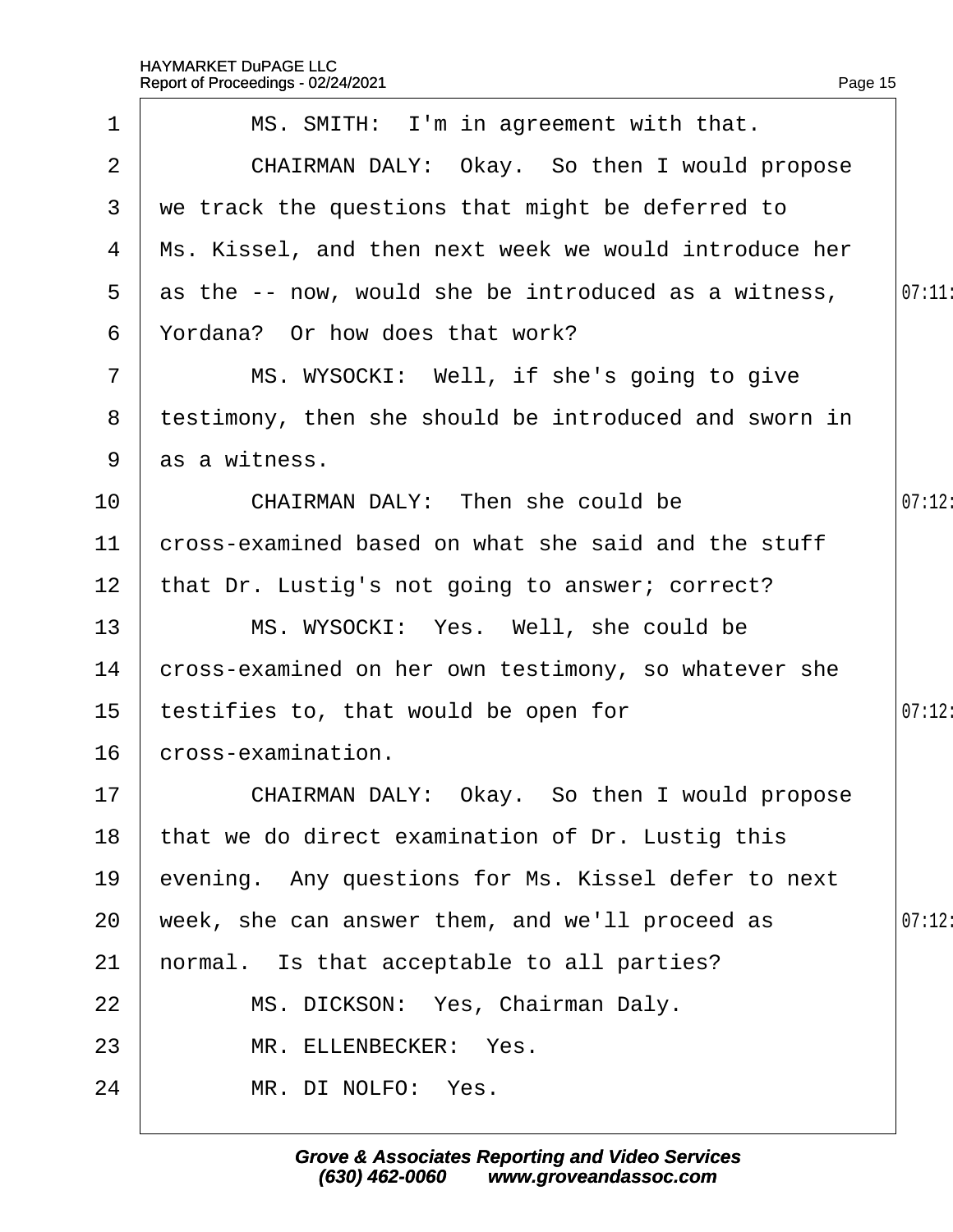|                                                       | Page 16                            |
|-------------------------------------------------------|------------------------------------|
| MS. SMITH: Yes.                                       |                                    |
| CHAIRMAN DALY: Okay. Thank you.                       |                                    |
| Ms. Dickson, please proceed.                          |                                    |
| MS. DICKSON: Thank you, sir. My objective is          |                                    |
| to walk Dr. Lustig through the changes in the         | 07:12                              |
| application for the benefit of the Plan Commission,   |                                    |
| the attorneys representing the various taxing         |                                    |
| districts, and for the residents who are watching or  |                                    |
| listening to the proceeding tonight.                  |                                    |
| Prior to this time, though,                           | 07:13                              |
| Dr. Lustig hasn't had the opportunity to speak to the |                                    |
| parties present this evening, and I would ask if he   |                                    |
| had an opening statement he would like to make?       |                                    |
| DR. LUSTIG: Thank you, Ms. Dickson and                |                                    |
| Chairman Daly. I do want to just briefly mention, I   | 07:13                              |
| want to thank all of the commissioners and a lot of   |                                    |
| bur supporters. I know this is a lot longer than      |                                    |
| anybody would have expected. My goal here is          |                                    |
| hopefully to provide the answers to the questions     |                                    |
| that people are raising, and so I just wanted to take | 07:13                              |
| this opportunity to thank everybody for their time    |                                    |
| and their attention to what I consider to be a very,  |                                    |
| very critical matter both in Illinois and across our  |                                    |
| country. So thank you.                                |                                    |
|                                                       | Report of Proceedings - 02/24/2021 |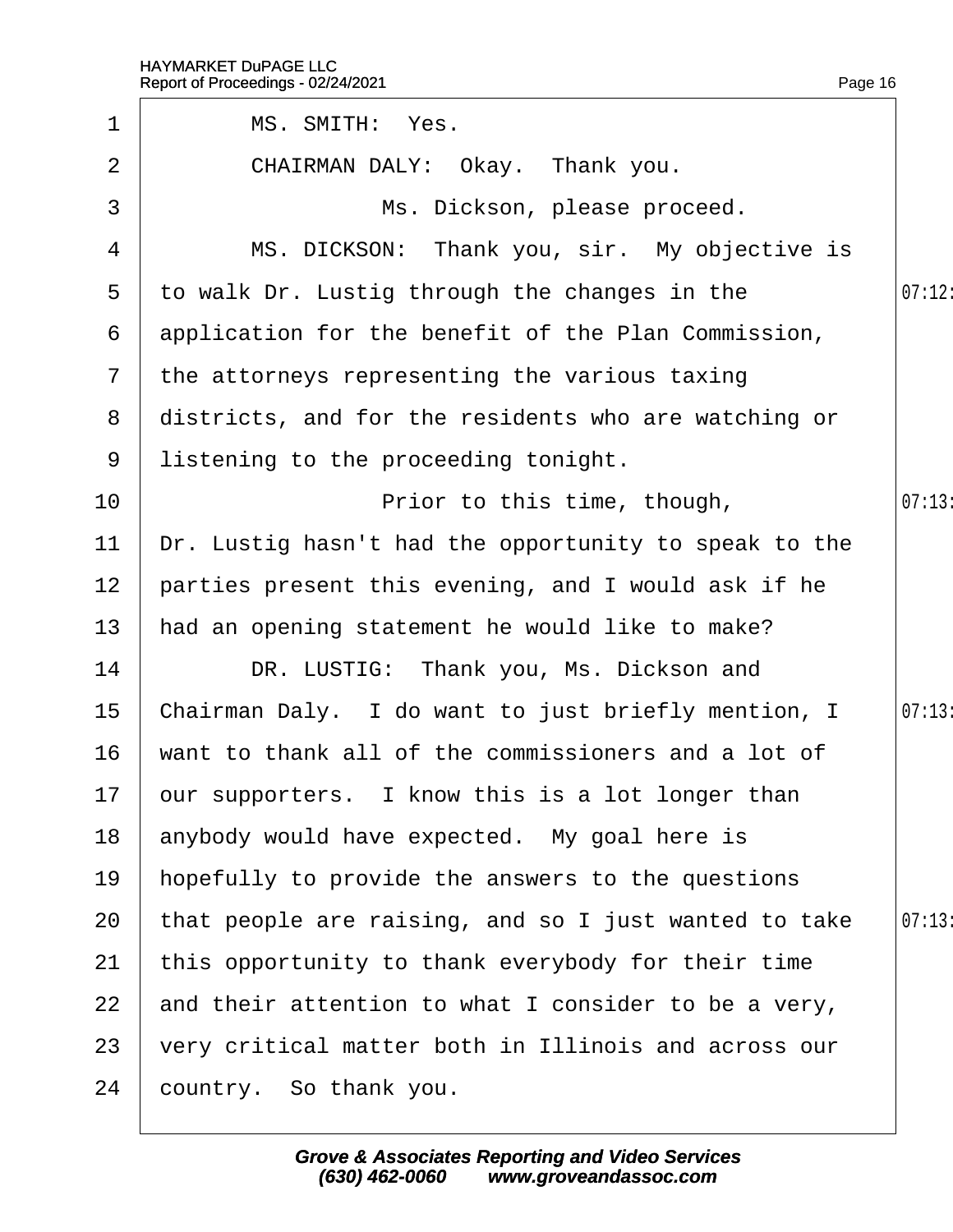|                | Report of Proceedings - 02/24/2021                    | Page 17 |
|----------------|-------------------------------------------------------|---------|
| $\mathbf 1$    | <b>CHAIRMAN DALY: You're welcome.</b>                 |         |
| $\overline{2}$ | <b>DIRECT EXAMINATION</b>                             |         |
| 3              | BY MS. DICKSON:                                       |         |
| 4              | Q. Okay. Now to address the revisions to              |         |
| 5              | the application. Perhaps the biggest change to our    | 07:13   |
| 6              | application is the change in ownership. When the      |         |
| $\mathcal{I}$  | application was originally filed in July of 2019,     |         |
| 8              | Haymarket DuPage, LLC, was not the owner but was      |         |
| 9              | rather a contract purchaser. Now Haymarket DuPage is  |         |
| 10             | the owner of the property, and the property, since    | 07:14:  |
| 11             | the acquisition by Haymarket DuPage, LLC, has sat     |         |
| 12             | vacant in Itasca.                                     |         |
| 13             | Dr. Lustig, could you discuss the                     |         |
| 14             | reasons for the acquisition of the property?          |         |
| 15             | A. First and foremost, we have always been            | 07:14   |
| 16             | committed to opening up a facility in DuPage County.  |         |
| 17             | We wanted to bring treatment services to what we have |         |
| 18             | considered to be a great need for the area and also   |         |
| 19             | because we had the -- a donor step forward who is     |         |
| 20             | committed to bringing treatment services to the       | 07:14:  |
| 21             | county and remains committed to doing that and has    |         |
| 22             | given a generous gift and a donation to Haymarket so  |         |
| 23             | that the purchase of the property could be made.      |         |
| 24             | In its amended application, Haymarket<br>Q.           |         |
|                |                                                       |         |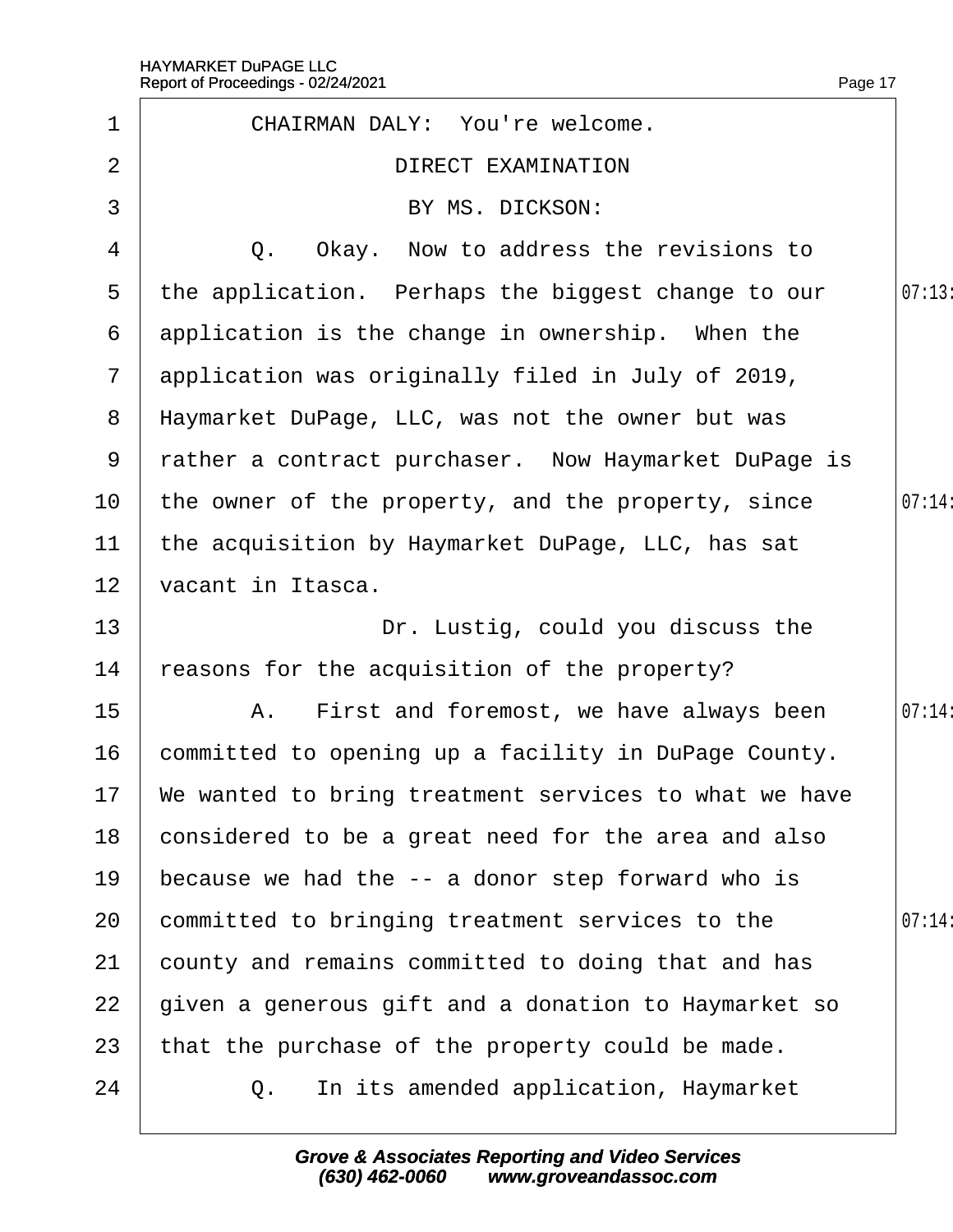| $\mathbf 1$     | also enhanced the landscaping. Can you discuss the      |       |
|-----------------|---------------------------------------------------------|-------|
| $\mathbf{2}$    | changes to the landscaping?                             |       |
| 3               | A. So we actually looked at the landscaping             |       |
| 4               | both to meet the requirements of the Village but also   |       |
| 5               | to add a patio and fencing to -- around the patio to    | 07:15 |
| 6               | address the areas for clients to -- to have a smoke     |       |
|                 | 7 break on as well as to do any curricular activities   |       |
| 8               | on as well as to protect the confidentiality of the     |       |
| 9               | patients that are in the facility.                      |       |
| 10              | More importantly, the goal around                       | 07:15 |
| 11              | the landscaping is I actually wanted to exceed the      |       |
| 12 <sub>2</sub> | requirements of what the Village is requesting of us,   |       |
| 13 <sup>°</sup> | because I believe that, you know, the area could be     |       |
| 14              | enhanced. It is the gem of the area, and I think        |       |
| 15 <sub>1</sub> | that I would like to have the environment reflect       | 07:15 |
| 16              | that. So my goal is to have a much more enhanced        |       |
|                 | 17 landscaping design to be shared with the Village and |       |
| 18              | exceed the code requirements that are set forth.        |       |
| 19              | Q. Dr. Lustig, when you talk about the                  |       |
| 20              | fenced-in patio -- which is actually one of the other   | 07:16 |
| 21              | amendments to the application -- will use of the        |       |
| 22              | patio be under Haymarket staff supervision?             |       |
| 23              | A. So any time that there is a patient that             |       |
| 24              | is on site, whether it's, you know, in the facility     |       |
|                 |                                                         |       |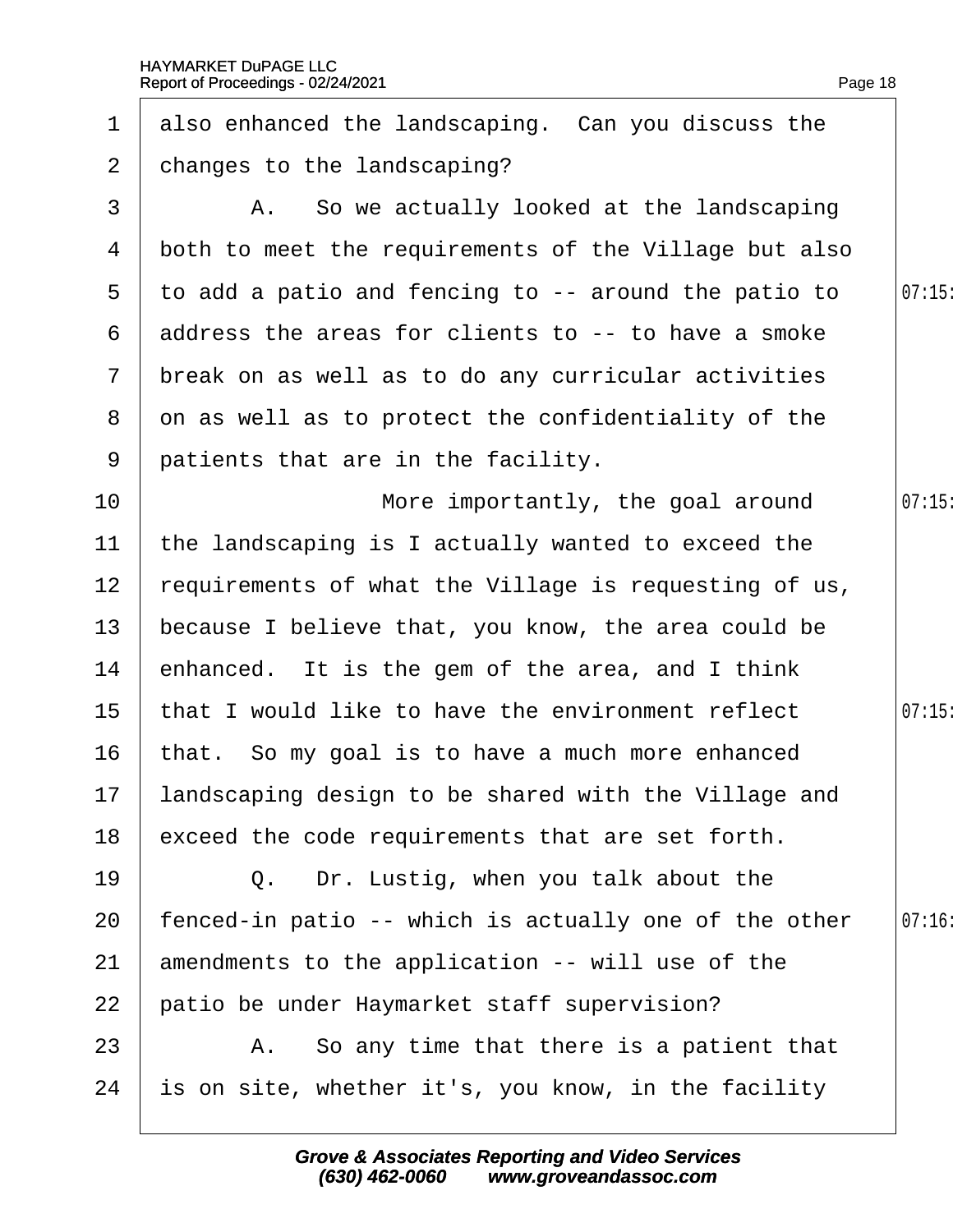| $\mathbf 1$     | or on the patio, it is all supervised by Haymarket    |        |
|-----------------|-------------------------------------------------------|--------|
| $\overline{2}$  | Center staff, so there is not an opportunity for      |        |
| 3               | patients to be outside the facility that will be      |        |
| 4               | unsupervised. So all of those patients will be        |        |
| $5^{\circ}$     | supervised by Haymarket staff.                        | 07:16  |
| 6               | Q. And, last, one of the changes that was             |        |
| $\overline{7}$  | made to the application was in response to, I         |        |
| 8               | believe, what we're hearing from School District      |        |
| 9               | No. 10. When you testified more than a year ago, you  |        |
| 10              | discussed that Haymarket wanted to provide a program  | 07:17: |
| 11              | at Haymarket DuPage which would allow women who were  |        |
| 12 <sub>2</sub> | securing treatment to come to the treatment facility  |        |
| 13 <sup>°</sup> | and be accompanied by a maximum of two children under |        |
| 14              | the age of five. Since that time, as part of the      |        |
| 15 <sub>1</sub> | amended application, it is your intent, I believe,    | 07:17: |
| 16              | not to offer that program any longer in Itasca; is    |        |
|                 | 17 that true?                                         |        |
| 18              | A. That is true.                                      |        |
| 19              | Q. And what is the -- just so everybody can           |        |
| 20              | understand, what is the purpose of providing that     | 07:17  |
| 21              | treatment?                                            |        |
| 22              | A. So first and foremost, substance use               |        |
| 23              | disorders is a family disease, and so our goal here   |        |
| 24              | was for many women seeking, you know, treatment,      |        |
|                 |                                                       |        |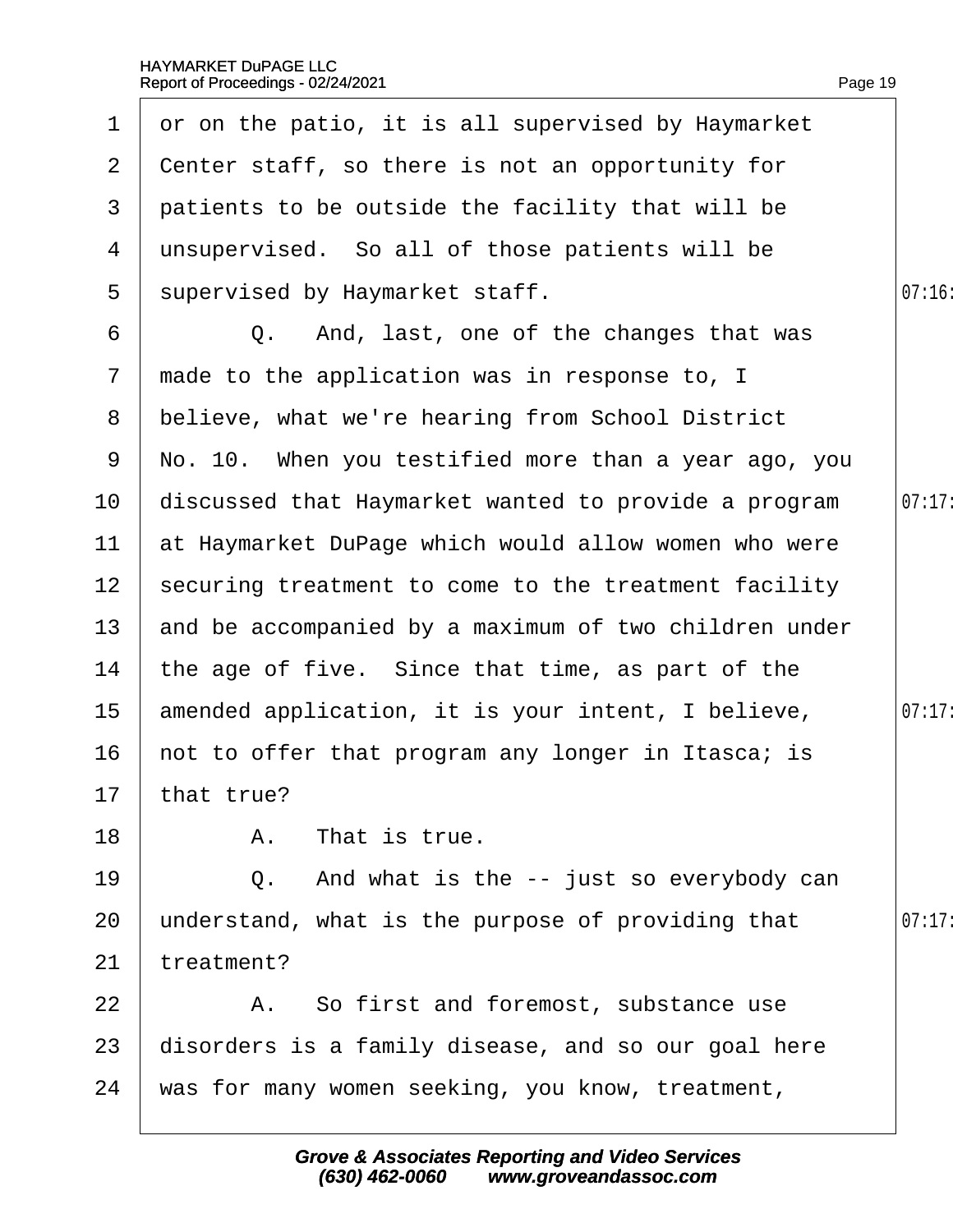|                 | 1 life-saving treatment, their major barrier is a need  |        |
|-----------------|---------------------------------------------------------|--------|
| $\mathbf{2}$    | to support their children. And so Haymarket's -- one    |        |
| 3               | of our probably longest running programs in the West    |        |
| 4               | Lloop has been a mother and children child's program    |        |
| $5^{\circ}$     | that allows women to bring up to two children into      | 07:17: |
| 6               | residence with them so that women can feel secure       |        |
| $\mathbf{7}$    | enough to participate in treatment that basically can   |        |
| 8               | save their lives and not impact children.               |        |
| 9               | And so I will continue, obviously,                      |        |
| 10              | to serve that population in the West Loop, but I        | 07:18  |
| 11              | wanted to do this, from my perspective, as an answer    |        |
| 12 <sub>2</sub> | to the school district that felt that, you know,        |        |
| 13              | serving homeless children would be an increased cost    |        |
| 14              | to them. And even though these children are at risk     |        |
| 15              | and need services, I still wanted to provide those      | 07:18: |
| 16              | services, which would be down in the West Loop. So      |        |
|                 | 17 that is why we made this accommodation, was so that, |        |
| 18              | again, I'm trying to demonstrate in good faith how I    |        |
| 19              | want to work with the bodies involved to, you know,     |        |
| 20              | have a comprehensive treatment program but also         | 07:18  |
| 21              | attend to the challenges that many of these taxing      |        |
| 22              | bodies are finding.                                     |        |
| 23              | But at the end of the day, we are a                     |        |
| 24              | medical facility that really needs to address this      |        |
|                 |                                                         |        |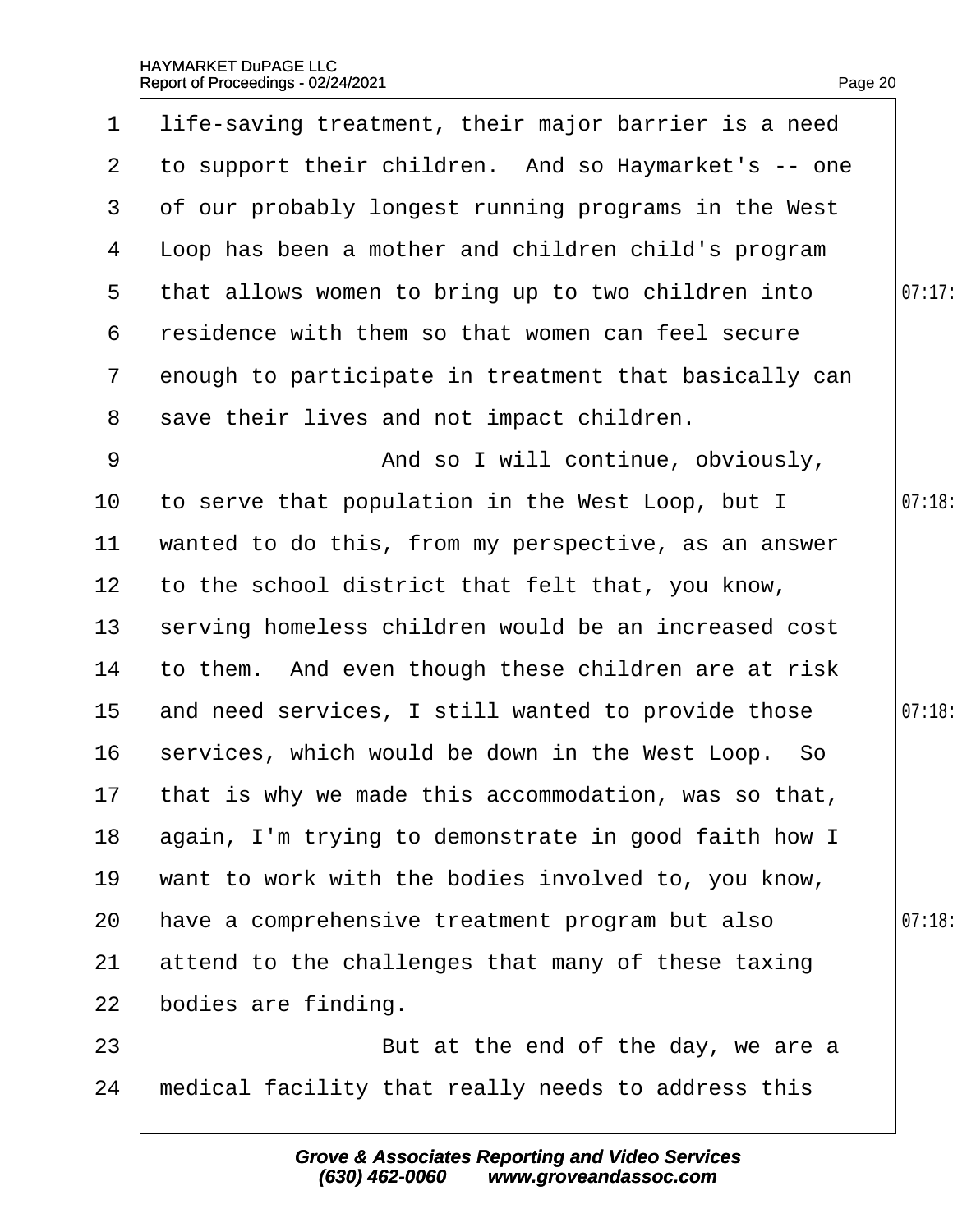|                  | 1 at-risk population, and when you look at a lot of the  |        |
|------------------|----------------------------------------------------------|--------|
| 2 <sup>1</sup>   | data sets that describe DuPage County, there are many    |        |
| 3                | families that are impacted by this disorder, and so      |        |
|                  | 4 I'm just happy and pleased that I can provide those    |        |
| 5                | services in the West Loop.                               | 07:19: |
| 6                | Q. So, to be clear, if a woman presents at               |        |
| 7 <sup>7</sup>   | Haymarket DuPage in Itasca and she needs a program       |        |
|                  | 8 that will allow her to be in a residential program     |        |
| 9                | but she has children and she's concerned about the       |        |
| 10 <sup>°</sup>  | wherewithal of the children, will you transport that     | 07:19  |
| 11               | mother and those children to Haymarket Center            |        |
| 12 <sub>2</sub>  | Chicago?                                                 |        |
| 13               | A. That's the goal. We do not want to turn               |        |
| 14               | a woman who is -- who actually has a life-saving --      |        |
| 15 <sub>15</sub> | an illness that is threatening her life to turn her      | 07:19  |
| 16               | away, so we will offer her the program in the West       |        |
|                  | 17 Loop, and we will transport her and her child to that |        |
| 18               | location for services.                                   |        |
| 19               | Q. Okay. Are you familiar -- and in reading              |        |
| 20               | the Village staff report relative to the zoning          | 07:20  |
| 21               | application, Village staff has made a recommendation     |        |
| 22               | that should the Village board determine to approve       |        |
| 23               | bur application for zoning, any change in this           |        |
| 24               | program involving women and perhaps children in          |        |
|                  |                                                          |        |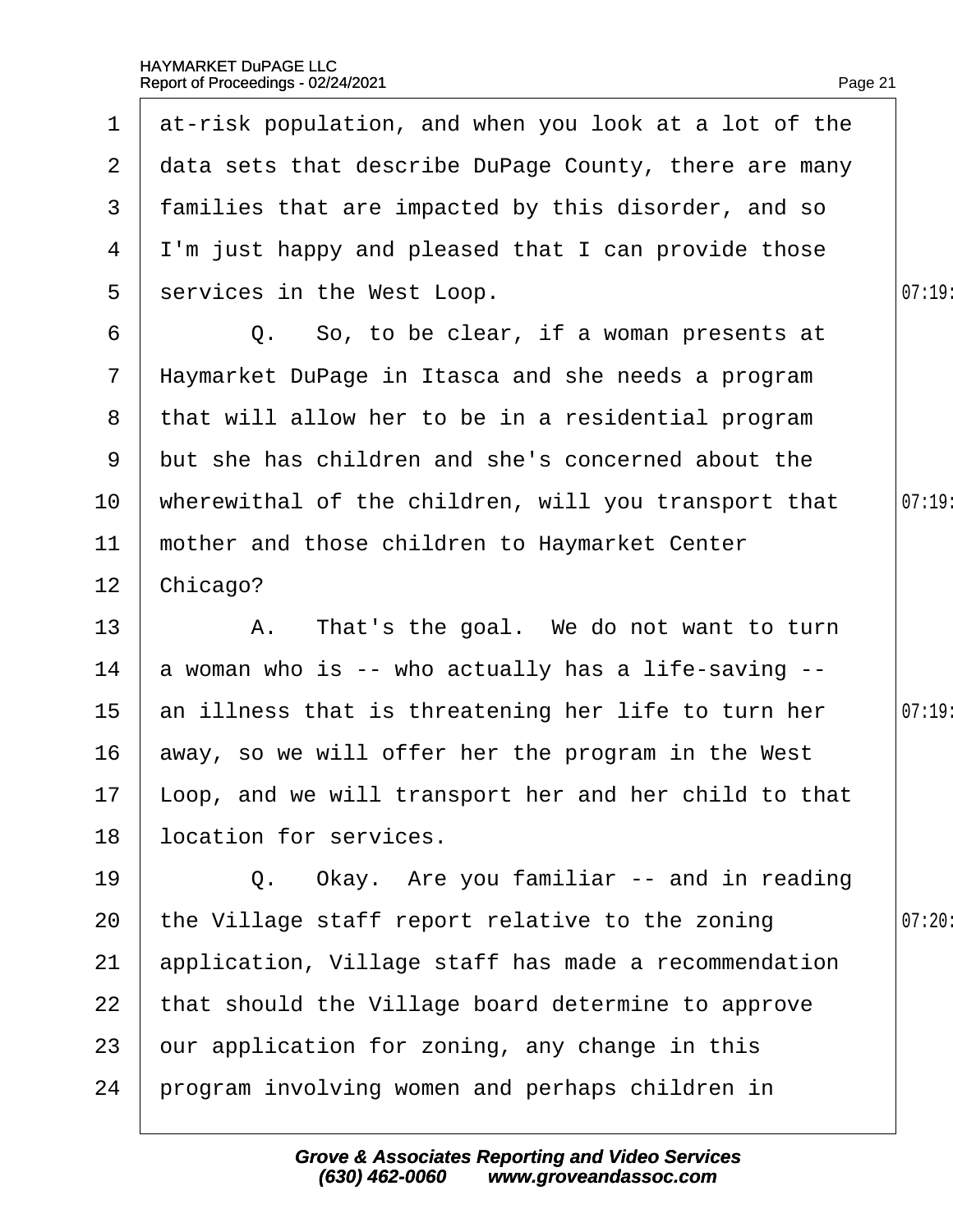| $\mathbf 1$     | residence would first have to be approved by the Plan |        |
|-----------------|-------------------------------------------------------|--------|
| $\overline{2}$  | Commission and the Village board by amendment to the  |        |
| 3               | special use. Are you aware of that recommendation?    |        |
| 4               | A. I'm aware of that recommendation.                  |        |
| 5               | Q. Would Haymarket agree to this                      | 07:20: |
| 6               | recommendation?                                       |        |
| $\overline{7}$  | A. First and foremost, I really need to have          |        |
| 8               | people understand that as a medical facility, you     |        |
| 9               | know, I'm going to be presented with challenges in    |        |
| 10 <sup>°</sup> | the future, both whether it is a state requirement or | 07:20: |
| 11              | through other regulatory actions, that may force me   |        |
| 12              | to provide services.                                  |        |
| 13              | What I am committed to is that I am                   |        |
| 14              | going to service this population in the West Loop,    |        |
| $15\,$          | and I am committed, as I've always been, as I've      | 07:21  |
| 16              | demonstrated, you know, meeting with the fire chief   |        |
|                 | 17 and so forth, to sit down with the Village and sit |        |
| 18              | down with the school district so that we can work out |        |
| 19              | a plan that works out for all involved.               |        |
| 20              | I have been very, very transparent                    | 07:21  |
| 21              | through this process, even though there's been a lot  |        |
| 22              | of individuals that think I have not been, but I      |        |
| 23              | emain transparent to try to meet the demands of so    |        |
| 24              | many families that are impacted by this disease. And  |        |
|                 |                                                       |        |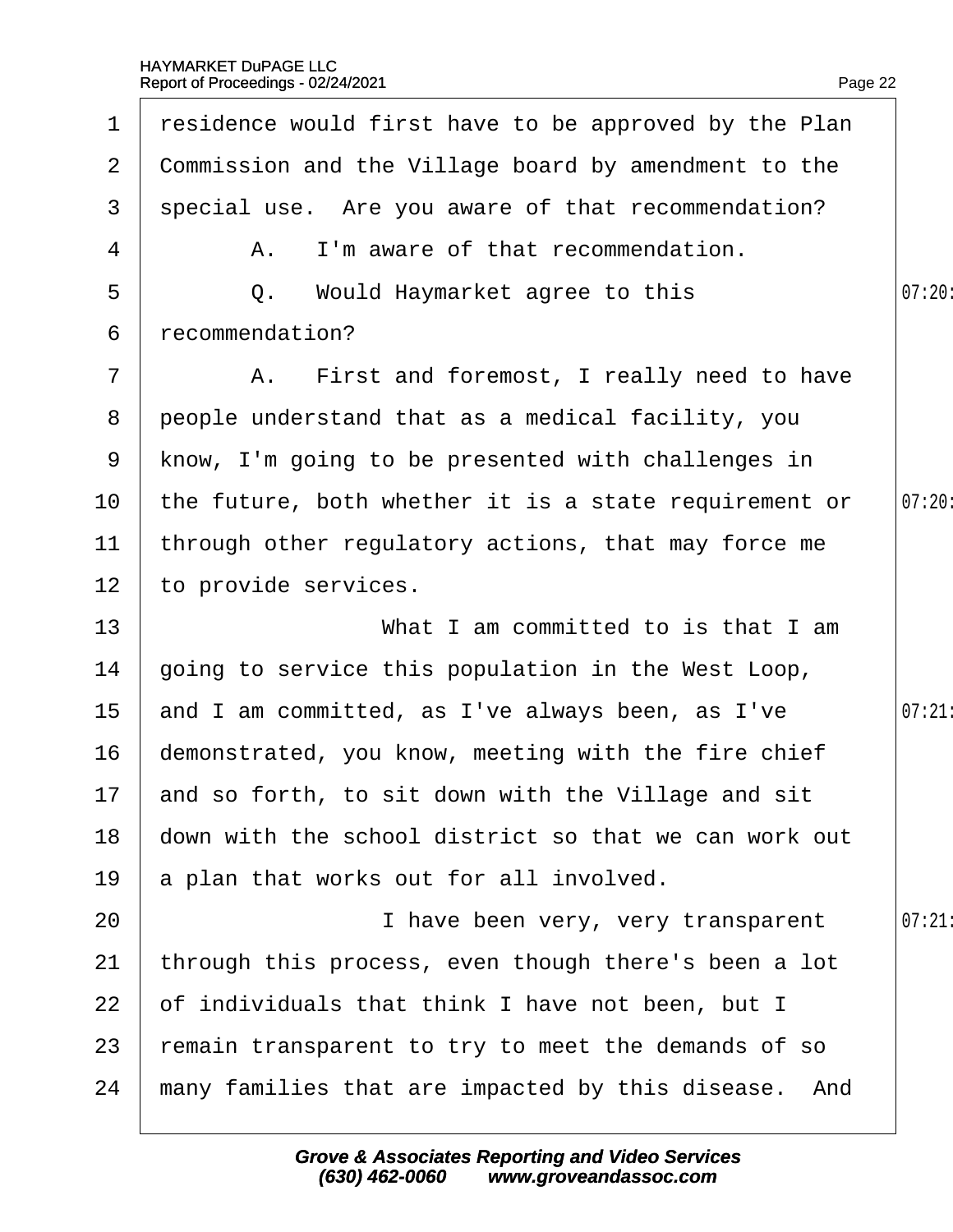| 1              | when you look at even your coroner's report, you      |        |
|----------------|-------------------------------------------------------|--------|
| $\overline{2}$ | know, the amount of overdose deaths, these are        |        |
| 3              | impacting whole families. It doesn't just impact the  |        |
| 4              | dne individual.                                       |        |
| 5              | And so, you know, ultimately I can't                  | 07:21  |
| 6              | agree to a -- you know, to an actual contingency, so  |        |
| $\overline{7}$ | to speak, but I am more than willing to sit down with |        |
| 8              | ample time, if this should ever become an issue, to   |        |
| 9              | work with the Village and work with the school        |        |
| 10             | district in a comprehensive matter so that we can     | 07:22: |
| 11             | provide those services as necessary, if the time      |        |
| 12             | should allow for that.                                |        |
| 13             | Q. All right. As to the staff-recommended             |        |
| 14             | condition, are you aware of whether that recommended  |        |
| 15             | condition was made in consultation with the school    | 07:22: |
| 16             | district?                                             |        |
| 17             | A. I do not know that. I think, you know,             |        |
| 18             | again, the school district has raised concerns about  |        |
| 19             | the cost of this, and I recognize that --             |        |
| 20             | Q. I want to say the cost to the school               | 07:22: |
| 21             | district of the program? Or the cost to Haymarket of  |        |
| 22             | the program?                                          |        |
| 23             | A. Can you repeat that question?                      |        |
| 24             | When you're talking about the cost, is<br>Q.          |        |
|                |                                                       |        |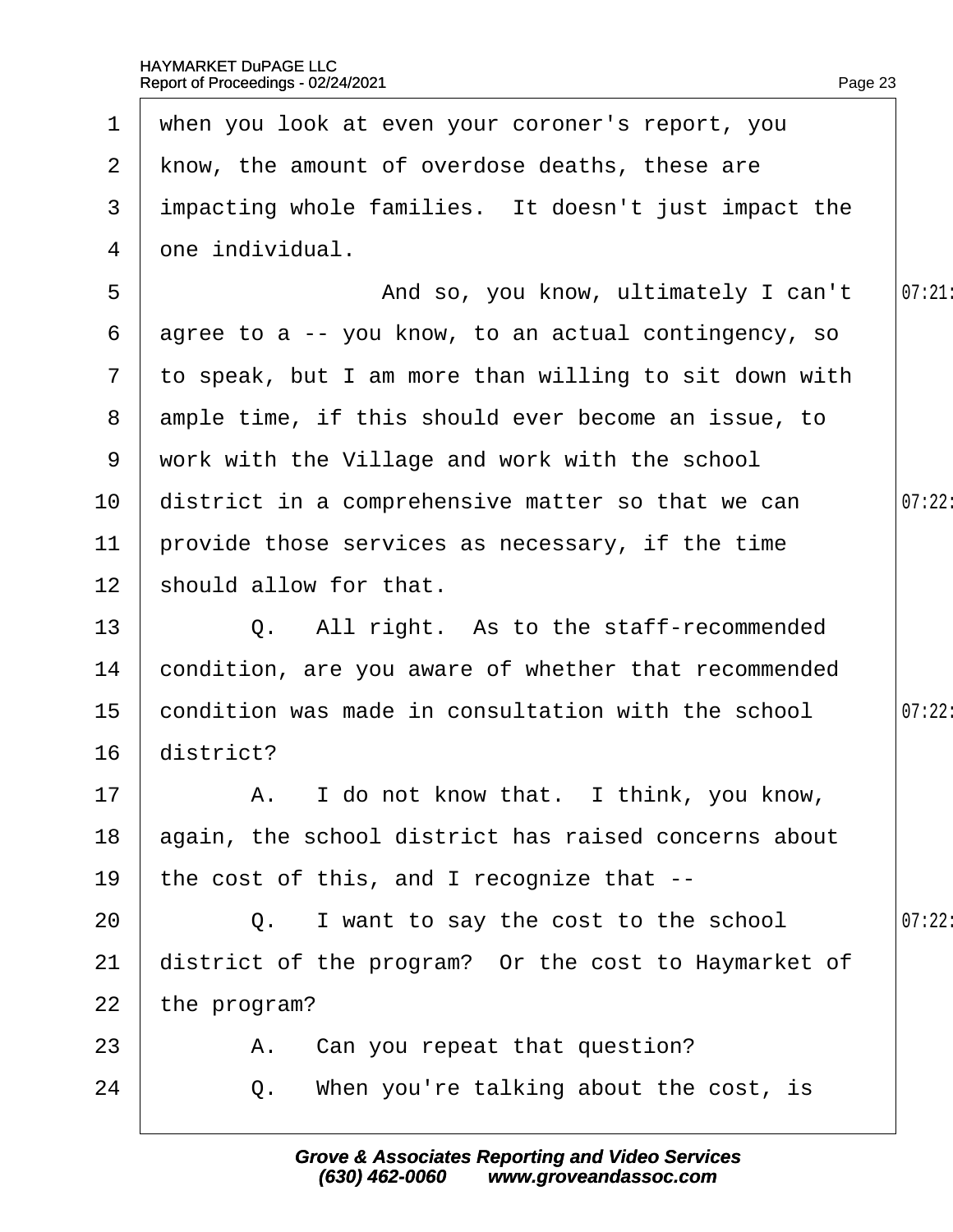13· ·amendments.

1 the school district's concern the cost to the school

| $\mathbf{2}$    | district?                                                |       |
|-----------------|----------------------------------------------------------|-------|
| 3               | A. Yes. We've heard that there is concerns               |       |
| 4               | about the cost to the school district, and so that       |       |
|                 | 5 is -- that's obviously something that I would like to  | 07:23 |
| 6               | sit down with them and continue to work through to       |       |
|                 | 7 address.                                               |       |
| 8               | Q. Okay.                                                 |       |
| 9               | MS. DICKSON: Those are the four changes to               |       |
| 10              | the application that Dr. Lustig was called to testify    | 07:23 |
| 11              | to this evening, and on that basis, we would tender      |       |
| 12 <sub>2</sub> | him for cross-examination relative to those four         |       |
| 13 <sup>°</sup> | amendments.                                              |       |
| 14              | CHAIRMAN DALY: Thank you. At this point,                 |       |
| 15              | with the three attorneys, who would like to go first     | 07:23 |
| 16              | this evening? Mr. DiNolfo?                               |       |
| 17              | MR. DI NOLFO: I'll go first, because I'm                 |       |
|                 | 18 going to be really quick based on what we just heard, |       |
| 19              | and I have a couple quick questions for Dr. Lustig.      |       |
| 20              | CHAIRMAN DALY: Please proceed.                           | 07:23 |
| 21              | <b>CROSS-EXAMINATION</b>                                 |       |
| 22              | BY MR. DI NOLFO:                                         |       |
| 23              | Q. Dr. Lustig, you mentioned as part of                  |       |
| 24              | being transparent that you met with the fire chief       |       |
|                 |                                                          |       |

Page 24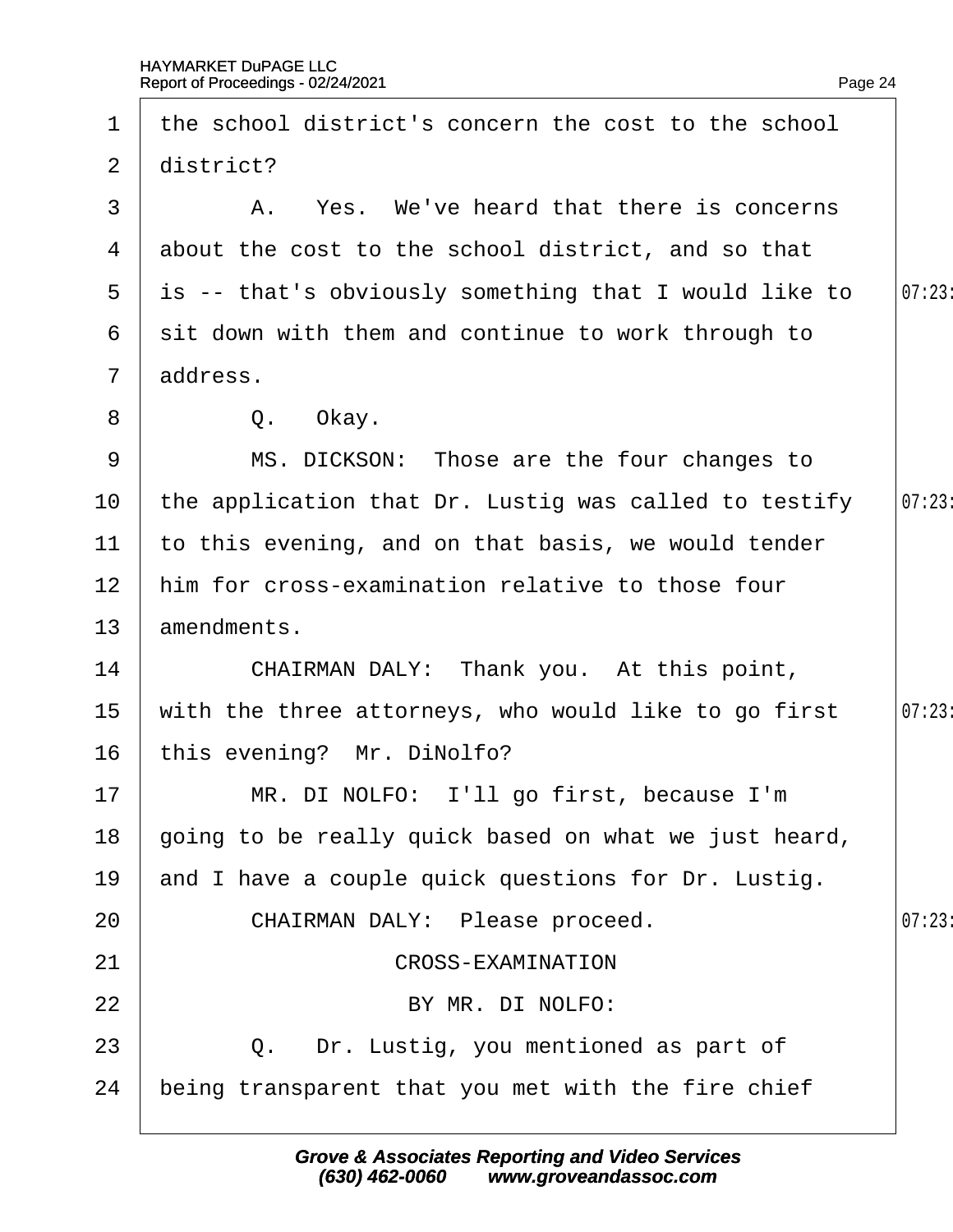| $\mathbf 1$     | and I believe maybe perhaps the fire marshal. That     |        |
|-----------------|--------------------------------------------------------|--------|
| $\overline{2}$  | was back around the summer of 2019; is that correct?   |        |
| 3               | A. Correct.                                            |        |
| 4               | Q. All right. And that meeting was                     |        |
| 5               | basically an introductory meeting where you kind of    | 07:24: |
| 6               | explained what the project was going to be, at least   |        |
|                 | 7 as you envisioned it back in 2019?                   |        |
| 8               | A. Mr. DiNolfo, as the president and CEO of            |        |
| 9               | the organization, I don't attend meetings necessarily  |        |
| 10 <sup>°</sup> | to have introductory meetings. I'm always at a         | 07:24: |
| 11              | meeting so that I can hear the concerns and issues     |        |
| 12 <sub>2</sub> | that are brought forth so I can work with my team to   |        |
| 13 <sup>°</sup> | address those. If it was an introductory meeting, I    |        |
| 14              | would have sent my leadership team in first.           |        |
| 15 <sub>1</sub> | So when I attend a meeting as the                      | 07:24: |
| 16              | CEO of this organization, it's to obviously introduce  |        |
|                 | 17 a project but to hear firsthand the challenges that |        |
| 18              | that specific body is having so that I can try to      |        |
| 19              | work with them. And, as I have done with other         |        |
| 20              | villages, I try to work with them on trying to make a  | 07:24: |
| 21              | difference and an added value to the community.        |        |
| 22              | Q. Well, I appreciate that and I respect the           |        |
| 23              | fact that your time is important, as I assume you      |        |
| 24              | would believe the fire chief's time is important as    |        |
|                 |                                                        |        |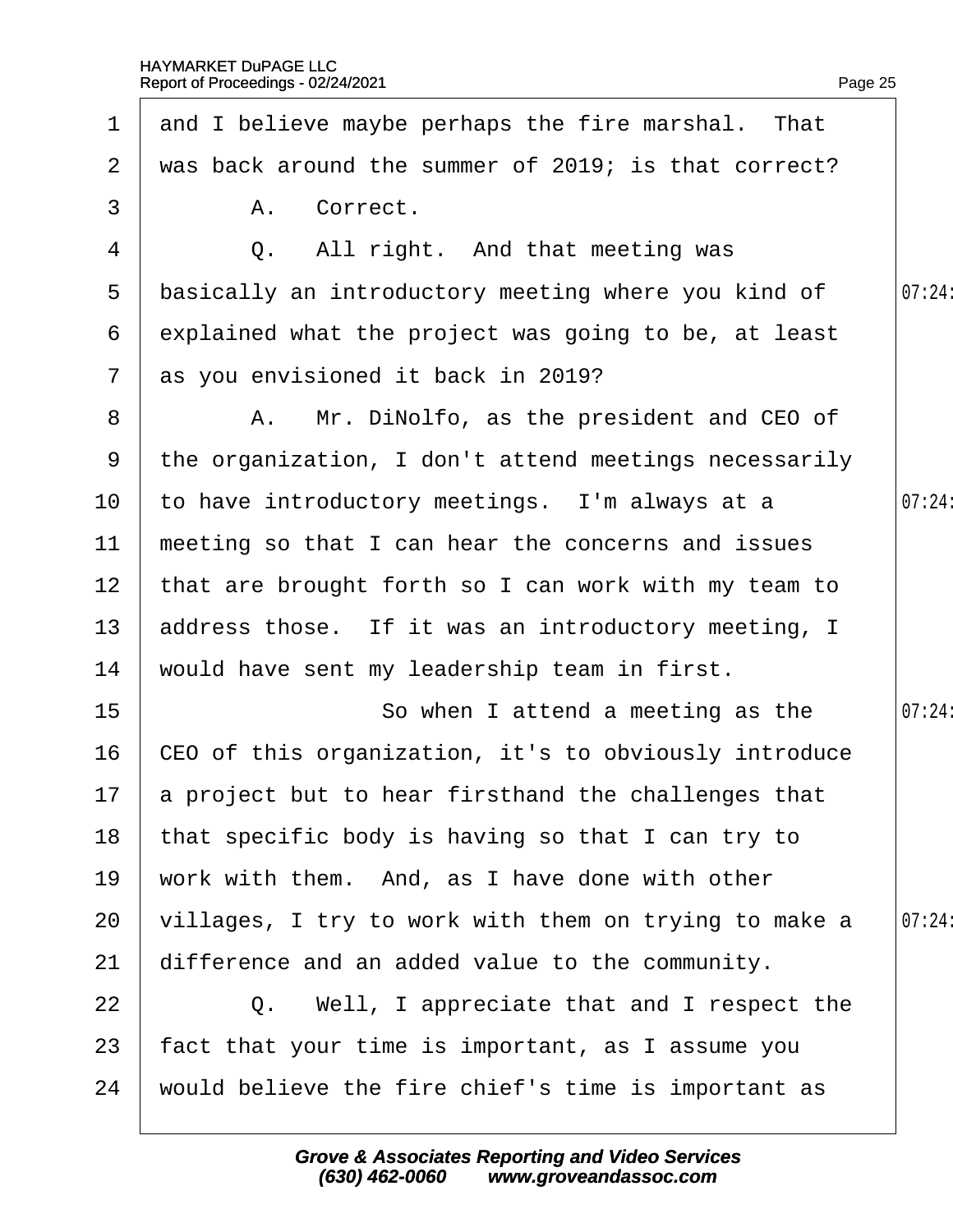| $\mathbf 1$     | well.                                                 |       |
|-----------------|-------------------------------------------------------|-------|
| 2               | A. Exactly.                                           |       |
| 3               | Q. So in your meeting, since it was more              |       |
| 4               | substantive than introductory, I assume there was     |       |
| 5               | some exchange between you and the chief as to some of | 07:25 |
| 6               | the concerns?                                         |       |
| $\overline{7}$  | A. Yes, that is correct.                              |       |
| 8               | Q. All right. And really nobody was in a              |       |
| 9               | position, based on that being the first meeting, to   |       |
| 10              | really have any great detailed conversation because   | 07:25 |
| 11              | the facts weren't fully known at that point; is that  |       |
| 12 <sub>2</sub> | fair?                                                 |       |
| 13              | A. I don't understand what you mean by "the           |       |
| 14              | facts."                                               |       |
| 15              | Q. Sure. So I assume the chief shared with            | 07:25 |
| 16              | you that he had some concern on the impact that this  |       |
|                 | 17 facility would have on his ability to provide      |       |
| 18              | services?                                             |       |
| 19              | A. I don't know what the chief was                    |       |
| 20              | hecessarily thinking about the impact.                | 07:25 |
| 21              | Q. All right. Did he share any concerns               |       |
| 22              | with you during this meeting?                         |       |
| 23              | A. The concerns primarily came with the               |       |
| 24              | amount of time that is spent going to individual      |       |
|                 |                                                       |       |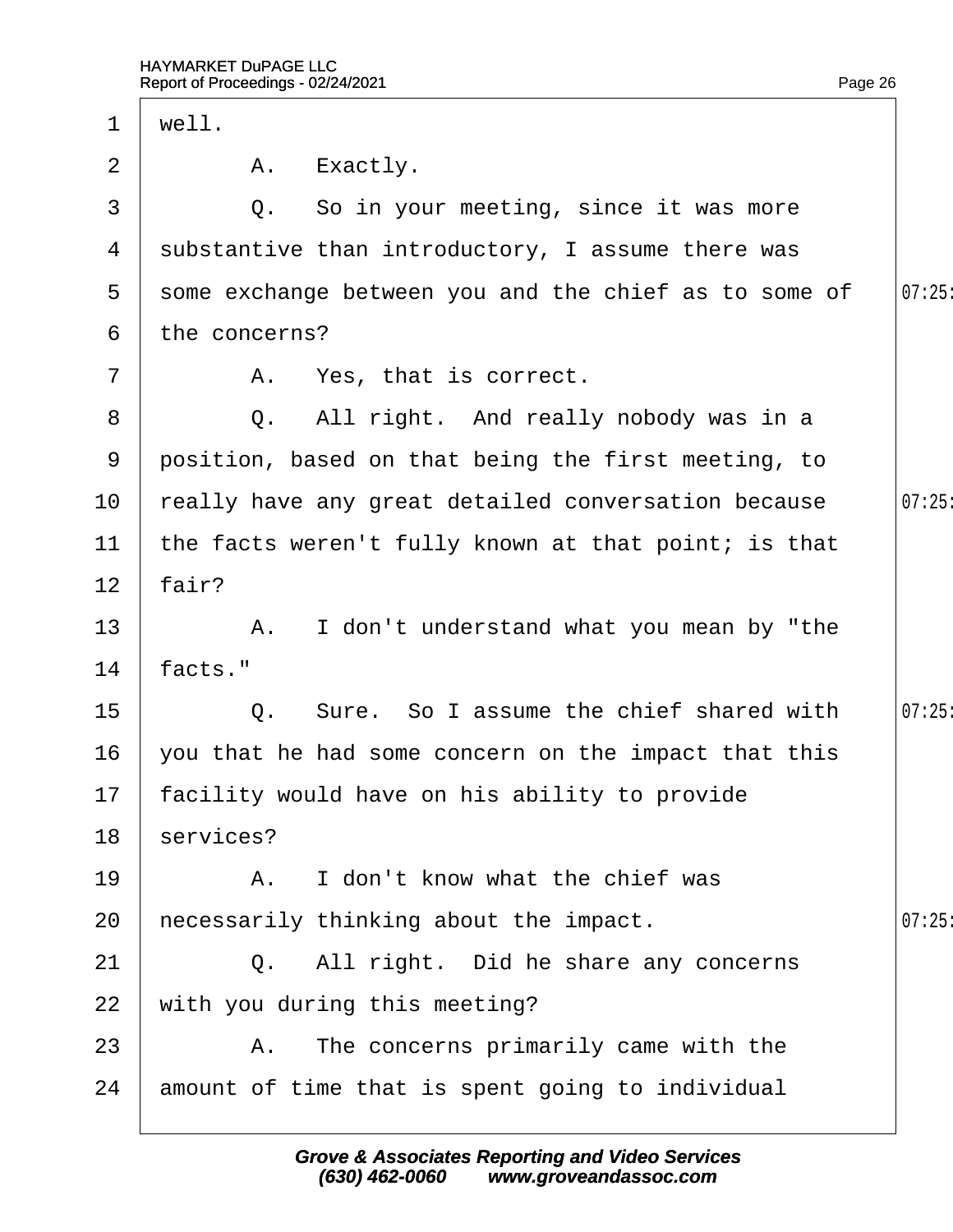| $\mathbf 1$     | homes repeatedly due to overdoses.                    |        |
|-----------------|-------------------------------------------------------|--------|
| 2               | Q. Okay. So did that meeting ever get into            |        |
| 3               | what impact, if any, this proposed facility would     |        |
| 4               | have on --                                            |        |
| 5               | MR. DI NOLFO: Hold on. Are you having a               | 07:26  |
| 6               | problem, Mary, with hearing me?                       |        |
| $\overline{7}$  | MS. DICKSON: You know, my problem, Steve, was         |        |
|                 | 8 more technologically based. We're getting a time    |        |
|                 | 9 delay in your asking a question and we're seeing    |        |
| 10 <sup>°</sup> | visually a time delay. And I don't know if that's     | 07:26  |
| 11              | something that staff could correct? If it's not,      |        |
| 12 <sub>2</sub> | it's fine. It's just I don't know if everybody's      |        |
| 13 <sup>°</sup> | seeing that.                                          |        |
| 14              | CHAIRMAN DALY: Dan and Mo, could you please           |        |
| 15 <sub>2</sub> | take the Village of Itasca's website view and make it | 07:26: |
| 16              | of Yordana at the dais, please? Because I think       |        |
|                 | 17 that's what Mary is experiencing.                  |        |
| 18              | Thank you.                                            |        |
| 19              | MS. DICKSON: And it's fine. I just didn't             |        |
| 20              | know if that was happening to everyone or if it was   | 07:26  |
| 21              | just happening to us. But it was a technology issue   |        |
| 22              | wanted to address.                                    |        |
| 23              | CHAIRMAN DALY: Okay. All right, keep going.           |        |
| 24              | ///                                                   |        |
|                 |                                                       |        |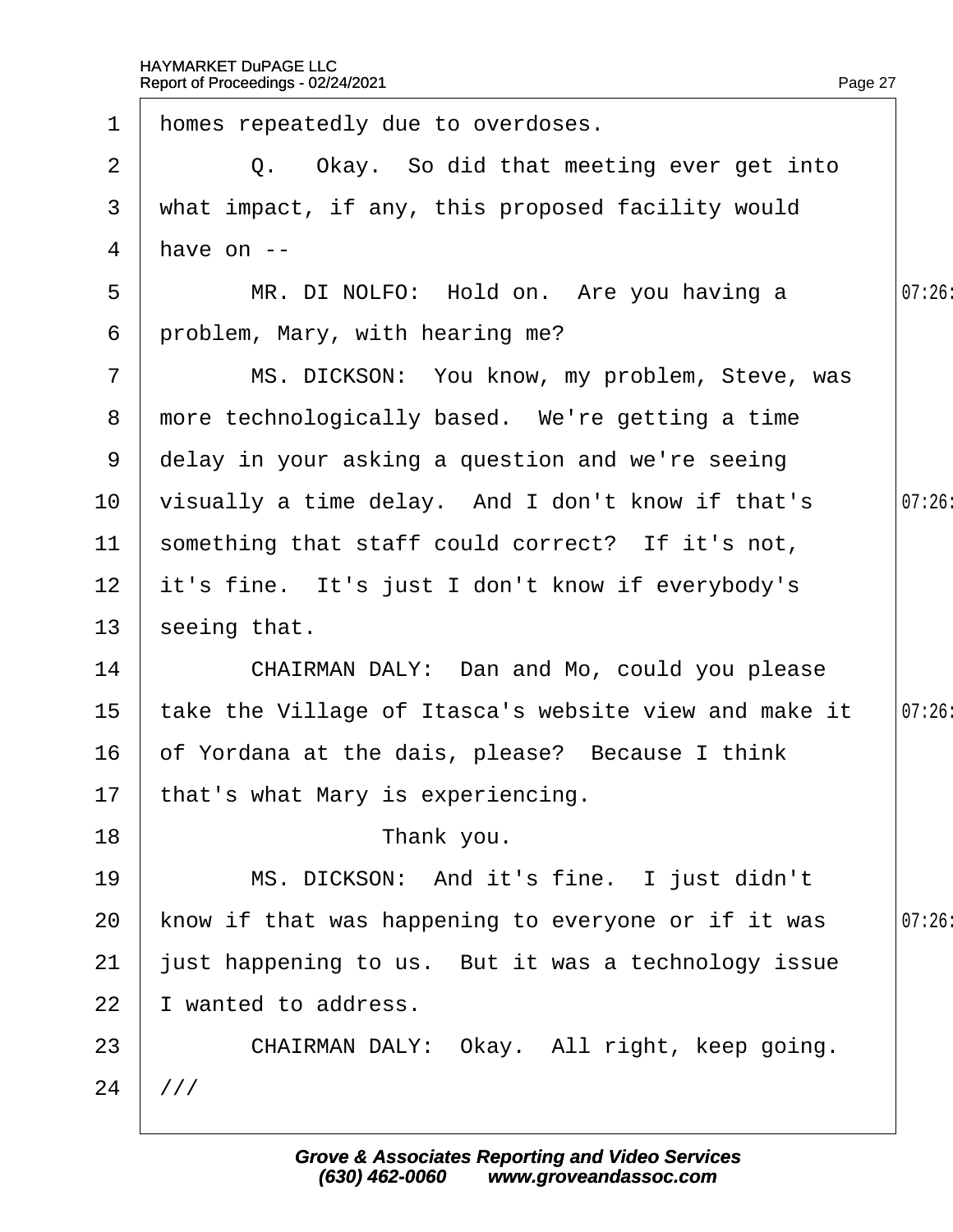| 1  | BY MR. DI NOLFO:                                      |        |
|----|-------------------------------------------------------|--------|
| 2  | Q. All right. So I think my question was,             |        |
| 3  | Dr. Lustig, that the fire chief discussed with you    |        |
| 4  | and perhaps you with him about this crisis, as you    |        |
| 5  | put it; correct?                                      | 07:27  |
| 6  | A. Say that last part again? I'm sorry.               |        |
| 7  | Q. About the overdose crisis?                         |        |
| 8  | A. Yes.                                               |        |
| 9  | Q. All right. Was there any discussion                |        |
| 10 | during your meeting about what the facility would     | 07:27: |
| 11 | generate call-wise?                                   |        |
| 12 | A. No, it did not.                                    |        |
| 13 | Q. All right. And, to date, there's been no           |        |
| 14 | follow-up meetings; correct?                          |        |
| 15 | A. No, that's because the last -- we wanted           | 07:27: |
| 16 | to have a secondary meeting, but there was not an     |        |
|    | 17 interest to meet at that point so -- so, yes, I    |        |
| 18 | remain open to wanting to meet to address any of the  |        |
| 19 | concerns, and I will continue to meet any of the      |        |
| 20 | bodies's concerns.                                    | 07:28  |
| 21 | Q. Sure. And just following up on that                |        |
| 22 | statement with the transparency thing that you made,  |        |
| 23 | you understand, at least from what I've heard from    |        |
| 24 | Haymarket, that Haymarket, through its experts, don't |        |
|    |                                                       |        |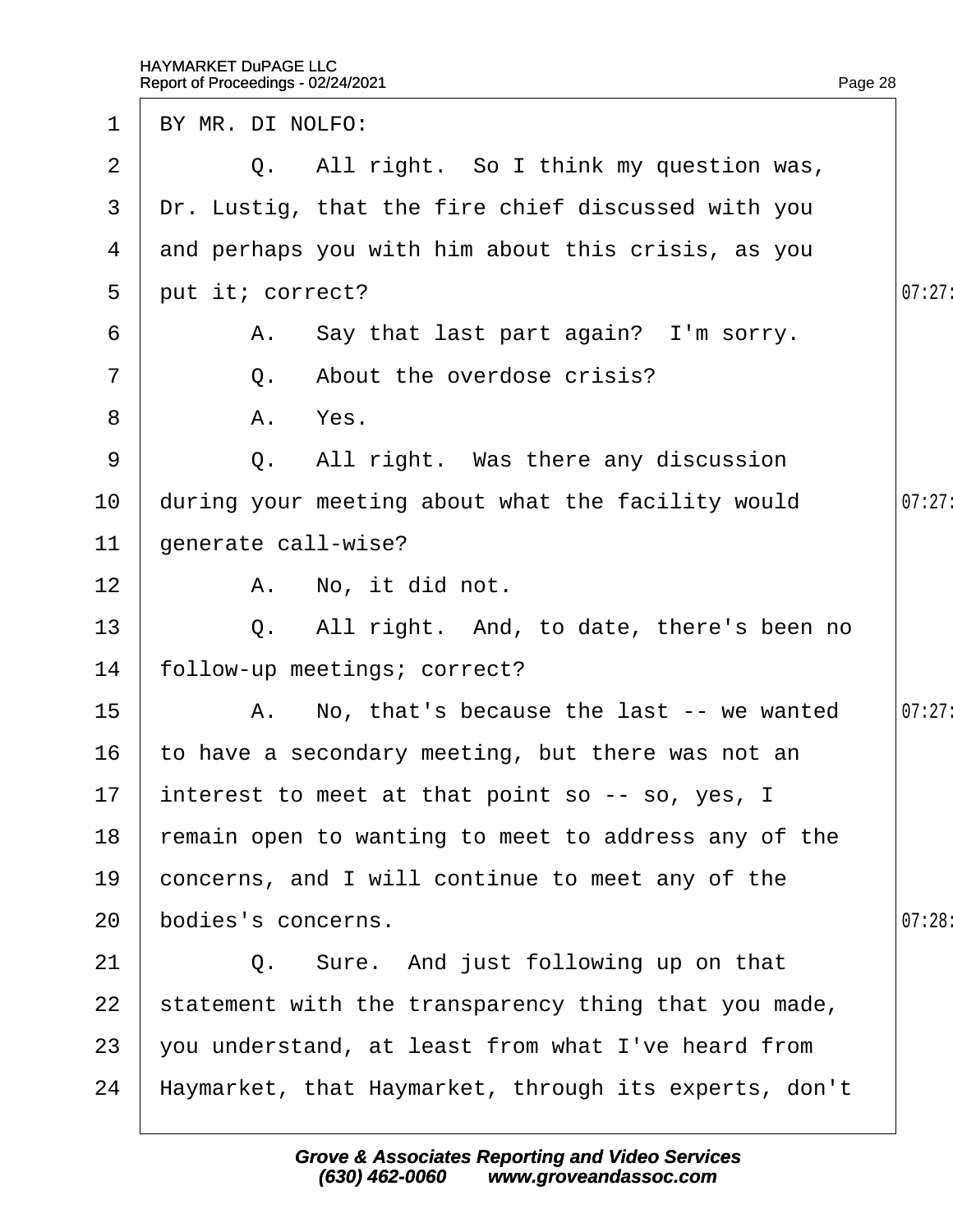| $\mathbf 1$     | trust the data associated with the number of calls    |        |
|-----------------|-------------------------------------------------------|--------|
| $\overline{2}$  | generated by the West Loop facility?                  |        |
| 3               | MS. DICKSON: I'm going to -- I'm objecting,           |        |
| 4               | because Mr. DiNolfo's questioning is now going beyond |        |
| 5               | the scope of the direct. I know Dr. Lustig testified  | 07:28: |
| 6               | to meeting with the fire chief, but actually asking   |        |
| $\overline{7}$  | questions relative to the data that was contained in  |        |
| 8               | an expert report is beyond the scope of the direct.   |        |
| 9               | MR. DI NOLFO: I'm not asking him to comment.          |        |
| 10 <sup>°</sup> | 'm just asking him to agree on the point that         | 07:28  |
| 11              | Haymarket, through its experts, didn't trust the data |        |
| 12 <sub>2</sub> | from the West Loop. That was my only question.        |        |
| 13              | MS. DICKSON: But that is exactly the question         |        |
| 14              | that goes beyond the scope of the direct.             |        |
| 15              | MR. DI NOLFO: Well, this goes to his                  | 07:28: |
| 16              | transparency and his indication of willingness to     |        |
|                 | 17 speak again with the chief. I'm just flushing that |        |
| 18              | but.                                                  |        |
| 19              | MS. DICKSON: That has nothing to do with his          |        |
| 20              | transparency or his determination to want to meet     |        |
| 21              | with the chief.                                       |        |
| 22              | MR. DI NOLFO: Following up on his answer.             |        |
| 23              | MS. DICKSON: Haymarket has --                         |        |
| 24              | MS. WYSOCKI: Hey, Mary --                             |        |
|                 |                                                       |        |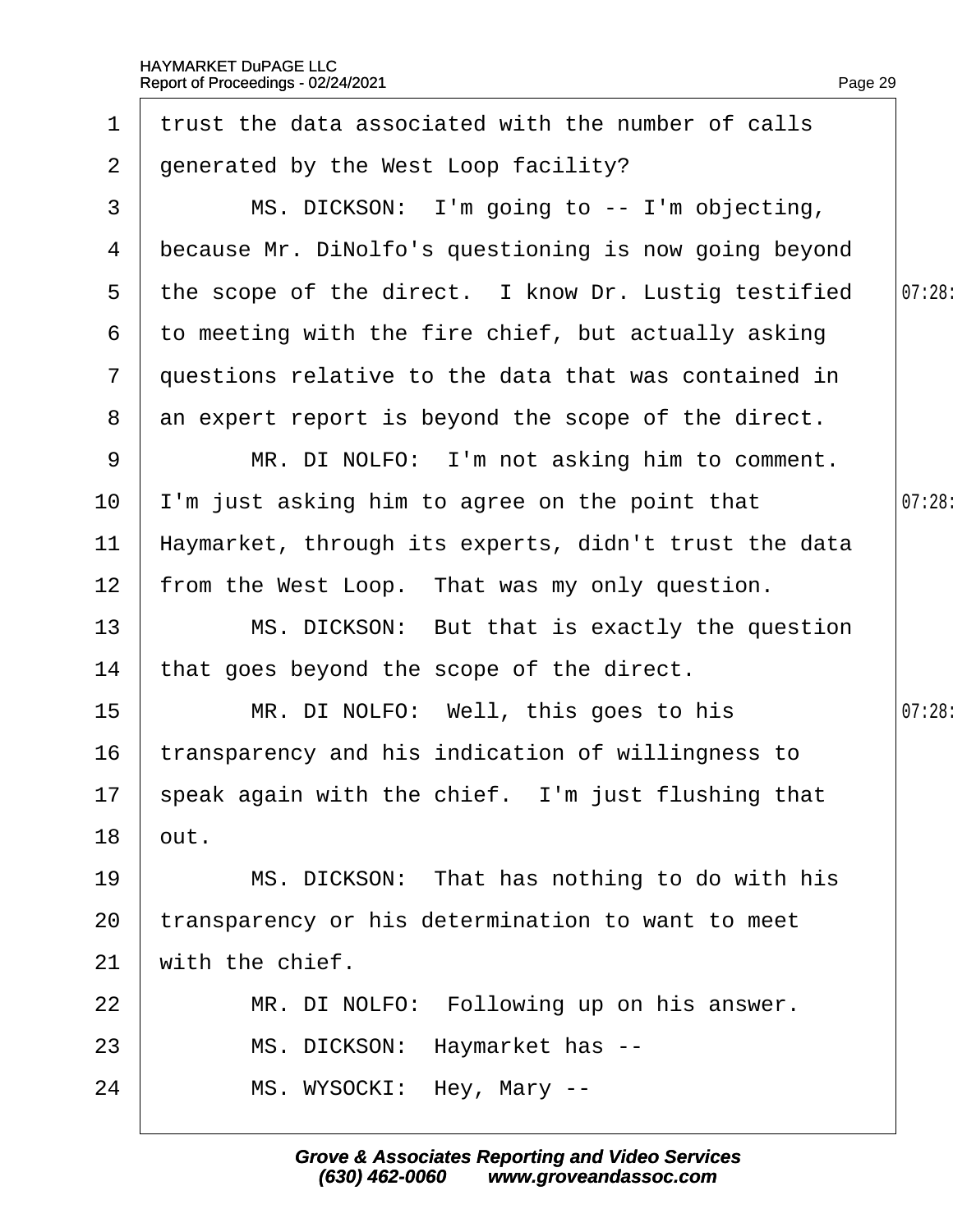| 1               | MS. DICKSON: -- always been interested in          |        |
|-----------------|----------------------------------------------------|--------|
| 2 <sup>1</sup>  | that, Mr. DiNolfo, and you know it. We asked for a |        |
| 3 <sup>°</sup>  | meeting with the Fire Protection District --       |        |
| 4               | MS. WYSOCKI: That's --                             |        |
| 5               | MS. DICKSON: -- and you denied the meeting,        | 07:29: |
| 6               | Mr. DiNolfo.                                       |        |
| $\overline{7}$  | MR. DI NOLFO: Right, because you --                |        |
| 8               | MS. WYSOCK: All right --                           |        |
| 9               | MR. DI NOLFO: -- won't admit what your data        |        |
| 10              | clearly shows so --                                | 07:29  |
| 11              | MS. WYSOCKI: Mr. DiNolfo and Ms. Dickson,          |        |
| 12 <sub>2</sub> | we're getting off course here. The question had to |        |
| 13              | do with whether or not Haymarket's experts trusted |        |
| 14              | the data associated with the number of calls       |        |
| 15 <sub>1</sub> | generated by the West Loop facility; correct?      | 07:29  |
| 16              | MR. DI NOLFO: That's it.                           |        |
| 17              | MS. WYSOCKI: It's been a while so I'm just         |        |
| 18              | checking.                                          |        |
| 19              | MR. DI NOLFO: Yes.                                 |        |
| 20              | MS. WYSOCKI: I think that -- that question, I      | 07:29  |
| 21              | think, is beyond the scope of the direct testimony |        |
| 22              | that Dr. Lustig gave, so please move on.           |        |
| 23              | BY MR. DI NOLFO:                                   |        |
| 24              | Q. Okay. Let me ask this one other question        |        |
|                 |                                                    |        |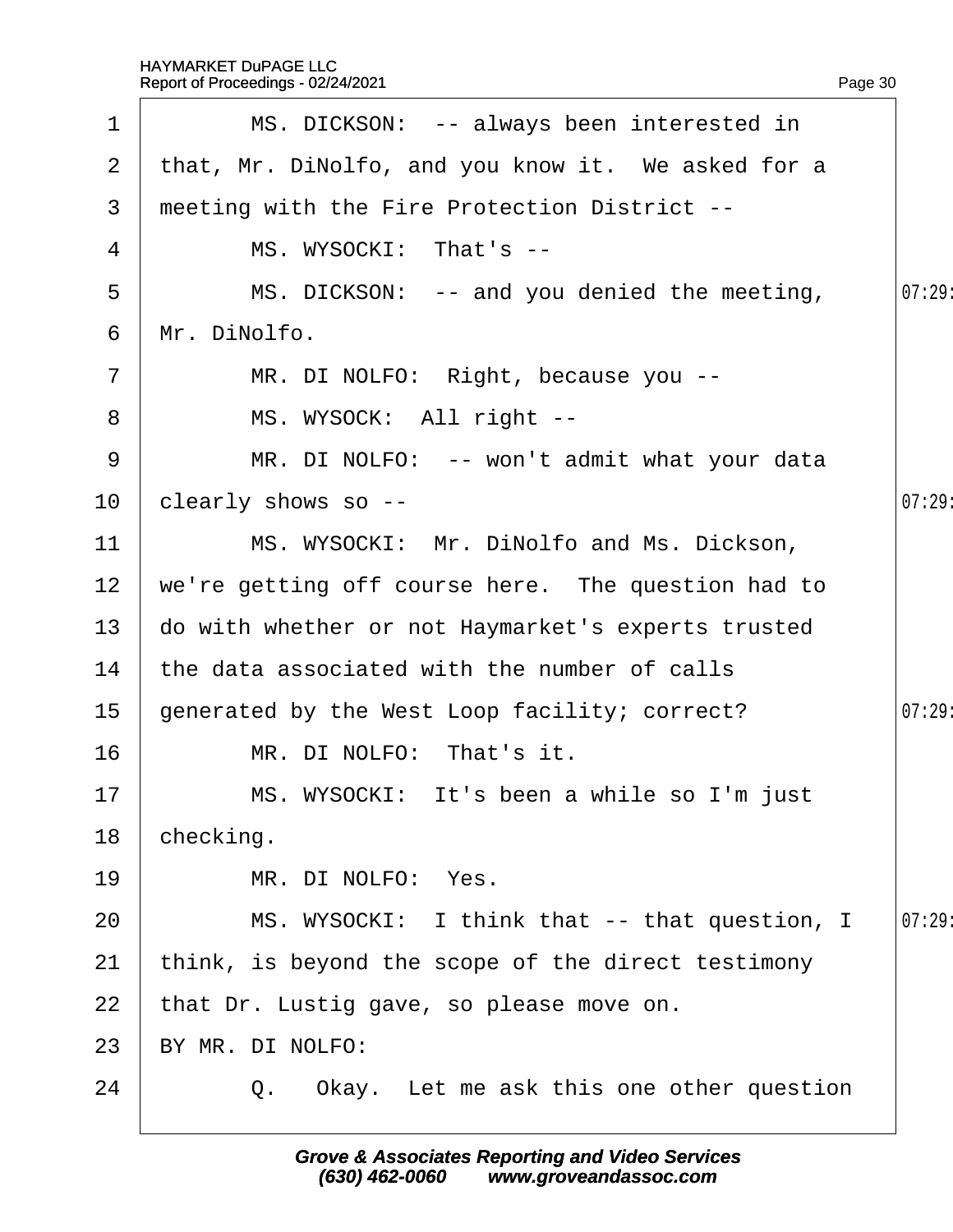| $\mathbf 1$     | to follow up on your statement that you're willing to |        |
|-----------------|-------------------------------------------------------|--------|
| 2               | meet. You would agree with me, Doctor, because your   |        |
| 3               | time is valuable, that the parties meeting would have |        |
| 4               | to have some common ground on which to discuss?       |        |
| 5               | A. Yes.                                               | 07:30  |
| 6               | Q. Okay. And given -- at least, from what             |        |
| $7\phantom{.}$  | my understanding is, the common ground that you would |        |
|                 | 8 want to discuss with the fire district would be the |        |
| 9               | potential impact this facility would have on the fire |        |
| 10              | district?                                             | 07:30  |
| 11              | A. I would be open to discuss any topics              |        |
| 12 <sub>2</sub> | that the fire marshal would have.                     |        |
| 13              | Q. Okay. And you would agree with me if               |        |
| 14              | there's a belief that there's an absence of common    |        |
| 15              | ground, the point of meeting may be futile?           | 07:30: |
| 16              | A. I'm sorry, please repeat the question?             |        |
| 17              | Q. Sure. In the absence of there being                |        |
| 18              | common ground on the topic to be discussed or the     |        |
| 19              | data to be used or whatever phrase you want to use,   |        |
| 20              | the purpose of meeting may be futile?                 | 07:30  |
| 21              | A. I disagree, Mr. DiNolfo, because it's not          |        |
| 22              | just the issue relative to common ground, but there's |        |
| 23              | also issues that can speak to capacity, not           |        |
| 24              | hecessarily to specific numbers that are being called |        |
|                 |                                                       |        |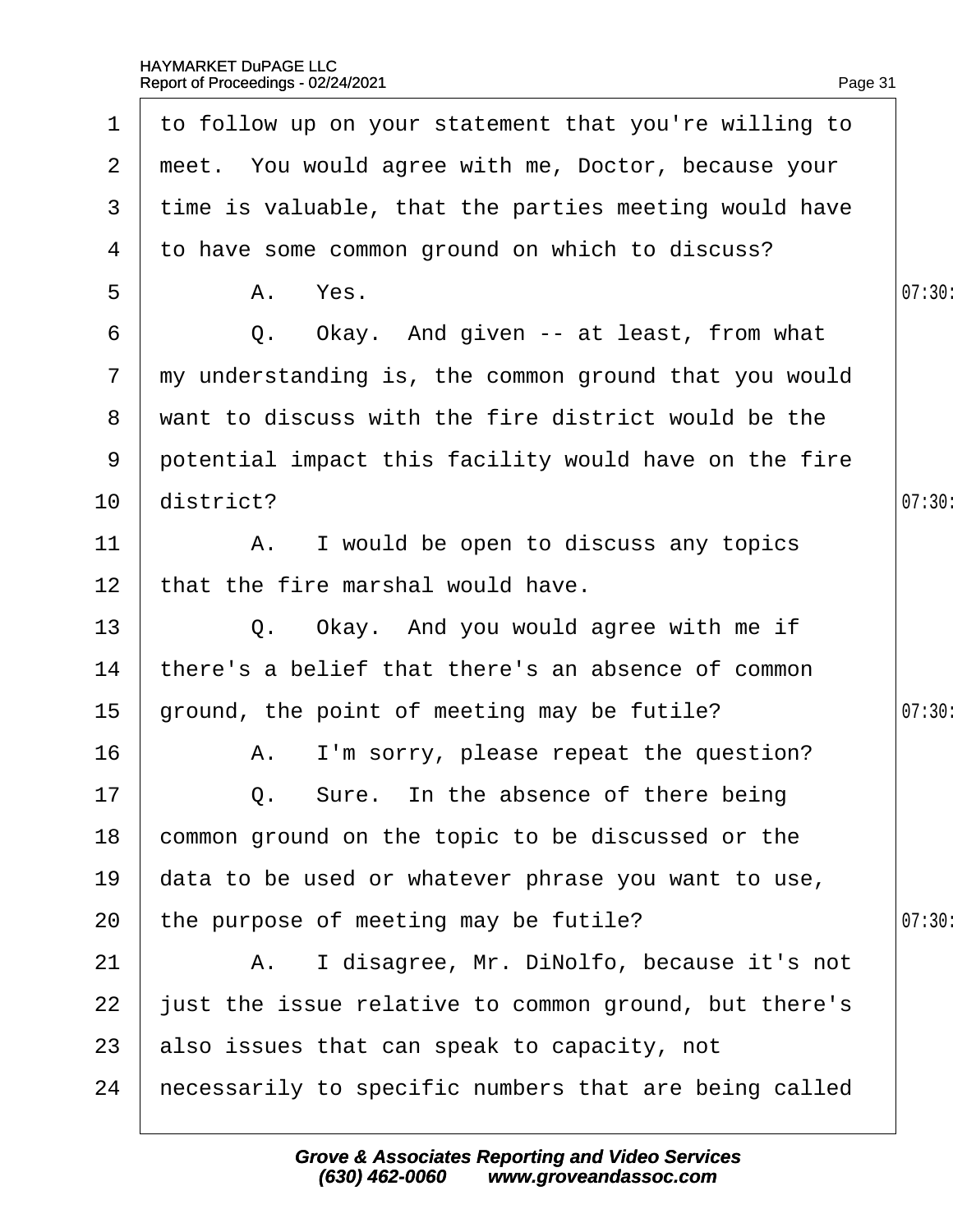| $\mathbf 1$    | into question across the board. So there's always   |       |
|----------------|-----------------------------------------------------|-------|
| $\overline{2}$ | opportunities to have conversation to work together |       |
| 3              | as a team so that life-saving treatment can be      |       |
| 4              | provided. That's primarily my take on it.           |       |
| 5              | Q. Okay. And you would agree that perhaps           | 07:31 |
| 6              | people have different views of that; fair?          |       |
| $\overline{7}$ | A. I do believe that people have different          |       |
| 8              | views of that, yes.                                 |       |
| 9              | MR. DI NOLFO: All right. I think that's all         |       |
| 10             | have. Thank you, Dr. Lustig.                        | 07:31 |
| 11             | DR. LUSTIG: You're very welcome. Thank you.         |       |
| 12             | CHAIRMAN DALY: Thank you. Ms. Smith, would          |       |
| 13             | you like to go next?                                |       |
| 14             | MS. SMITH: Yes, I believe I'm up on deck            |       |
| 15             | hext. Thank you.                                    | 07:31 |
| 16             | <b>CROSS-EXAMINATION</b>                            |       |
| 17             | BY MS. SMITH:                                       |       |
| 18             | Q. Dr. Lustig, you probably remember I'm            |       |
| 19             | Jennifer Smith, the school district's counsel.      |       |
| 20             | A. Good evening.                                    | 07:31 |
| 21             | Q. Good evening. I do want to ask you a few         |       |
| 22             | questions starting off with questions about the     |       |
| 23             | programming change that you explained.              |       |
| 24             | A. Sure.                                            |       |
|                |                                                     |       |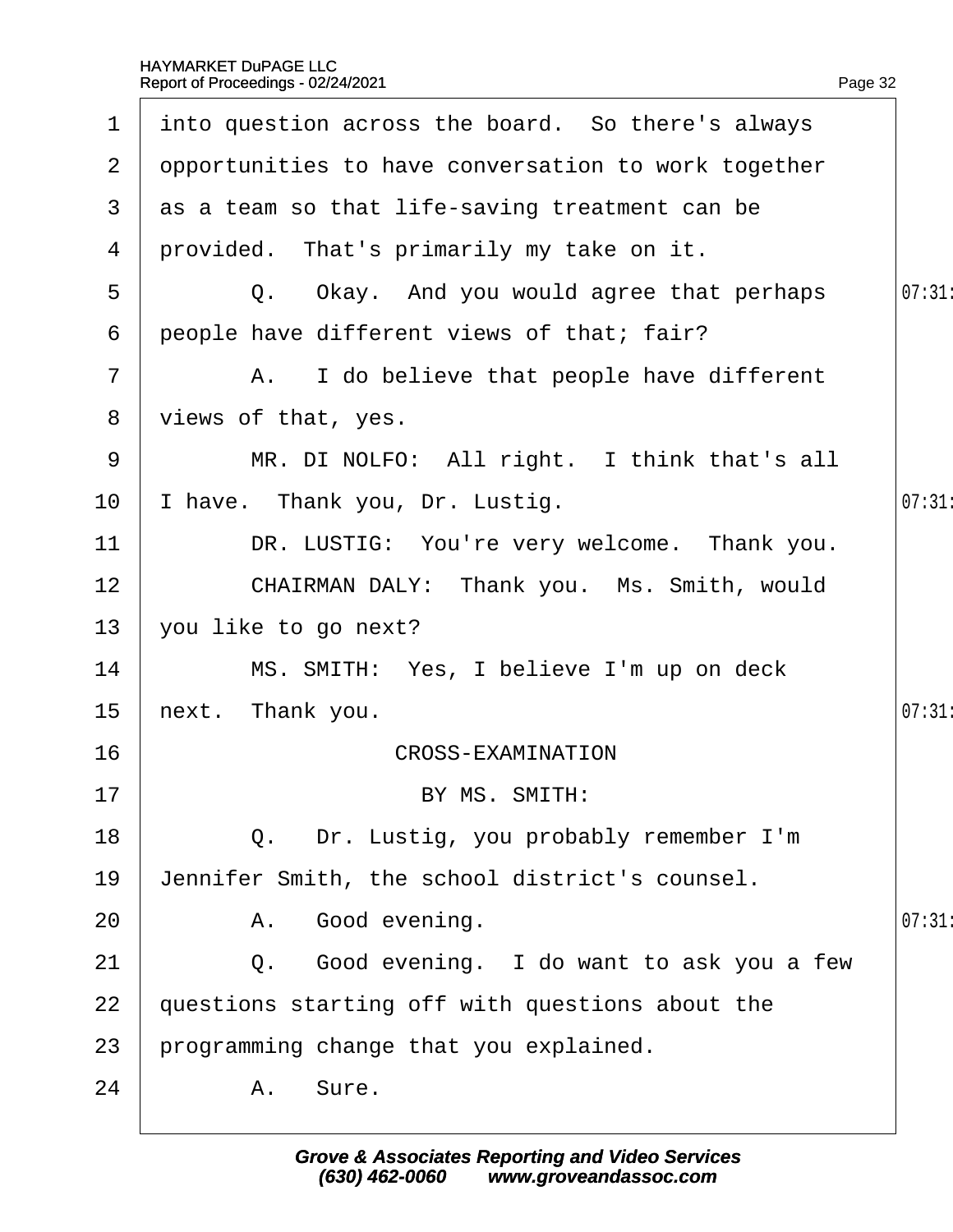| $\mathbf 1$     | Q. You explained -- you testified about the             |        |
|-----------------|---------------------------------------------------------|--------|
| $\overline{2}$  | need for the program earlier and a commitment to the    |        |
| 3               | program at the West Loop location.                      |        |
| 4               | Does it continue to be if -- if the                     |        |
| $5^{\circ}$     | school district hadn't raised concerns or if there      | 07:32: |
| 6               | was no other concerns, do you still think your          |        |
| $7\phantom{.}$  | mission would be best served by having that program     |        |
| 8               | at the Itasca location?                                 |        |
| 9               | A. Not only do I think that it's in our                 |        |
| 10              | mission statement but I look at the overall impact of   | 07:32: |
| 11              | families in the community. And as substance use         |        |
| 12 <sub>2</sub> | disorders is a family disease, yes, I do think it is    |        |
| 13 <sup>°</sup> | an important program to have, because at the end of     |        |
| 14              | the day, these individuals that are impacted by         |        |
| 15 <sup>1</sup> | substance use disorders have a disability, and I'm      | 07:32: |
| 16              | how going to transport them out of the area into our    |        |
|                 | 17 West Loop to show my overall commitment. But to your |        |
| 18              | specific question, yes, this fits well within our       |        |
| 19              | mission due to the fact that we've had a long history   |        |
| 20              | of providing this program successfully in the West      | 07:33  |
| 21              | Loop.                                                   |        |
| 22              | Q. So can you explain again the basis for               |        |
| 23              | why you changed the proposal?                           |        |
| 24              | A. I changed the proposal based on the                  |        |
|                 |                                                         |        |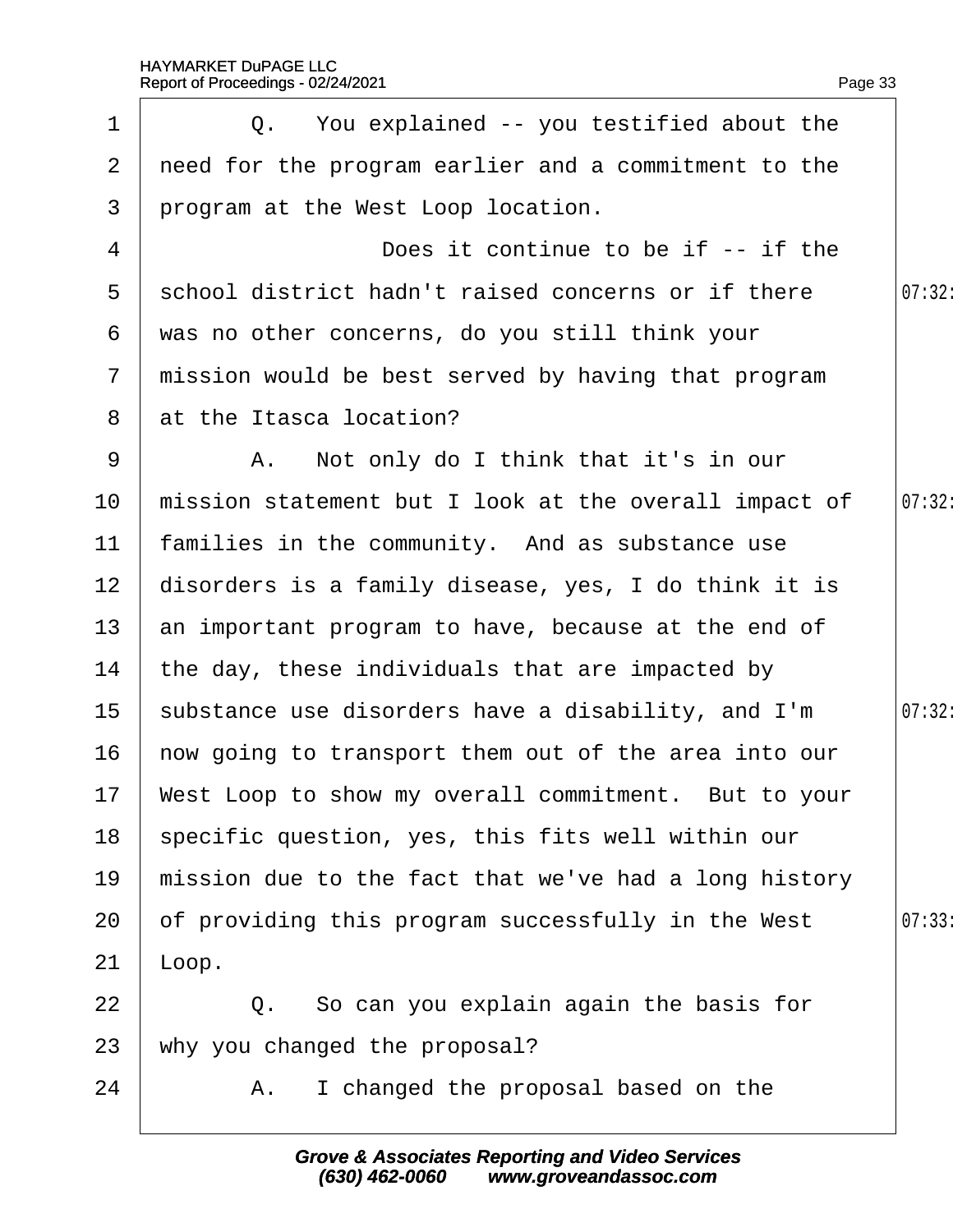| $\mathbf 1$     | feedback that we were getting on the overall costs of   |        |
|-----------------|---------------------------------------------------------|--------|
| $\mathbf{2}$    | some -- from the school district and the fear that it   |        |
| 3               | necessarily derived by homeless children that might     |        |
|                 | 4 impact, financially, the district. So I thought in    |        |
| 5               | good faith that by doing this, it would be a            | 07:33  |
| 6               | demonstration of my good faith.                         |        |
| $\overline{7}$  | Q. Did you consult with the district about              |        |
| 8               | the change you made in the proposal?                    |        |
| 9               | A. We did not initially do that, but we sent            |        |
| 10 <sup>°</sup> | in writing the question about the school children,      | 07:34: |
| $11$            | the three to five-year-olds, and we've not heard back   |        |
| 12 <sub>2</sub> | on that question. And so -- but that being said, we     |        |
| 13              | also heard from -- from you that even 18 to             |        |
| 14              | 23-year-olds were impacted as well, so it's hard for    |        |
| 15              | me to determine the -- what the impact would be.        | 07:34: |
| 16              | Q. So prior to your change in your proposal,            |        |
|                 | 17 specifically you said -- you testified earlier -- or |        |
| 18              | understood your testimony as it was responsive to       |        |
| 19              | district concerns. Did you collaborate with the         |        |
| 20              | district in your change -- in the changes you made to   | 07:34: |
| 21              | your proposal? Or was that done unilaterally?           |        |
| 22              | A. No, I did that.                                      |        |
| 23              | Q. And so why -- what basis did you have for            |        |
| 24              | thinking that that would address the school             |        |
|                 |                                                         |        |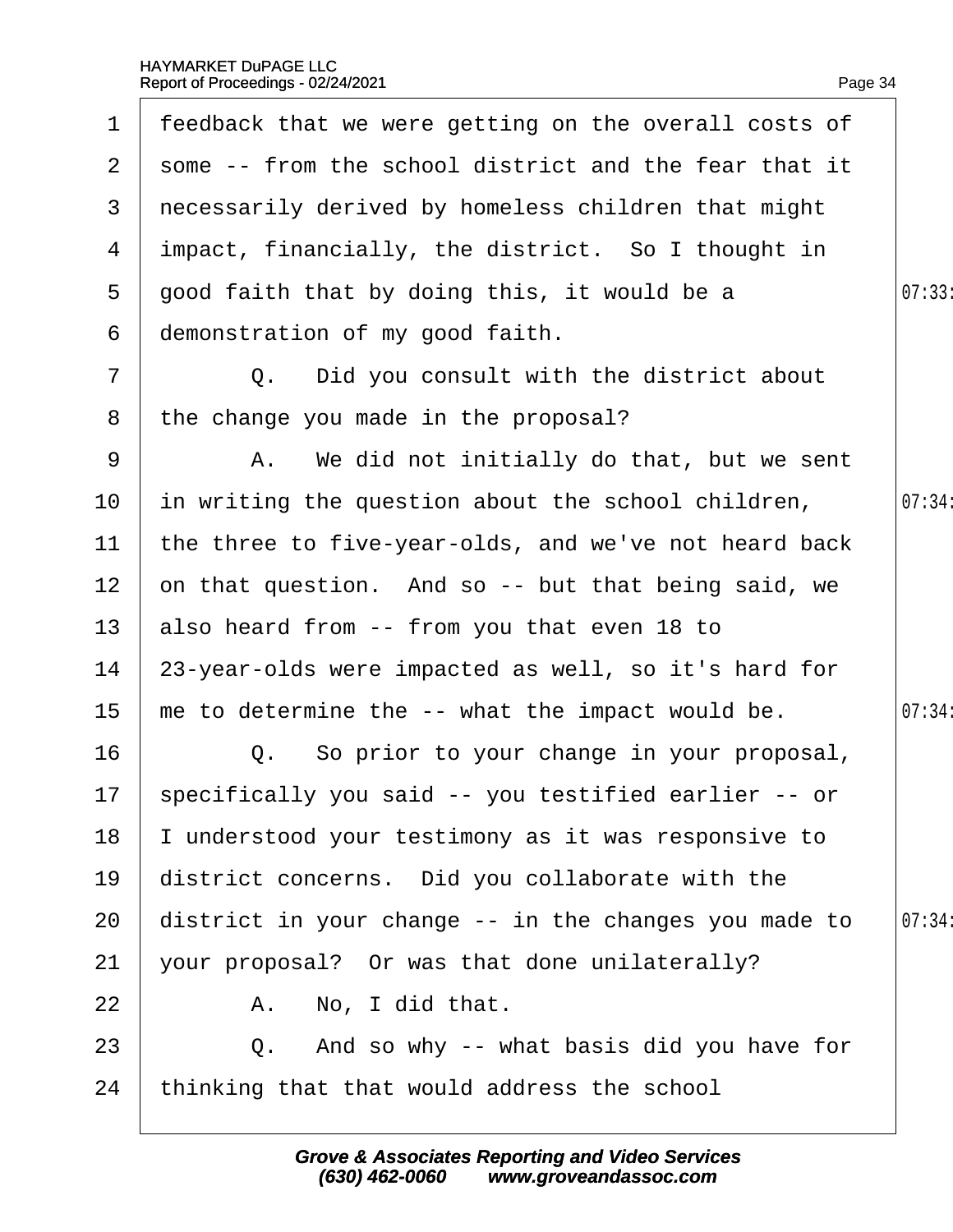| $\mathbf 1$     | district's concerns?                                  |       |
|-----------------|-------------------------------------------------------|-------|
| $\overline{2}$  | A. From statements from the very first                |       |
| 3               | meeting where -- that this was going to run huge      |       |
| 4               | dosts and impacts to the school district.             |       |
| 5               | Q. And did you do any independent                     | 07:35 |
| 6               | investigation into the school district's concerns?    |       |
| $\overline{7}$  | A. Concerns relative to finance? Or                   |       |
| 8               | doncerns relative to other issues brought up in       |       |
|                 | 9 serving this population?                            |       |
| 10              | Q. Concerns relative -- well, let's start             | 07:35 |
| 11              | with finance.                                         |       |
| 12              | A. No, because I thought by eliminating that          |       |
| 13 <sup>°</sup> | program, it would address that.                       |       |
| 14              | Q. So you did not get any independent                 |       |
| 15              | information about what the impact of your program     | 07:35 |
| 16              | would be on school district funding?                  |       |
| 17              | A. No, I was under the impression that by             |       |
| 18              | removing that program, it would also have addressed   |       |
| 19              | that question.                                        |       |
| 20              | Q. Okay. You testified earlier that you               | 07:35 |
| 21              | could not commit to maintaining -- to continuing to   |       |
| 22              | not have that program, and you mentioned that you     |       |
| 23              | could be required to have that program in the future. |       |
| 24              | Could you explain your prior testimony on that?       |       |
|                 |                                                       |       |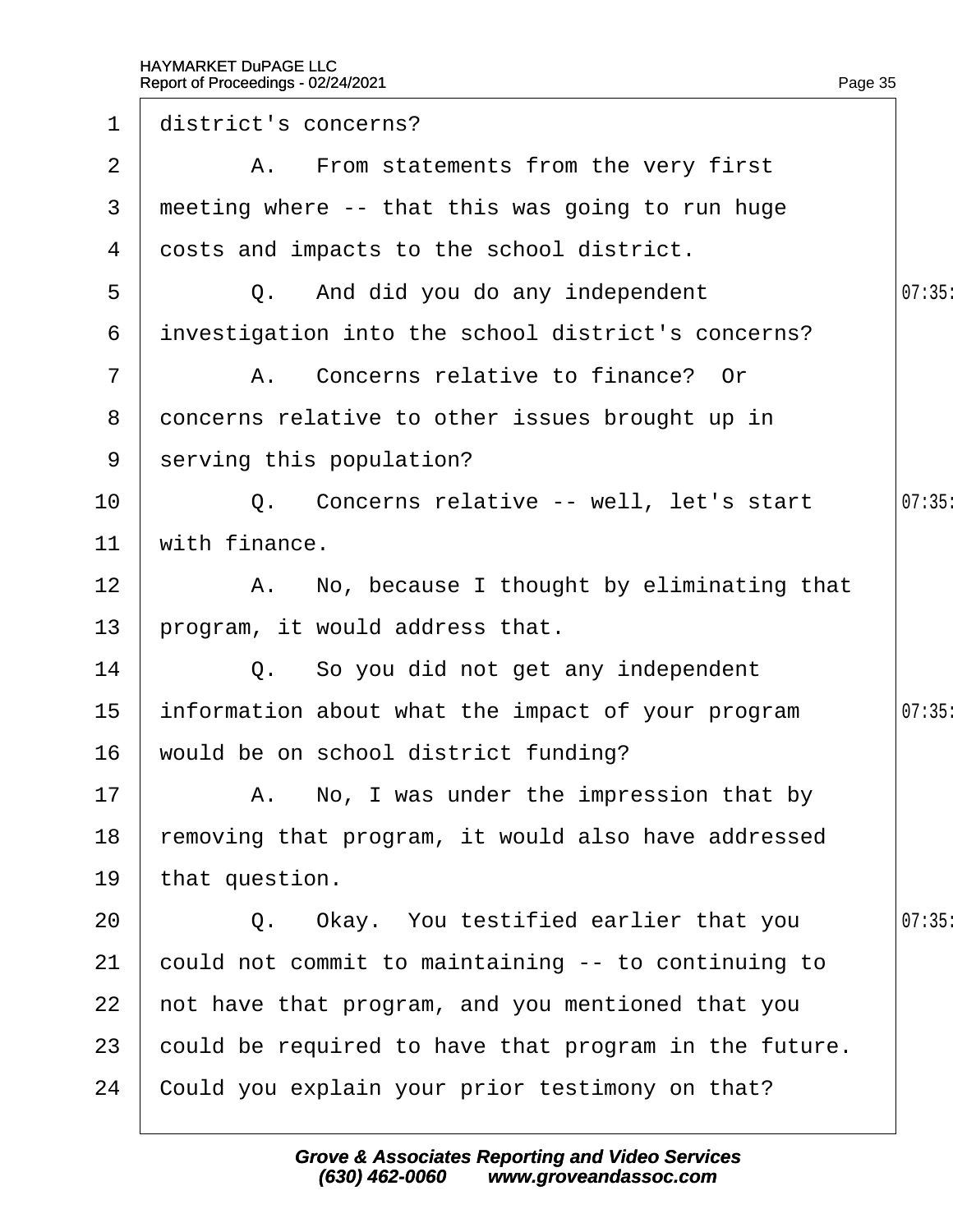| $\mathbf 1$     | A. The state sets a list of priority                  |        |
|-----------------|-------------------------------------------------------|--------|
| $\overline{2}$  | populations that must be served in some capacity, and |        |
| 3               | so you have to have a way to address that. So I       |        |
| 4               | don't know -- that's one thing. I don't know if       |        |
| $5^{\circ}$     | there will be future challenges to laws or statutes   | 07:36  |
| 6               | that might impact that, so right now I'm fully        |        |
| $\overline{7}$  | dommitted to having this population served out of our |        |
| 8               | West Loop.                                            |        |
| 9               | Q. Okay. And what policies or procedures              |        |
| 10              | have you prepared to effectuate a process of          | 07:36  |
| 11              | transferring and serving this population only at the  |        |
| 12              | <b>West Loop?</b>                                     |        |
| 13              | A. Well, there is nothing in writing because          |        |
| 14              | it is something that we are currently doing. We are   |        |
| 15 <sub>1</sub> | currently transporting patients from that area now to | 07:37: |
| 16              | the West Loop, and beginning next week, we'll be      |        |
|                 | 17 actually serving another area's hospital patients  |        |
| 18              | from there to the West Loop. So we've already         |        |
| 19              | enacted that approach. But there doesn't -- I don't   |        |
| 20              | have to have a policy. We're already actually doing   | 07:37: |
| 21              | that in principal.                                    |        |
| 22              | Q. So if a mother with children presents at           |        |
| 23              | tasca, do you have any other options to support her   |        |
| 24              | other than transferring her to the West Loop?         |        |
|                 |                                                       |        |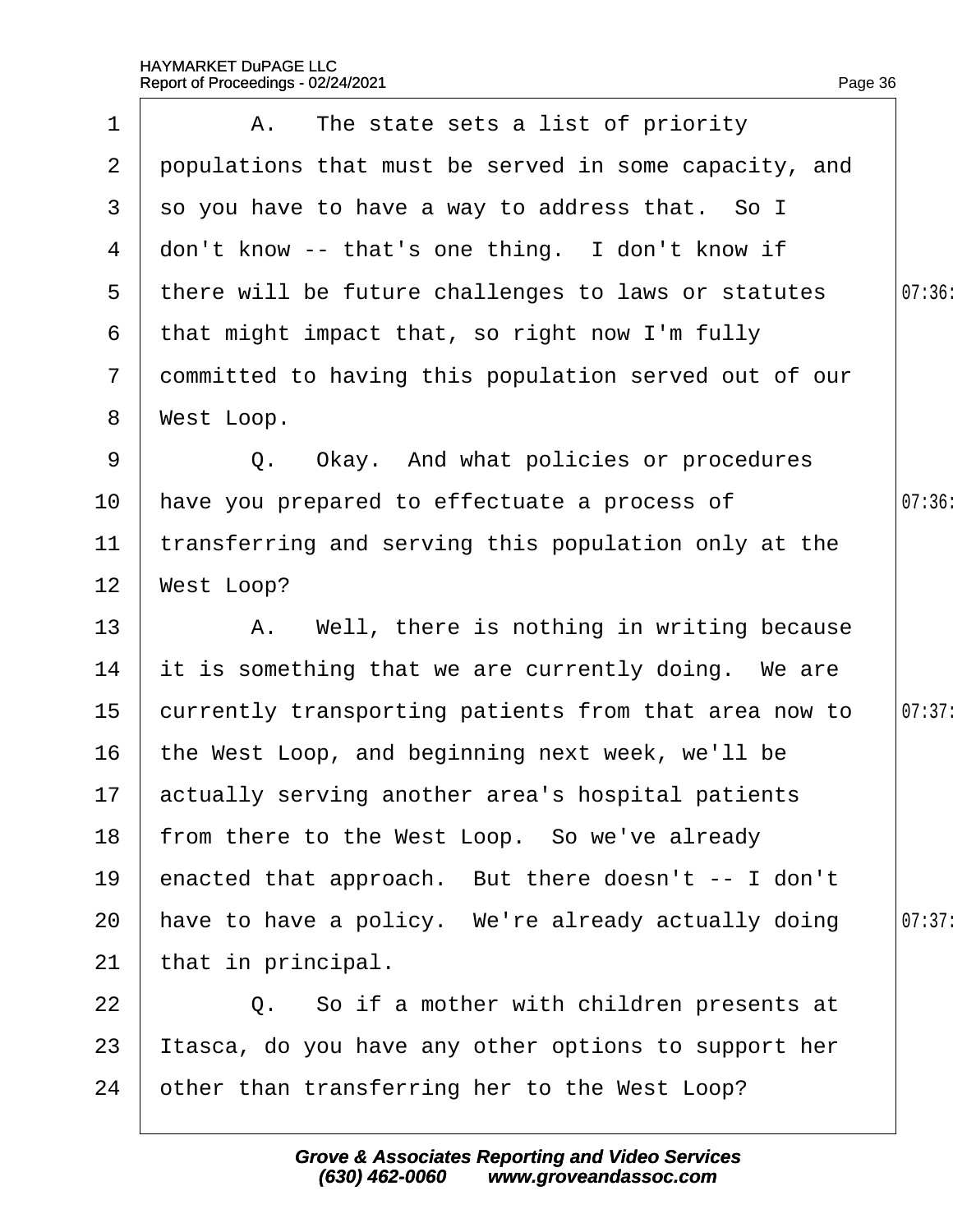| $\mathbf 1$     | A. That's a great question, so thanks for              |        |
|-----------------|--------------------------------------------------------|--------|
|                 | 2 asking it. There's very few programs that offer an   |        |
| 3               | evidence-based women and children's program, not just  |        |
| 4               | Ibcally but in the state. So I would want to           |        |
| 5               | transfer mom and child to an evidence-based program,   | 07:38: |
| 6               | and one of the best right now is the one that we       |        |
| $7\overline{ }$ | have.                                                  |        |
| 8               | Q. So I guess my question isn't just another           |        |
| 9               | program like you said -- I believe I understand your   |        |
| 10              | testimony to be child -- support of children was a     | 07:38  |
| 11              | barrier. Are there other ways to support children      |        |
| 12 <sup>1</sup> | such as might you find housing or arrange other        |        |
| 13 <sup>°</sup> | social services for the children while the mother      |        |
| 14              | then entered your program in Itasca?                   |        |
| 15              | A. Logically that would be the answer, but,            | 07:38: |
| 16              | unfortunately, that's not what's on many women's       |        |
|                 | 17 minds when it comes to receiving treatment; is that |        |
| 18              | oftentimes when the substance use disorder is          |        |
| 19              | exacerbated, they've burned a lot of bridges with      |        |
| 20              | family members and other issues, and all they can      | 07:38: |
| 21              | focus in, because their life is in chaos, is to have   |        |
| 22              | their children with them. It also motivates many       |        |
| 23              | women to stay in treatment for their child.            |        |
| 24              | The other reason for is that many                      |        |
|                 |                                                        |        |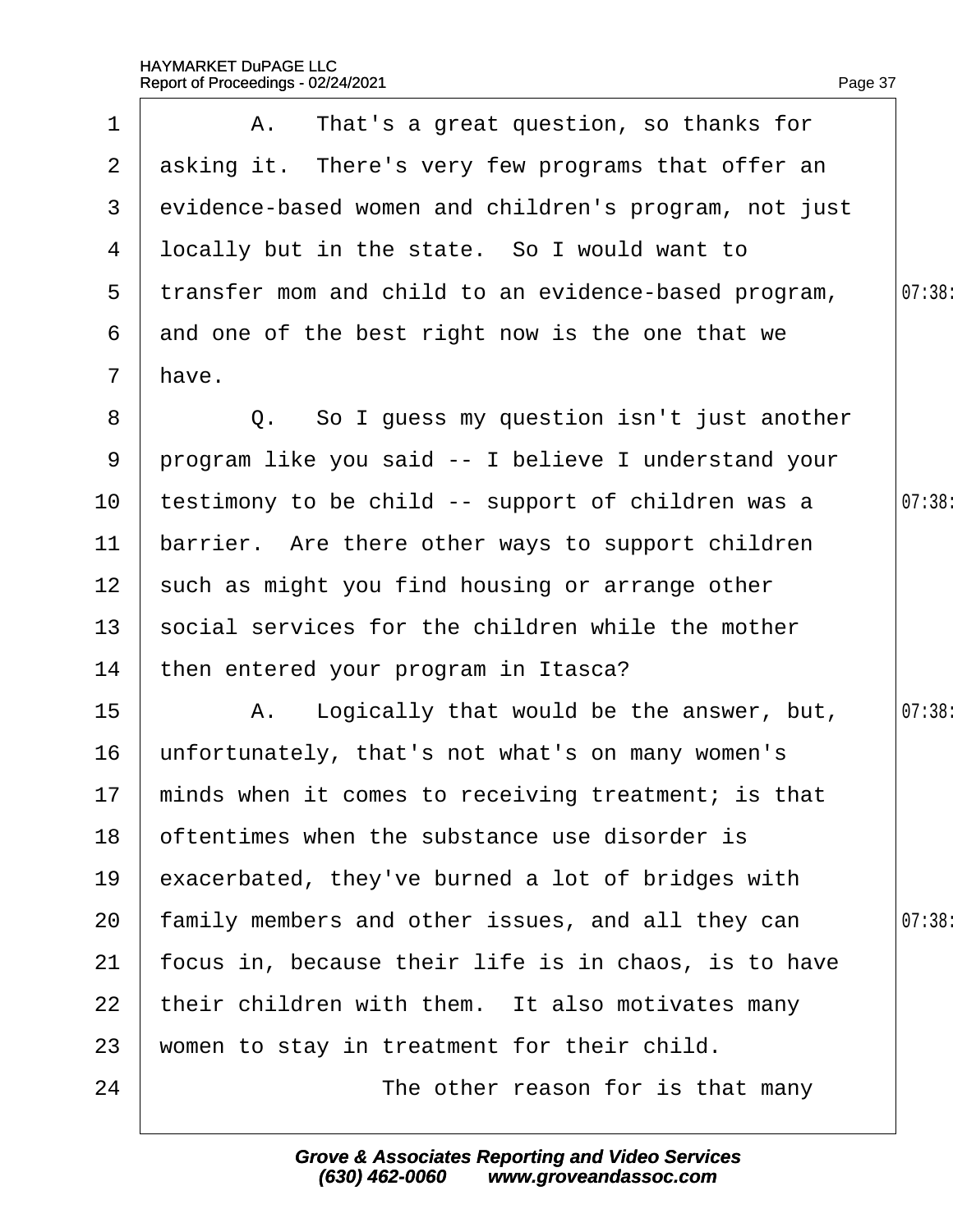| $\mathbf 1$           | children you want there to be a level of bonding     |       |
|-----------------------|------------------------------------------------------|-------|
| $\mathbf{2}^{\prime}$ | between mom and child, specifically when there might |       |
| 3                     | not be one. So initially there might be obviously    |       |
| 4                     | daycare centers or childcare centers that you would  |       |
| 5                     | want to go to, but oftentimes it's not in the        | 07:39 |
| 6                     | patient's mind. The patient's mind is to have the    |       |
| $\mathbf{7}$          | children with her, so that's what we typically focus |       |
| 8                     | in on, because if you don't do that, it can be a     |       |
| 9                     | motivating force for women not to receive treatment  |       |
| 10                    | or not to come to treatment.                         | 07:39 |
| 11                    | Q. Do you ever coordinate with the Illinois          |       |
| 12                    | Department of Children and Family Services for the   |       |
| 13                    | support of children when mothers enter treatment or  |       |
| 14                    | if you find that there's abuse or neglect concerns   |       |
| 15                    | when mothers enter treatment?                        | 07:39 |
| 16                    | A. Absolutely.                                       |       |
| 17                    | Q. And you said earlier should -- should you         |       |
| 18                    | start to offer the mother's and children program at  |       |
| 19                    | tasca, that you would collaborate with the school    |       |
| 20                    | district at that point and then raised other         | 07:40 |
| 21                    | collaboration points.                                |       |
| 22                    | What about your prior collaborations                 |       |
| 23                    | with the school district are you referring to as far |       |
| 24                    | as how that would be productive or address the       |       |
|                       |                                                      |       |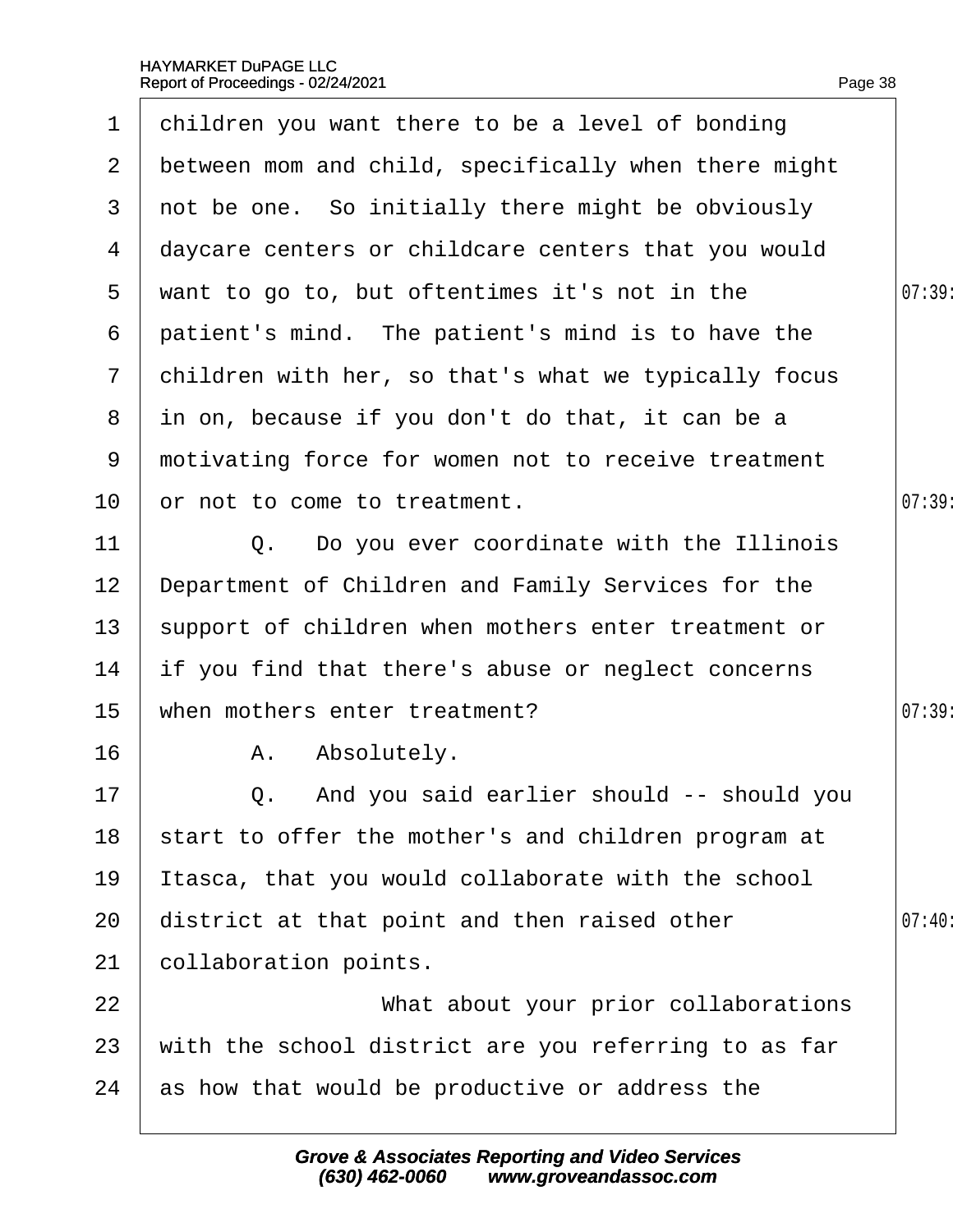| 1              |                  | economic impact concerns raised by the school         |       |
|----------------|------------------|-------------------------------------------------------|-------|
| $\overline{2}$ | district?        |                                                       |       |
| 3              |                  | A. So we don't have that in Chicago, because          |       |
| 4              |                  | many patients, obviously first and foremost, are      |       |
| 5              |                  | focused on treatment. In all of our years here, many  | 07:40 |
| 6              |                  | patients are not focused on schooling because they    |       |
| $\mathcal{I}$  |                  | are actually receiving life-saving treatment. But     |       |
| 8              |                  | that being said, there's always opportunities for     |       |
| 9              |                  | dollaboration, both through funding and through       |       |
| 10             |                  | programming, that I would love to explore with the    | 07:41 |
| 11             | school district. |                                                       |       |
| 12             |                  | Q. Have you previously -- when you were               |       |
| 13             |                  | going to have the mother and children's program in    |       |
| 14             |                  | the school district -- well, first let me take it one |       |
| 15             | step at a time.  |                                                       | 07:41 |
| 16             |                  | A. Sure.                                              |       |
| 17             |                  | Q. Initially the school district reached out          |       |
| 18             |                  | with a number of questions when you had proposed the  |       |
| 19             |                  | women and children's program; correct?                |       |
| 20             |                  | A. Correct.                                           | 07:41 |
| 21             |                  | Q. And you did not respond to those                   |       |
| 22             |                  | questions for nearly a year; correct?                 |       |
| 23             |                  | A. Correct.                                           |       |
| 24             |                  | Q. And once there was collaboration, you              |       |
|                |                  |                                                       |       |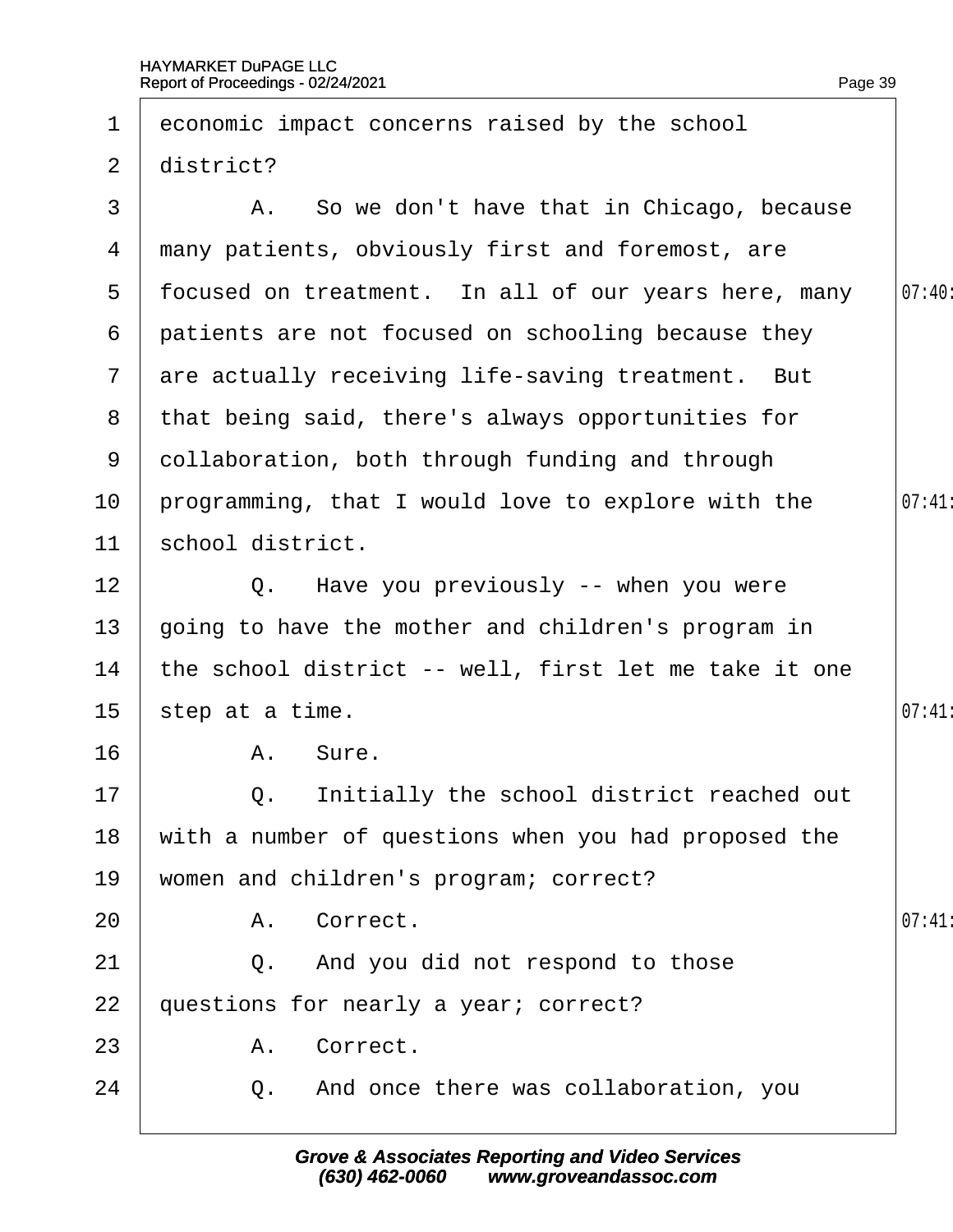| $\mathbf 1$     | never offered any funding support to the school         |        |
|-----------------|---------------------------------------------------------|--------|
| $\overline{2}$  | district, did you?                                      |        |
| 3               | A. No. But let me just answer your -- your              |        |
| 4               | first part of your question, which was once we          |        |
| 5               | received the letter, we spent a lot of time trying to   | 07:41  |
| 6               | educate ourselves on the principles that were in the    |        |
| $\mathbf{7}$    | letter, both through our legal team as well as our      |        |
|                 | 8 dn-site team. We were going through the laws. We      |        |
| 9               | were contacting DCFS. We wanted to try to educate       |        |
| 10 <sup>°</sup> | purselves on this process.                              | 07:42  |
| 11              | Then, unfortunately, at the same                        |        |
| 12 <sub>2</sub> | time we were also hit by the pandemic and many of the   |        |
| 13 <sup>°</sup> | zoning processes went off line, and obviously our       |        |
| 14              | focus began to focus on the pandemic itself. So that    |        |
| $15\,$          | really speaks to the delay. It wasn't an intent to      | 07:42: |
| 16              | hot answer their questions, but it was trying to        |        |
|                 | 17 better research and understand so that we could have |        |
| 18              | an educated meeting.                                    |        |
| 19              | Q. And so -- and this goes to sort of my                |        |
| 20              | question before. You said you researched the            | 07:42: |
| 21              | concerns. Did you find that the concerns the            |        |
| 22              | district raised had merit?                              |        |
| 23              | A. In what specific issues? Can I -- can                |        |
| 24              | you rephrase that question?                             |        |
|                 |                                                         |        |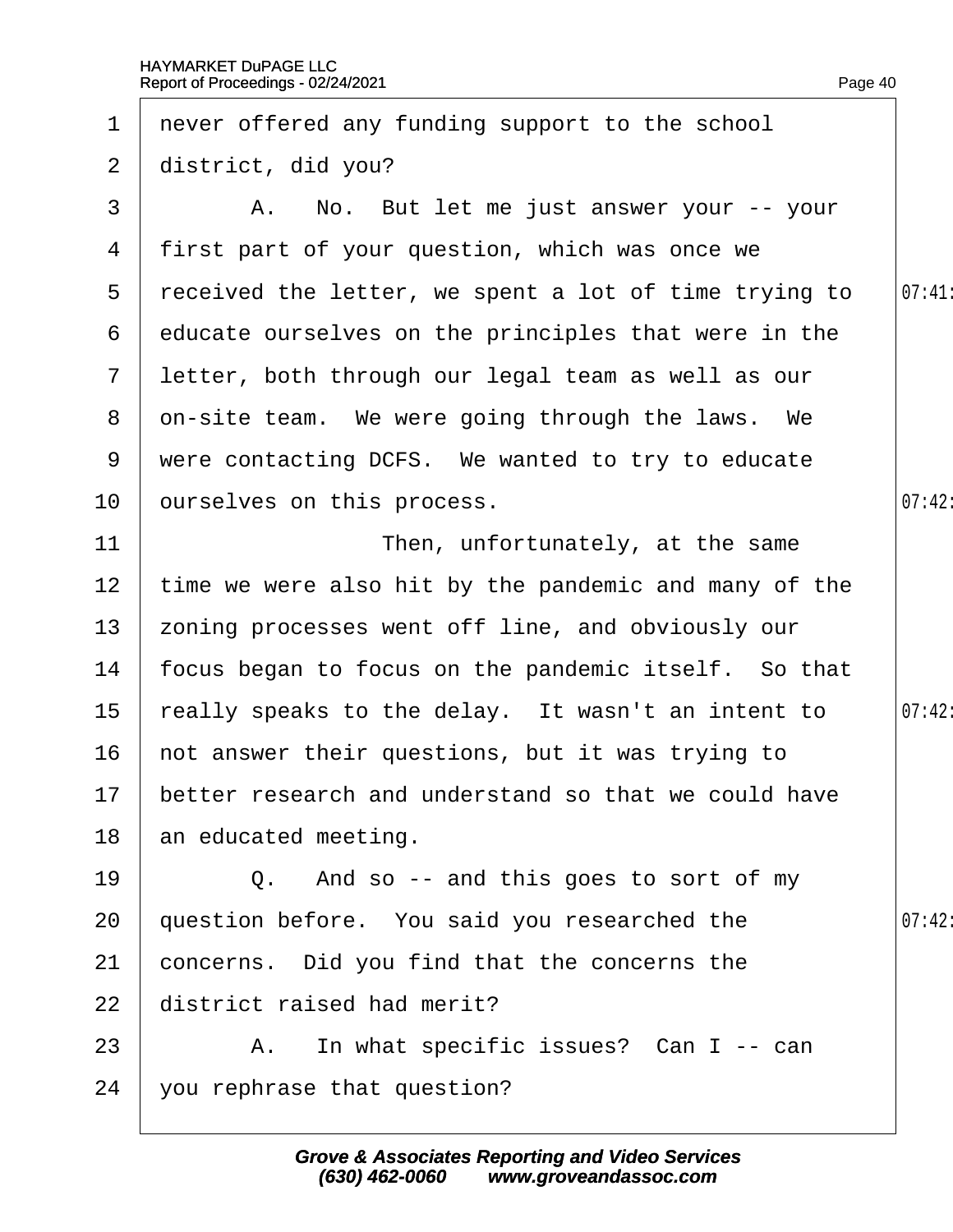| 1               | Q. Well, you've indicated a change of                  |        |
|-----------------|--------------------------------------------------------|--------|
| $\overline{2}$  | position, you changed your proposal, and that's what   |        |
| 3               | you're testifying about today. What is it about the    |        |
| 4               | district's position that had merit such that you       |        |
| 5               | changed your proposal?                                 | 07:43  |
| 6               | A. I don't know if the district necessarily            |        |
|                 | 7 had merit as much as a lot of fear that was involved |        |
| 8               | in this. I changed the proposal because I understood   |        |
|                 | 9 that this was a sticking point for the school        |        |
| 10              | district, and I wanted to negotiate that in good       | 07:43  |
| 11              | faith by eliminating that program.                     |        |
| 12              | Q. So you do not, though, agree -- you did             |        |
| 13              | hot agree when you changed the proposal and you still  |        |
| 14              | do not agree that the program would have -- the        |        |
| 15 <sub>1</sub> | concerns raised to you by the school district had      | 07:43  |
| 16              | merit?                                                 |        |
| 17 <sup>1</sup> | A. No, my issue right now and has always               |        |
| 18              | been that the -- that individuals in the community,    |        |
| 19              | the high need to address the family-based treatment,   |        |
| 20              | is going to impact the school districts in other       | 07:44: |
| 21              | ways. Specifically, if you have an absentee parent,    |        |
| 22              | If you -- I mean, this is a progressive disease that   |        |
| 23              | progresses to death if people don't get treatment.     |        |
| 24              | So the merit of not having this program is a concern   |        |
|                 |                                                        |        |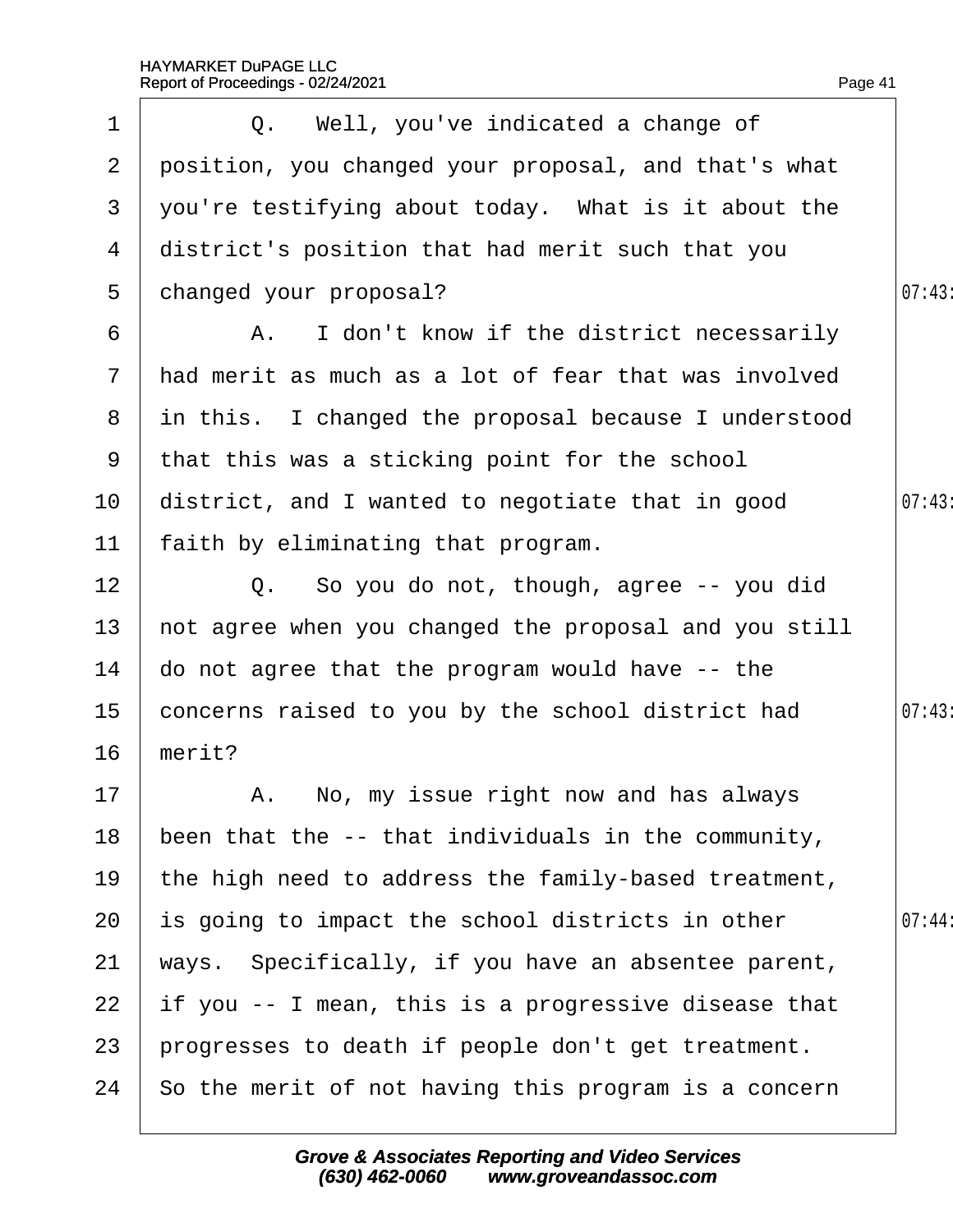| $\mathbf 1$           | to me, which is why I'm transporting these            |        |
|-----------------------|-------------------------------------------------------|--------|
| $\mathbf{2}^{\prime}$ | individuals to the city. But I really think this is   |        |
| 3                     | something that the community needs to look at as a    |        |
| 4                     | needed service that I wanted to provide.              |        |
| 5                     | So I don't see this as a merit,                       | 07:44: |
| 6                     | because there is an assumption being made that        |        |
| $\overline{7}$        | individuals are not already out in the community.     |        |
| 8                     | That this is not already impacting the community in   |        |
| 9                     | any way, and I don't -- just looking at many of the   |        |
| 10                    | data sources that really speak to what's happening in | 07:44: |
| 11                    | DuPage County, this is a program that's highly        |        |
| 12                    | heeded.                                               |        |
| 13                    | So it is my hope that as -- as, you                   |        |
| 14                    | know, the Village sees what we can offer, sees the    |        |
| $15\,$                | added value, that we can come together and work       | 07:45  |
| 16                    | through whatever the challenges are.                  |        |
| 17 <sup>1</sup>       | Q. So it sounds like you don't agree that             |        |
| 18                    | there was merit and you -- you changed the program    |        |
| 19                    | for now to give time for further discussion so that   |        |
| 20                    | you can have the program in the future once there's   | 07:45  |
| 21                    | more acceptance of it? Is that my understanding?      |        |
| 22                    | A. I'm really committed to serving this               |        |
| 23                    | population, and I'm doing that in the West Loop. I    |        |
| 24                    | think the future is going to be determined based on   |        |
|                       |                                                       |        |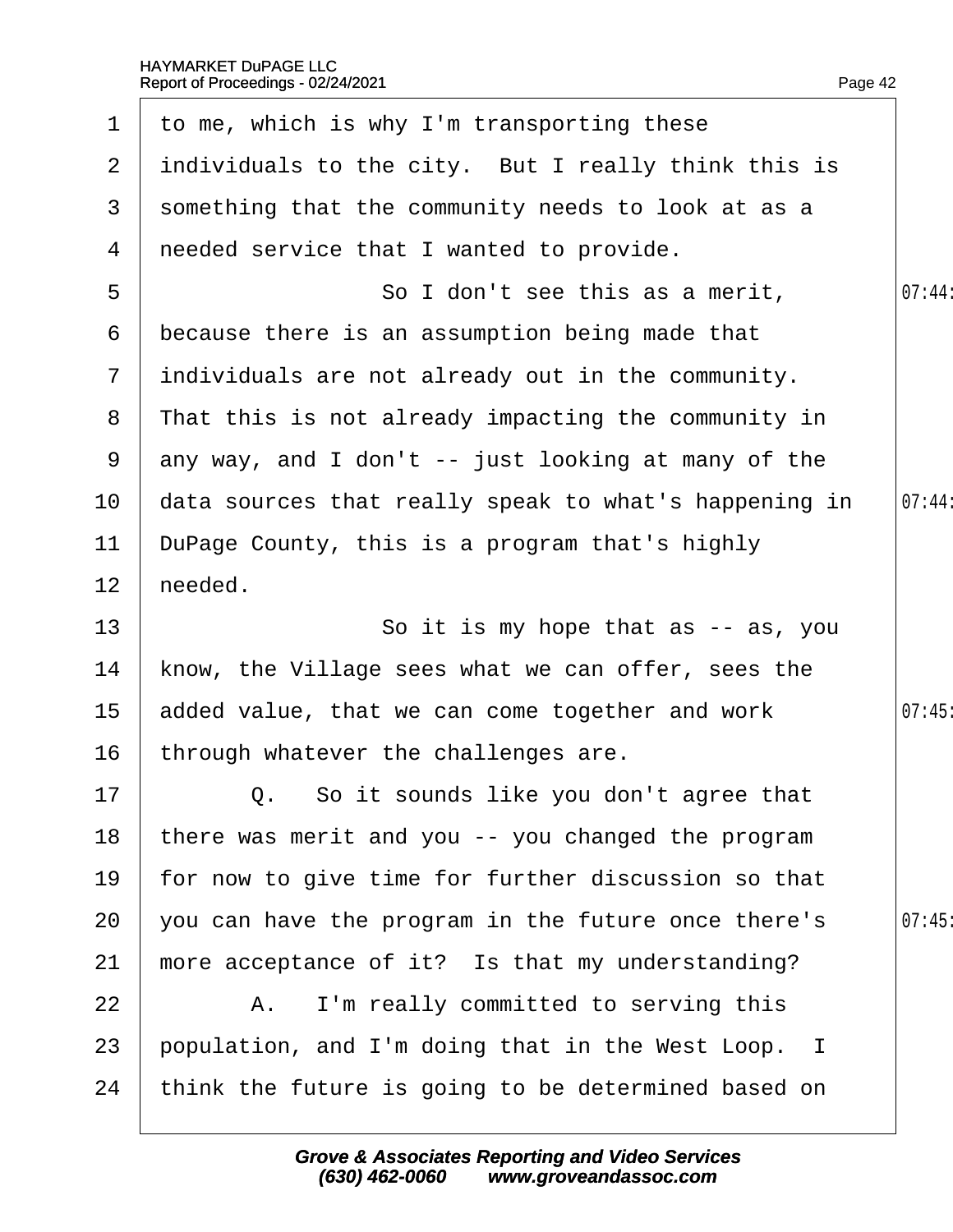| $\mathbf 1$     | the need of the Village, need of the community, and     |       |
|-----------------|---------------------------------------------------------|-------|
| $\overline{2}$  | need of the school district.                            |       |
| 3               | Q. Okay. And what --                                    |       |
| 4               | I mean, at the end of the day, I hope to<br>Α.          |       |
| 5               | be a good partner to the school district to also        | 07:45 |
| 6               | address any of the needs that the school district may   |       |
|                 | 7 have that they may be experiencing; how can I be of a |       |
| 8               | service to them. And an example of that is, you         |       |
| 9               | know, can I offer mental health/first-aid training to   |       |
| 10              | the teachers so that if they experience a family in     | 07:46 |
| 11              | crisis, that they would better be able to handle        |       |
| 12 <sup>1</sup> | situations like that. So this has a lot larger          |       |
| 13 <sup>°</sup> | aspect to it than just the program.                     |       |
| 14              | Q. Okay. But you agree that you did not                 |       |
| 15              | respond to the district's questions about your          | 07:46 |
| 16              | program for over a year, and you did not collaborate    |       |
|                 | 17 with the district in changing the program. So in     |       |
| 18              | what ways do you think that -- do you expect future     |       |
| 19              | relationships -- how do you think that history up to    |       |
| 20              | this point has set the stage for a collaborative        | 07:46 |
| 21              | partnership going forward?                              |       |
| 22              | A. Well, I would hope that you would                    |       |
| 23              | understand that we are trying to educate ourselves on   |       |
| 24              | the issues that have been raised. If you wanted         |       |
|                 |                                                         |       |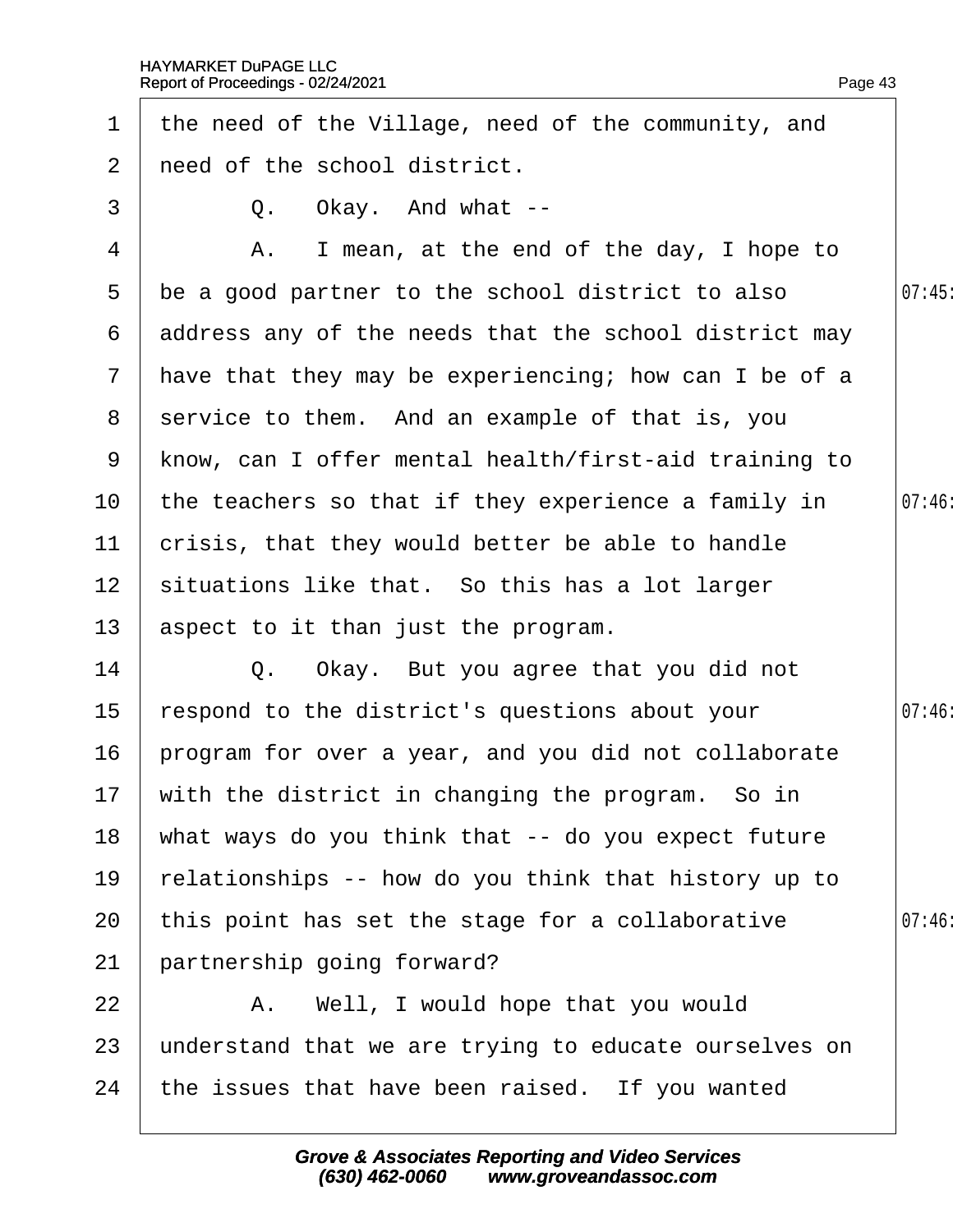| $\mathbf 1$    | to -- we're trying to educate ourselves on this.      |        |
|----------------|-------------------------------------------------------|--------|
| 2              | When we had our very first meeting,                   |        |
| 3              | it was my hope to have continued meetings so I -- I   |        |
| 4              | really can't judge -- you know, there was a pandemic  |        |
| $5^{\circ}$    | in the middle of this and, yes, my attention was      | 07:47: |
| 6              | focused on not only providing life-saving treatment   |        |
| $7\phantom{.}$ | but how to address a pandemic that was killing a lot  |        |
| 8              | of people specifically in different settings.         |        |
| 9              | So I hope that's certainly not the                    |        |
| 10             | stage that -- that you're referring to, because it's  | 07:47: |
| 11             | my hope to better understand what the issues are.     |        |
| 12             | Q. Okay. You testified previously that if             |        |
| 13             | you do offer this program, that you would work to     |        |
| 14             | collaborate on some kind of plan. What did you mean   |        |
| 15             | by that?                                              | 07:48  |
| 16             | A. Well, I mean, without knowing the                  |        |
|                | 17 specifics, I'll give you an example. So, you know, |        |
| 18             | there are Title 1 funds that come to the state        |        |
| 19             | that -- many Title 1 entities have been trying to     |        |
| 20             | work with different state divisions on having the     | 07:48  |
| 21             | money and services follow the mother. So there are    |        |
| 22             | future opportunities to try to collaborate to enhance |        |
| 23             | funds to the school district. That's just one         |        |
| 24             | example, and there are many examples that if we heard |        |
|                |                                                       |        |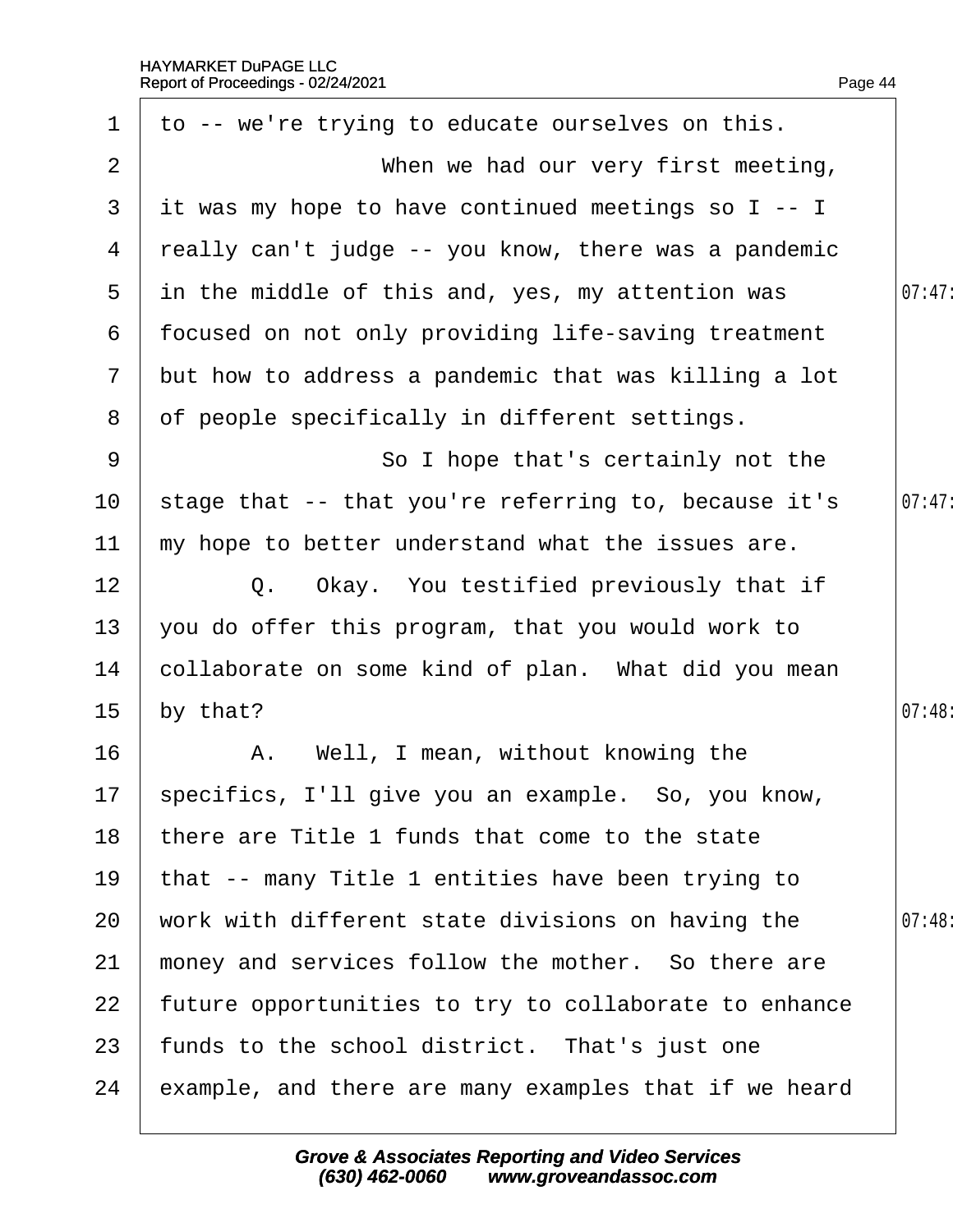| $\mathbf 1$     | what the needs are at the school district, that we    |        |
|-----------------|-------------------------------------------------------|--------|
| $\overline{2}$  | would be there to be a supportive entity to the       |        |
| 3               | school district. And I certainly don't want this to   |        |
| 4               | be a combative relationship in any stretch of the     |        |
| 5               | imagination.                                          | 07:48: |
| 6               | Q. So --                                              |        |
| $\overline{7}$  | A. So let me just -- I'm sorry, let me just           |        |
|                 | 8 set the record straight, if I may. If you are under |        |
| 9               | the impression that Haymarket Center started this     |        |
| 10              | relationship in a negative light, that's certainly    | 07:48  |
| 11              | not what our intention was. I apologize if that's     |        |
| 12 <sub>2</sub> | what your belief system was, but that is certainly    |        |
| 13              | hot my intention in any of the taxing bodies. It is   |        |
| 14              | to work collaboratively with the Village and not, you |        |
| 15 <sub>1</sub> | know, necessarily behind the scenes. That wouldn't    | 07:49: |
| 16              | be productive for a program that's trying to heal a   |        |
|                 | 17 family.                                            |        |
| 18              | Q. So, again, when you talk about a future            |        |
| 19              | plan to assist -- to collaborate with the school      |        |
| 20              | district, do you have -- so, for example, the three   | 07:49  |
| 21              | to five-year-olds who you support now in Chicago,     |        |
| 22              | what funding sources do you have for them that you    |        |
| 23              | might be able to offer to Itasca school district      |        |
| 24              | should they take on the public education funding      |        |
|                 |                                                       |        |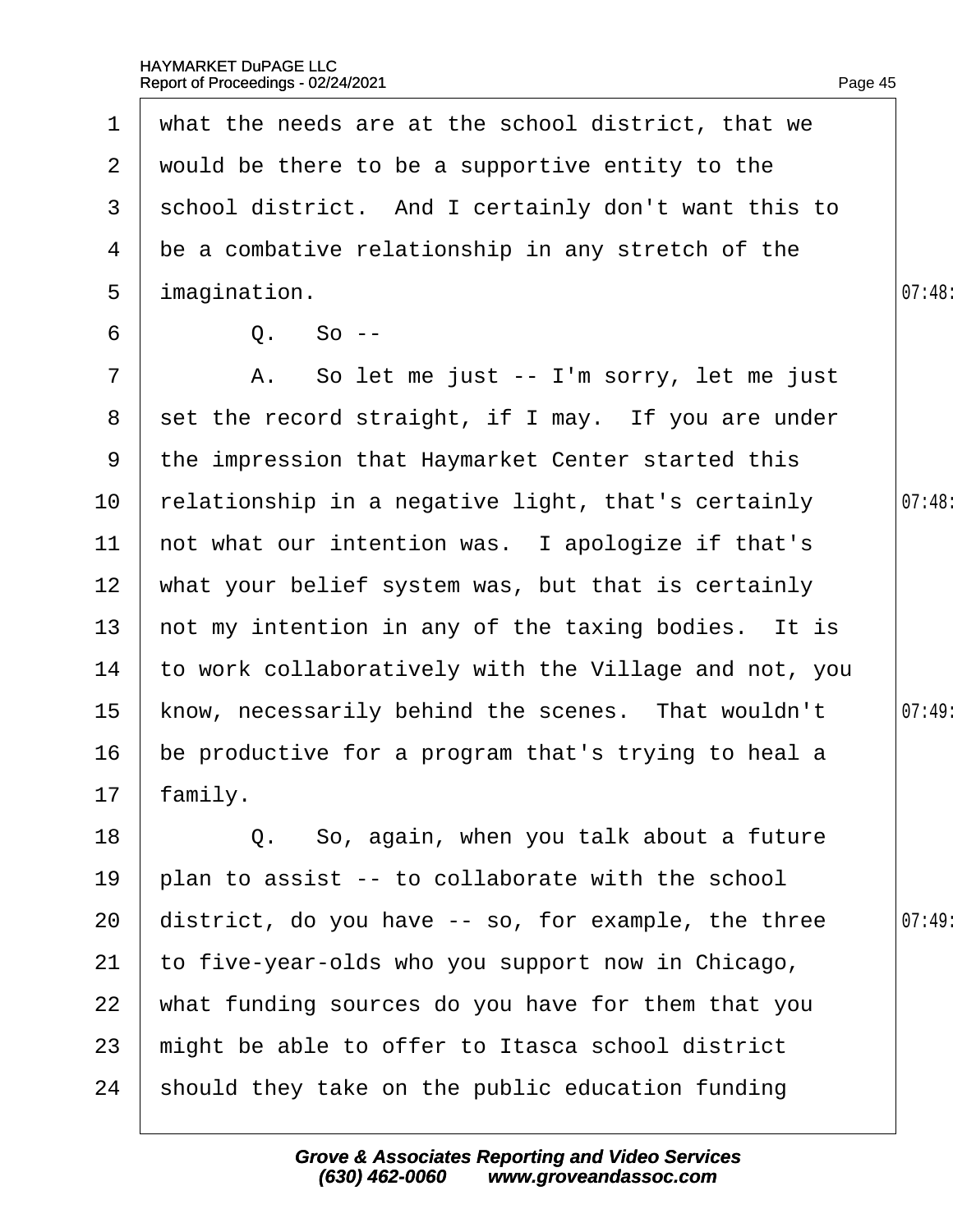| $\mathbf 1$     | responsibility?                                          |        |
|-----------------|----------------------------------------------------------|--------|
| 2               | A. There is not funding for the school                   |        |
| 3               | district. We are funded by DCFS and the state for        |        |
| 4               | programs that are run here. So there isn't -- we are     |        |
| 5               | not involved in the school district down here,           | 07:50: |
| 6               | because, again, many of those patients are here to be    |        |
|                 | 7 focusing on treatment. And what's happened is          |        |
|                 | 8 through the thousands of DCFS audits, this issue has   |        |
| 9               | never once been brought up. Through our work with        |        |
| 10              | the POS agencies, this has never been brought up.        | 07:50  |
| 11              | And what was interesting in this for                     |        |
| 12              | me was I did bring GED on site, not because it was a     |        |
| 13              | requested need of the patients but because I was         |        |
| 14              | trying to address a social determinative of health.      |        |
| 15 <sub>1</sub> | But I can tell you through the thousands and             | 07:50  |
| 16              | thousands and thousands of patients that we have         |        |
|                 | 17 serviced, when people come for treatment, their focus |        |
| 18              | has been on treatment. Because, I don't know if          |        |
| 19              | you're aware of this, when someone is having a life      |        |
| 20              | or death illness, the focus has been on getting the      | 07:51  |
| 21              | treatment and then having individuals return back        |        |
| 22              | home to the communities that they've come from.          |        |
| 23              | MS. DICKSON: If I might, Ms. Smith,                      |        |
| 24              | Dr. Lustig used the phrase "POS." For members of the     |        |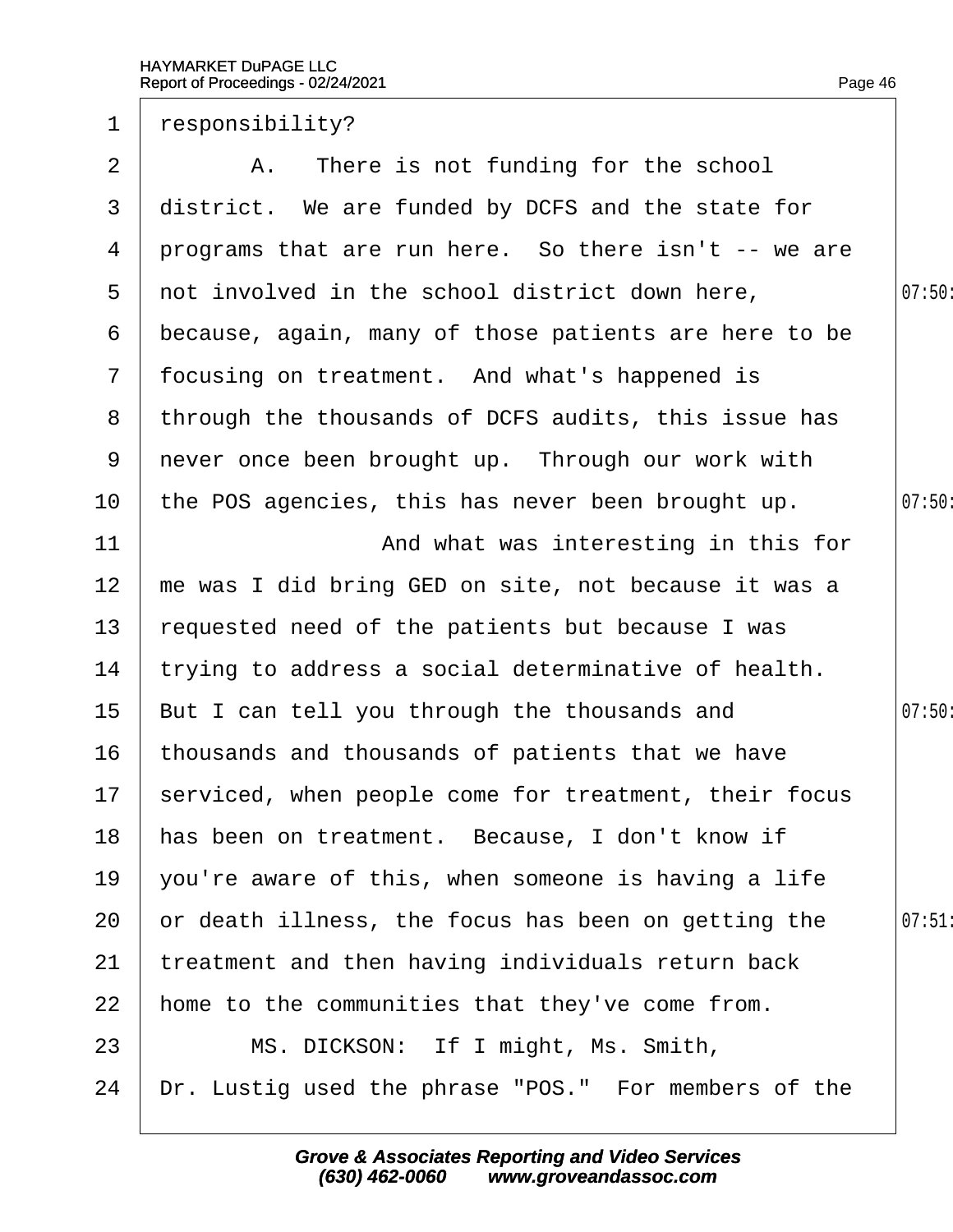|                 | 1 Plan Commission and the public and maybe the          |        |
|-----------------|---------------------------------------------------------|--------|
| 2 <sup>1</sup>  | attorneys who don't know what POS is, Dr. Lustig,       |        |
| 3               | dould you just tell us what a POS is?                   |        |
| 4               | THE WITNESS: I apologize. The "POS" are                 |        |
| $5^{\circ}$     | point-of-service agencies that DCFS contracts with to   | 07:51  |
| 6               | help with monitoring for women who are involved with    |        |
| $\mathbf{7}$    | children that have a DCFS report on them.               |        |
| 8               | BY MS. SMITH:                                           |        |
| 9               | Q. You just brought up GED services. Can                |        |
| 10              | you explain what that is?                               | 07:51  |
| 11              | A. So we collaborate with both Herald                   |        |
| 12              | Washington and Malcolm X College where teachers come    |        |
| 13              | on site to provide the GED training for the patients    |        |
| 14              | that in our recovery homes. That being said, the        |        |
| 15 <sub>1</sub> | commitment to education that Haymarket Center has is    | 07:52: |
| 16              | we actually pay for those individuals to take the GED   |        |
|                 | 17 test because we believe strongly that education is a |        |
| 18              | social determinate of health.                           |        |
| 19              | Q. You're talking now about the 18 to                   |        |
| 20              | 22-year-old population; is that right?                  | 07:52: |
| 21              | A. Correct.                                             |        |
| 22              | Q. And for that population, do you support              |        |
| 23              | individuals who have not graduated from high school?    |        |
| 24              | A. Can you tell me what you mean by "support"           |        |
|                 |                                                         |        |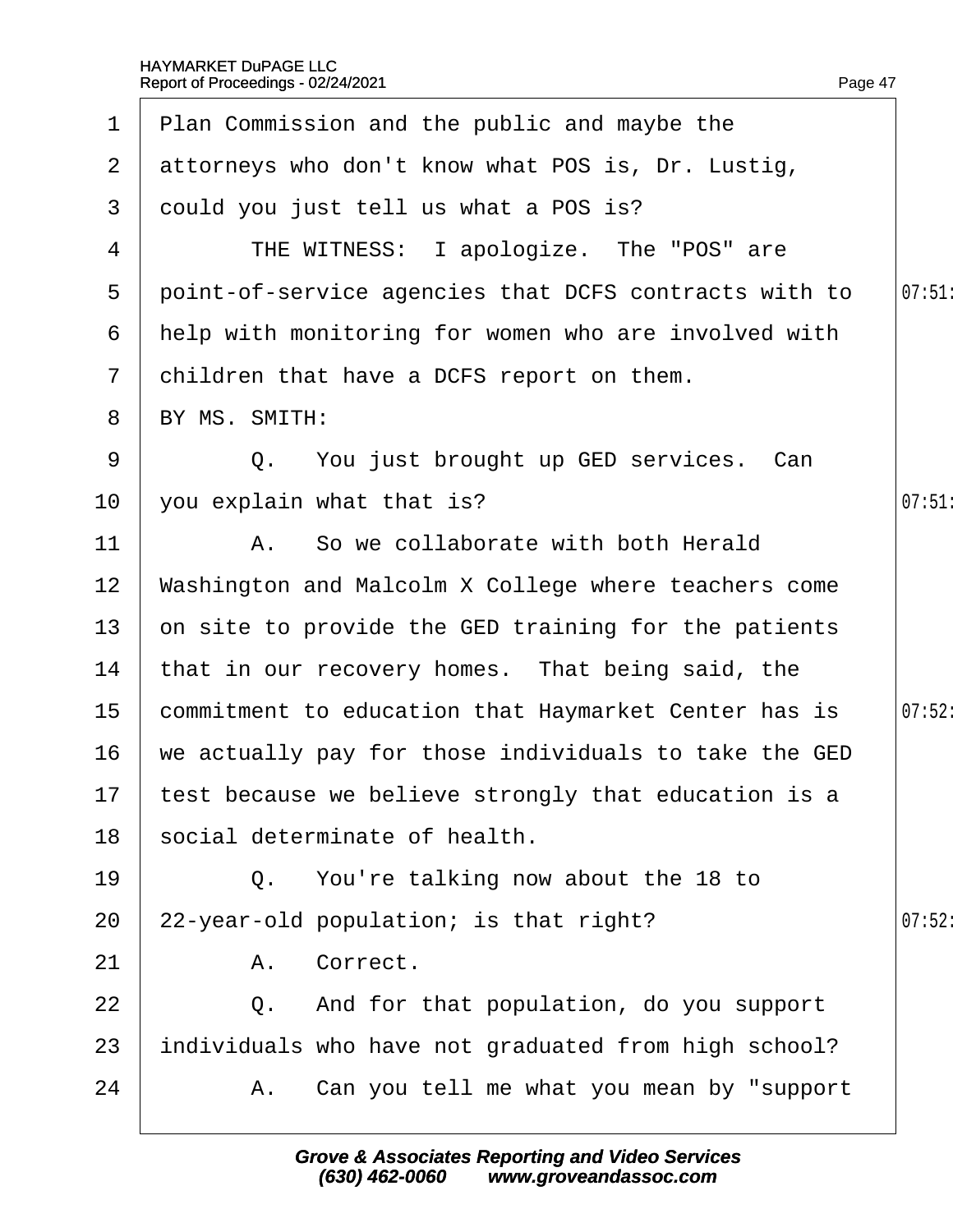| $\mathbf 1$     | individuals who have not graduated from high school"? |        |
|-----------------|-------------------------------------------------------|--------|
| 2               | Q. All right. Do you accept for treatment             |        |
| 3               | individuals who have not graduated from high school   |        |
|                 | 4 that are 18 to 22 -- up to their 22nd birthday?     |        |
| 5               | A. Yes, we do.                                        | 07:52: |
| 6               | Q. And do you intend to do so at the Itasca           |        |
| $7\overline{ }$ | location?                                             |        |
| 8               | A. Yes, we do.                                        |        |
| 9               | Q. And what, if any -- so you talked about a          |        |
| 10              | GED access to education. What, if any, community      | 07:53  |
| 11              | services, supports, connections do you make as far as |        |
| 12 <sub>2</sub> | their entitlement to public education?                |        |
| 13              | A. Can you repeat that question, please?              |        |
| 14              | Q. Sure. Let me rephrase that.                        |        |
| 15              | What do you do to connect 18 to                       | 07:53  |
| 16              | 22-year-olds to public education?                     |        |
| 17 <sub>2</sub> | A. We don't connect it. We work with our --           |        |
| 18              | both Malcolm X and Herald Washington to provide those |        |
| 19              | services as part of an individual's treatment plan,   |        |
| 20              | so the individual has to request this. It's not       | 07:53  |
| 21              | forced on individuals. They have to do this.          |        |
| 22              | Q. And do individuals ever come to you that           |        |
| 23              | are still enrolled in, if you're in CPS, here in      |        |
| 24              | Chicago in CPS?                                       |        |
|                 |                                                       |        |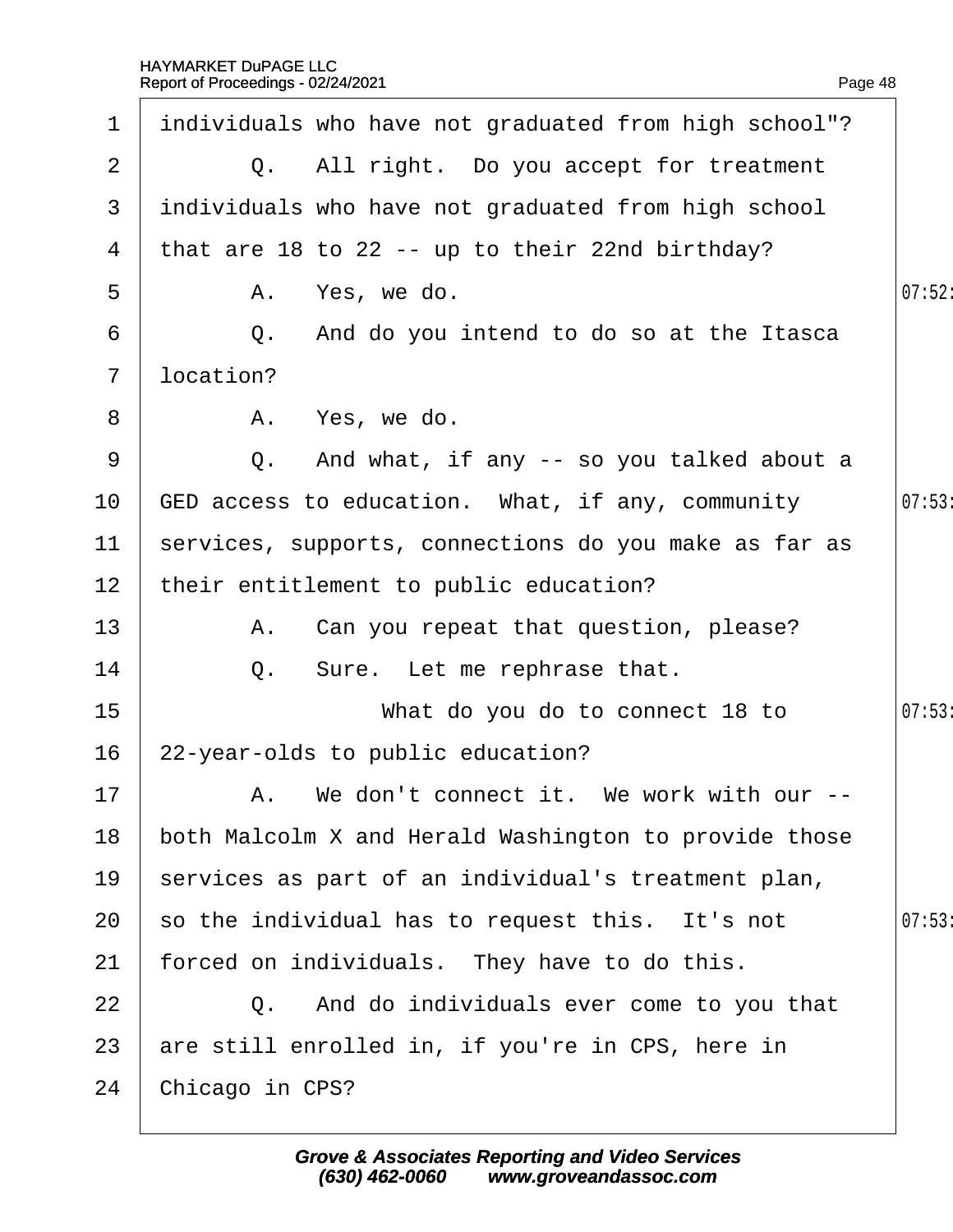| $\mathbf 1$     | A. No. And I think that's the real                    |        |
|-----------------|-------------------------------------------------------|--------|
| $\mathbf{2}$    | challenge here is when someone has a substance use    |        |
| 3               | disorder, their lives have deteriorated in almost all |        |
| 4               | facets of an individual's life. And so, you know, I   |        |
| 5               | really want to implore individuals to understand      | 07:54  |
| 6               | that, you know, just as you would go to a hospital    |        |
| $\overline{7}$  | because of a medical condition that is threatening    |        |
| 8               | your life, so are individuals coming to treatment.    |        |
| 9               | If people don't get better, they --                   |        |
| 10              | there's two outcomes to individuals with substance    | 07:54: |
| 11              | use disorders. They either get better or they die.    |        |
| 12 <sup>°</sup> | So it's not like it's this progression. So the focus  |        |
| 13              | of so many of our individuals is that they come here  |        |
| 14              | to receive the treatment and to try to start to       |        |
| 15              | rebuild their lives. And unfortunately, or            | 07:54: |
| 16              | fortunately, education isn't high on their list,      |        |
|                 | 17 surviving is.                                      |        |
| 18              | Q. So I understand that when someone perhaps          |        |
| 19              | first enters treatment, but when you have the         |        |
| 20              | recovery home option or you're in that phase where, I | 07:55  |
| 21              | assume, you're trying to transition from a point of   |        |
| 22              | crisis to a point of discharge and moving on and      |        |
| 23              | we've heard -- I believe -- or I should ask you. I    |        |
| 24              | mean, at some point, doesn't employment and education |        |
|                 |                                                       |        |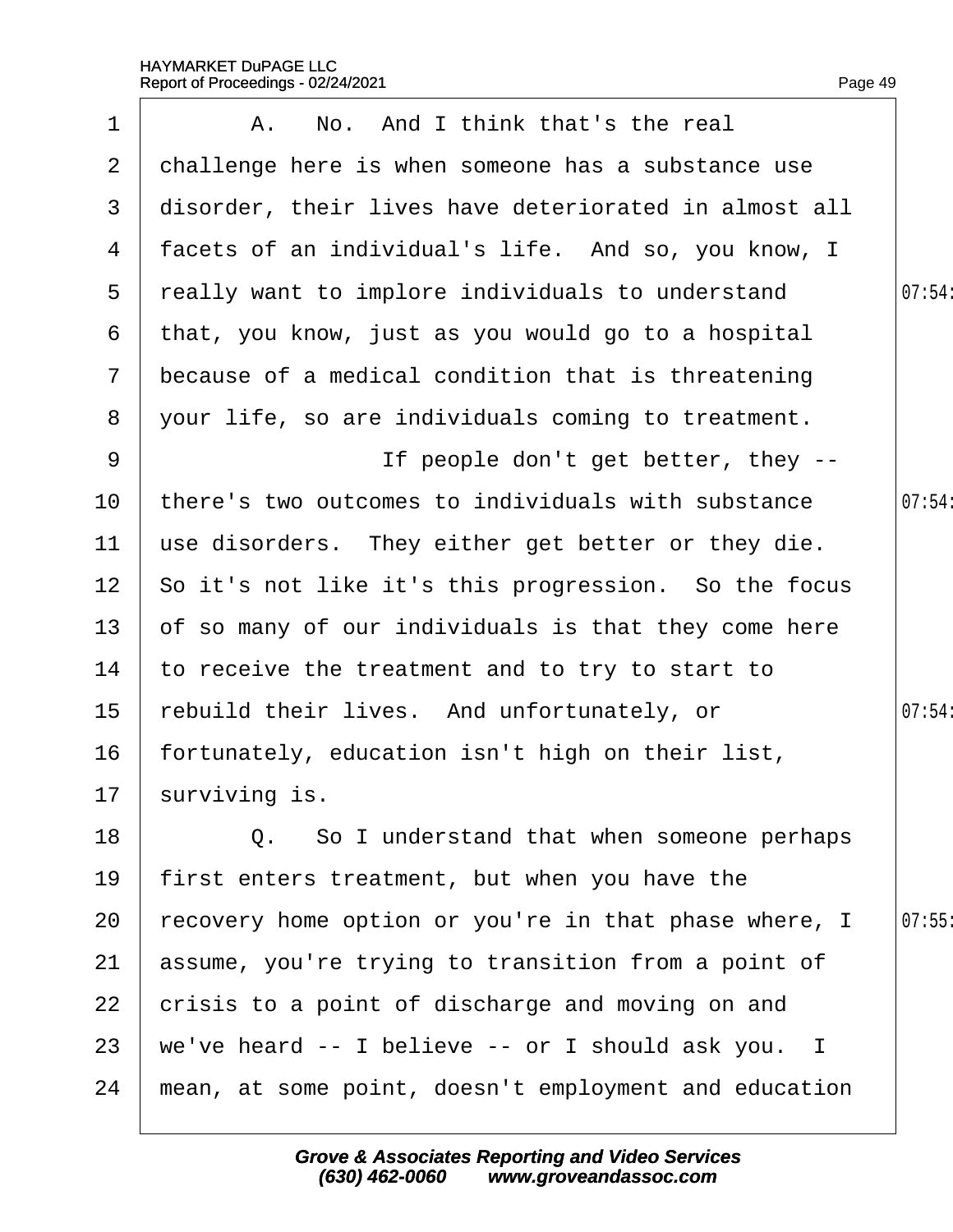|                 | 1 transitions become part of the program or the       |       |
|-----------------|-------------------------------------------------------|-------|
| 2 <sup>1</sup>  | dommunity connections that you would -- you would     |       |
| 3               | make for your -- for those residing in the recovery   |       |
| 4               | home?                                                 |       |
| 5               | A. It's actually a dual process. It's                 | 07:55 |
| 6               | something that both the therapist and the client work |       |
| $\overline{7}$  | on. Every treatment plan and discharge plan is        |       |
| 8               | individualistic on what a patient wants to work on.   |       |
| 9               | If a patient wants employment or education, that's    |       |
| 10 <sup>°</sup> | something that we work on, or both. We work on that   | 07:55 |
| 11              | with the patient.                                     |       |
| 12 <sub>2</sub> | Q. So you mentioned my -- I think my                  |       |
| 13              | questioning of a prior witness about 18 to            |       |
| 14              | 22-year-old programs. They're called transition       |       |
| 15              | programs in public schools, and public school         | 07:56 |
| 16              | districts do fund transition services for individuals |       |
|                 | 17 with disabilities. Are you now or were you before  |       |
| 18              | aware of this obligation on public schools?           |       |
| 19              | A. No. And I think that's -- that's why I             |       |
| 20              | think, you know, part of this is I can learn from you | 07:56 |
| 21              | guys on how to best have a strong relationship.       |       |
| 22              | We're coming together and working to try to heal      |       |
| 23              | these individuals and look for funding.               |       |
| 24              | Q. So with respect to the concentration,              |       |
|                 |                                                       |       |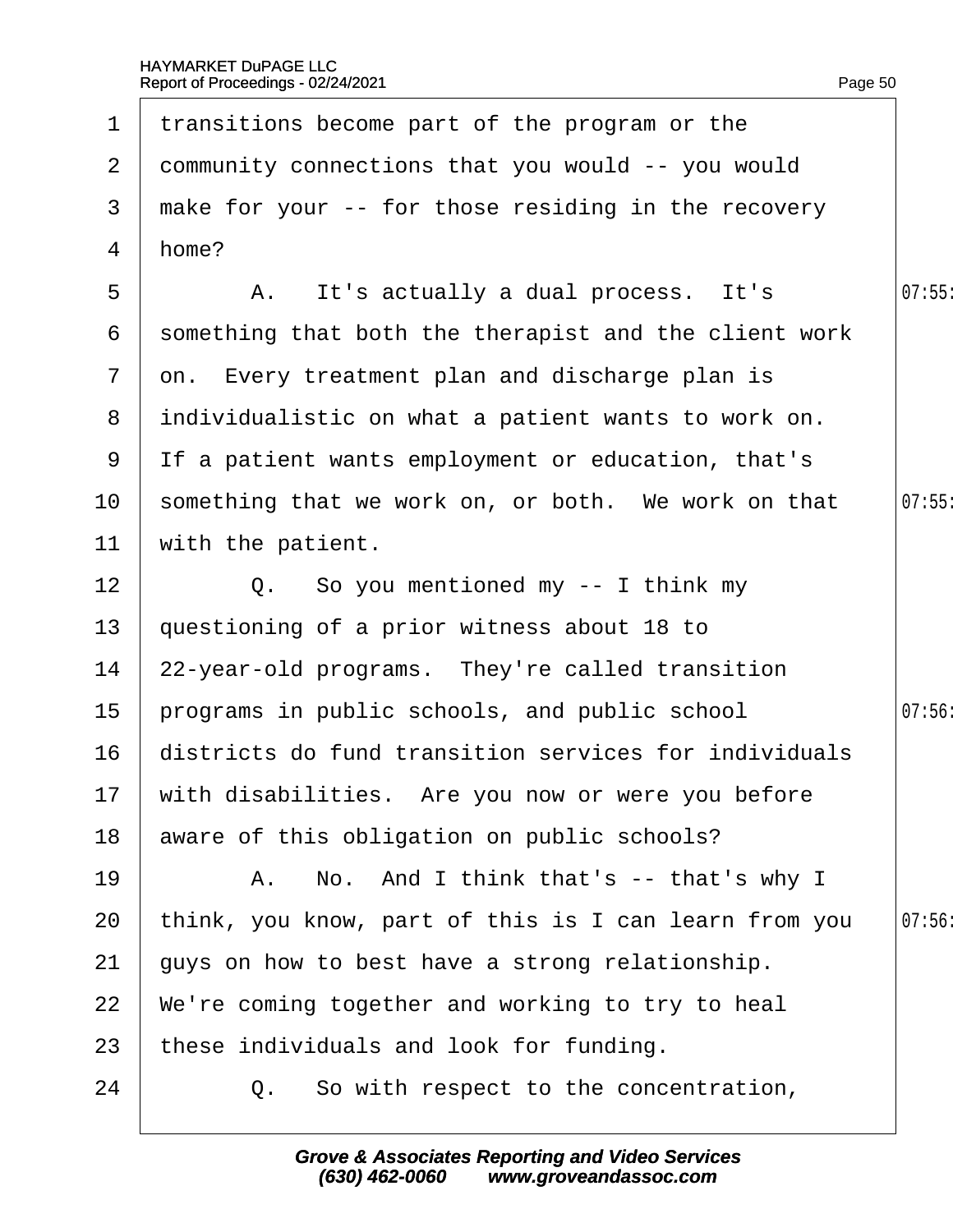|                 | 1 though, of such a large population of individuals who |        |
|-----------------|---------------------------------------------------------|--------|
|                 | 2 may need that support, what kind of plan would you    |        |
| 3               | propose to address funding concerns when you're         |        |
| 4               | bringing this into a relatively small public school     |        |
| $5^{\circ}$     | district?                                               | 07:57: |
| 6               | A. Well, again, you know, without getting               |        |
| $\mathbf{7}$    | into specifics, there are grant opportunities that      |        |
|                 | 8 are out there that we can come together. We've done   |        |
|                 | 9 that very successfully with Waukegan, where -- on     |        |
| 10              | clinical issues where we have worked together on        | 07:57: |
| 11              | writing grants to do that. So, again, that's            |        |
| 12 <sub>2</sub> | something we would have to look into with the school    |        |
| 13 <sup>°</sup> | district as our partner.                                |        |
| 14              | Q. What grants have you been successful in              |        |
| 15              | securing for Waukegan school district?                  | 07:57: |
| 16              | MS. DICKSON: I'm just going to object. I've             |        |
|                 | 17 allowed a lot of latitude, because Dr. Lustig was    |        |
| 18              | willing to testify to the GED program, but the          |        |
| 19              | program change as part of the change in the             |        |
| 20              | application was limited to removing the program that    | 07:57  |
| 21              | would allow children to become resident with their      |        |
| 22              | mothers in response to the school district's concern.   |        |
| 23              | We're now going beyond that point to program funding    |        |
| 24              | in Waukegan, which I don't think is at issue here       |        |
|                 |                                                         |        |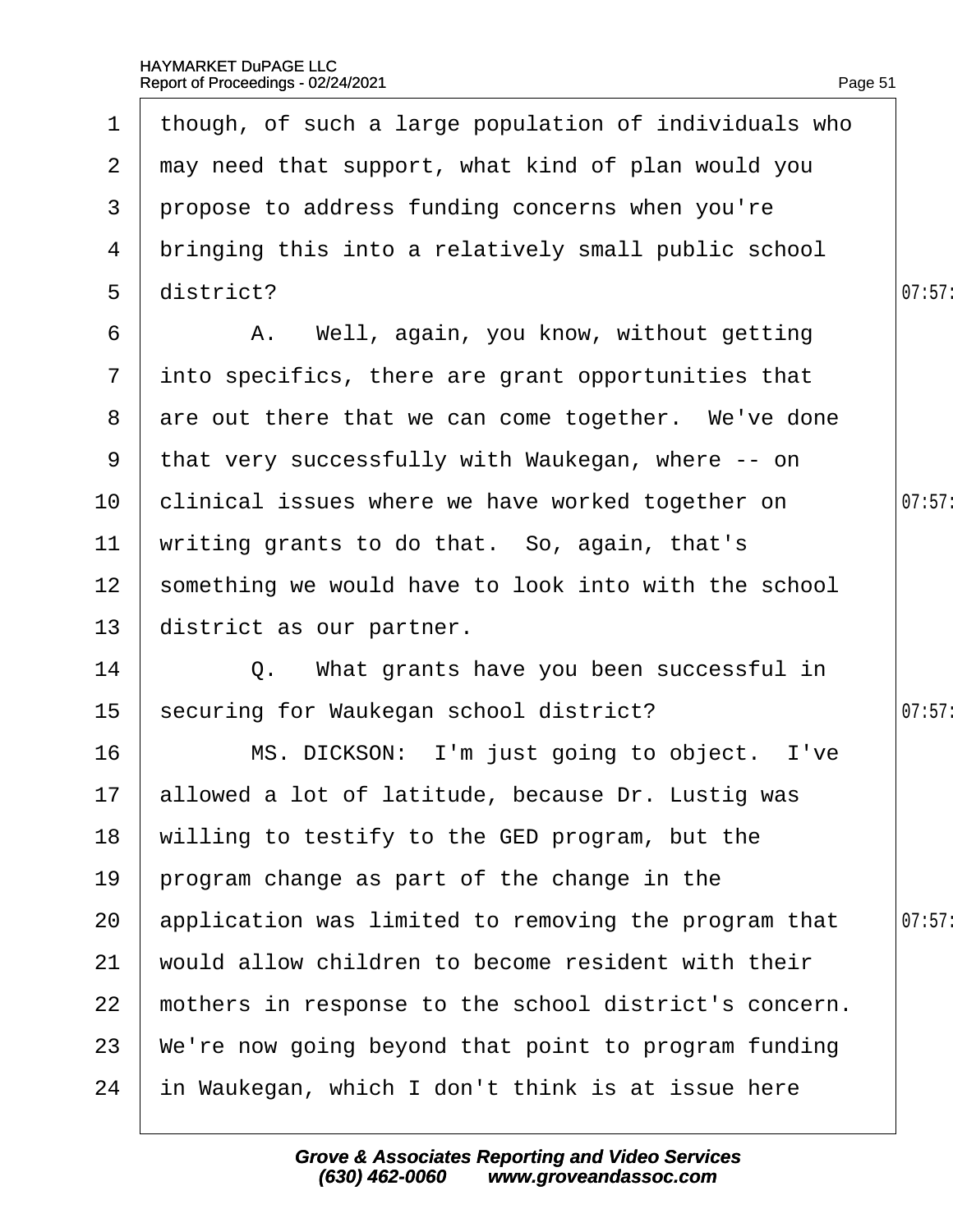1 this evening.

Page 52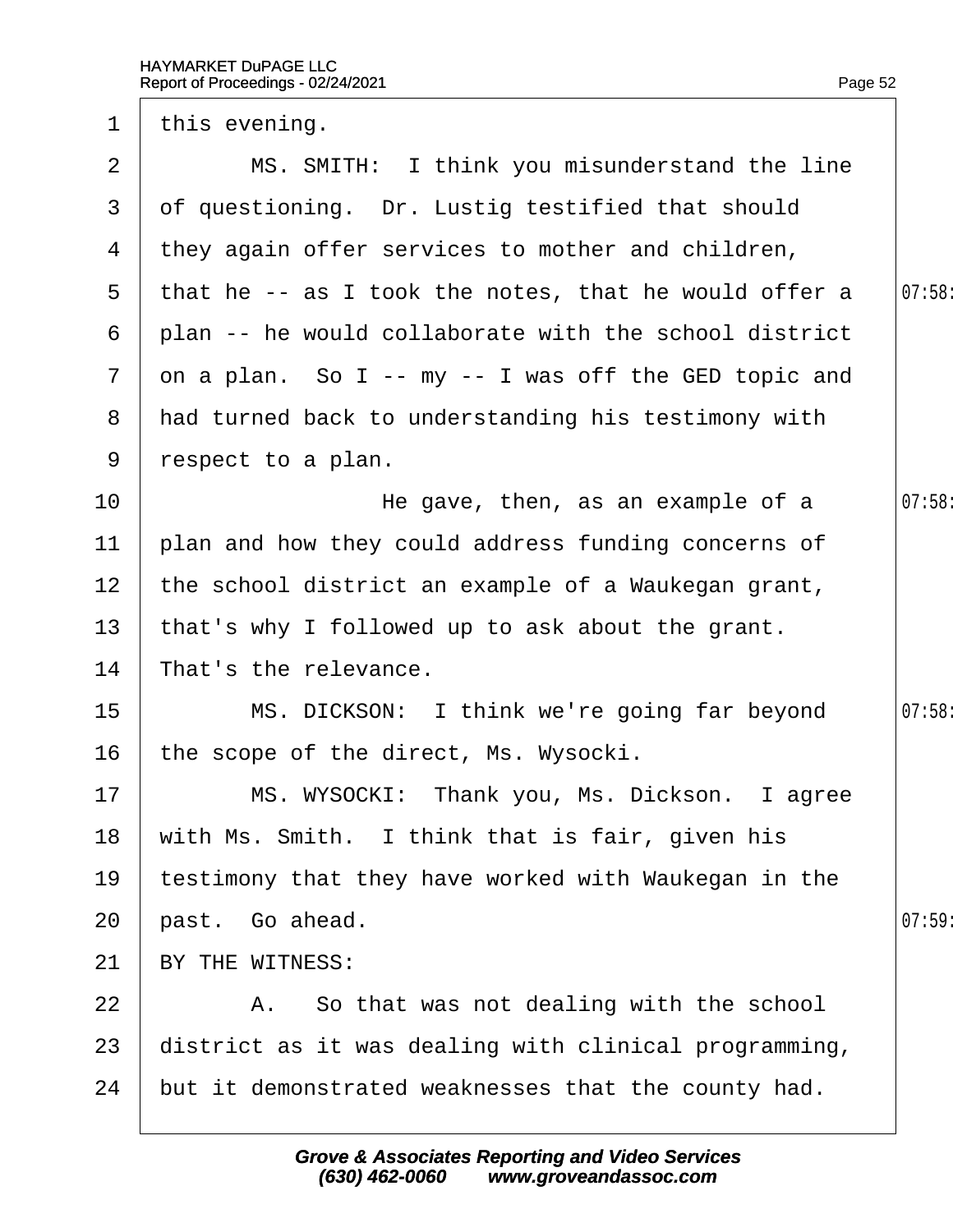| $\mathbf 1$     | So we were able to work with them on writing a grant,   |        |
|-----------------|---------------------------------------------------------|--------|
|                 | 2 and the county actually then took those grants to     |        |
| 3               | write future grants on different issues.                |        |
| 4               | BY MS. SMITH:                                           |        |
| 5               | Q. So let me -- my audio and visual bleeped             | 07:59  |
| 6               | for a minute, so I think I might have misunderstood.    |        |
| $\overline{7}$  | You did not collaborate with the                        |        |
| 8               | school district on a grant?                             |        |
| 9               | A. Correct. That was a clinical grant in                |        |
| 10              | hature.                                                 | 07:59  |
| 11              | Q. It was clinical but it wasn't with the               |        |
| 12 <sub>2</sub> | school district either; right?                          |        |
| 13              | A. No.                                                  |        |
| 14              | Q. Okay. So is there any example of what                |        |
| 15              | you would propose as far as a plan to address funding   | 07:59  |
| 16              | of bringing a large number of individuals who would     |        |
|                 | 17 qualify for public special -- public school district |        |
| 18              | funding to a small school district? What kind of        |        |
| 19              | plan would address that concern that you proposed?      |        |
| 20              | MS. DICKSON: I just want to object to the               | 08:00: |
| 21              | foundation of the question, because you're assuming a   |        |
| 22              | large number of people, and I would like to know from   |        |
| 23              | the school district what is a large number of people?   |        |
| 24              | What assumption is the school district making in this   |        |
|                 |                                                         |        |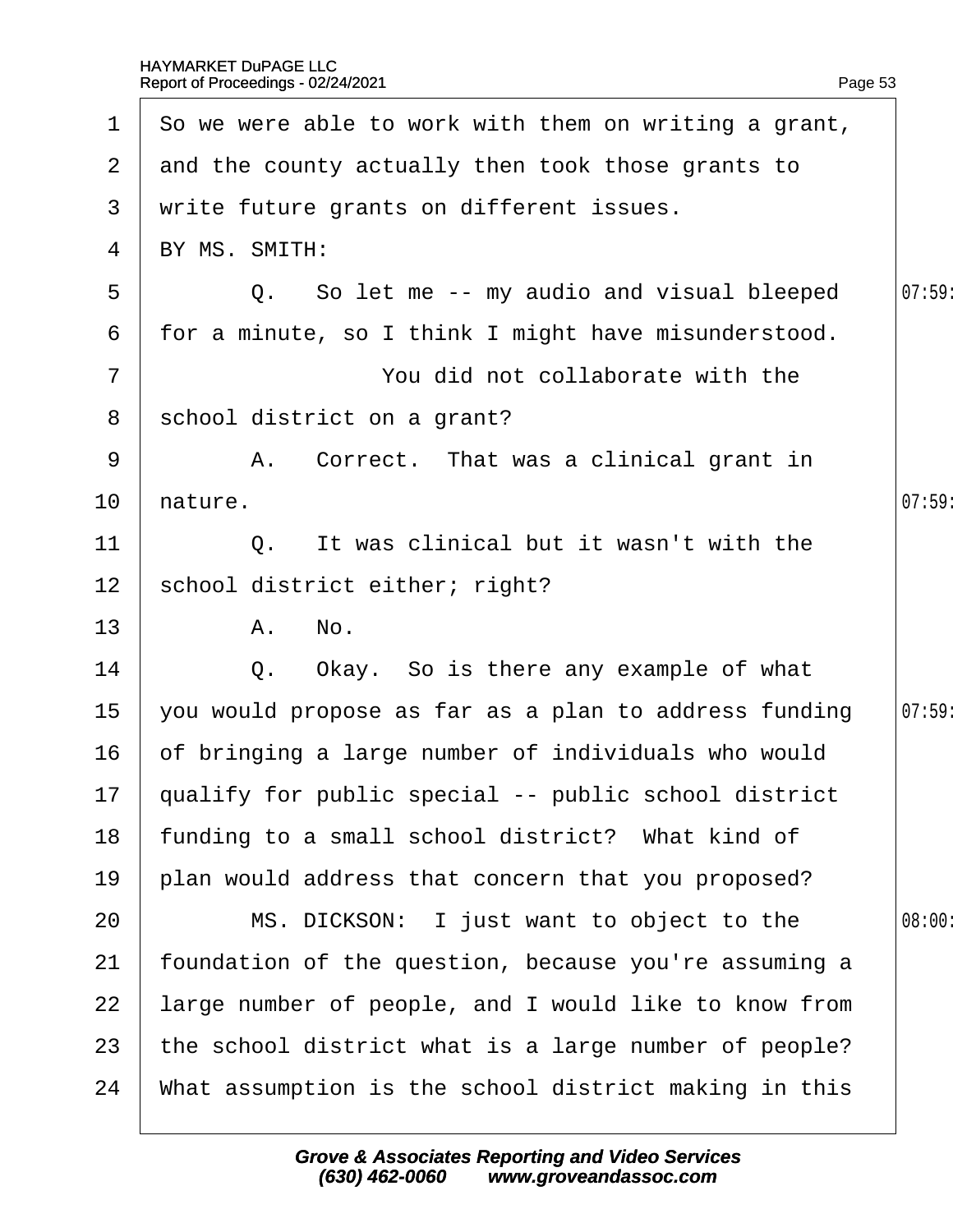| $\mathbf 1$     | regard? Because we haven't heard that before, and I     |        |
|-----------------|---------------------------------------------------------|--------|
|                 | 2 think if you're going to throw out the phrase "large" |        |
| $\mathbf{3}$    | number of people," you should tell us what you          |        |
| 4               | believe is a large number of people.                    |        |
| 5               | MS. SMITH: Well, I can lay some foundational            | 08:00: |
| 6               | questions, but I think they've testified about the      |        |
| $\mathbf{7}$    | number of beds. And I previously -- I was not           |        |
| 8               | repeating my line of questioning from almost two        |        |
| 9               | years ago now, but I did ask a lot of questions to      |        |
| 10 <sup>°</sup> | get at that issue then, but I can ask them now.         | 08:00: |
| 11              | BY MS. SMITH:                                           |        |
| 12 <sub>2</sub> | Q. What percentage, if you know, of your                |        |
| 13              | population is 18 to 22 years old?                       |        |
| 14              | MS. WYSOCKI: This is Yordana Wysocki. I                 |        |
| 15              | don't want to have to rehash that testimony. I agree    | 08:01  |
| 16              | that that was gone over previously.                     |        |
| 17              | Ms. Dickson, do you agree that based                    |        |
| 18              | on that testimony that was given, you know, 18 months   |        |
| 19              | ago -- I don't think it was quite two years -- that     |        |
| 20              | the characterization of a large number of people -- I   | 08:01  |
| 21              | mean, if you want to address that further with the      |        |
| 22              | superintendent, you'll have an opportunity to do so     |        |
| 23              | later.                                                  |        |
| 24              | MS. DICKSON: I'm just perplexed by the                  |        |
|                 |                                                         |        |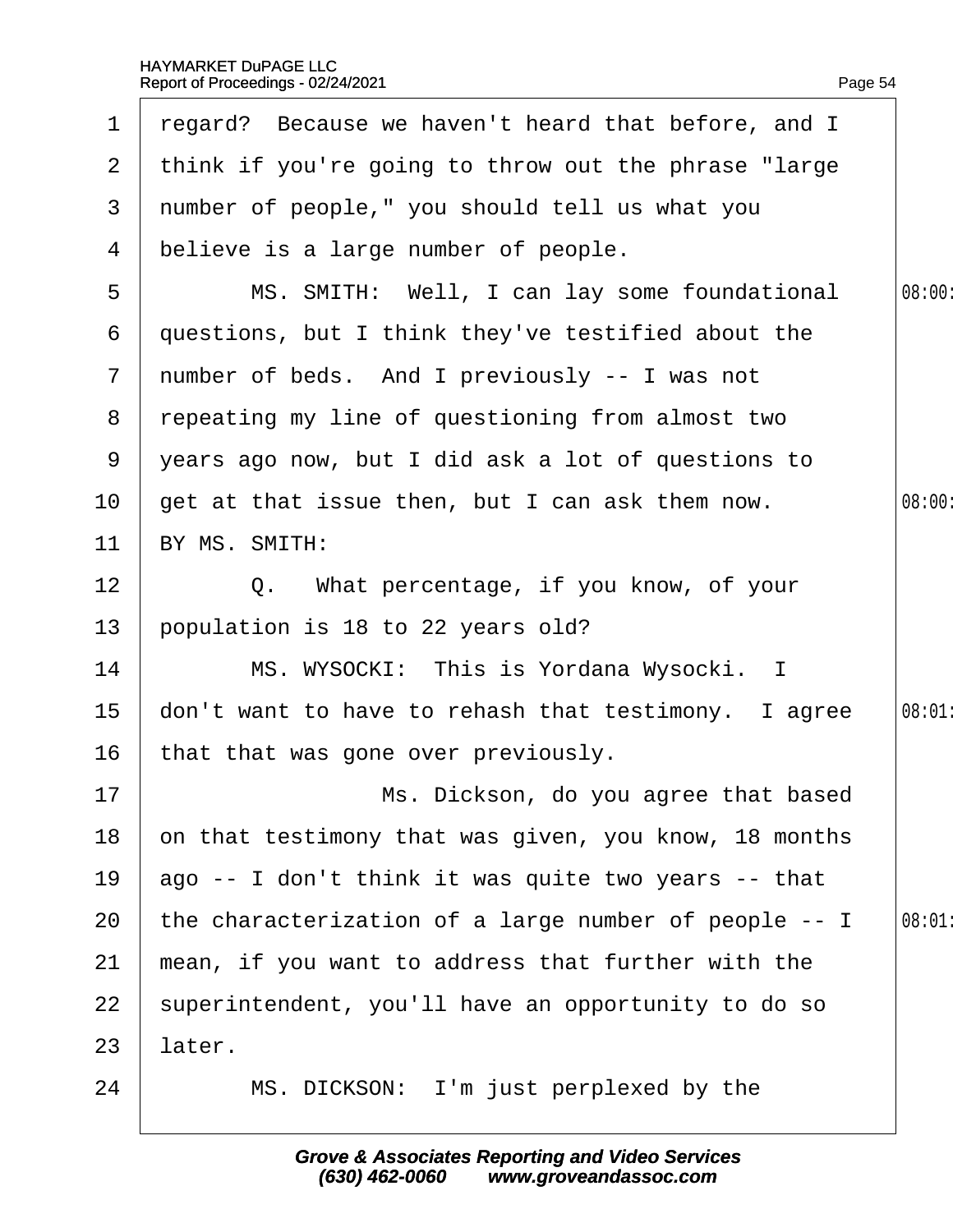| $\mathbf 1$     | question. I think that there was significant            |        |
|-----------------|---------------------------------------------------------|--------|
|                 | 2 testimony already about the patient population that   |        |
| 3 <sup>1</sup>  | we're going to have, and to go now and talk about       |        |
| 4               | percentages of population goes way beyond the scope     |        |
| 5               | of the direct this evening.                             | 08:01  |
| 6               | Dr. Lustig -- to the extent the                         |        |
| $7\phantom{.}$  | school district continues to have questions or fears    |        |
| 8               | of a population that they feel is going to be a         |        |
| 9               | financial detriment to the district, Dr. Lustig has     |        |
| 10              | indicated he would be more than willing to sit and      | 08:01  |
| 11              | discuss those issues with the school district. It's     |        |
| 12 <sub>2</sub> | hard at this point to respond to fears that are not     |        |
| 13              | realized or are not testified to. Perhaps after         |        |
| 14              | Dr. Bennes (phonetic) testifies, we'll have a better    |        |
| 15              | idea.                                                   | 08:02: |
| 16              | MS. WYSOCKI: Ms. Dickson, I don't think                 |        |
|                 | 17 that's what's going on here. I think the question -- |        |
| 18              | Dr. Lustig has testified that he was happy to           |        |
| 19              | collaborate with the school district in order to        |        |
| 20              | obtain funding for this population. I think the         | 08:02: |
| 21              | question was going to the funding. You objected         |        |
| 22              | based on the characterization of the size of the        |        |
| 23              | population that was going to be at the facility, and    |        |
| 24              | we're trying to address that objection. You've          |        |
|                 |                                                         |        |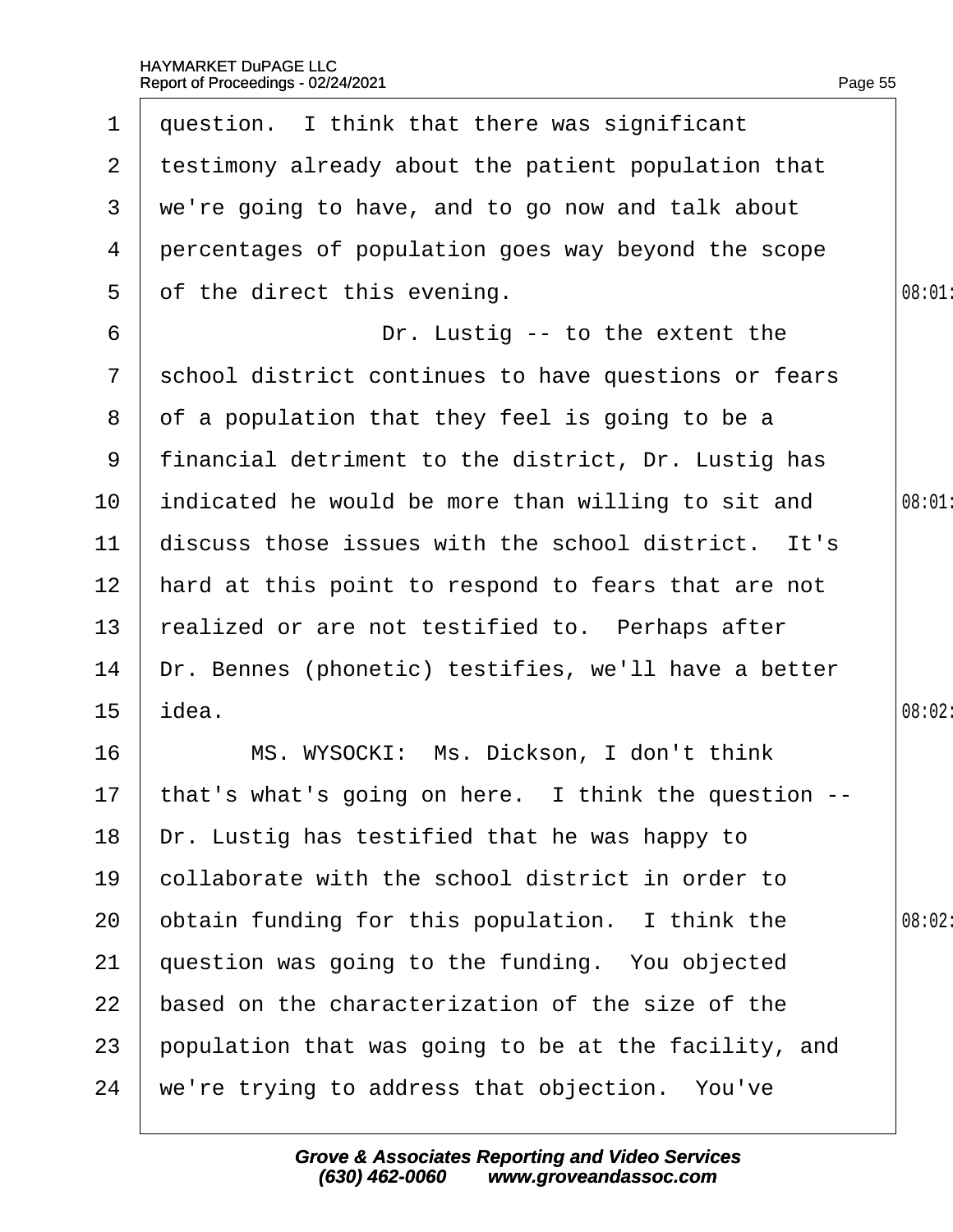| $\mathbf 1$     | thrown an awful lot of argument in here that I don't  |        |
|-----------------|-------------------------------------------------------|--------|
| 2               | think is necessary at this time.                      |        |
| 3               | I guess my question for you,                          |        |
| 4               | Ms. Dickson, is do we need to go over the questioning |        |
| 5               | from 18 months ago by Dr. Lustig to lay the           | 08:02: |
| 6               | foundation for the question about funding? I feel     |        |
| $\overline{7}$  | like it's a waste of time, but if, you know --        |        |
| 8               | MS. DICKSON: I don't believe that it's                |        |
| 9               | necessary. But the question that Ms. Smith has just   |        |
| 10              | asked has to do with the percentage of a population   | 08:03  |
| 11              | aged 18 to 22, and I don't know how that's relevant   |        |
| 12 <sup>2</sup> | tonight.                                              |        |
| 13              | MS. WYSOCKI: Okay. My notes on the question           |        |
| 14              | indicate that it was about funding. Ms. Smith,        |        |
| 15              | frankly, at this point, I've kind of lost of train of | 08:03  |
| 16              | the question. Do you mind re-asking that?             |        |
| 17              | MS. SMITH: I've somewhat lost the train, too,         |        |
| 18              | although I guess the point -- the questions were      |        |
| 19              | about funding. Some of the funding issue goes to 18   |        |
| 20              | to 22-year-olds. If Ms. Dickson is confused about     | 08:03  |
| 21              | the various buckets of potential funding requirements |        |
| 22              | for the school district, we haven't presented our     |        |
| 23              | case yet. We will be presenting our case and there    |        |
| 24              | was also previous testimony.                          |        |
|                 |                                                       |        |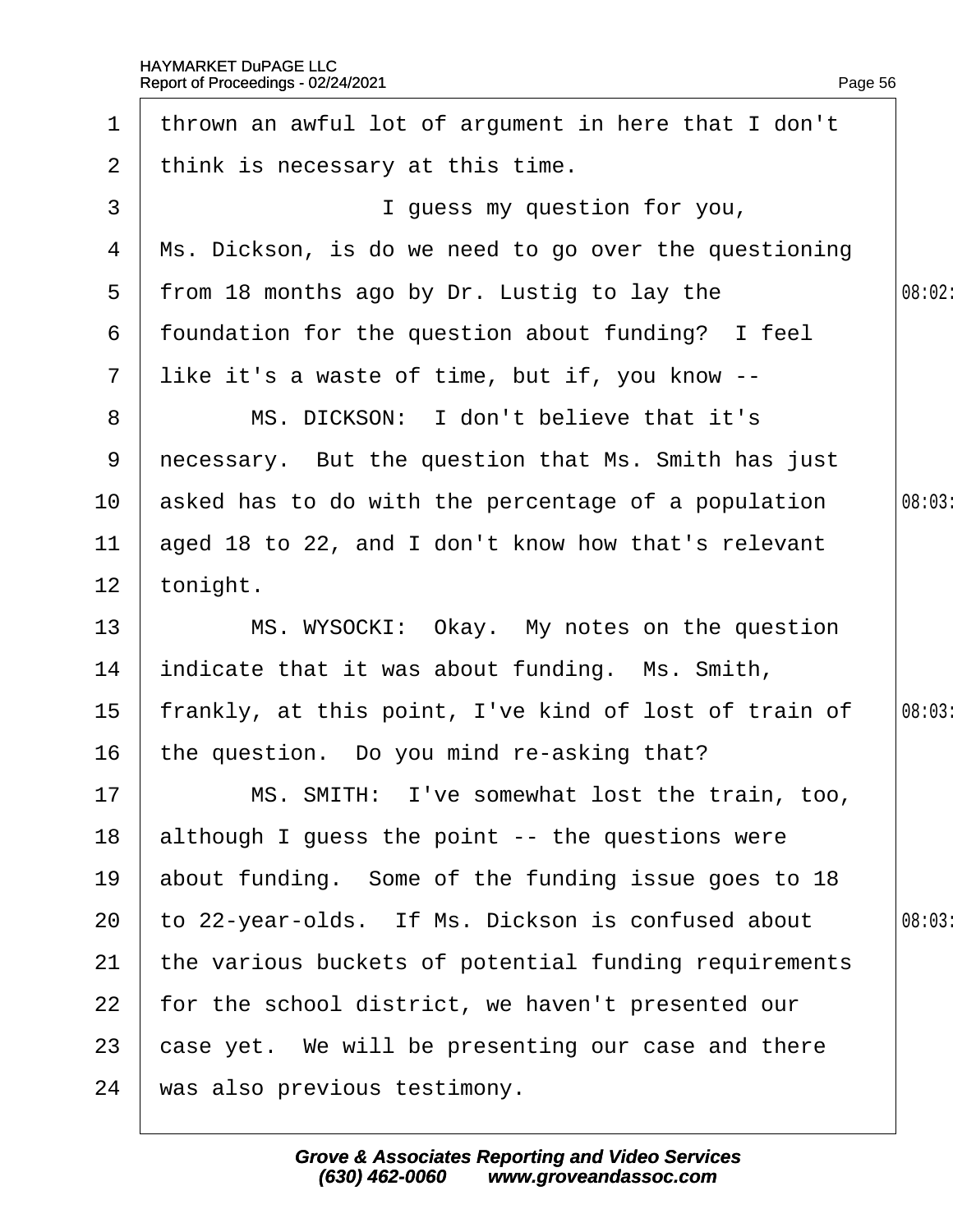|                 | Report of Proceedings - 02/24/2021                    | Page 57 |
|-----------------|-------------------------------------------------------|---------|
| 1               | So part of the component would be 18                  |         |
| $\overline{2}$  | to 22-year-olds, part of the component would be       |         |
| 3               | homeless parents, and I believe, you know, some of    |         |
| 4               | that is based on beds and size of the facility and    |         |
| 5               | population served. So I believe there's testimony     | 08:04   |
| 6               | about that. It's not about -- I do want to address,   |         |
|                 | 7 this is not about some fear-mongering. This is very |         |
| 8               | specific and about funding requirements that are --   |         |
| 9               | have nothing to do with fear. This is about -- I've   |         |
| 10              | been asking questions -- this entire line of          | 08:04   |
| 11              | questioning is about funding and where resources will |         |
| 12 <sub>2</sub> | come from.                                            |         |
| 13              | So I really do need to state my                       |         |
| 14              | objection to the characterization of the district as  |         |
| 15              | fear-mongering. That is absolutely inappropriate and  | 08:04:  |
| 16              | has nothing to do with this line of questioning.      |         |
| 17              | MS. DICKSON: Well, my objection is predicated         |         |
| 18              | on the fact that the program that's at issue and the  |         |
| 19              | program that was discussed -- and I know we got       |         |
| 20              | beyond that, so, Ms. Smith, to the extent you want to | 08:04:  |
| 21              | ask your question and Ms. Wysocki will allow it --    |         |
| 22              | but the testimony tonight was relative to the removal |         |
| 23              | of a program and -- but if you have a question        |         |
| 24              | felative to funding programs in general, Dr. Lustig,  |         |
|                 |                                                       |         |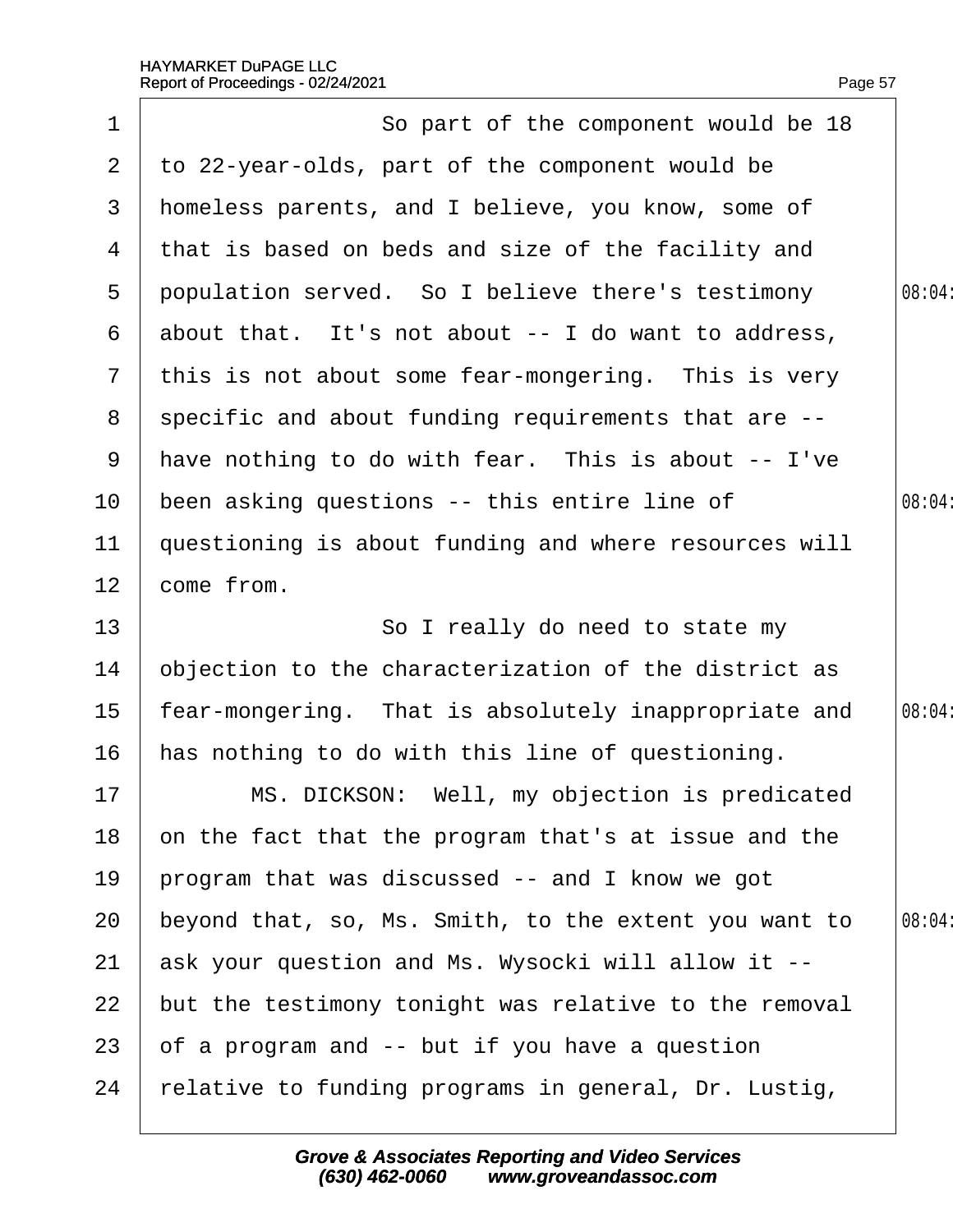| 1             | if you would like to answer a funding question --     |       |
|---------------|-------------------------------------------------------|-------|
| 2             | BY THE WITNESS:                                       |       |
| 3             | A. If I may answer the question this way.             |       |
| 4             | Right now, the issue of the funding is not on the     |       |
| 5             | table because this program is not currently going to  | 08:05 |
| 6             | be used in that facility and -- so it's not going to  |       |
| $\mathcal{I}$ | be used in that facility. This will give us ample     |       |
| 8             | time to work with the school district to look at the  |       |
| 9             | opportunities that may be available.                  |       |
| 10            | So, again, this program is not going                  | 08:05 |
| 11            | to be in the county, it's going to be serviced in the |       |
| 12            | West Loop, and any further questions on this really   |       |
| 13            | speaks to the -- you know, I have committed that I'm  |       |
| 14            | going to be serving this population in the West Loop. |       |
| 15            | So, again, this will give us the time to develop a    | 08:05 |
| 16            | relationship and look at the weaknesses of this       |       |
| 17            | population and how we can support them together.      |       |
| 18            | BY MS. SMITH:                                         |       |
| 19            | Q. Okay. I will -- and I apologize if any             |       |
| 20            | of this is repetitive. I don't think it is, but I'll  | 08:06 |
| 21            | close the line of questioning with just asking -- my  |       |
| 22            | question goes to what -- if there was a plan          |       |
| 23            | developed, what are even the range of possible        |       |
| 24            | options that you might bring to a school district to  |       |
|               |                                                       |       |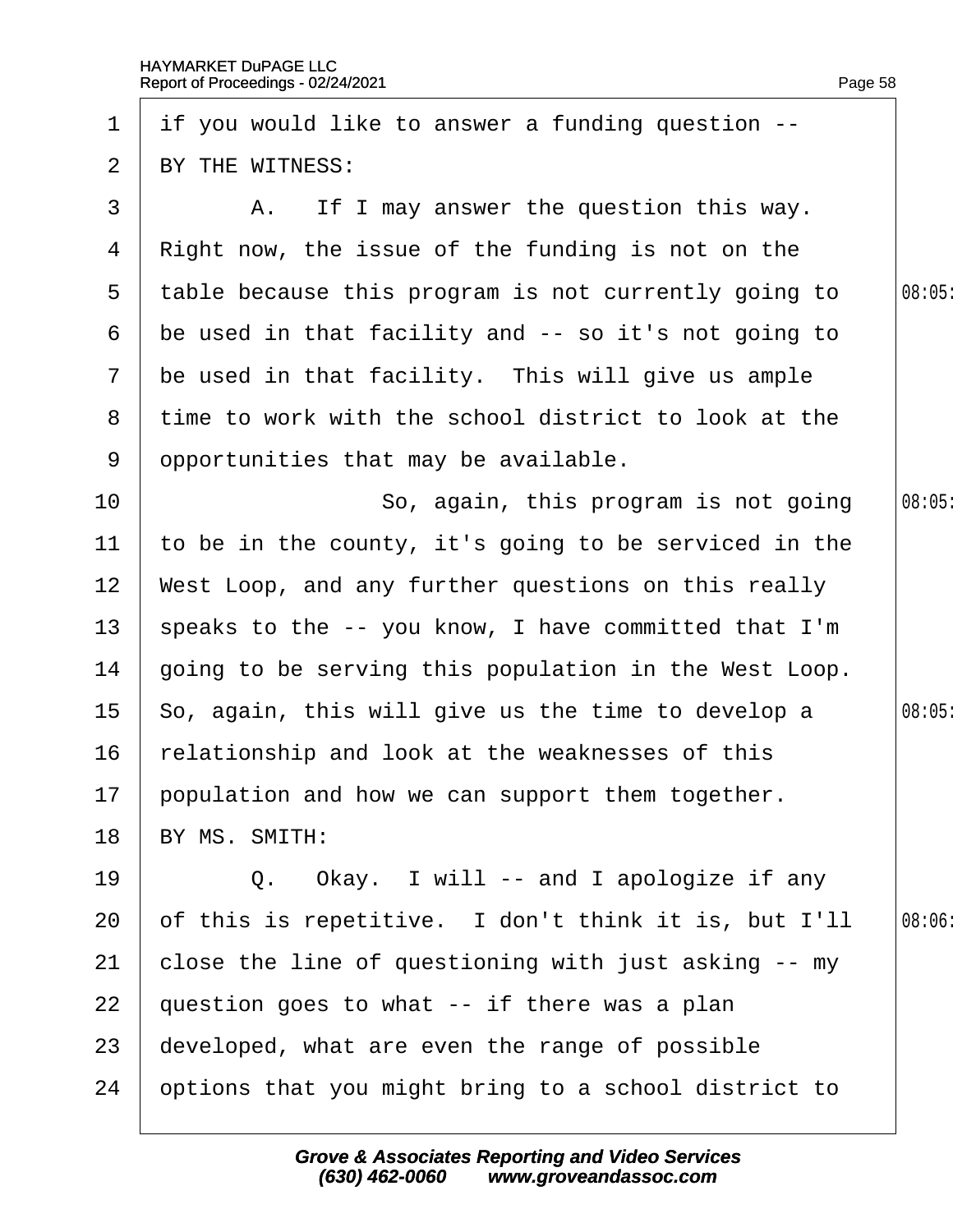| $\mathbf 1$     | fund significant special education obligations?       |        |
|-----------------|-------------------------------------------------------|--------|
| 2               | You've mentioned a Waukegan grant                     |        |
| 3               | that wasn't -- an experience with Waukegan that was   |        |
| 4               | not with the school district, it was about clinical   |        |
|                 | 5 funding, and you mentioned Title 1 funds, which     | 08:06  |
| 6               | really have nothing -- I would not understand how     |        |
| $\mathbf{7}$    | that would be relevant.                               |        |
| 8               | Are there any other ways that you                     |        |
| 9               | dan assist the school district in meeting a large --  |        |
| 10              | I'm going to characterize it as large -- a            | 08:06  |
| 11              | potentially large funding obligation?                 |        |
| 12 <sub>2</sub> | A. Again, I think I would hope to learn from          |        |
| 13              | you, but to clarify your Title 1 comment, I actually  |        |
| 14              | participated a couple of years ago with the state on  |        |
| 15              | how Title funds can follow the mother into treatment. | 08:07: |
| 16              | So there are opportunities, but there's obviously     |        |
|                 | 17 ppportunities that we need to learn. I also        |        |
| 18              | participated in this -- in Washington relative to     |        |
| 19              | Title 1 funding.                                      |        |
| 20              | So, again, this is about developing                   | 08:07: |
| 21              | a relationship at this point where we can work        |        |
| 22              | together to try to bring in additional funds so       |        |
| 23              | that's -- you know, I'm not going to have all the     |        |
| 24              | answers to your questions until we can set up a       |        |
|                 |                                                       |        |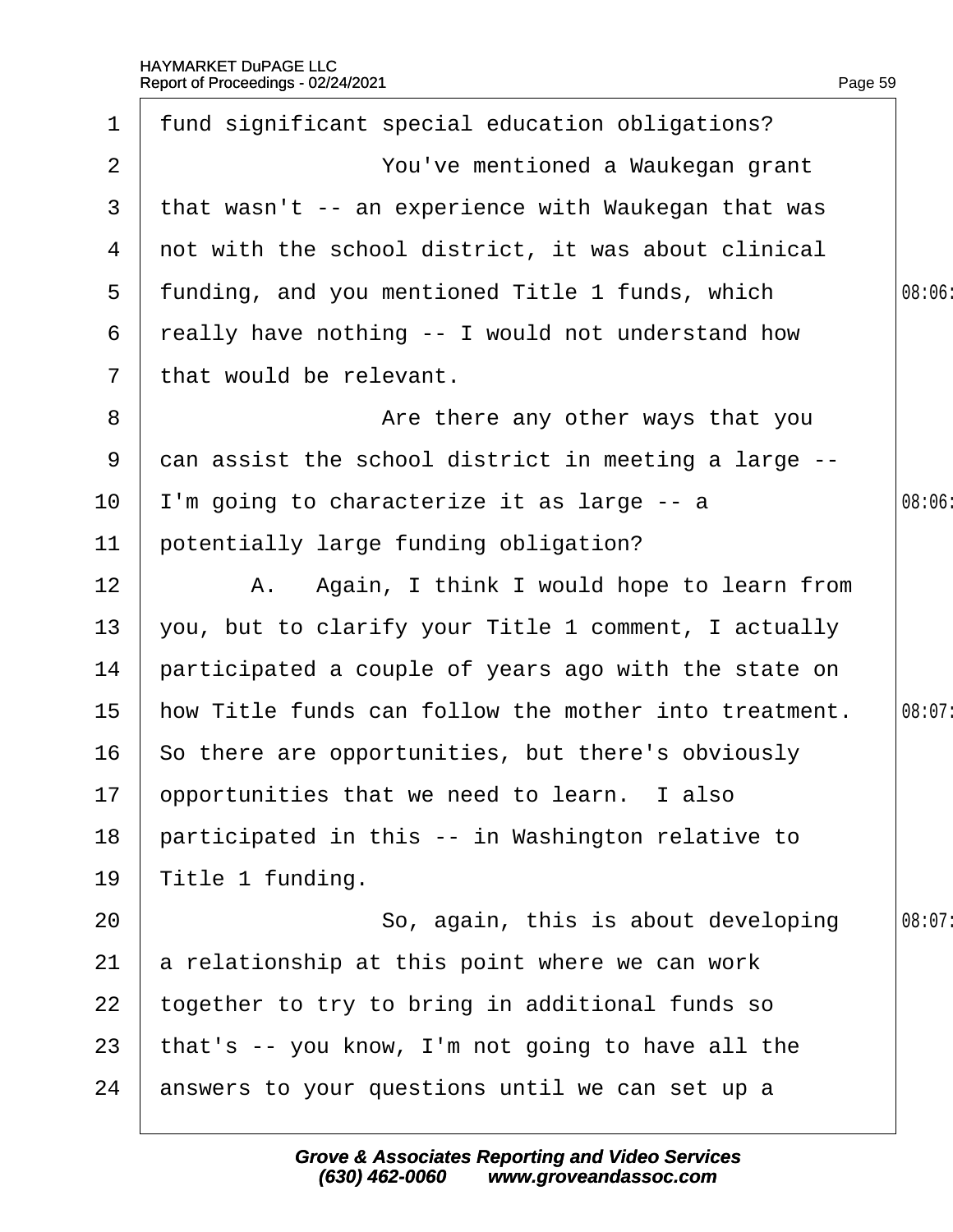| $\mathbf 1$    | series of meetings to work together.                 |        |
|----------------|------------------------------------------------------|--------|
| 2              | MS. SMITH: Okay. I'm just checking my notes,         |        |
| 3              | if you will just bear with me for one minute.        |        |
| 4              | MS. WYSOCKI: Ms. O'Keefe and Ms. Dickson,            |        |
| $5^{\circ}$    | just so you know, the microphones are really         | 08:08: |
| 6              | sensitive in your room and it was a little -- we     |        |
| $\overline{7}$ | dould hear the crosstalk and it was a little hard to |        |
| 8              | understand Dr. Lustig so --                          |        |
| 9              | MS. DICKSON: Thank you, Ms. Wysocki.                 |        |
| 10             | MS. SMITH: I do not have any further                 | 08:08  |
| 11             | questions. Thank you.                                |        |
| 12             | CHAIRMAN DALY: Thank you, Ms. Smith.                 |        |
| 13             | Just looking at the time,                            |        |
| 14             | Mr. Ellenbecker, would you mind if we took a         |        |
| 15             | 10-minute break before we get into your cross?       | 08:08  |
| 16             | MR. ELLENBECKER: No, that would be great.            |        |
|                | 17 Thank you.                                        |        |
| 18             | CHAIRMAN DALY: Okay. Let's recess for 10             |        |
| 19             | minutes and regroup at about 8:18, please.           |        |
| 20             | (Recess taken.)                                      | 08:18  |
| 21             | CHAIRMAN DALY: All right. How about we               |        |
| 22             | begin, Mr. Ellenbecker, with your cross-examination  |        |
| 23             | of Dr. Lustig's testimony this evening.              |        |
| 24             | MR. ELLENBECKER: Okay. Thank you,                    |        |
|                |                                                      |        |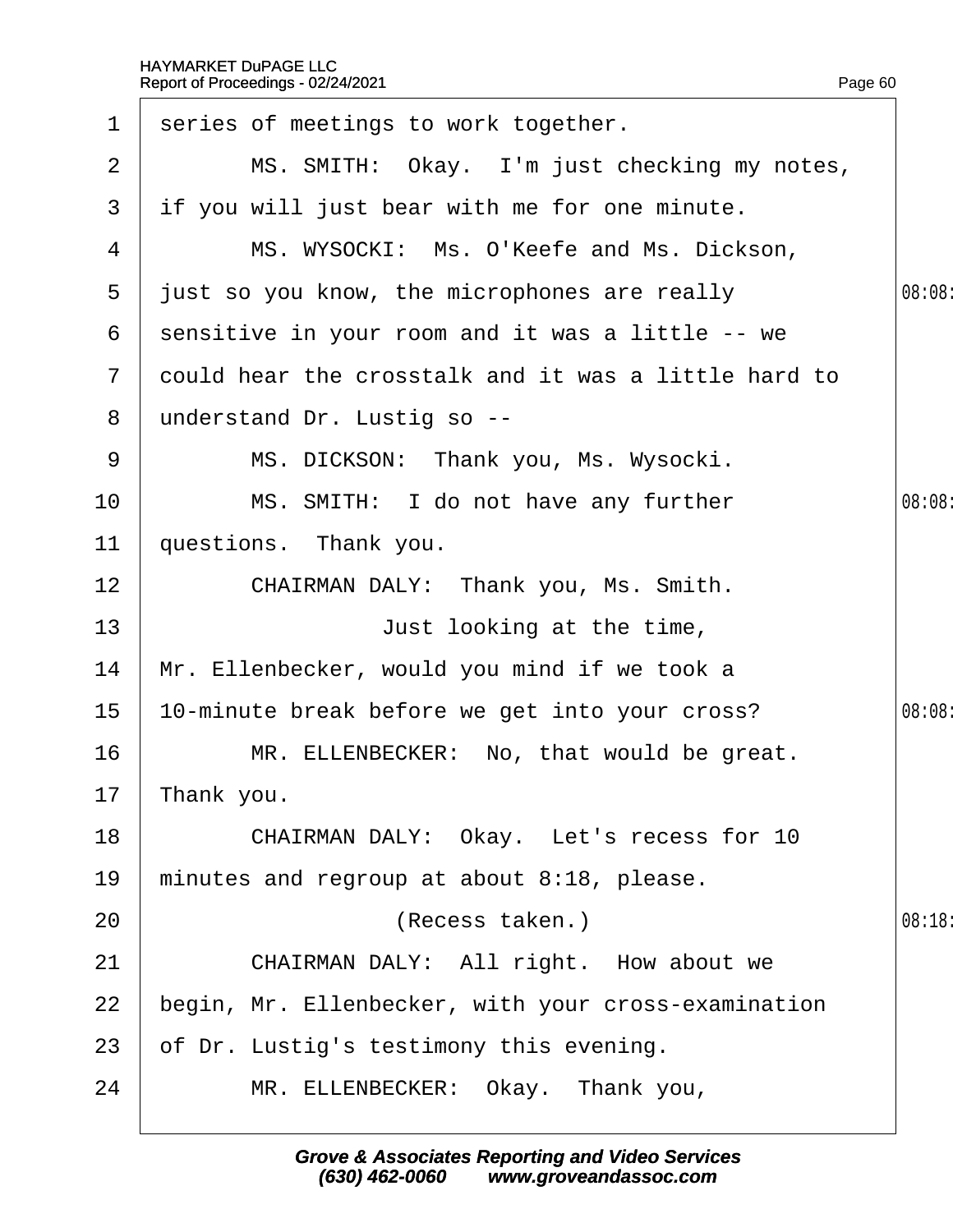| 1             | Mr. Chairman. Before I start the exam, I do want to  |        |
|---------------|------------------------------------------------------|--------|
| $\mathbf{2}$  | advise the Plan Commission and the parties that 865  |        |
| 3             | West Irving Park Road was recently sold. I think the |        |
| 4             | parties know that. I was recently retained by the    |        |
| 5             | new owner of 865 West Irving Park Road, which is FFD | 08:19: |
| 6             | Illinois Itasca, LLC. We intend to file an objector  |        |
| $\mathcal{I}$ | application. While the deadline has passed, this is  |        |
| 8             | a new development in terms of the ownership of 865   |        |
| 9             | West Irving Park Road, but I wanted to advise the    |        |
| 10            | Commission and all counsel of that fact.             | 08:19  |
| 11            | CHAIRMAN DALY: Thank you.                            |        |
| 12            | <b>CROSS-EXAMINATION</b>                             |        |
| 13            | BY MR. ELLENBECKER:                                  |        |
| 14            | Q. Okay. Good evening, Dr. Lustig. Can you           |        |
| 15            | hear me?                                             | 08:19  |
| 16            | A. Yes. Can you hear me?                             |        |
| 17            | Q. I can now, yep.                                   |        |
| 18            | Okay, great.<br>А.                                   |        |
| 19            | How are you?<br>Q.                                   |        |
| 20            | A. Good. How are you?                                | 08:19  |
| 21            | Q. Good, thanks. I'm going to start with             |        |
| 22            | some easy stuff based on some of the information you |        |
| 23            | talked about in the new application and specifically |        |
| 24            | the landscaping you discussed. Has that landscaping  |        |
|               |                                                      |        |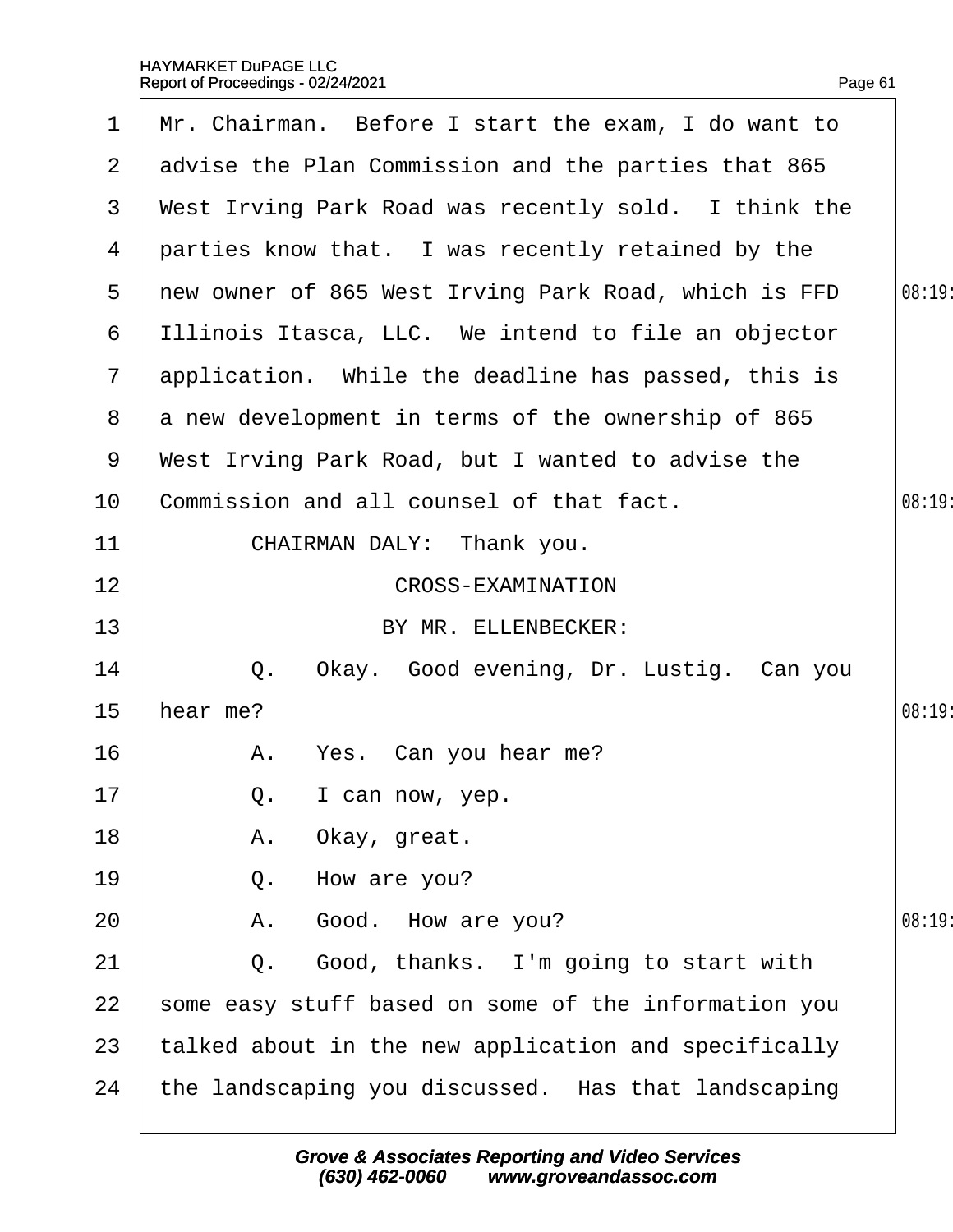| $\mathbf 1$     | work already been done or is that planned to be done? |        |
|-----------------|-------------------------------------------------------|--------|
| 2               | A. It's planned to be done.                           |        |
| 3               | MS. DICKSON: You know, Chairman Daly, could I         |        |
| 4               | say again, we're having that same voice and digital   |        |
| 5               | display dissonance. Mo corrected it the last time.    | 08:20: |
| 6               | CHAIRMAN DALY: I'm not experiencing what              |        |
| $\overline{7}$  | you're experiencing there. I don't know if anybody    |        |
| 8               | else is having the problem Ms. Dickson is having?     |        |
| 9               | MS. DICKSON: Then proceed. It might just be           |        |
| 10              | on our end. Sorry, Mr. Ellenbecker.                   | 08:20  |
| 11              | MR. ELLENBECKER: That's all right.                    |        |
| 12 <sub>2</sub> | BY MR. ELLENBECKER:                                   |        |
| 13              | Q. I didn't get your answer. So the                   |        |
| 14              | landscaping work is proposed to be done and hasn't    |        |
| 15              | yet been done; correct?                               | 08:20: |
| 16              | A. Proposed to be done but hasn't been                |        |
|                 | 17 started.                                           |        |
| 18              | Q. Okay. With regard to the patio you've              |        |
| 19              | discussed, has that patio renovation already been     |        |
| 20              | performed?                                            | 08:20  |
| 21              | A. No, it has not.                                    |        |
| 22              | Q. Do you have a timeline for when it will            |        |
| 23              | be performed?                                         |        |
| 24              | A. No, we're hoping to get through zoning.            |        |
|                 |                                                       |        |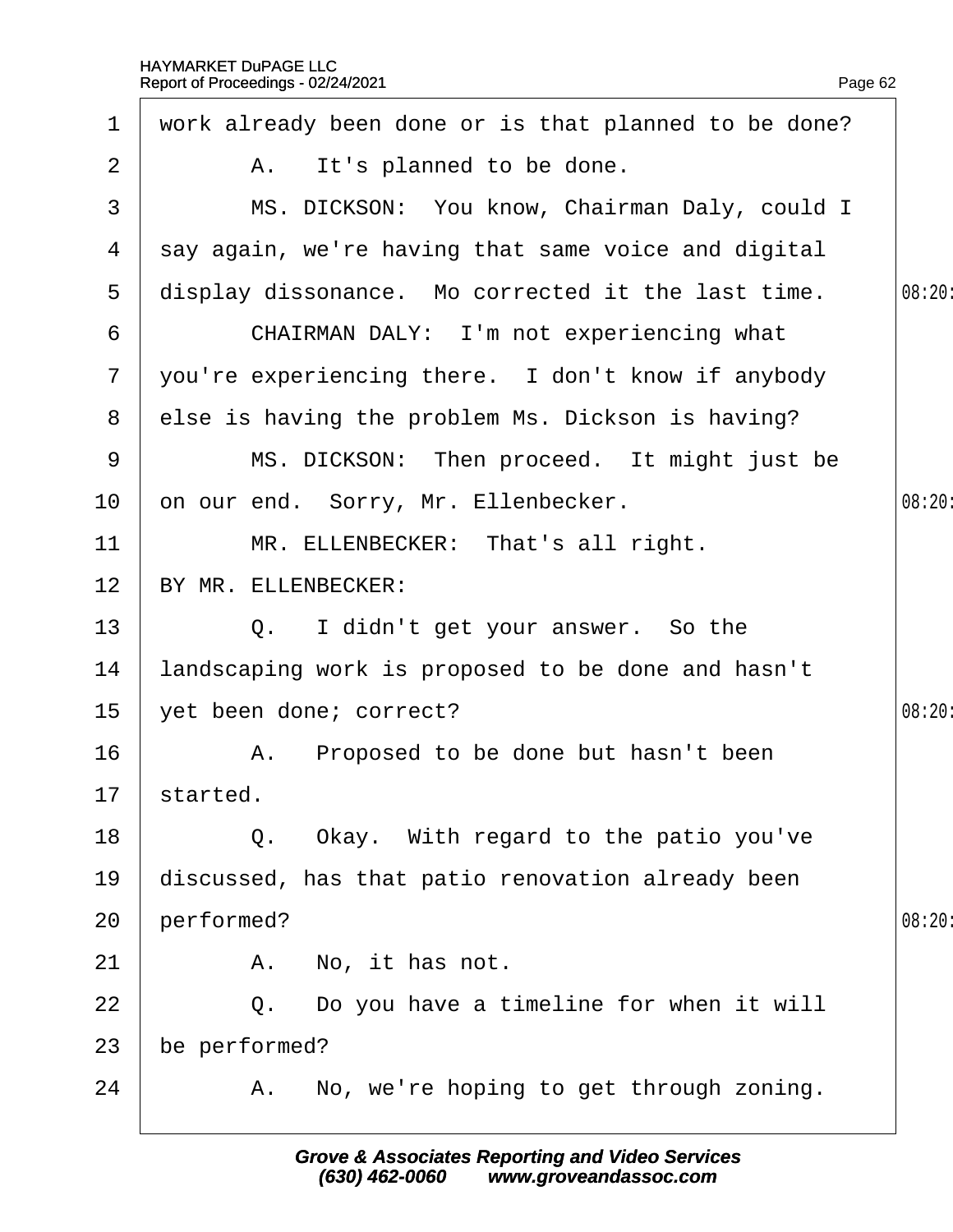1 | Q. Okay. Since your acquisition of 860 West

2 I riving Park Road, have you had any modifications done

Page 63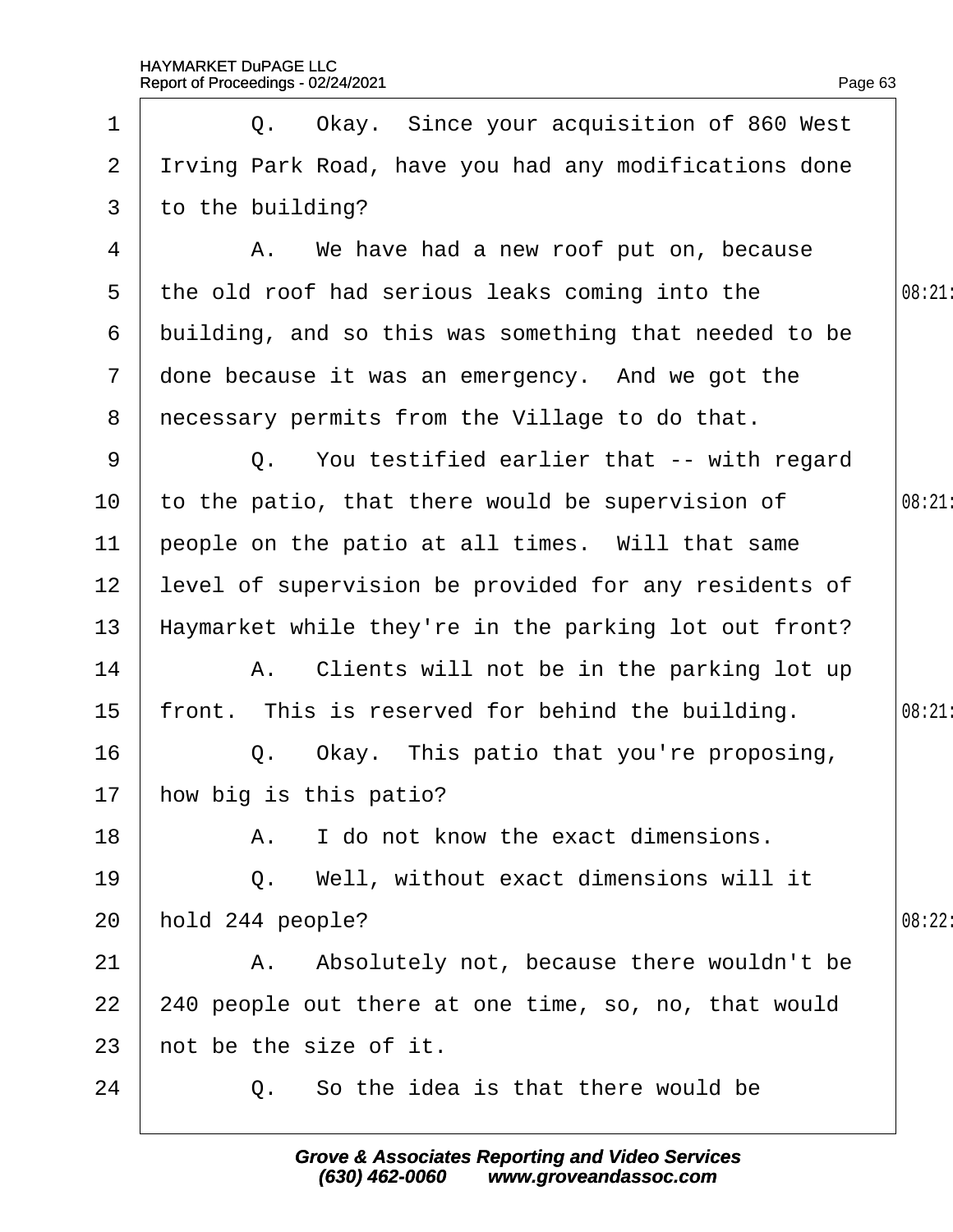| $\mathbf 1$     | scheduling or set times for different populations to  |        |
|-----------------|-------------------------------------------------------|--------|
| $\overline{2}$  | use the patio? Is that the idea?                      |        |
| 3               | A. That is the idea.                                  |        |
| 4               | Q. Okay. Since Haymarket's purchase of the            |        |
| 5               | property, Haymarket represented that it would have    | 08:22: |
| 6               | security at the premises; is that your understanding? |        |
| $\overline{7}$  | A. During programming?                                |        |
| 8               | Q. No, even now. There was a representation           |        |
| 9               | that Haymarket would have security at the property    |        |
| 10 <sup>°</sup> | since the time it purchased the property.             | 08:22: |
| 11              | A. So we did have security in the building.           |        |
| 12 <sub>2</sub> | Now we have electronic surveillance both internally   |        |
| 13 <sup>°</sup> | and externally in the building.                       |        |
| 14              | Q. Okay. Are you aware that the security              |        |
| 15 <sub>1</sub> | exterior lighting is not operational and hasn't       | 08:22: |
| 16              | been --                                               |        |
| 17 <sup>2</sup> | MS. DICKSON: I want to object, because if             |        |
| 18              | there's a question over the current state of the      |        |
| 19              | property, that would be better addressed to the       |        |
| 20              | Village and to the applicant outside this zoning      | 08:23: |
| 21              | hearing. I don't understand, Mr. Ellenbecker, why a   |        |
| 22              | condition of lighting that occurs currently is        |        |
| 23              | elevant to this zoning application?                   |        |
| 24              | MR. ELLENBECKER: Dr. Lustig, was --                   |        |
|                 |                                                       |        |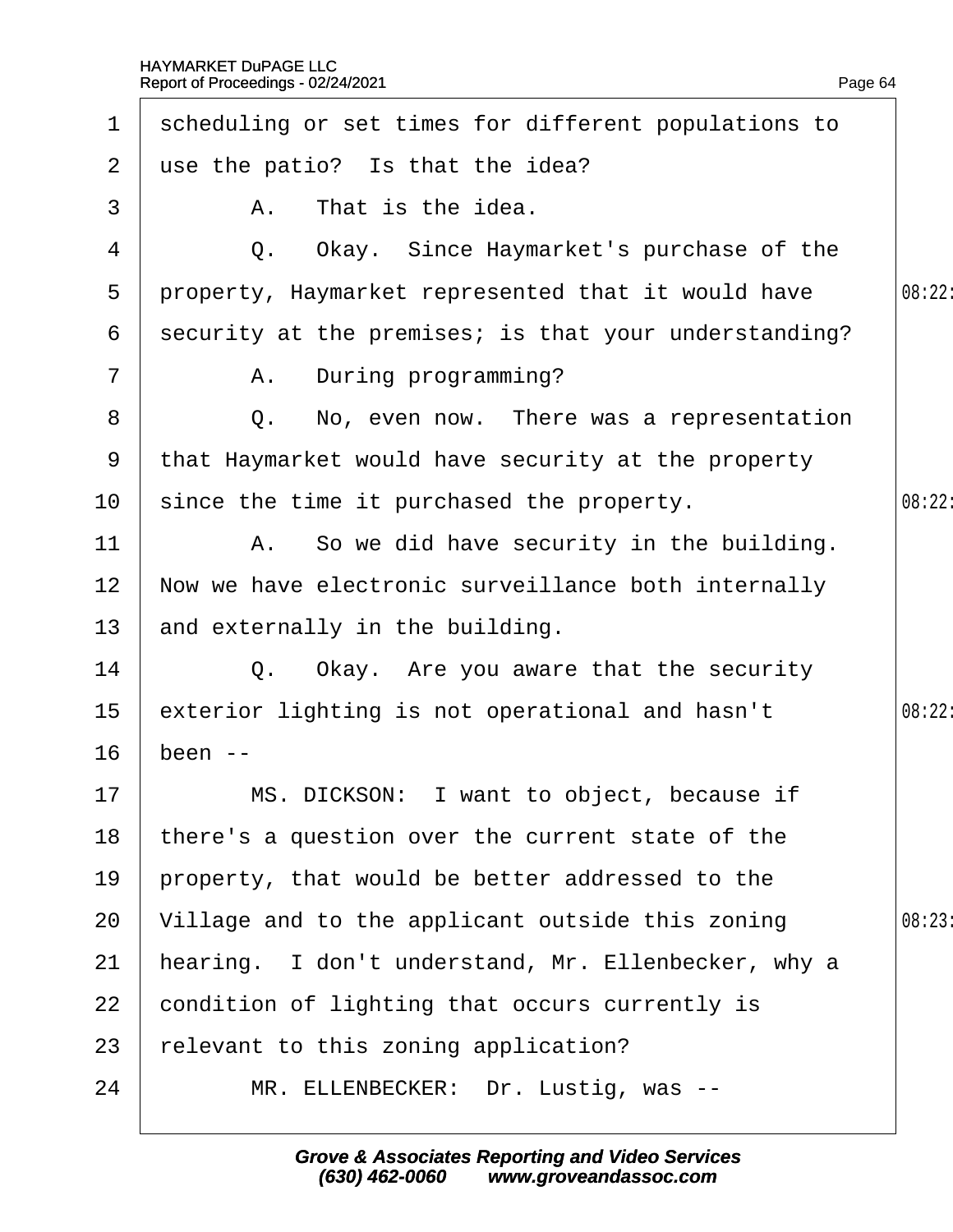| $\mathbf 1$     | represented to be testifying here tonight in part     |        |
|-----------------|-------------------------------------------------------|--------|
| $\mathbf{2}$    | about the purchase -- Haymarket's purchase of the     |        |
| 3               | property, including modifications that it either has  |        |
| 4               | made or is making to the property, and it appears as  |        |
| $5\overline{)}$ | though one modification is that the exterior lighting | 08:23  |
| 6               | is no longer operational.                             |        |
| $\overline{7}$  | MS. DICKSON: No, the testimony this evening           |        |
| 8               | was relative to the acquisition of the building, the  |        |
| 9               | enhanced landscaping that is going to be provided if  |        |
| 10              | this facility is approved, and the fenced patio. It   | 08:23  |
| 11              | had nothing to do with current conditions on the      |        |
| 12 <sub>2</sub> | property. If you're concerned about it, certainly     |        |
| 13              | Dr. Lustig can address it, but I don't think it's     |        |
| 14              | relevant to the proceeding this evening.              |        |
| 15              | MR. ELLENBECKER: Okay.                                | 08:24: |
| 16              | BY MR. ELLENBECKER:                                   |        |
| 17              | Q. Well, Dr. Lustig, she gave you the green           |        |
| 18              | light, so can you answer my question?                 |        |
| 19              | A. Sure. Actually, the lighting is on as we           |        |
| 20              | speak.                                                | 08:24: |
| 21              | Q. Okay. Well, I drove by it at 6:00                  |        |
| 22              | p'clock tonight and it wasn't on. So what's your      |        |
| 23              | understanding as to when the lights were turned on?   |        |
| 24              | A. About an hour ago.                                 |        |
|                 |                                                       |        |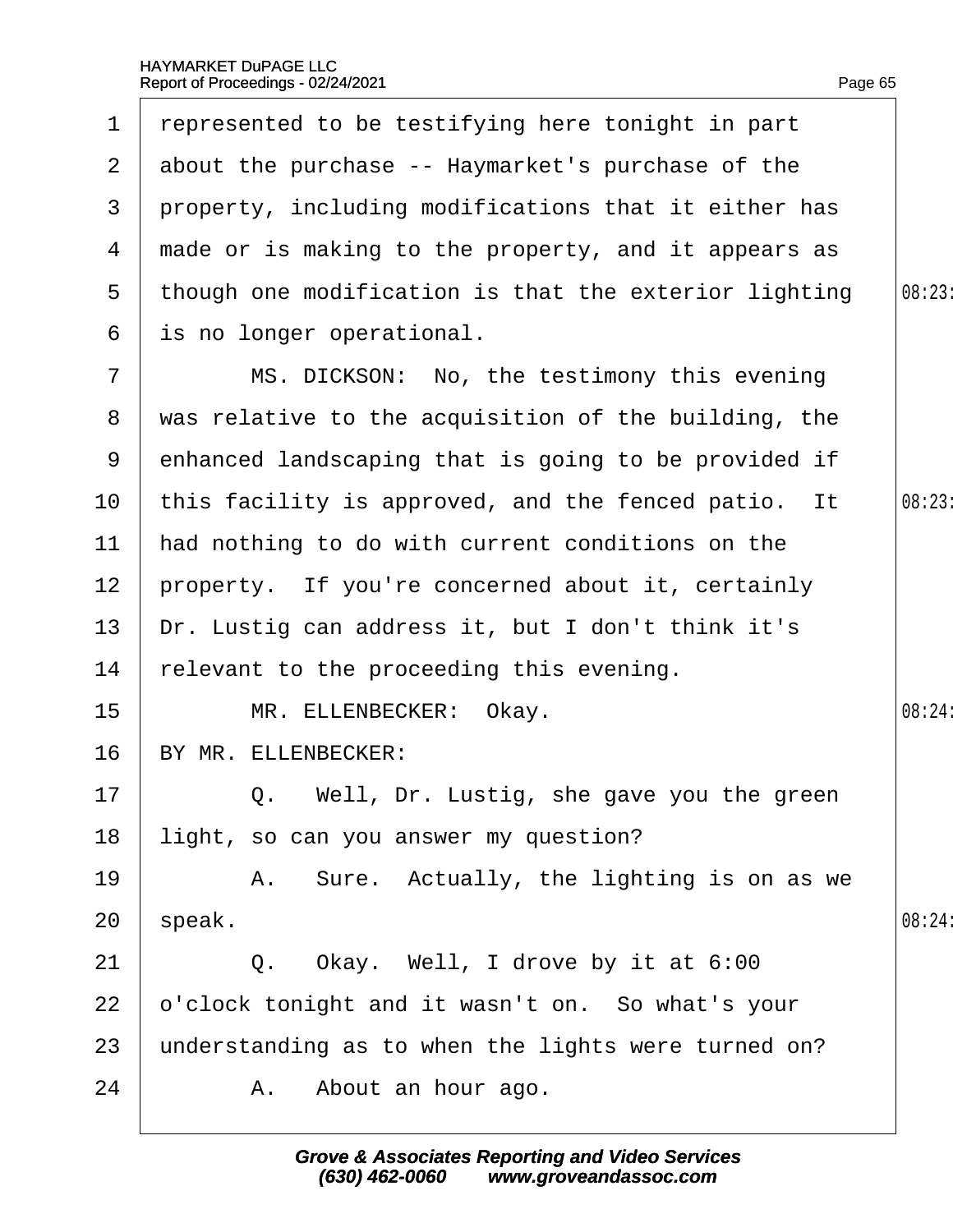|              | Report of Proceedings - 02/24/2021                    | Page 66 |
|--------------|-------------------------------------------------------|---------|
| $\mathbf 1$  | Q. Oh, okay. Who turned those lights on?              |         |
| 2            | A. Our maintenance department.                        |         |
| 3            | Q. Okay. Do you have a maintenance                    |         |
| 4            | department at the facility full time?                 |         |
| 5            | A. Yes, we do.                                        | 08:24:  |
| 6            | Q. Okay. You indicated a couple times in              |         |
| $\mathbf{7}$ | your direct examination that the proposed facility in |         |
| 8            | Itasca is a medical facility; correct? Do you         |         |
| 9            | remember saying that multiple times?                  |         |
| 10           | A. Yes.                                               | 08:25   |
| 11           | Q. All right. As a medical facility, what             |         |
| 12           | is your understanding or expectation as to what the   |         |
| 13           | staff-to-patient ratio would be for intensive         |         |
| 14           | inpatient treatment?                                  |         |
| 15           | MS. DICKSON: I'm going to object. This                | 08:25   |
| 16           | testimony was testified to for several hours          |         |
| 17           | previously. The staff-to-patient ratio goes beyond    |         |
| 18           | the direct examination this evening and was actually  |         |
| 19           | something that was -- any number of attorneys back    |         |
| 20           | through the many hours of hearing in 2019 could have  | 08:25   |
| 21           | asked and I think did ask.                            |         |
| 22           | MR. ELLENBECKER: Well, Dr. Lustig has                 |         |
| 23           | epresented on multiple occasions tonight that this    |         |
| 24           | is a medical facility. And given that he has made     |         |
|              |                                                       |         |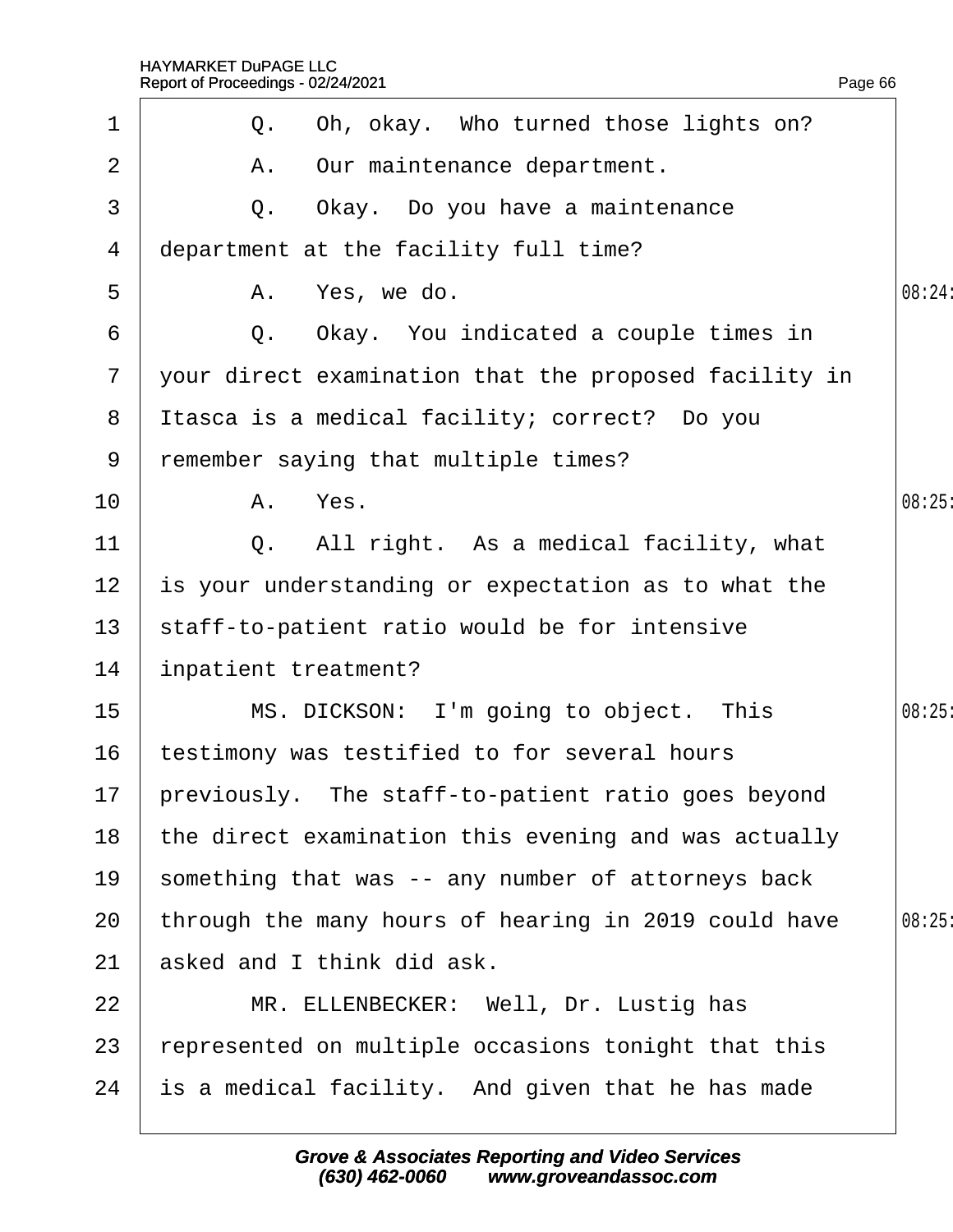| $\mathbf 1$     | that representation, I want to know -- I'm exploring    |       |
|-----------------|---------------------------------------------------------|-------|
|                 | 2 what the expectations are with regard to how he's     |       |
| 3               | staffing that medical facility that's going to be put   |       |
| 4               | in Itasca.                                              |       |
| 5               | MS. DICKSON: And, Ms. Wysocki, I stand on my            | 08:25 |
| 6               | objection.                                              |       |
| $\overline{7}$  | MS. WYSOCKI: I heard it.                                |       |
| 8               | Mr. Ellenbecker, I think that the                       |       |
| 9               | staffing issue was gone over at great length. I'm       |       |
| 10              | not sure what's different now? And perhaps the          | 08:26 |
| 11              | question for Dr. Lustig would be if there was any       |       |
| 12 <sub>2</sub> | changes to the prior plan?                              |       |
| 13              | MR. ELLENBECKER: Actually, here's my bridge,            |       |
| 14              | Ms. Wysocki. As a supplement to the new application,    |       |
| 15 <sub>1</sub> | for the first time the KLOA report of Mr. Abouna was    | 08:26 |
| 16              | attached to that application. And within that           |       |
|                 | 17 supplemental material -- which was never part of any |       |
| 18              | prior questioning because it wasn't part of the first   |       |
| 19              | application -- there were representations made about    |       |
| 20              | what the staffing were going to be based on different   | 08:26 |
| 21              | periods of time. So that's where I'm going with this    |       |
| 22              | as a connection to the direct exam here, this medical   |       |
| 23              | facility, and the representations made by Haymarket     |       |
| 24              | to Mr. Abouna for purposes of his report.               |       |
|                 |                                                         |       |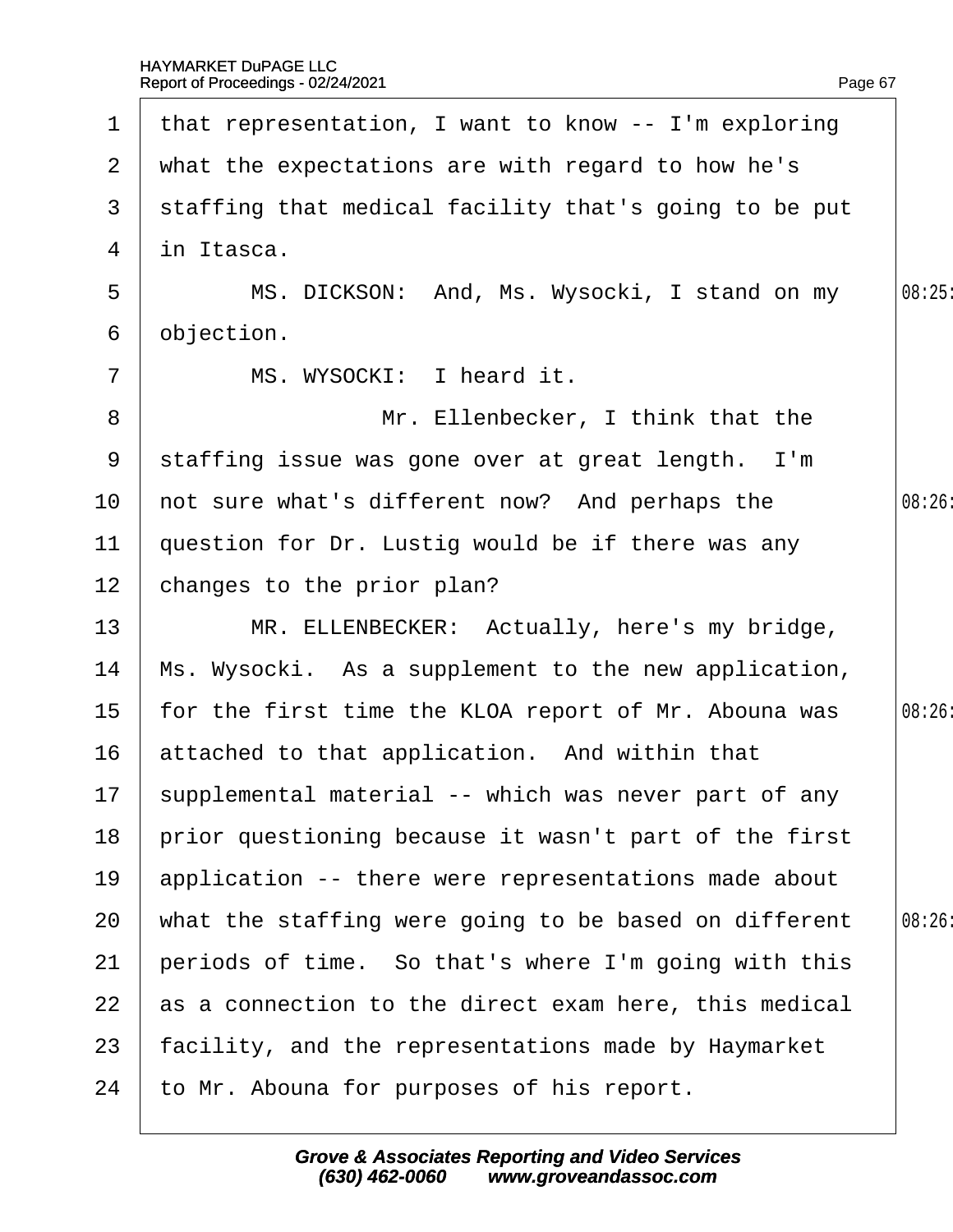| $\mathbf 1$     | MS. WYSOCKI: Thank you for clarifying that,           |        |
|-----------------|-------------------------------------------------------|--------|
| 2 <sup>1</sup>  | because I didn't see the connection. I think that if  |        |
|                 | 3 this is on the KLOA supplemental materials, I think |        |
|                 | 4 it's a fair question. To the extent that it's going |        |
| 5               | dver old testimony, you know, please keep that in     | 08:27: |
| 6               | mind.                                                 |        |
| $\overline{7}$  | MS. DICKSON: And, Ms. Wysocki, I can only ask         |        |
| 8               | if you could speak up or get closer to the mic.       |        |
| 9               | You're fading out.                                    |        |
| 10              | MS. WYSOCKI: I'm sorry. I've already been             | 08:27  |
| 11              | admonished actually on this, to speak closer to the   |        |
| 12 <sub>2</sub> | mic, so I apologize about that.                       |        |
| 13              | I just said that because this                         |        |
| 14              | relates to the KLOA supplemental materials, I think   |        |
| 15 <sub>1</sub> | it's fair game if Dr. Lustig is, you know, able to    | 08:27: |
| 16              | answer the question. And I just reminded              |        |
|                 | 17 Mr. Ellenbecker that a lot of the stuff about the  |        |
| 18              | staffing has been presented previously, so to the     |        |
| 19              | extent that it's based on the new materials, it's     |        |
| 20              | fair, but I don't want to have to go over all the old | 08:27  |
| 21              | testimony.                                            |        |
| 22              | MR. ELLENBECKER: And I won't do that. I just          |        |
| 23              | heed to lay a couple of foundational questions here,  |        |
| 24              | so I can start with my question again, because I'm    |        |
|                 |                                                       |        |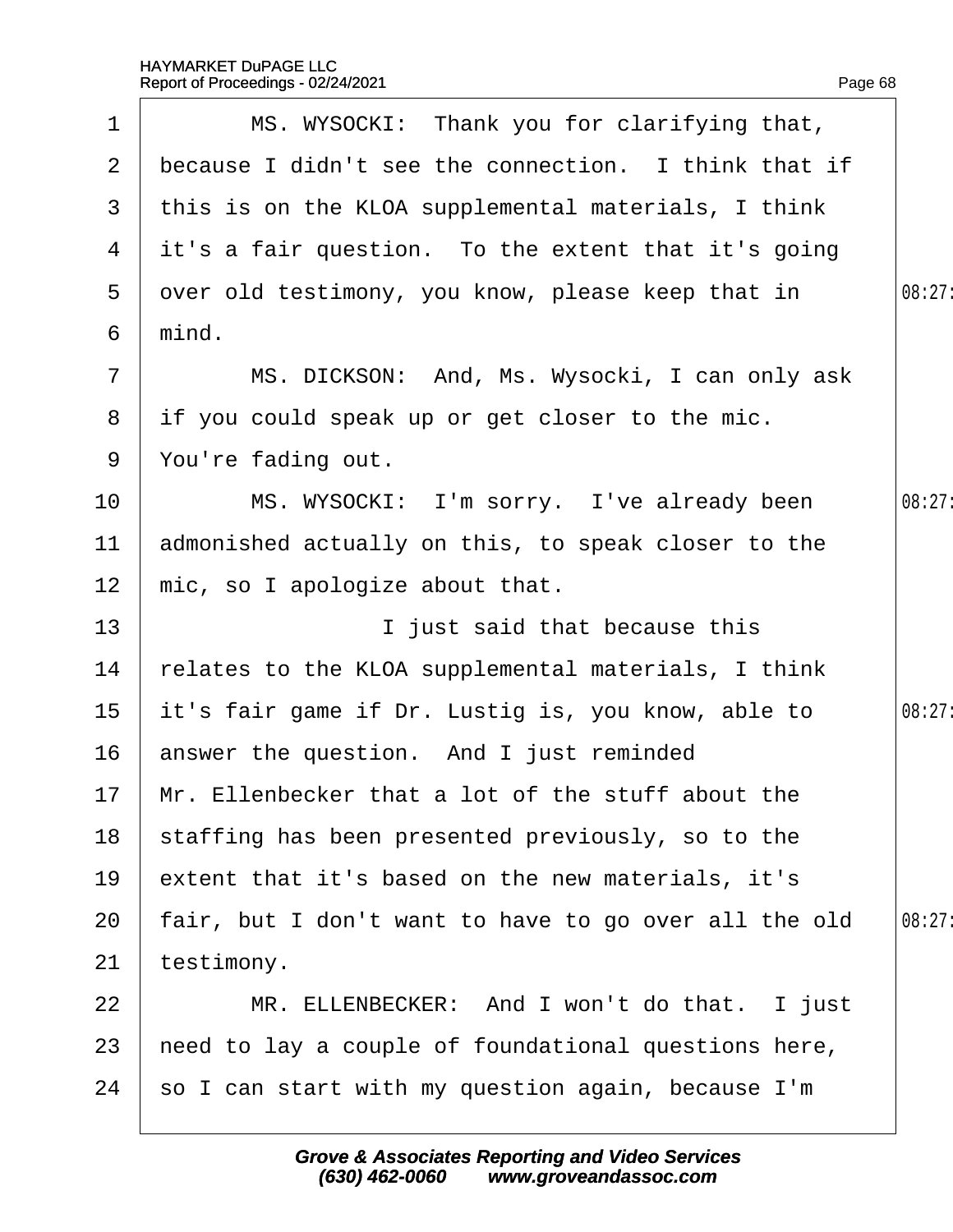| 1               | sure it's been lost in the exchanges.                 |        |
|-----------------|-------------------------------------------------------|--------|
| 2               | MS. DICKSON: Thank you, Mr. Ellenbecker.              |        |
| 3               | BY MR. ELLENBECKER:                                   |        |
| 4               | Q. So, Dr. Lustig, with regard to -- and I'm          |        |
| 5               | just looking at one type of patient here. With        | 08:28  |
| 6               | regard to the intensive inpatient detox patients or   |        |
| $7\overline{ }$ | residents that you would have at the proposed         |        |
| 8               | facility, what is the staff-to-patient ratio that you |        |
| 9               | would expect or is required for those 16 beds?        |        |
| 10              | A. So, actually, it's unfortunately going to          | 08:28: |
| 11              | be a larger answer, because, one, we will have        |        |
| 12              | medical staff that is obviously run by our end at     |        |
| 13              | Haymarket, but we also have clinical staff and        |        |
| 14              | supportive staff in those programs. And that is       |        |
| 15              | something that Ms. Kissel will be able to respond to  | 08:28: |
| 16              | in exact detail. But it's not just medical staff      |        |
|                 | 17 that are part of any one program. There's also     |        |
| 18              | clinical staff that support them, and then there is a |        |
| 19              | support group of staff that is underneath the         |        |
| 20              | clinical staff.                                       | 08:29  |
| 21              | Q. Okay. And the reason I ask is because              |        |
| 22              | Mr. Abouna, in his report and based on his testimony, |        |
| 23              | was advised by Haymarket that there were only going   |        |
| 24              | to be approximately 11 to 12 employees on the third   |        |
|                 |                                                       |        |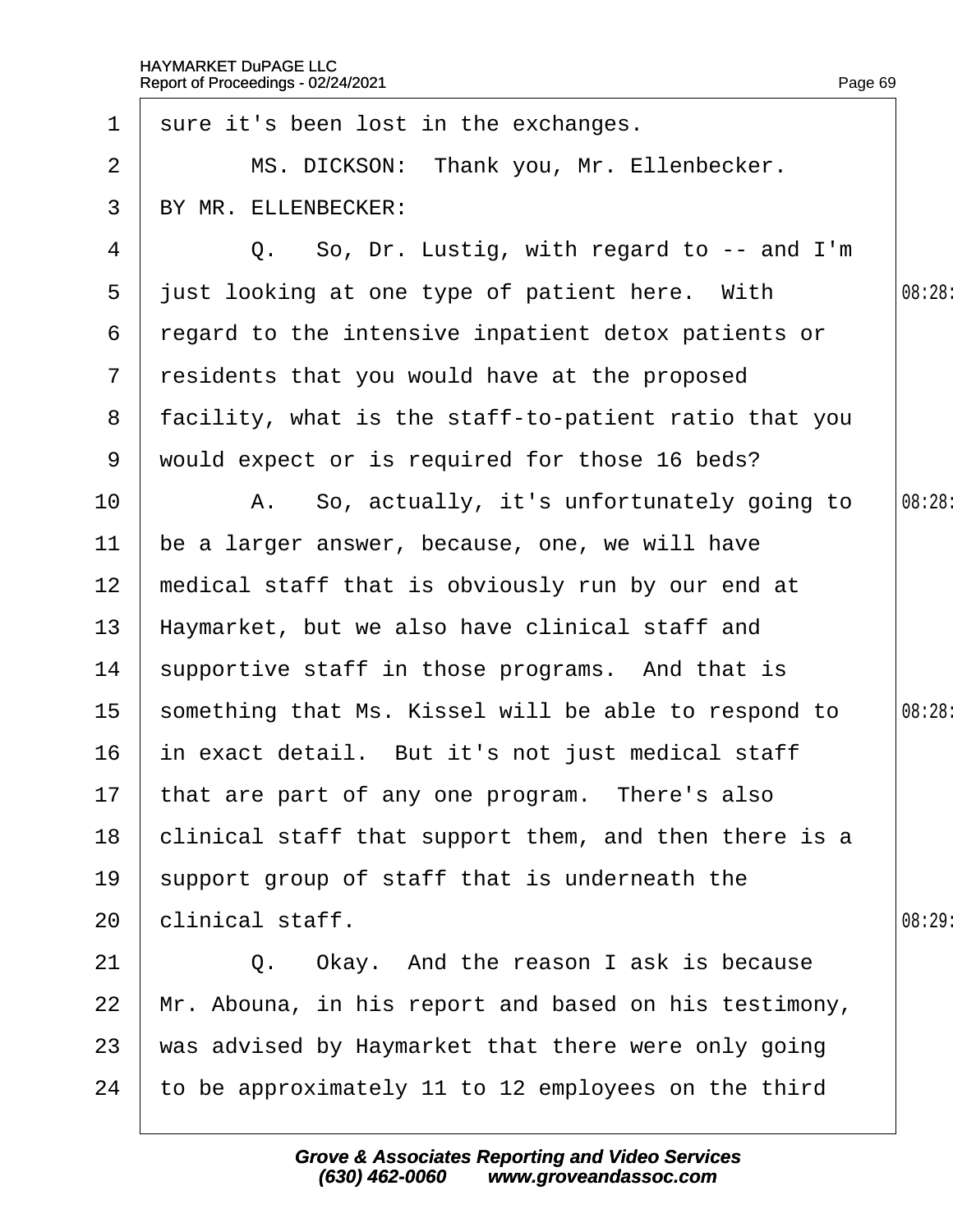| $\mathbf 1$     | shift at Haymarket. Did you hear that testimony?      |        |
|-----------------|-------------------------------------------------------|--------|
| 2               | A. I did.                                             |        |
| 3               | Q. And he was basing that on a 10-percent             |        |
| 4               | projection of employees numbering 117 on a daily      |        |
| $5^{\circ}$     | basis. So that would be 11.7, if my math is correct,  | 08:29  |
| 6               | so let's round up to 12. Is it your expectation that  |        |
| $\mathbf{7}$    | 96 treatment patients and 144 recovery bed residents  |        |
| 8               | will be staffed by 11 to 12 employees on the third    |        |
| 9               | shift?                                                |        |
| 10              | A. Well, on the third shift, the patients             | 08:29  |
| $11$            | are -- tend to be sleeping, and so that's just the    |        |
| 12 <sub>2</sub> | clinical support people. But there's also security    |        |
| 13              | individual people, human security, that is on staff   |        |
| 14              | that is monitoring the building and its surroundings. |        |
| 15              | Q. Right. So -- sorry, go ahead.                      | 08:30  |
| 16              | A. So it's not just the clinical staff that           |        |
|                 | 17 are monitoring the clients sleeping, it's also the |        |
| 18              | security team that will be managing that as well.     |        |
| 19              | Q. All right. And 16 of those patients                |        |
| 20              | potentially could be undergoing significant intensive | 08:30: |
| 21              | medical detox; correct?                               |        |
| 22              | Correct.<br>A.                                        |        |
| 23              | Q. All right. And those 16 alone would be             |        |
| 24              | overseen as well as the others by 11 or 12 people?    |        |
|                 |                                                       |        |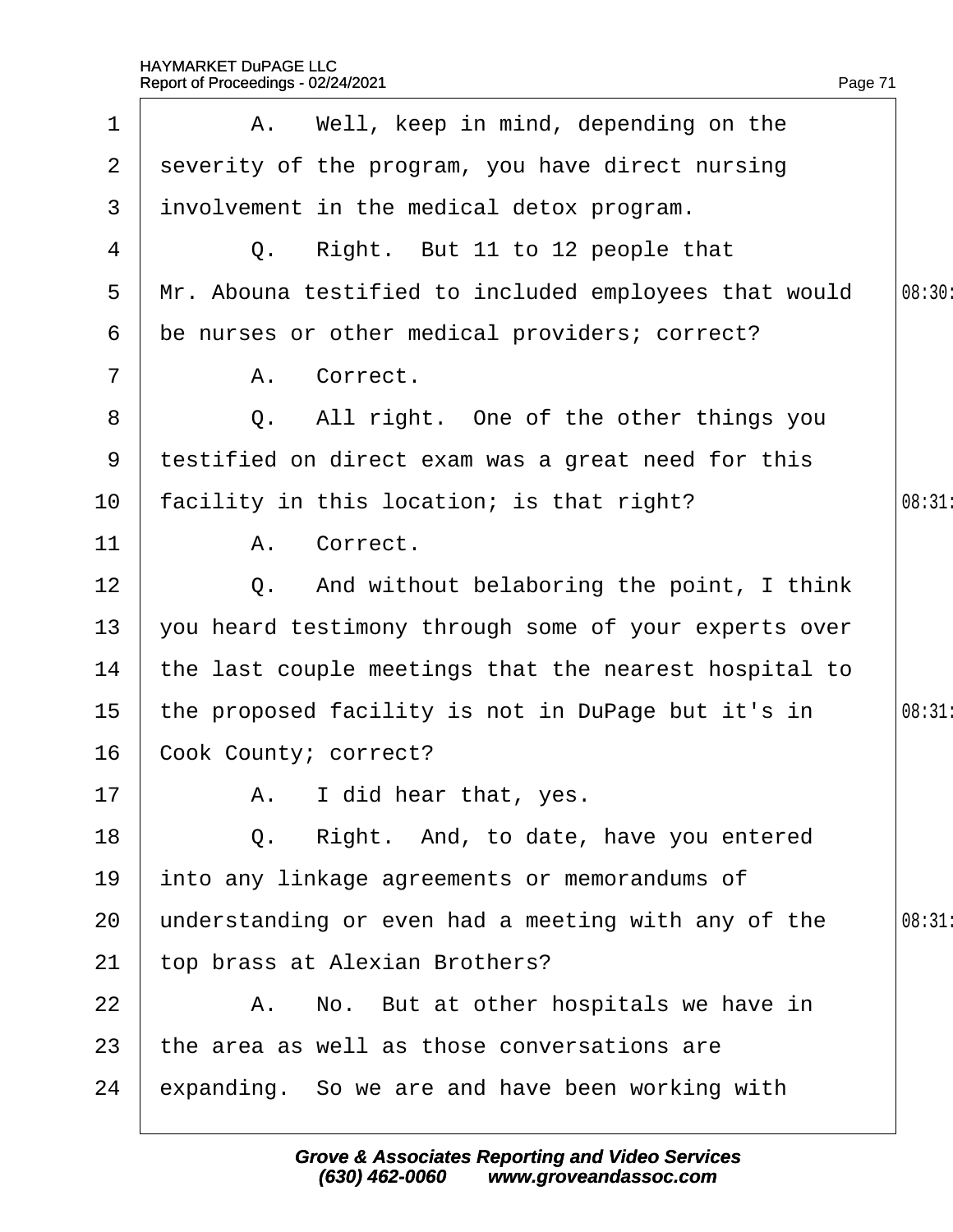|                 | 1 Edward Elmhurst Hospital. We will have begun working  |        |
|-----------------|---------------------------------------------------------|--------|
|                 | 2 with Linden Oaks in both of their emergency rooms and |        |
| 3               | programming so it's -- and obviously our                |        |
| 4               | relationships will continue to expand.                  |        |
| 5               | Q. Do you have -- do you currently have a               | 08:32: |
| 6               | linkage agreement or an MOU in place with Edwards       |        |
| $7\overline{ }$ | Hospital or Linden Oaks?                                |        |
| 8               | A. We actually have a contract in place,                |        |
| 9               | yes.                                                    |        |
| 10              | Q. Okay. And what is that contract for?                 | 08:32: |
| 11              | Just generally, what type of services?                  |        |
| 12 <sub>2</sub> | A. For us to have staff on site in their                |        |
| 13              | emergency department to do warm handoffs for patients   |        |
| 14              | who need our type of treatment.                         |        |
| 15              | Q. Do you know -- do you know the distance              | 08:32: |
| 16              | between -- strike that, based on your last answer.      |        |
| 17              | Do you have any contracts or linkage                    |        |
| 18              | agreements with any hospitals for the care and          |        |
| 19              | treatment of Haymarket patients that come from          |        |
| 20              | your --                                                 | 08:32  |
| 21              | A. Can you say that again? I'm sorry.                   |        |
| 22              | Q. Yeah, I can. Do you have any linkage                 |        |
| 23              | agreements or MOUs in place with any hospitals in       |        |
| 24              | DuPage County for them to accept patients in need of    |        |
|                 |                                                         |        |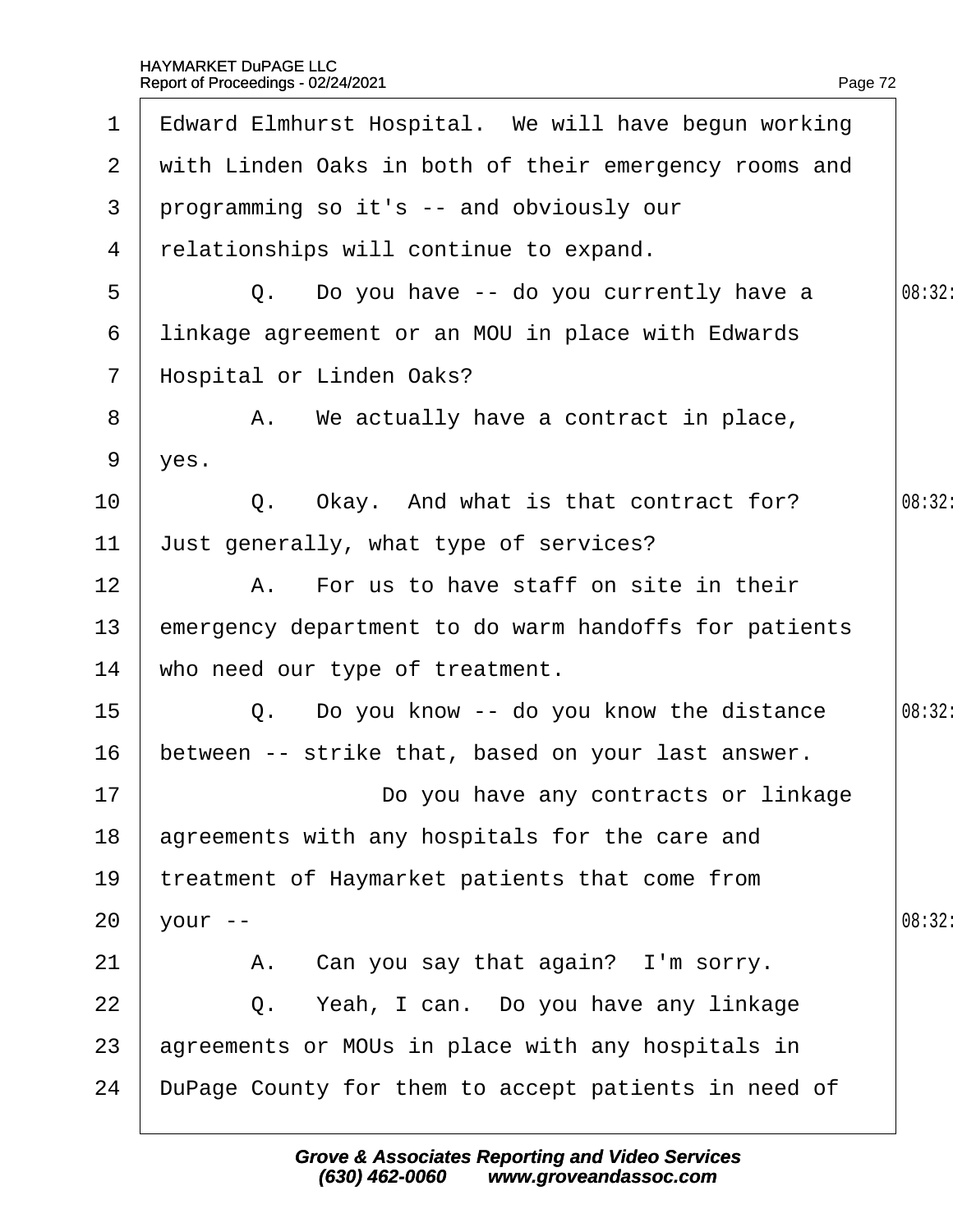| $\mathbf 1$     | their medical care and treatment that come from the  |       |
|-----------------|------------------------------------------------------|-------|
| $\mathbf{2}$    | proposed facility?                                   |       |
| 3               | A. No. At this point, we're just receiving           |       |
| 4               | the hospital patients that are experiencing need of  |       |
| 5               | treatment so that the emergency rooms don't get      | 08:33 |
| 6               | dvercrowded.                                         |       |
| $\overline{7}$  | Q. Okay. And the reason -- one of the other          |       |
| 8               | reasons I was asking about the linkage agreements is |       |
| 9               | your amended application says that Haymarket, quote, |       |
| 10              | will have signed linkage agreements with local       | 08:33 |
| 11              | hospitals, primary care clinics, and other service   |       |
| 12 <sup>2</sup> | providers."                                          |       |
| 13              | MR. ELLENBECKER: And that's at the                   |       |
| 14              | application at Attachment A at page 2, Ms. Dickson   |       |
| 15 <sup>1</sup> | and Ms. O'Keefe.                                     | 08:33 |
| 16              | BY MR. ELLENBECKER:                                  |       |
| 17 <sup>7</sup> | $\vert$ Q. Other than what you have with Edwards     |       |
| 18              | Hospital for being in their emergency room, do you   |       |
| 19              | have any signed linkage agreements with any other    |       |
| 20              | local hospitals, primary care clinics, and other     | 08:33 |
| 21              | service providers at present?                        |       |
| 22              | A. Not at this time, no.                             |       |
| 23              | Now, in the context of you testifying<br>Q.          |       |
| 24              | that this is a medical facility, is it your          |       |
|                 |                                                      |       |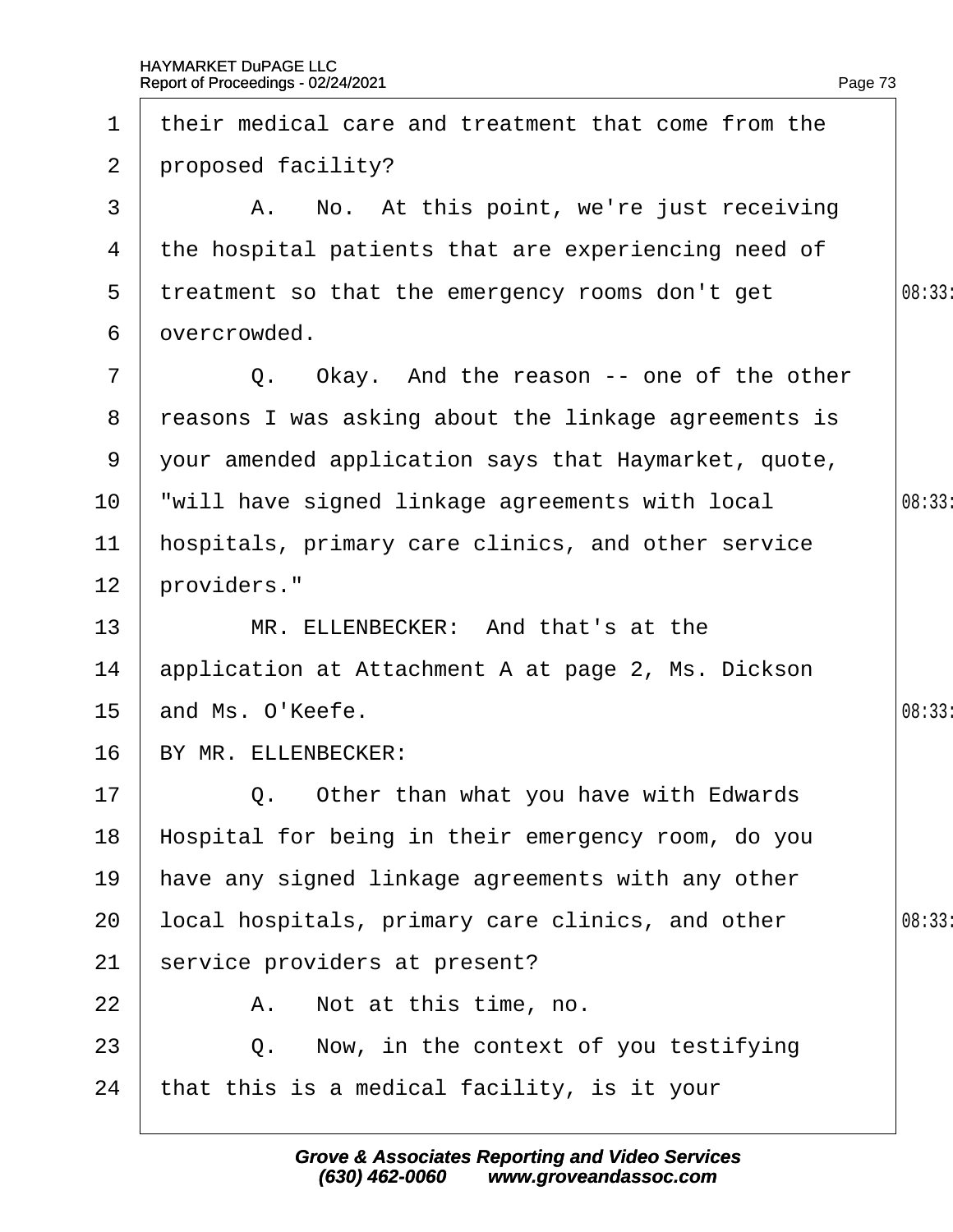| $\mathbf 1$     | understanding that your -- and when I say "your," I   |        |
|-----------------|-------------------------------------------------------|--------|
|                 | 2 mean Haymarket -- Haymarket's amended or new        |        |
| 3 <sup>1</sup>  | application is for a planned development?             |        |
| 4               | A. Can you say that again? The system's               |        |
| 5 <sup>5</sup>  | getting hiccups, so I apologize.                      | 08:34: |
| 6               | Q. Maybe if I talk slower, it will be                 |        |
| $\overline{7}$  | better.                                               |        |
| 8               | MS. DICKSON: It doesn't have anything to do           |        |
| 9               | with the way you're talking. We are experiencing a    |        |
| 10              | little technical delay so sorry.                      | 08:34  |
| 11              | MR. ELLENBECKER: All right. Let me give it            |        |
| 12 <sub>2</sub> | another shot.                                         |        |
| 13 <sup>°</sup> | BY MR. ELLENBECKER:                                   |        |
| 14              | Q. In the context of your direct testimony            |        |
| 15 <sub>1</sub> | earlier, we've already discussed that you referred to | 08:34: |
| 16              | the proposed facility as a medical facility on        |        |
|                 | 17 multiple occasions. But you do understand that the |        |
| 18              | Village or the Plan Commission is viewing your        |        |
| 19              | application as a planned development; correct?        |        |
| 20              | A. Correct.                                           | 08:35  |
| 21              | Q. And you understand that -- as part of              |        |
| 22              | your new application, that the burden is on Haymarket |        |
| 23              | to prove that you meet the standards for a planned    |        |
| 24              | development; correct?                                 |        |
|                 |                                                       |        |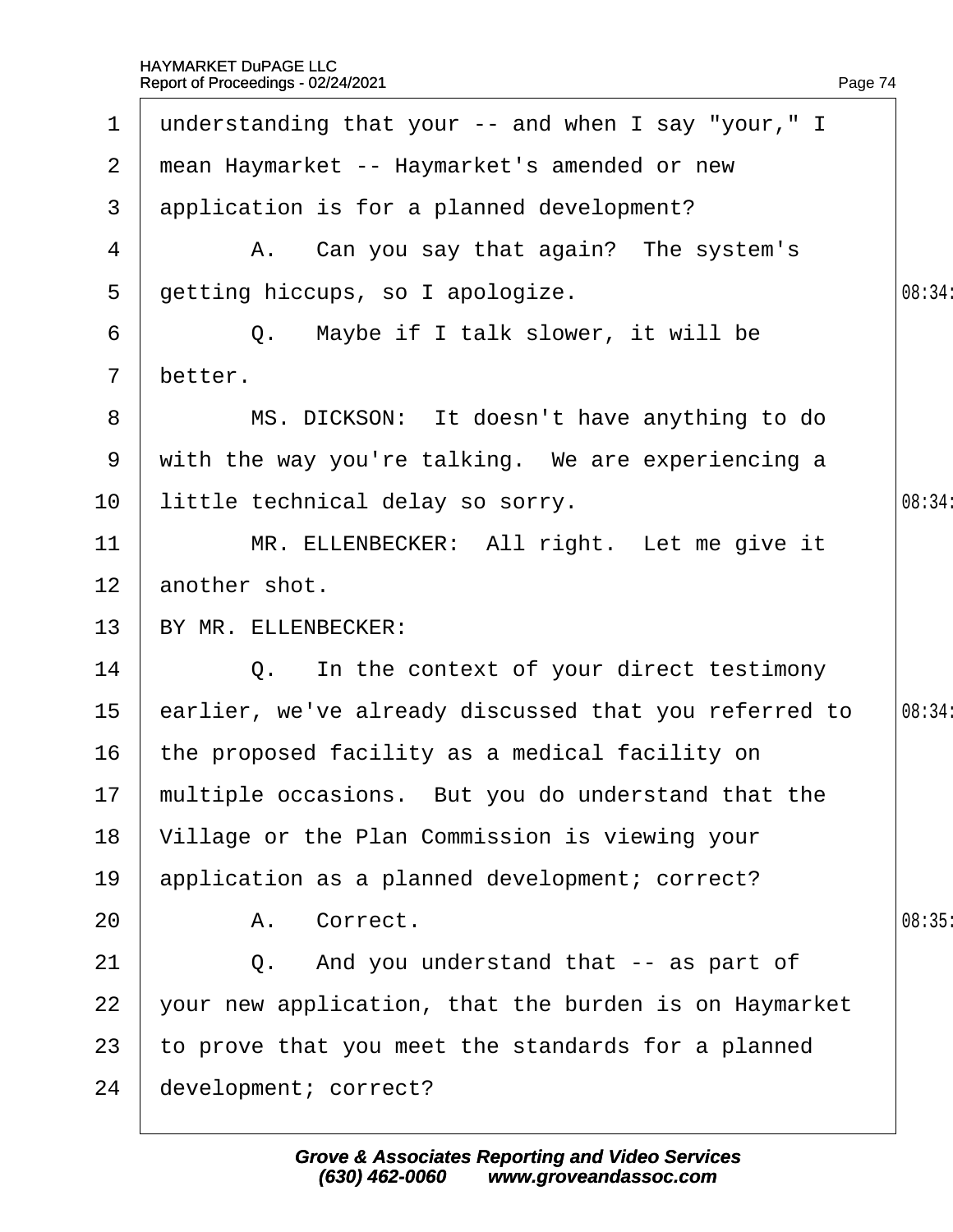|                 | Report of Proceedings - 02/24/2021                    | Page 75 |
|-----------------|-------------------------------------------------------|---------|
| 1               | MS. DICKSON: I object to this line of                 |         |
| $\overline{2}$  | questioning. It goes way beyond the direct            |         |
| 3               | examination this evening.                             |         |
| 4               | MR. ELLENBECKER: It doesn't in the sense that         |         |
| 5               | the was put onto testify on direct about the new      | 08:35   |
| 6               | application. He has referred to the medical           |         |
| $\mathbf{7}$    | facility, which is clearly, at least from my          |         |
| 8               | perspective, an attempt to characterize it as a       |         |
| 9               | medical facility when the zoning application must be  |         |
| 10              | viewed in the context of a planned development.       | 08:35   |
| 11              | MS. DICKSON: Well, it's viewed in the term --         |         |
| 12 <sub>2</sub> | it's a health facility, which he's calling a medical  |         |
| 13              | facility, but I think it's a healthcare facility. As  |         |
| 14              | a planned development as well. I guess you're hung    |         |
| 15              | up with the terminology of medical versus healthcare? | 08:35   |
| 16              | Is that an issue?                                     |         |
| 17              | MS. WYSOCKI: Ms. Dickson, this is Yordana             |         |
| 18              | Wysocki. I don't think that's the hang-up. I think    |         |
| 19              | the question is about the application for the planned |         |
| 20              | development.                                          | 08:36   |
| 21              | MS. DICKSON: Right.                                   |         |
| 22              | MS. WYSOCKI: Regardless of whether you're             |         |
| 23              | calling it a healthcare facility or a medical         |         |
| 24              | facility, I think the question that Mr. Ellenbecker's |         |
|                 |                                                       |         |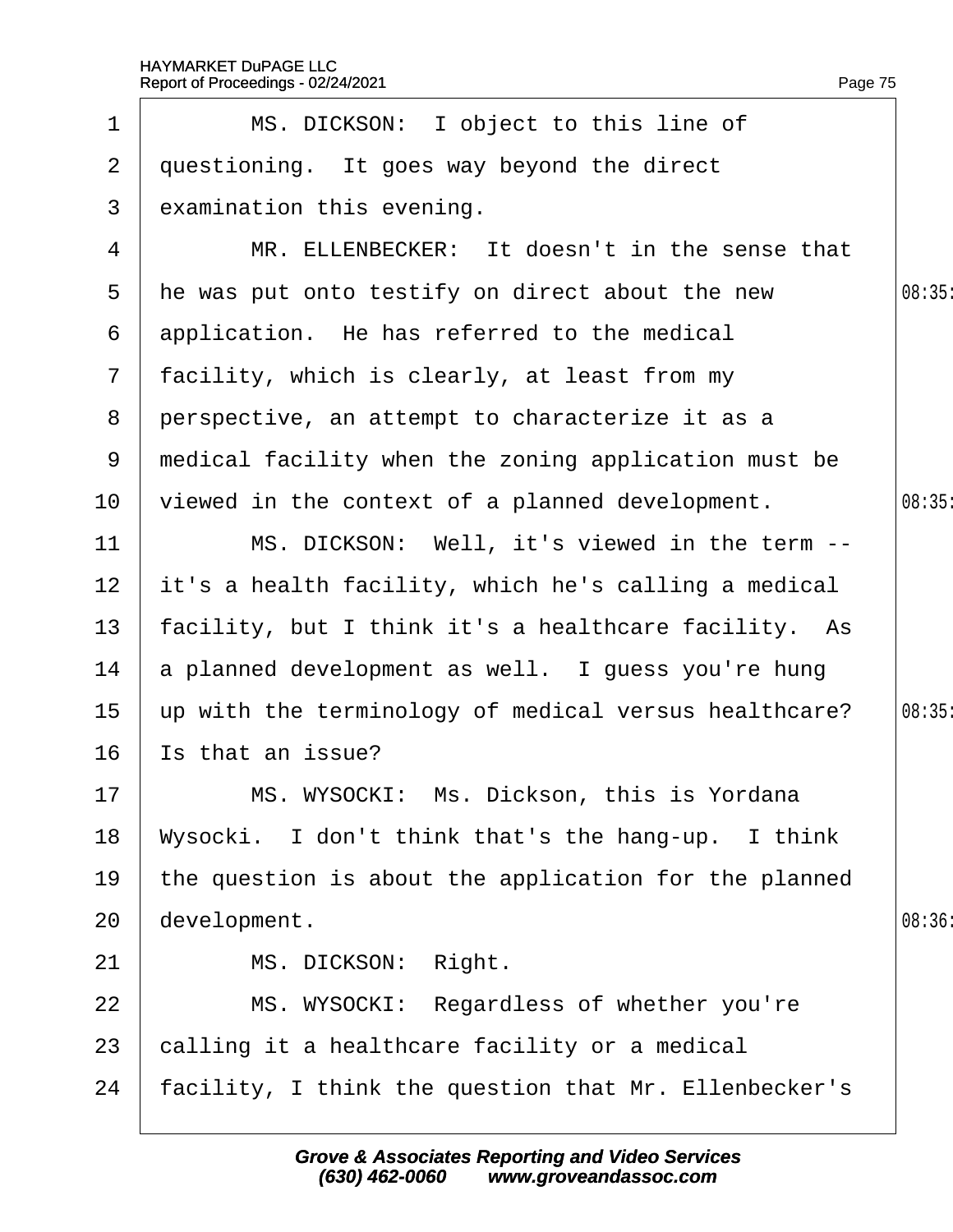| $\mathbf{1}$   | posed is whether or not Dr. Lustig understands that     |        |
|----------------|---------------------------------------------------------|--------|
|                | 2 Haymarket's amended application is for a planned      |        |
| 3              | development. Is that correct, Mr. Ellenbecker?          |        |
| 4              | MR. ELLENBECKER: Yes, precisely.                        |        |
| 5              | MS. WYSOCKI: Right. I think that question is            | 08:36  |
| 6              | fair.                                                   |        |
| $\overline{7}$ | MS. DICKSON: He answered that question. The             |        |
|                | 8 secondary question Mr. Ellenbecker asked, though, was |        |
|                | 9 whether Dr. Lustig believed the petitioner had the    |        |
| 10             | burden of substantiating the planned development        | 08:36  |
| 11             | standards. That's my objection.                         |        |
| 12             | MS. WYSOCKI: I think that question that you             |        |
| 13             | just said was -- that's fair.                           |        |
| 14             | MS. DICKSON: You can answer that question,              |        |
| 15             | Dr. Lustig.                                             | 08:36: |
| 16             | THE WITNESS: Can you repeat that? I'm sorry.            |        |
| 17             | MR. ELLENBECKER: Yeah, I mean, I can. It                |        |
| 18             | won't be precise.                                       |        |
| 19             | BY MR. ELLENBECKER:                                     |        |
| 20             | Q. But you're aware that as part of its new             | 08:37: |
| 21             | application to the Village of Itasca for its special    |        |
| 22             | use for this proposed facility that the burden is on    |        |
| 23             | Haymarket to prove that you meet the standards for a    |        |
| 24             | planned development; right? You understand that?        |        |
|                |                                                         |        |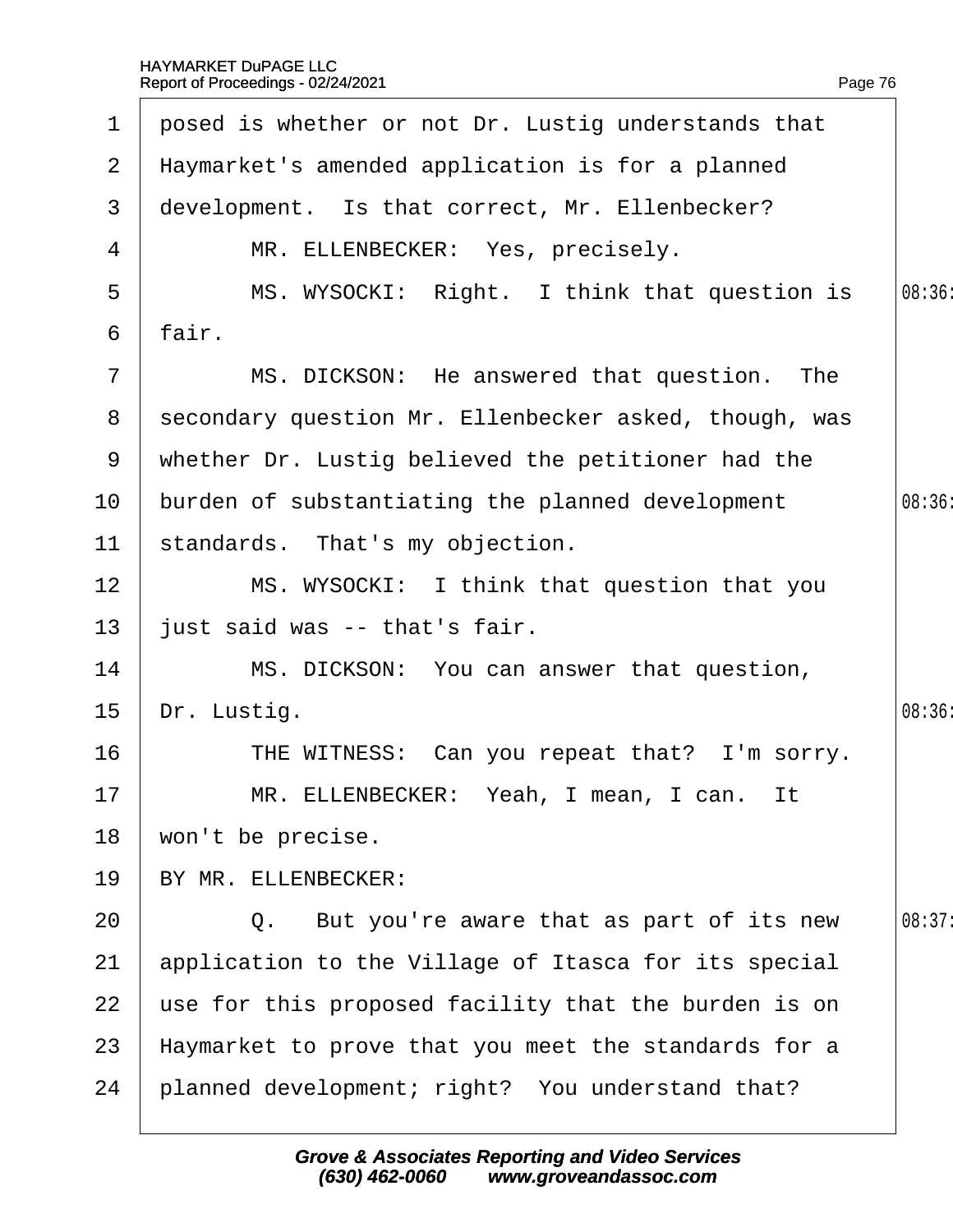| $\mathbf 1$     | A. Yes.                                               |        |
|-----------------|-------------------------------------------------------|--------|
| 2               | Q. Okay. And not a healthcare facility;               |        |
| 3               | dorrect? It has to meet the standards of a planned    |        |
| 4               | development?                                          |        |
| 5               | MS. DICKSON: I believe it has to provide              | 08:37: |
| 6               | both. I suppose we could ask Ms. Wysocki, but our     |        |
| $\overline{7}$  | application is for a healthcare facility as a planned |        |
| 8               | development.                                          |        |
| 9               | MS. O'KEEFE: I don't understand what he's             |        |
| 10              | asking.                                               |        |
| 11              | MS. WYSOCKI: If I don't understand where your         |        |
| 12 <sub>2</sub> | question is going, I don't know that my witness can   |        |
| 13              | understand where your question is going.              |        |
| 14              | MR. ELLENBECKER: I think you're selling the           |        |
| 15              | doctor short. He might.                               | 08:38: |
| 16              | MS. DICKSON: You're right.                            |        |
| 17              | DR. LUSTIG: Don't give me that much credit,           |        |
| 18              | Mr. Ellenbecker.                                      |        |
| 19              | MR. ELLENBECKER: Do you understand my                 |        |
| 20              | question or do I need to take another shot at it?     | 08:38: |
| 21              | THE WITNESS: I don't understand the question.         |        |
| 22              | BY MR. ELLENBECKER:                                   |        |
| 23              | Q. Let me ask it this way: When                       |        |
| 24              | Mr. Abouna -- or in Mr. Abouna's report, he made a    |        |
|                 |                                                       |        |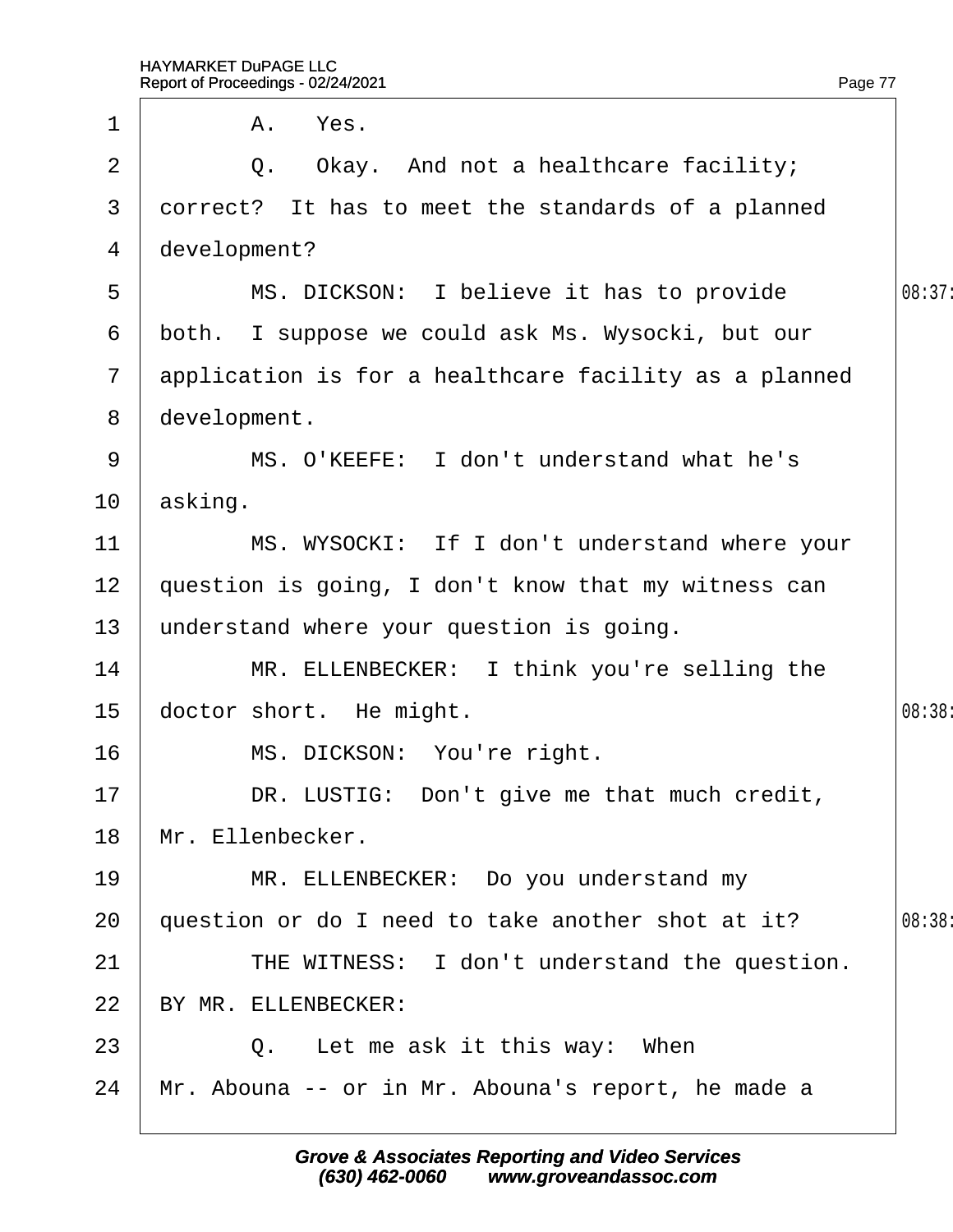| 1               | dertain accommodation or incorporated within his        |        |
|-----------------|---------------------------------------------------------|--------|
| $\overline{2}$  | dpinions the fact that 48 of recovery bed residents     |        |
| 3               | at the proposed facility would be part of the           |        |
| 4               | dutpatient treatment. Do you recall that?               |        |
| 5               | A. I do not recall that specifically.                   | 08:38: |
| 6               | Q. I'll tell you Mr. Abouna in his report               |        |
| $7\phantom{.}$  | and his testimony said he was told by Haymarket that    |        |
| 8               | of the 96 outpatients that would be treated daily at    |        |
| 9               | Haymarket, the proposed facility, that 48 of them, or   |        |
| 10              | half, would come from the recovery beds.                | 08:38  |
| 11              | If that's the case, there would be                      |        |
| 12 <sub>2</sub> | approximately 96 or so recovery bed patients that       |        |
| 13 <sup>°</sup> | aren't receiving outpatient treatment on a daily        |        |
| 14              | basis; correct?                                         |        |
| $15\,$          | A. Well, no, because when you look at that,             | 08:39  |
| 16              | in order to be in our recovery homes, you either need   |        |
|                 | 17 to have -- to be participating in outpatient or have |        |
| 18              | participated in outpatient. So all of them would        |        |
| 19              | have gotten outpatient when they're in the recovery     |        |
| 20              | home.                                                   | 08:39  |
| 21              | Q. Right. But if you're in a recovery home              |        |
| 22              | and you had participated in outpatient, that's past     |        |
| 23              | tense. That means there's going to be a certain         |        |
| 24              | population of people living in the recovery home that   |        |
|                 |                                                         |        |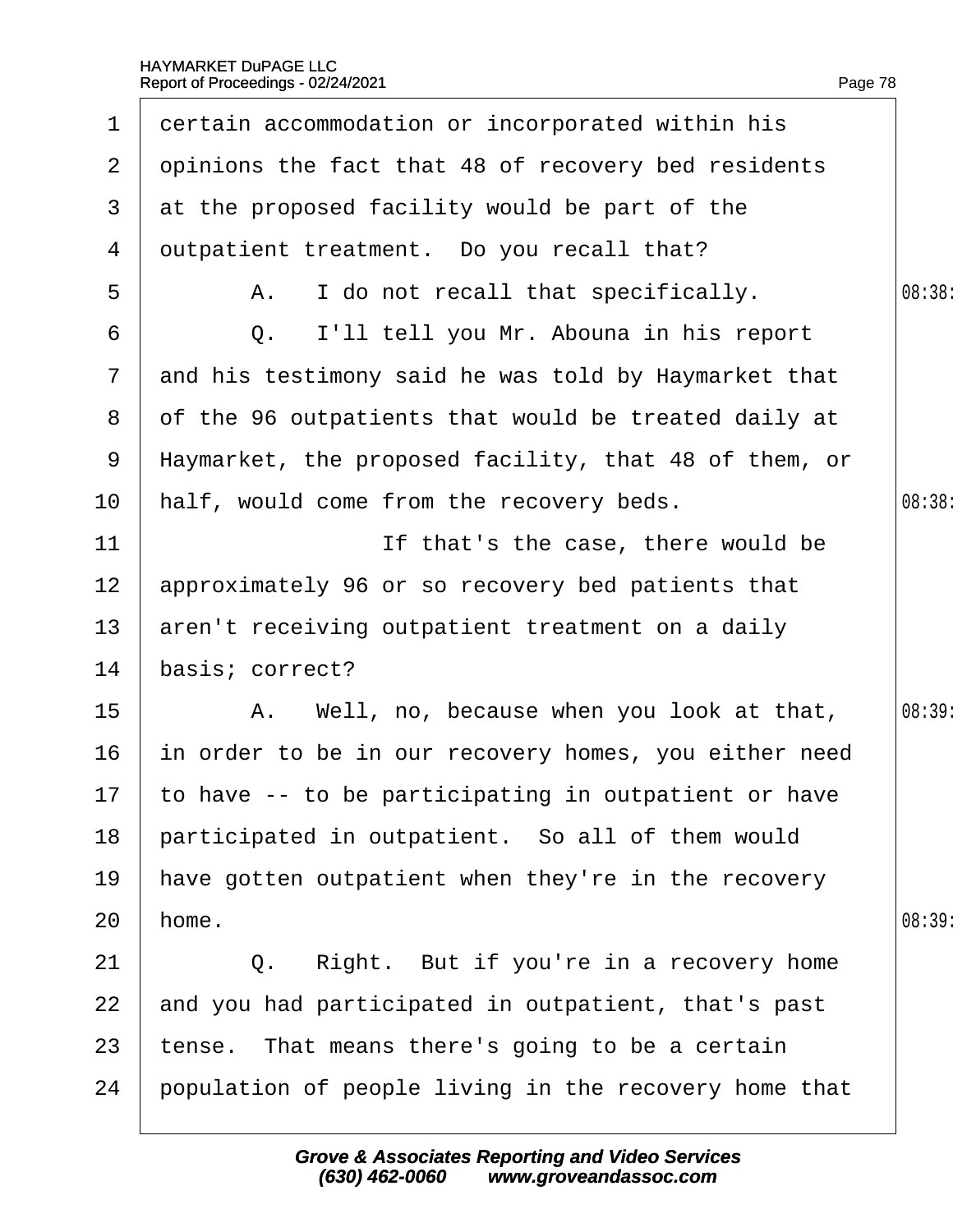| 1               | are not currently undergoing outpatient treatment but   |        |
|-----------------|---------------------------------------------------------|--------|
| $\overline{2}$  | previously did; correct?                                |        |
| 3               | A. Correct.                                             |        |
| 4               | Q. Right. So for those percentage of                    |        |
| 5               | patients or people who have already gone through        | 08:39  |
| 6               | dutpatient, they're simply living in the recovery       |        |
| $\mathbf{7}$    | home; correct?                                          |        |
| 8               | A. No, actually that is not true. Because               |        |
| 9               | Haymarket's mission is to not have a living             |        |
| 10              | environment for individuals to be there long-term.      | 08:40: |
| 11              | What individuals are doing after outpatient is          |        |
| 12 <sub>2</sub> | they're following their clinical discharge plan that    |        |
| 13              | was created by their counselor while they're living     |        |
| 14              | in a structured environment. This structured            |        |
| 15              | environment dictates that they need to be looking for   | 08:40  |
| 16              | employment, need to be following up on their medical    |        |
|                 | 17 issues and going to support meetings. So there are a |        |
| 18              | variety of structured programs that take place.         |        |
| 19              | Now, if a patient has a living                          |        |
| 20              | environment that is, you know, stable and secure for    | 08:40: |
| 21              | that patient, oftentimes individuals return to that     |        |
| 22              | environment. So you're not staying in our recovery      |        |
| 23              | home to live there. You're staying in our recovery      |        |
| 24              | home because you're participating in a structured       |        |
|                 |                                                         |        |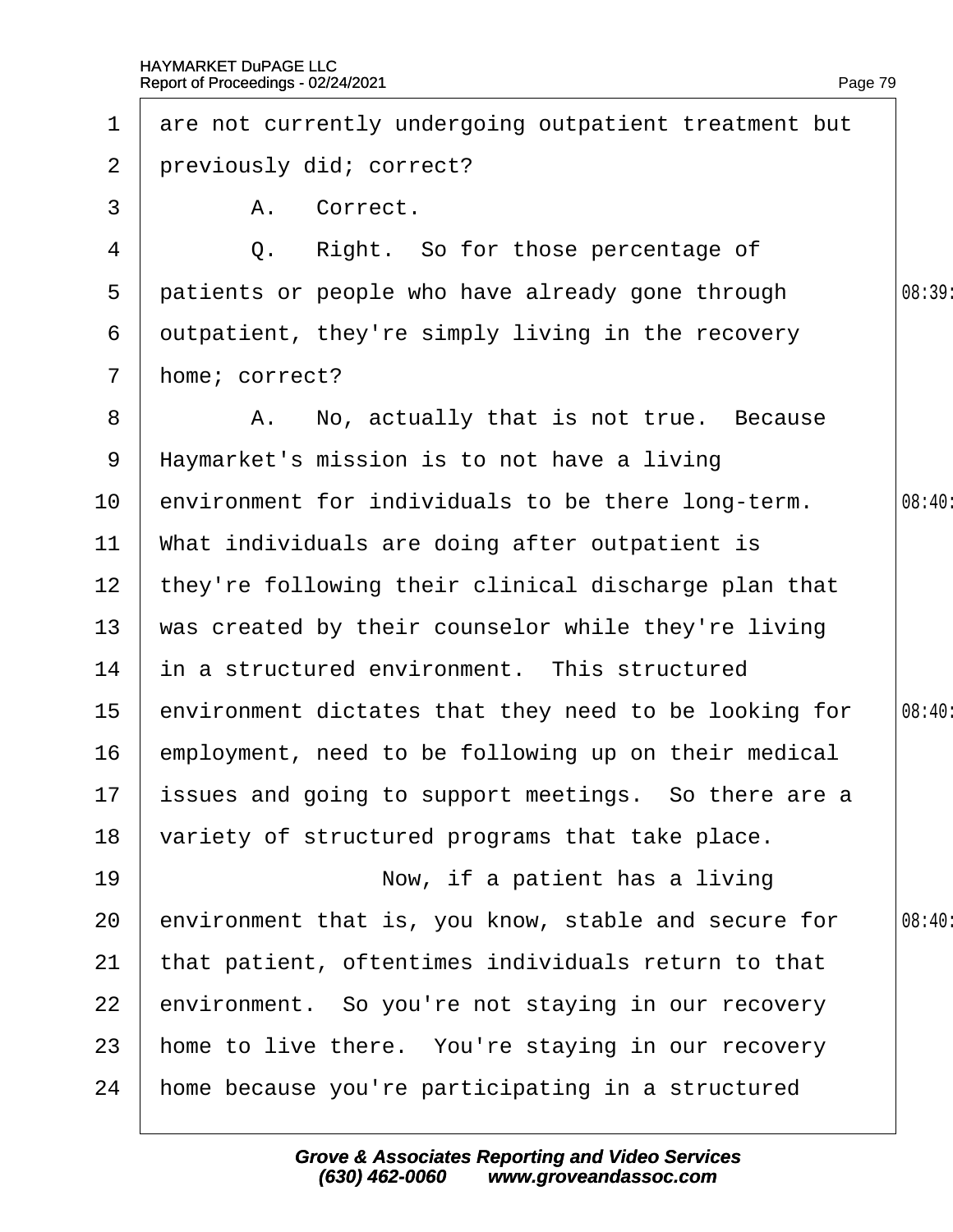| $\mathbf 1$     | environment where you're beginning to learn and          |       |
|-----------------|----------------------------------------------------------|-------|
| $\overline{2}$  | practice -- not learn, I apologize -- to practice        |       |
| 3               | those skill sets that were taught in treatment.          |       |
| 4               | Q. No, I understand your answer. But in                  |       |
| 5               | terms of having to search for employment, that's         | 08:41 |
| 6               | something that somebody who has gone through             |       |
| $\overline{7}$  | dutpatient or inpatient treatment who lives at home      |       |
| 8               | dould do; correct? The search for employment? Like       |       |
| 9               | they don't need to be in your recovery home to go        |       |
| 10              | look for employment; right?                              | 08:41 |
| 11              | A. No, but the difference is this is a                   |       |
| 12 <sub>2</sub> | structured, supervised environment that you don't        |       |
| 13              | typically have at home.                                  |       |
| 14              | Q. I'm with you and I'll get there. But                  |       |
| 15              | just listen to my very focused question.                 | 08:41 |
| 16              | You said one of the things that                          |       |
|                 | 17 residents would do in the recovery home would be they |       |
| 18              | would be expected to look for employment; right?         |       |
| 19              | A. Correct.                                              |       |
| 20              | Q. And then if a person has gone through                 | 08:41 |
| 21              | therapy and they return to their home, let's say it's    |       |
| 22              | structured or unstructured, they could look for          |       |
| 23              | employment through that living arrangement; correct?     |       |
| 24              | A. Correct.                                              |       |
|                 |                                                          |       |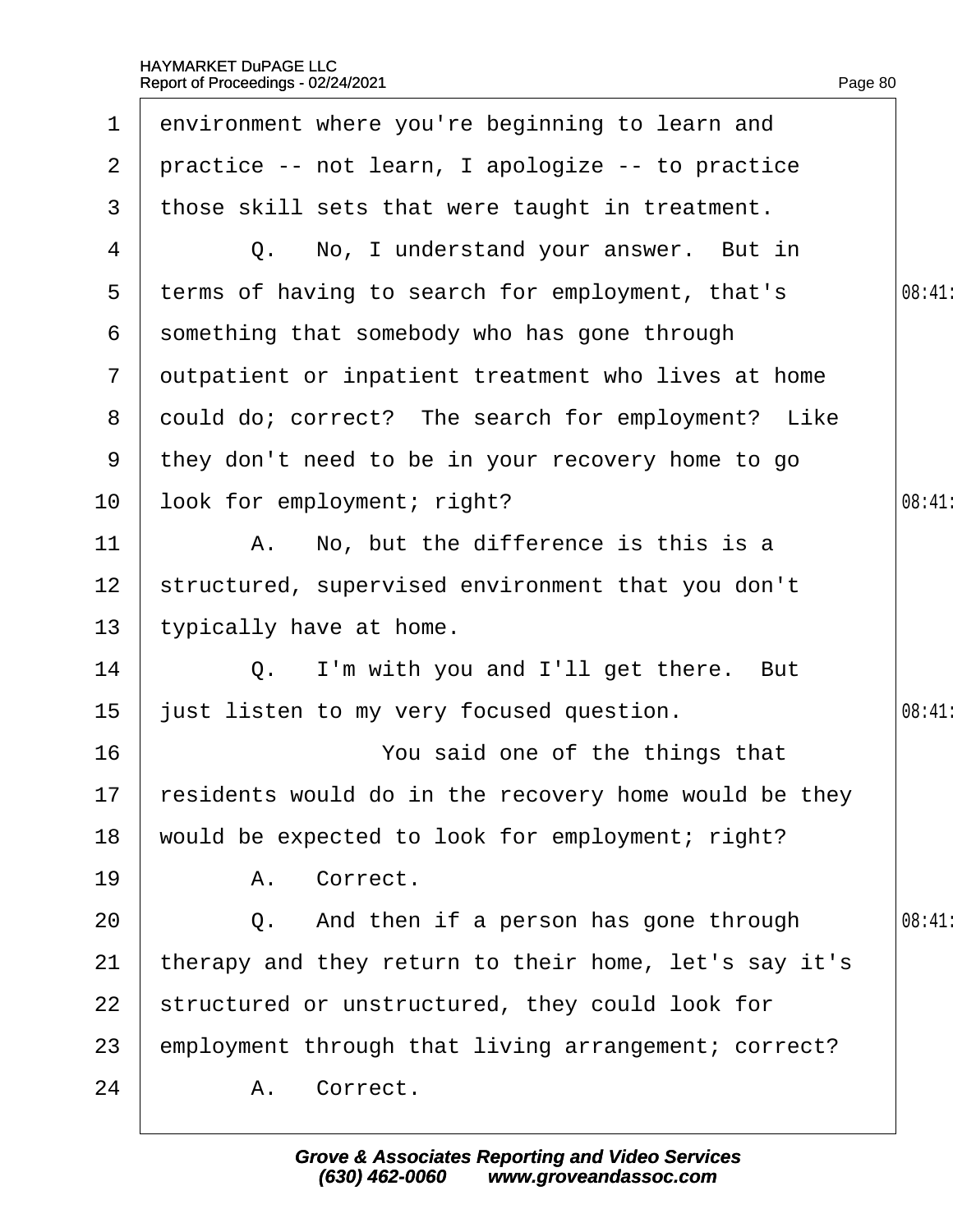|    | Report of Proceedings - 02/24/2021                    | Page 81 |
|----|-------------------------------------------------------|---------|
| 1  | Q. That's not unique to Haymarket?                    |         |
| 2  | A. No.                                                |         |
| 3  | Q. Okay. And you indicated that they would            |         |
| 4  | participate in support groups, and support groups are |         |
| 5  | available to people who have gone through treatment   | 08:42:  |
| 6  | and are living outside or off premises; correct?      |         |
| 7  | Correct.<br>А.                                        |         |
| 8  | Q. All right. And so the people who have              |         |
| 9  | gone through treatment but are living in the recovery |         |
| 10 | home, while they may be benefiting from a structured  | 08:42:  |
| 11 | location, they are living and not receiving           |         |
| 12 | putpatient or inpatient treatment as has been         |         |
| 13 | described over the last two years from Haymarket?     |         |
| 14 | They are receiving ancillary services; correct?       |         |
| 15 | A. They're receiving other services, but              | 08:42:  |
| 16 | they're also being supervised by certified            |         |
| 17 | individuals relative to the patient's discharge plan. |         |
| 18 | So, you know, I don't know if                         |         |
| 19 | this -- categorized this way, this is not a living    |         |
| 20 | environment. This is a, you know, clinical            | 08:43   |
| 21 | structured environment that patients are trying to    |         |
| 22 | begin to practice what they've learned in residential |         |
| 23 | treatment or outpatient treatment.                    |         |
| 24 | Will some residents at the recovery home<br>Q.        |         |
|    |                                                       |         |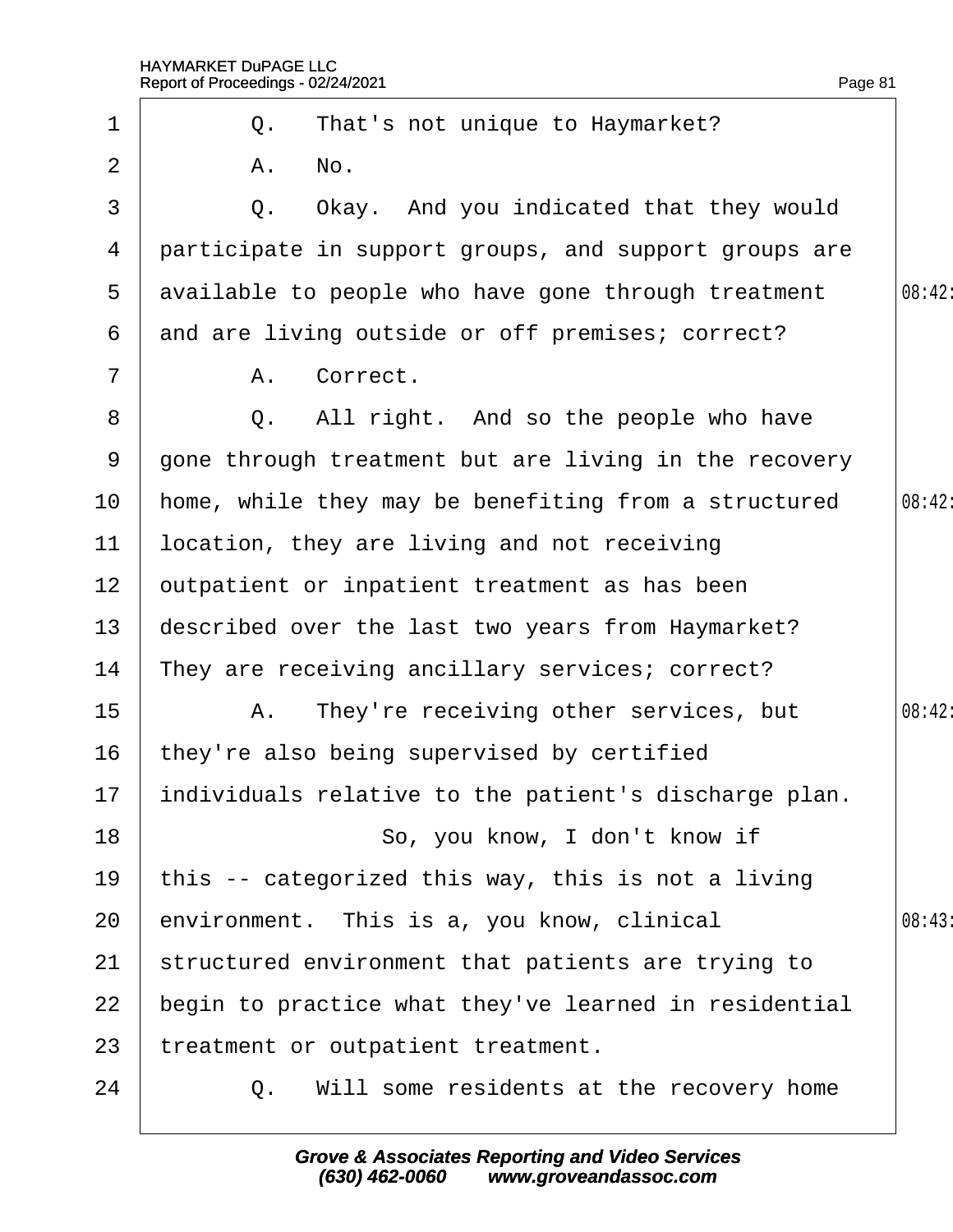| $\mathbf 1$       | go to work and actually not just look for jobs but    |        |
|-------------------|-------------------------------------------------------|--------|
| $\mathbf{2}$      | actually get jobs?                                    |        |
| 3                 | A. That is my hope, that we return                    |        |
| 4                 | individuals to be productive citizens.                |        |
| 5                 | Q. Okay. So in that situation, a recovery             | 08:43  |
| 6                 | home resident could wake up at 6:00 o'clock and then  |        |
| $\mathbf{7}$      | go to work for eight or more hours and then they      |        |
| 8                 | return back to the facility, maybe have a meal, maybe |        |
| 9                 | watch a show, and then they go to sleep and then they |        |
| 10                | start the day over the next day; correct?             | 08:43  |
| 11                | A. No, it's not correct. Actually, there is           |        |
| $12 \overline{ }$ | support group meetings that are required for that     |        |
| 13                | patient to attend. There are big-book study groups    |        |
| 14                | that patients need to attend to, regardless of        |        |
| 15                | whether they're going to work or not.                 | 08:44: |
| 16                | Q. And are people who take advantage of               |        |
|                   | 17 Haymarket support who don't live in the recovery   |        |
| 18                | home, are they provided and expected to do that same  |        |
| 19                | type of work?                                         |        |
| 20                | A. Say that again? I'm sorry.                         | 08:44  |
| 21                | Q. Of course. Are the people who are not              |        |
| 22                | living in the recovery residence but look to          |        |
| 23                | Haymarket to provide support group or big-book        |        |
| 24                | lessons, as you say, those people have expectations   |        |
|                   |                                                       |        |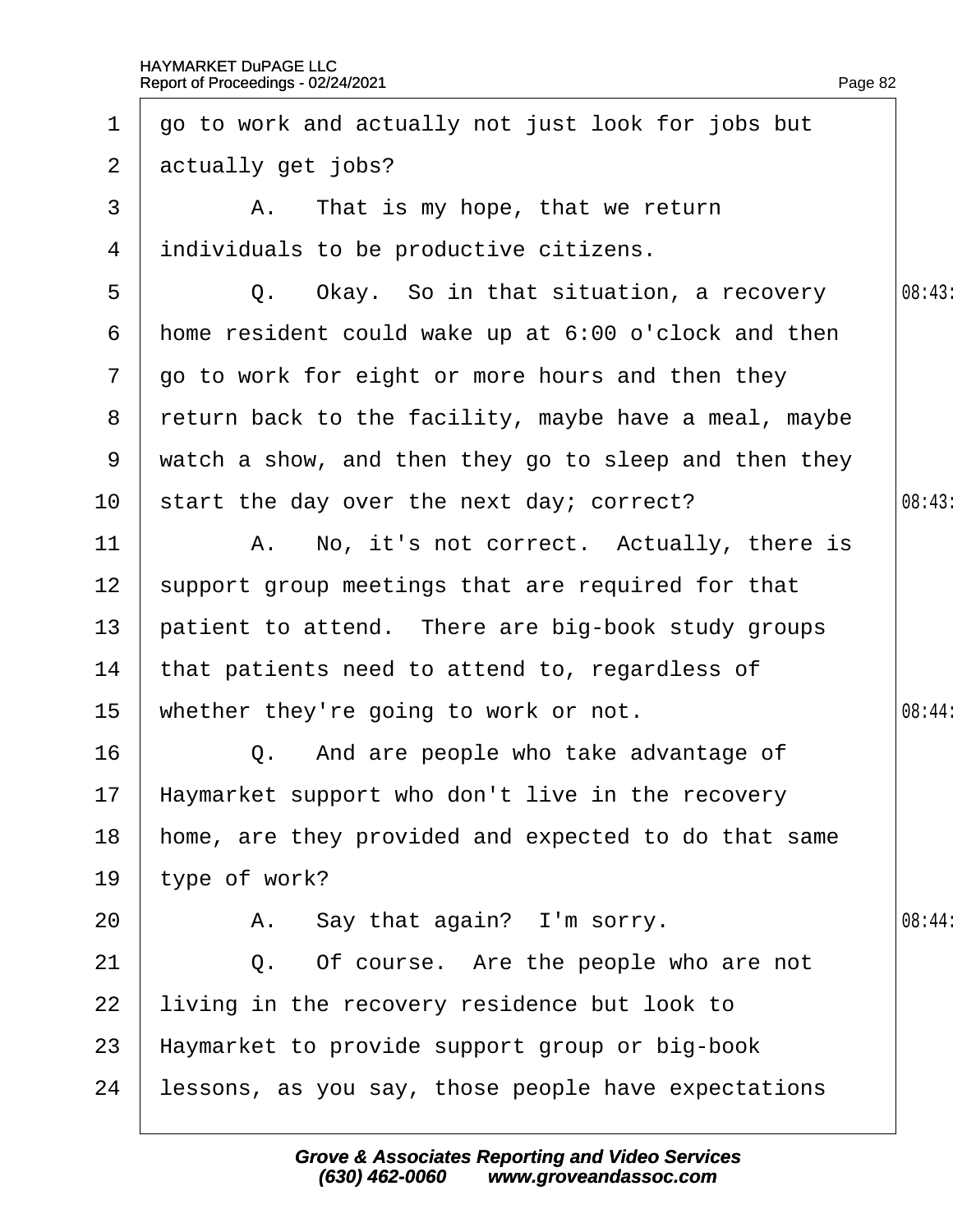| $\mathbf 1$     | to carry on with their support groups and their       |        |
|-----------------|-------------------------------------------------------|--------|
| $\overline{2}$  | recovery as well; correct?                            |        |
| 3               | A. What do you mean by "carry on"?                    |        |
| 4               | Q. Well, if people are coming to Haymarket            |        |
| 5               | for support groups -- that happens; right? People     | 08:44: |
| 6               | who live outside the facility can still come to       |        |
| $\mathbf{7}$    | Haymarket for support groups?                         |        |
| 8               | A. Yes.                                               |        |
| 9               | Q. All right. And if you're a member of               |        |
| 10 <sup>°</sup> | that support group, those people who don't live at    | 08:44: |
| $11$            | Haymarket but are expected to, let's say, do their    |        |
| 12              | homework and continue on with their recovery just, as |        |
| 13              | the people who are living at the recovery home are;   |        |
| 14              | correct?                                              |        |
| 15              | A. Again, I'm not understanding your                  | 08:45  |
| 16              | question, Mr. Ellenbecker.                            |        |
| 17 <sup>7</sup> | Q. Yeah, maybe it's the hour. Maybe it's              |        |
| 18              | me. My point being is if people are actively trying   |        |
| 19              | to recover, whether they live inside or outside the   |        |
| 20              | facility, if they go to support groups, there are     | 08:45  |
| 21              | expectations of people being actively involved in     |        |
| 22              | their own recovery through participation in the       |        |
| 23              | support groups and big-book type exercises; correct?  |        |
| 24              | A. Correct.                                           |        |
|                 |                                                       |        |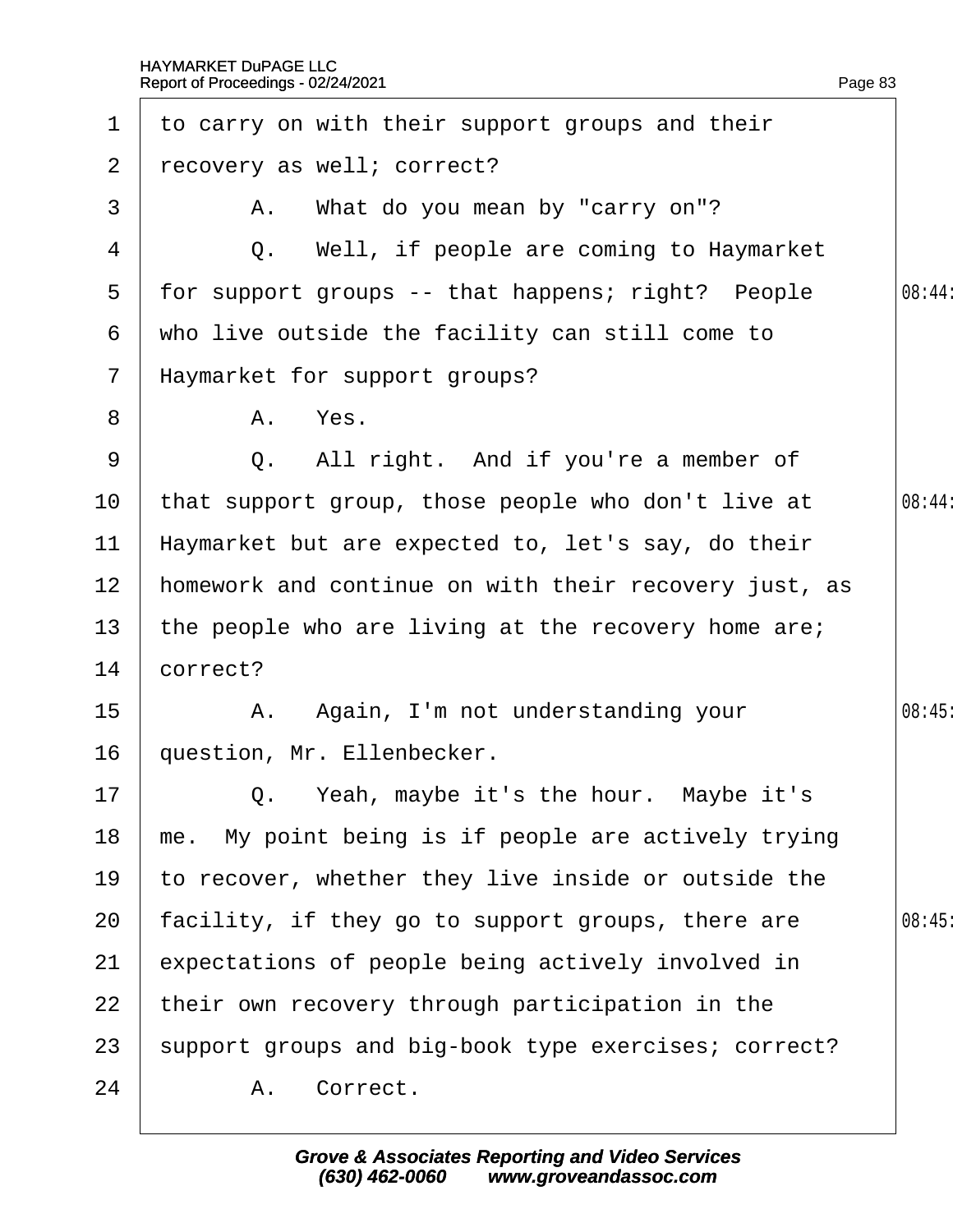| $\mathbf 1$           | Q. Okay. Couple other things. You                      |       |
|-----------------------|--------------------------------------------------------|-------|
| $\mathbf{2}^{\prime}$ | testified earlier in the context of substance use      |       |
| 3                     | disorders and treatment that there can be major        |       |
| 4                     | barriers; right?                                       |       |
| 5                     | A. Major barriers for what?                            | 08:46 |
| 6                     | Q. To treatment?                                       |       |
| $\overline{7}$        | A. Yes.                                                |       |
| 8                     | Q. All right. And we talked a little bit               |       |
| 9                     | about it with -- his name escapes me right now.        |       |
| 10                    | Well, Mr. Abouna for sure and we talked about the      | 08:46 |
| 11                    | heighboring area. And you would agree or you still     |       |
| 12 <sub>2</sub>       | agree that a barrier to successful treatment still     |       |
| 13 <sup>°</sup>       | exists in or around the proposed facility in the       |       |
| 14                    | context of video-gaming and liquor stores; correct?    |       |
| 15                    | A. You know, there are -- I don't know if              | 08:46 |
| 16                    | those are barriers so much as they are triggers, but   |       |
|                       | 17 we have to understand that patients need to live on |       |
| 18                    | life's terms, so they will be faced with many          |       |
| 19                    | triggers after they leave the center. So, you know,    |       |
| 20                    | It is our hope that we train and educate and prepare   | 08:46 |
| 21                    | people with the tools of recovery so it addresses      |       |
| 22                    | those triggers.                                        |       |
| 23                    | Q. And you would agree, though, that within            |       |
| 24                    | the last year, you've been an outspoken critic of      |       |
|                       |                                                        |       |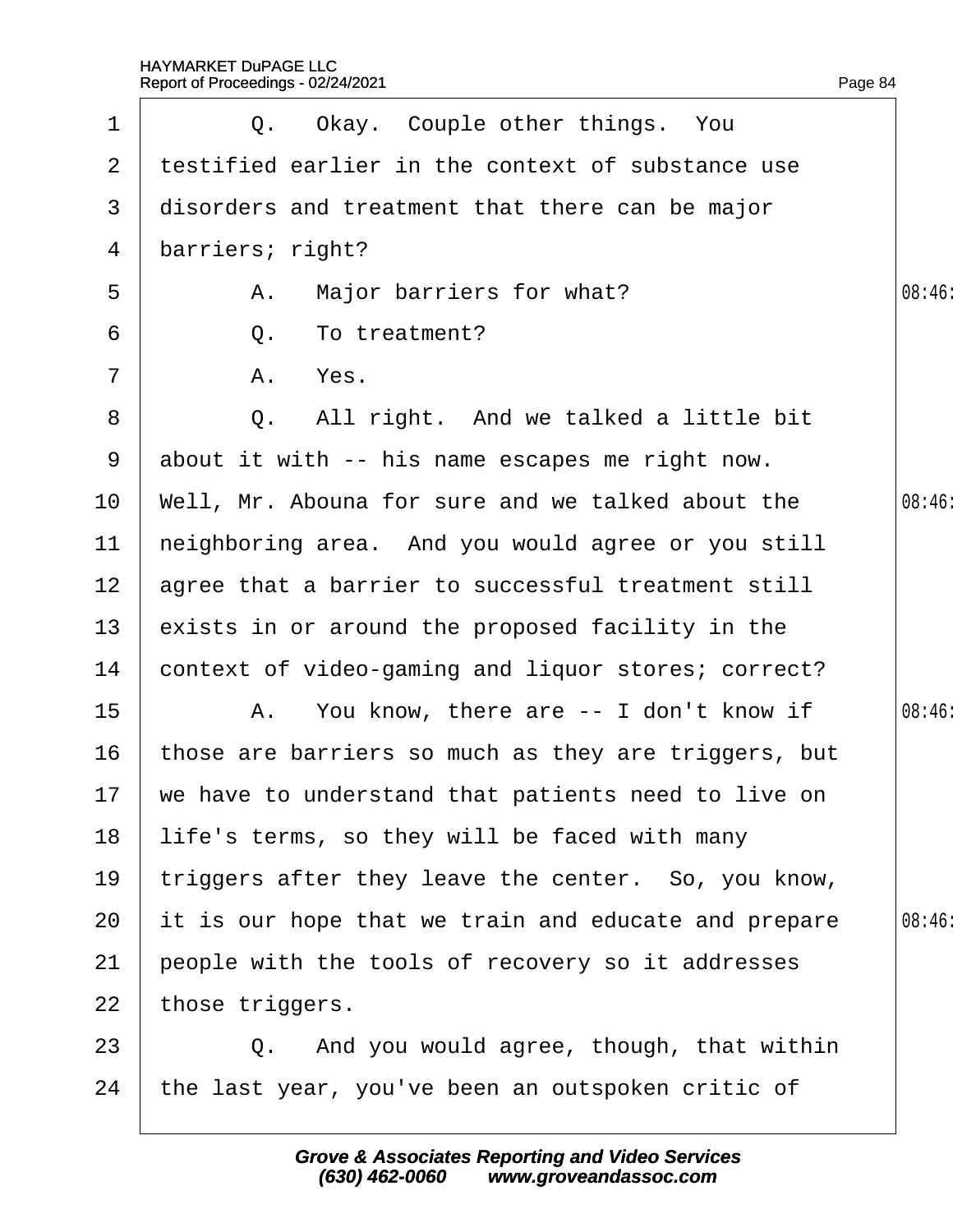| $\mathbf 1$     | potential triggers being located in and around the       |        |
|-----------------|----------------------------------------------------------|--------|
| $\overline{2}$  | West Loop facility saying that putting a facility,       |        |
| 3               | like a cannabis store, would trigger patients to         |        |
| 4               | relapse; correct?                                        |        |
| 5               | MS. DICKSON: I want to object to this,                   | 08:47: |
| 6               | because this definitely goes outside the scope of the    |        |
| $\overline{7}$  | direct examination. What is occurring in the West        |        |
| 8               | Loop is not what's occurring at this proposed            |        |
| 9               | facility.                                                |        |
| 10              | MR. ELLENBECKER: Well, I think frequently                | 08:47: |
| 11              | we've been told over the last two years that the         |        |
| 12 <sup>2</sup> | treatment model is going to be very similar. The         |        |
| 13 <sup>°</sup> | sizes are certainly comparable. Dr. Lustig just got      |        |
| 14              | done testifying about how patients have to learn to      |        |
| 15              | live with triggers. I'm presenting a slightly            | 08:47: |
| 16              | conflicting or contradictory position where living       |        |
|                 | 17 with a certain trigger, i.e., a cannabis store, was a |        |
| 18              | real realization down in the West Loop area, and         |        |
| 19              | Dr. Lustig was probably the most outspoken critic.       |        |
| 20              | That's what my question is about. So I think it's        | 08:48: |
| 21              | relevant based on his answer, Ms. Wysocki. I'll live     |        |
| 22              | with your decision.                                      |        |
| 23              | MS. WYSOCKI: All right. I'm overruling the               |        |
| 24              | objection. I think it also goes to credibility.          |        |
|                 |                                                          |        |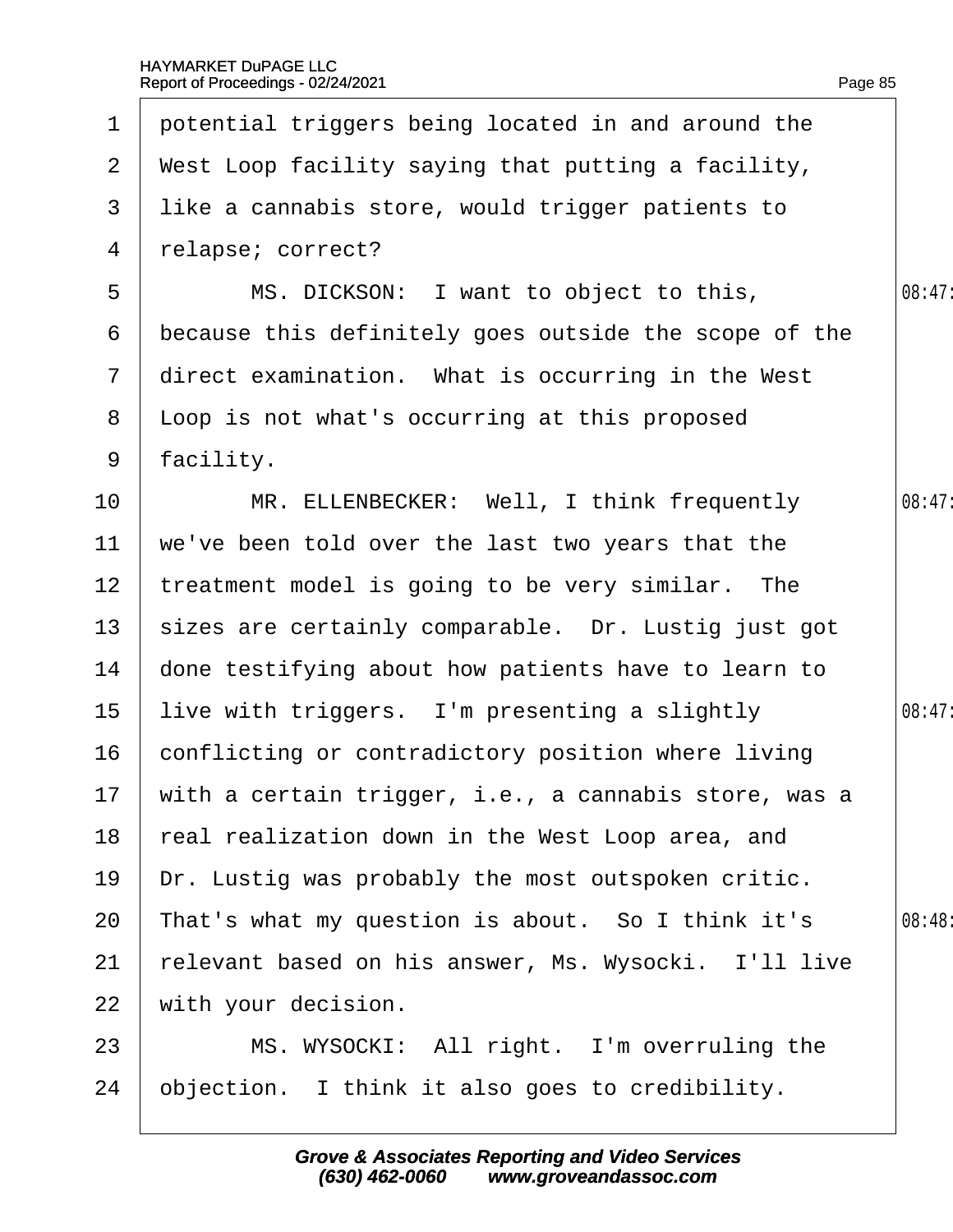| BY THE WITNESS:                                                         |        |
|-------------------------------------------------------------------------|--------|
| A. So let me provide, hopefully, a very                                 |        |
| dear statement. In reference to your point that                         |        |
| you're making, Mr. Ellenbecker, there was a facility                    |        |
| that was going to open up roughly within 30 feet of                     | 08:48  |
| my door that has women and children's programs in it.                   |        |
| So I felt that having the City approve a license to a                   |        |
| marijuana dispensary within 30 feet of Haymarket                        |        |
| Center, the City's largest treatment facility, was                      |        |
| really problematic. That being said, there are                          | 08:48  |
| dispensaries within 1500 feet of Haymarket Center                       |        |
| 12 <sub>2</sub><br>that I did not contest. So that is the second point. |        |
| The third point I want to make is,                                      |        |
| unfortunately, the City of Chicago has not finalized                    |        |
| their zoning rules, so actually someone can be                          | 08:49: |
| approved a license for cannabis and then add to their<br>16             |        |
| 17 license that they want to have an outside or roof                    |        |
| deck area, and so that's why I was so outspoken                         |        |
| because the rules are being made in realtime.                           |        |
| BY MR. ELLENBECKER:                                                     | 08:49  |
| Q. Okay. But if your patients at Haymarket                              |        |
| West Loop are supervised all the time, as you've                        |        |
| indicated those at the proposed facility would be                       |        |
| supervised, it wouldn't be a problem; right? Because                    |        |
|                                                                         |        |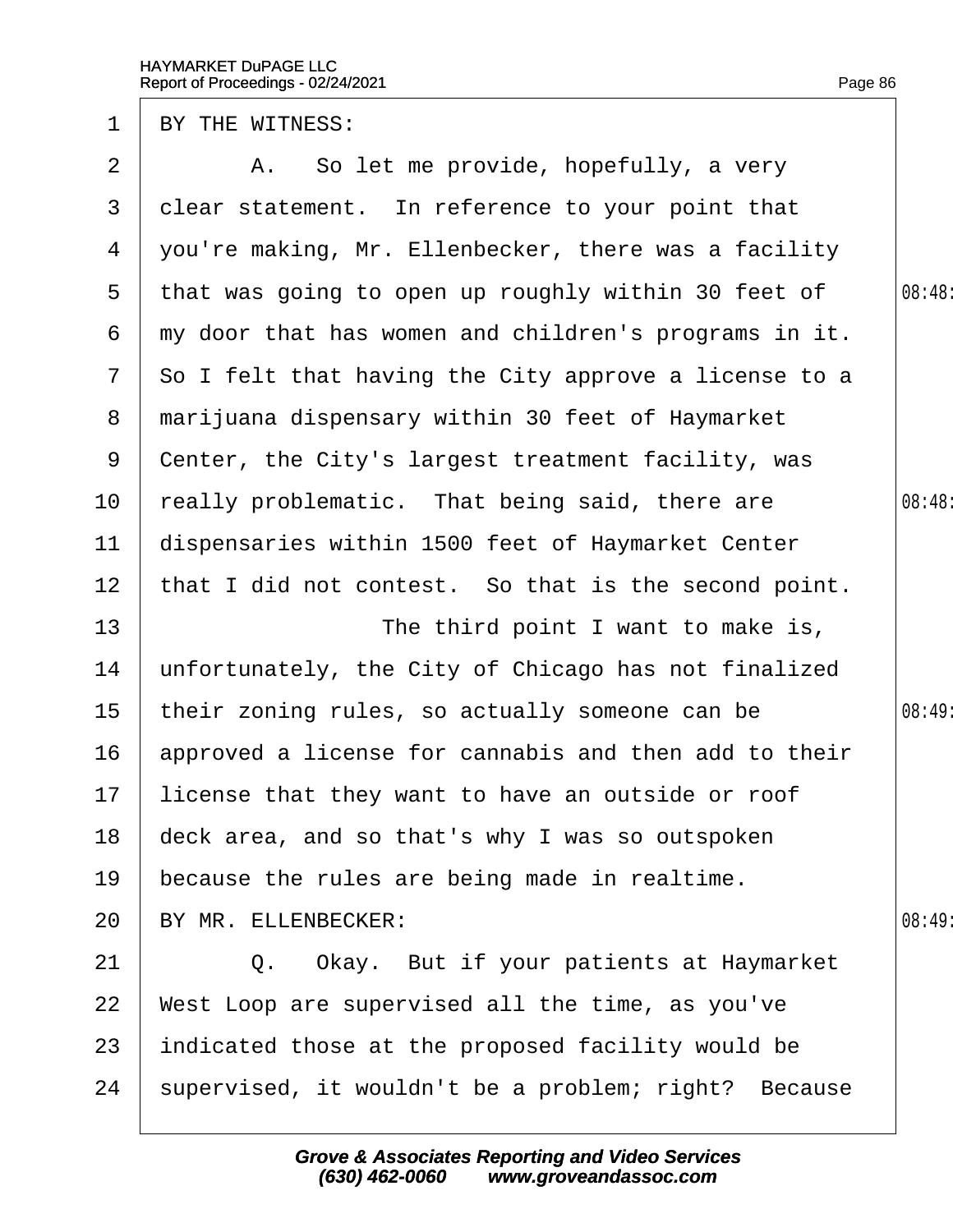| $\mathbf 1$    | those patients are going to be supervised as to their  |        |
|----------------|--------------------------------------------------------|--------|
| $\overline{2}$ | domings and goings?                                    |        |
| 3              | A. Brand-new people who are coming to the              |        |
| 4              | facility aren't necessarily supervised, because        |        |
| 5              | they're not patients yet. And what we've witnessed     | 08:49  |
| 6              | in many villages are these long lines of people        |        |
|                | 7 waiting to get into dispensaries. And, again, I want |        |
| 8              | to really emphasize that I think it's not logical to   |        |
|                | 9 open up a marijuana dispensary within 30 feet of     |        |
| 10             | Chicago's largest treatment center. And wouldn't you   | 08:50  |
| 11             | agree with that?                                       |        |
| 12             | Q. I'm not disagreeing. But do you think --            |        |
| 13             | so you think it's a good idea to be located in such    |        |
| 14             | close proximity to co-addiction triggers like          |        |
| $15\,$         | gambling and liquor stores?                            | 08:50  |
| 16             | A. I think those are more than 30 feet away            |        |
|                | 17 from the Itasca location, and, again, that is       |        |
| 18             | something that we would have to educate our patients   |        |
| 19             | on.                                                    |        |
| 20             | Q. All right. Interestingly, though, in the            | 08:50: |
| 21             | Daily Herald article regarding your objection to the   |        |
| 22             | cannabis store, you never once indicated it was        |        |
| 23             | because of women and children. You flat out said,      |        |
| 24             | quote, "this will trigger patients to relapse," end    |        |
|                |                                                        |        |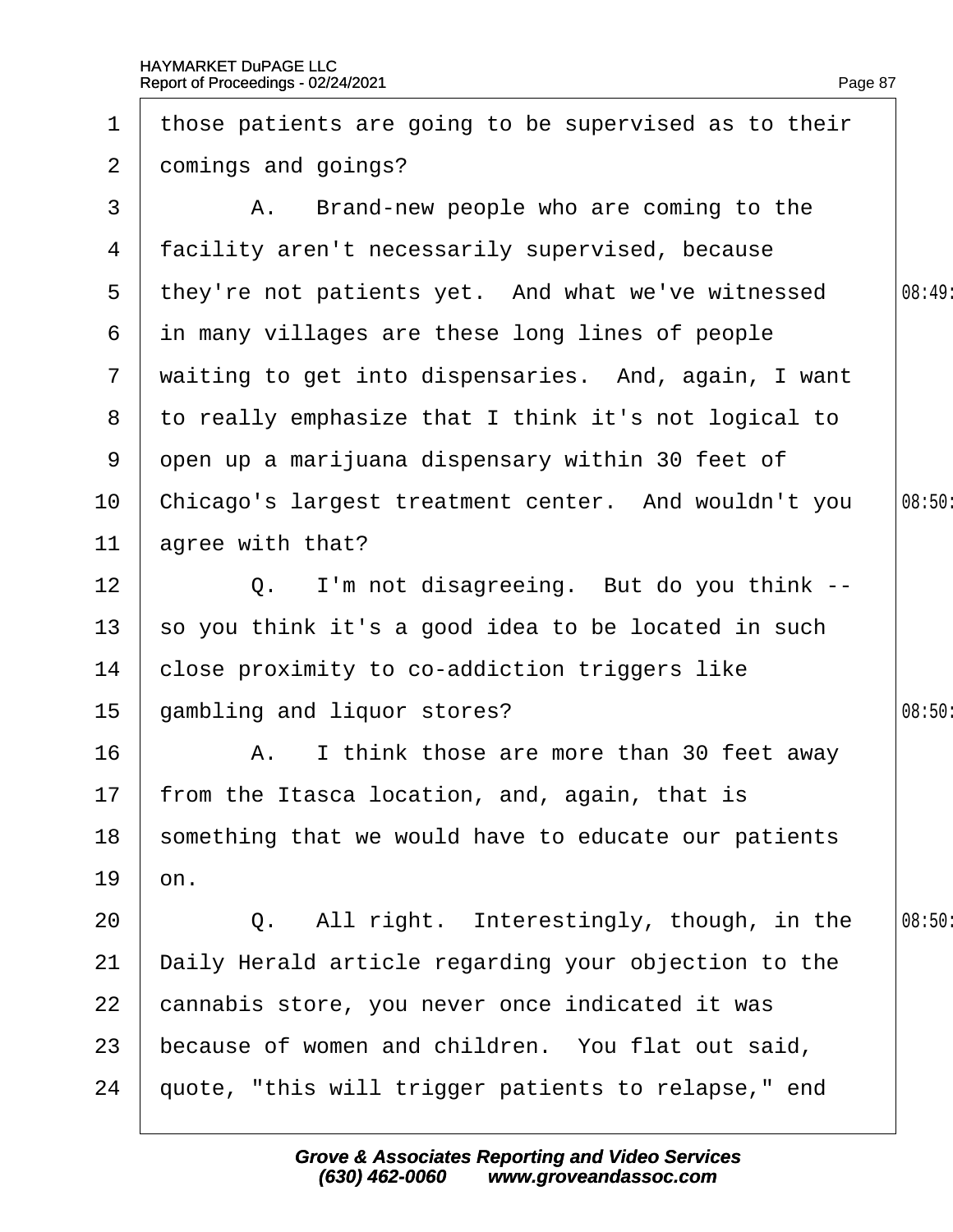| $\mathbf 1$   | quote. That's what you told the Daily Herald;         |       |
|---------------|-------------------------------------------------------|-------|
| $\mathbf{2}$  | dorrect?                                              |       |
| 3             | A. That is correct. And, again, this is in            |       |
| 4             | reference to a very separate case in trying to manage |       |
| 5             | the demand of people that are waiting in lines for    | 08:51 |
| 6             | these dispensaries. And, again, this was also         |       |
| $\mathcal{I}$ | because of the zoning rules not being finalized in    |       |
| 8             | the City of Chicago.                                  |       |
| 9             | Q. And --                                             |       |
| 10            | A. And that specific location that you're             | 08:51 |
| 11            | calling into action has a rooftop deck to it.         |       |
| 12            | Q. Okay. In that whole Daily Herald                   |       |
| 13            | article, I didn't see you criticizing the operation   |       |
| 14            | because of zoning. Is it your position that that was  |       |
| 15            | one of the major reasons for your opposition to the   | 08:51 |
| 16            | cannabis store?                                       |       |
| 17            | MS. DICKSON: Objection. The question assumes          |       |
| 18            | the reporter provided a full recitation of all        |       |
| 19            | objections that Dr. Lustig made. A reporter is free   |       |
| 20            | to print anything a reporter would like.              | 08:51 |
| 21            | MR. ELLENBECKER: Doesn't assume anything. He          |       |
| 22            | can tell me he told the reporter that and he or she   |       |
| 23            | didn't write it.                                      |       |
| 24            | MS. WYSOCKI: Objection's overruled.                   |       |
|               |                                                       |       |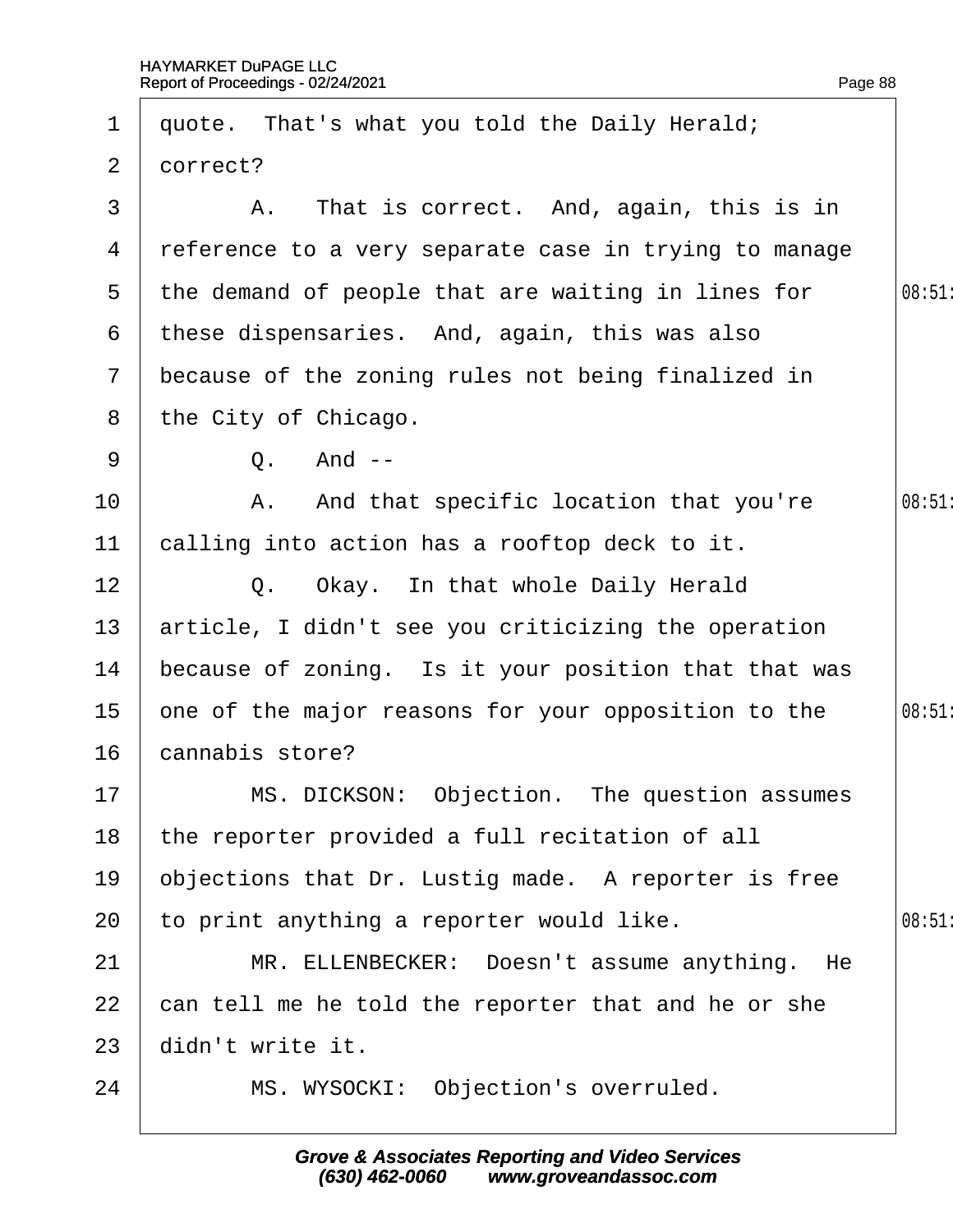|                 | Report of Proceedings - 02/24/2021<br>Page 89        |        |
|-----------------|------------------------------------------------------|--------|
| 1               | MS. DICKSON: That wasn't your question.              |        |
| 2               | BY THE WITNESS:                                      |        |
| 3               | A. Can you repeat the question?                      |        |
| 4               | BY MR. ELLENBECKER:                                  |        |
| 5               | Q. In that whole article, there wasn't a             | 08:51  |
| 6               | reference to your objection being founded on zoning  |        |
|                 | 7 issues. Is it your position that that was one of   |        |
| 8               | your main objections and the reporter just didn't    |        |
| 9               | write about it?                                      |        |
| 10              | A. I would probably say that is correct.             | 08:52: |
| 11              | Because, again, the fact there are not clear         |        |
| 12 <sub>2</sub> | guidances set up on what a person can and can't do   |        |
| 13              | felative to licensure was part of my concern.        |        |
| 14              | Q. You indicated in earlier answers, I               |        |
| 15              | believe it was in response to Ms. Smith, about the   | 08:52: |
| 16              | proposed facility transporting, I guess, mothers     |        |
| 17              | and/or mothers and children down to the West Loop    |        |
| 18              | facility; is that right?                             |        |
| 19              | A. Correct.                                          |        |
| 20              | Q. And in Mr. Abouna's report by KLOA, for           | 08:53  |
| 21              | the first time we learned that Haymarket intended to |        |
| 22              | have a fleet of vans, maybe five to six large; is    |        |
| 23              | that your understanding?                             |        |
| 24              | A. We have vans as part of our system up             |        |
|                 |                                                      |        |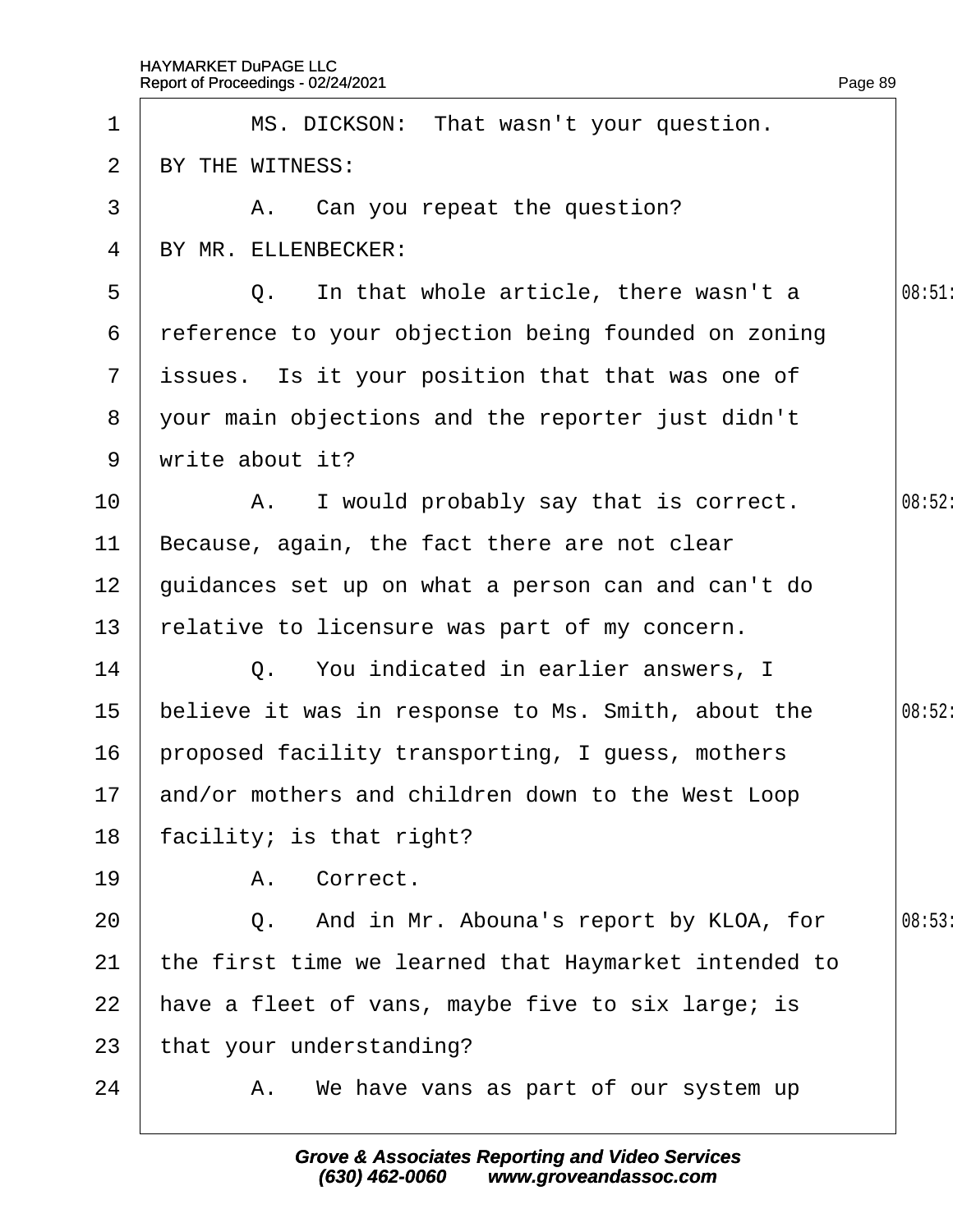|                 | 1 Here in the West Loop. We have learned over the    |        |
|-----------------|------------------------------------------------------|--------|
|                 | 2 dourse of time that transportation is a necessary  |        |
|                 | 3 dption for our patients, so it was a natural       |        |
|                 | 4 evolution for us to have those type of vans in     |        |
| 5               | Itasca.                                              | 08:53  |
| 6               | Q. And with regard to those vans -- because          |        |
|                 | 7 we've heard considerable testimony about how the   |        |
|                 | 8 proposed location is not conducive to foot or bike |        |
| 9               | traffic. Is there a transportation plan or, I guess, |        |
| 10 <sup>°</sup> | policy that you have in place already that would     | 08:53  |
| 11              | dictate where the vans will take you? Where they     |        |
| 12 <sup>2</sup> | won't take you? When they can take you? When they    |        |
| 13              | won't take you?                                      |        |
| 14              | A. Thank you for asking that question,               |        |
| 15 <sub>1</sub> | Mr. Ellenbecker, because transportation is something | 08:53  |
| 16              | we take very seriously. So not only are we looking   |        |
|                 | 17 to be able to transport to the patient needs, but |        |
| 18              | we've also had conversations with Haymarket          |        |
| 19              | leadership to begin a transportation system. Since   |        |
| 20              | there's been extensive testimony to the closing down | 08:54: |
| 21              | of the bus location, that we would also set up       |        |
| 22              | transportation for patients to area terminals.       |        |
| 23              | Q. And where is that transportation plan?            |        |
| 24              | A. I'm sorry, where is what?                         |        |
|                 |                                                      |        |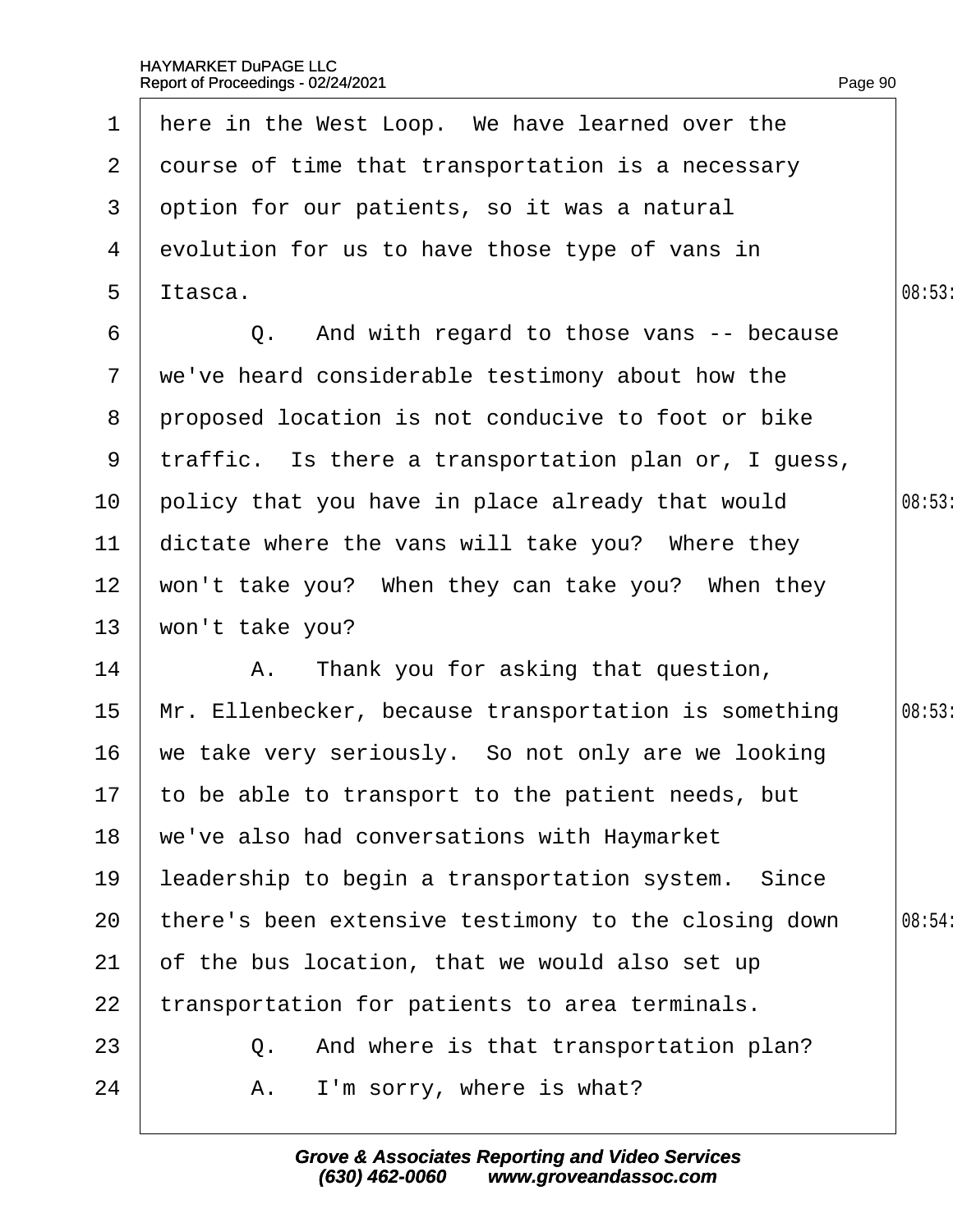Page 91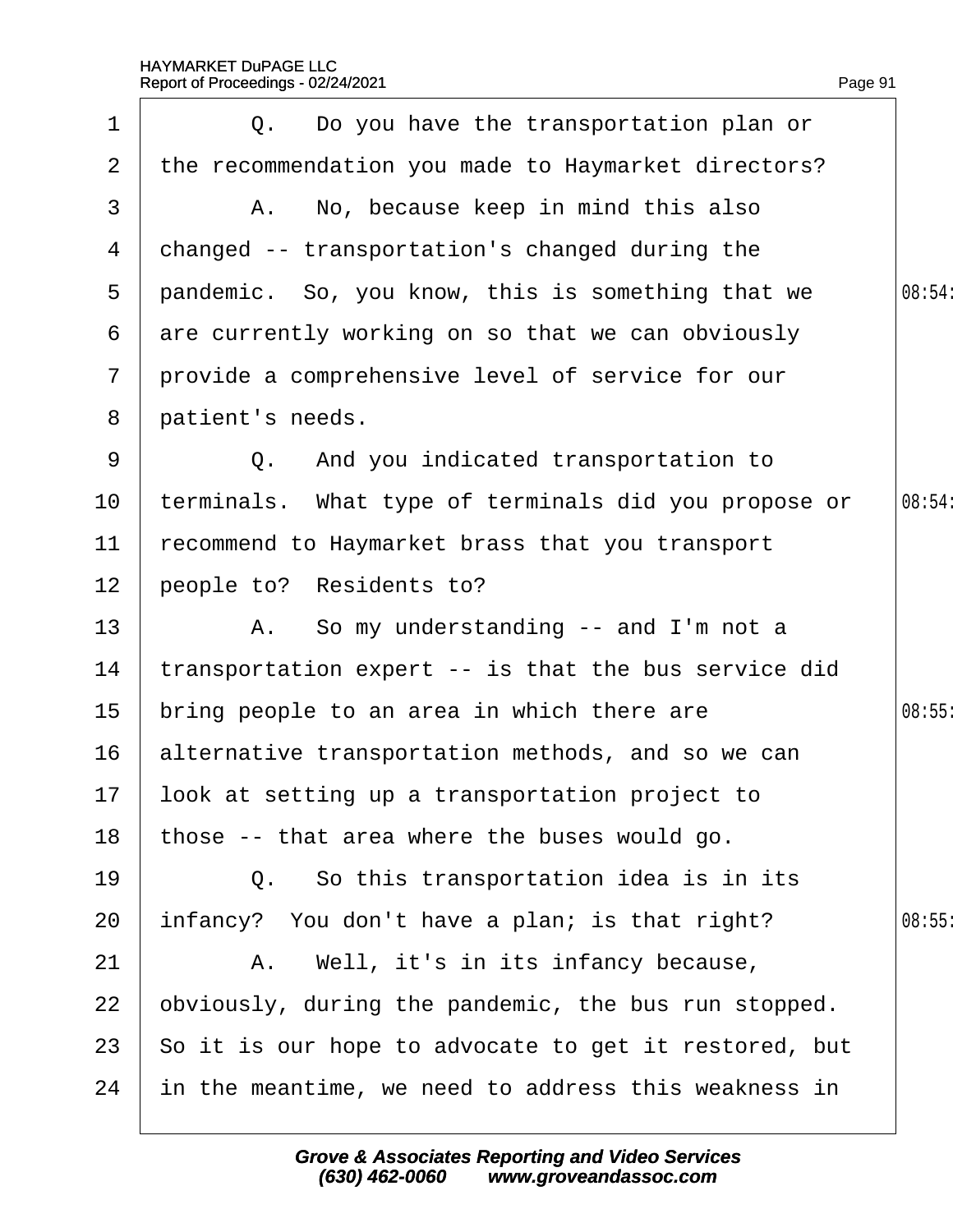| 1              | transportation with a comprehensive plan.            |        |
|----------------|------------------------------------------------------|--------|
| 2              | Q. And you talked about getting it restored,         |        |
| 3              | detting the Route 616 restored, but Route 616 didn't |        |
| 4              | go anywhere in DuPage County to begin with; right?   |        |
| 5              | A. But it did transport to a central hub.            | 08:56  |
| 6              | Q. Yeah. Where was the central HUB?                  |        |
| $\overline{7}$ | A. I actually can't recall the city                  |        |
| 8              | Ipcation, but there was a -- it does transport to    |        |
| 9              | other train systems and I can't recall that.         |        |
| 10             | Q. It transports to the Rosemont el, which           | 08:56  |
| 11             | then has to go Downtown; right?                      |        |
| 12             | A. Correct.                                          |        |
| 13             | Q. So did any part of this proposed                  |        |
| 14             | transportation plan that's in its infancy that we    |        |
| 15             | haven't seen yet contemplate transporting up to 244  | 08:56: |
| 16             | residents or patients to other parts of DuPage and   |        |
|                | 17 the collar counties?                              |        |
| 18             | A. Mr. Ellenbecker, 244 patients aren't              |        |
| 19             | being transported at one time. We don't transport    |        |
| 20             | that huge amount down here.                          | 08:56  |
| 21             | Q. Well, city dwelling is far different than         |        |
| 22             | suburban dwelling; right?                            |        |
| 23             | A. Mr. Ellenbecker, of course it is.                 |        |
| 24             | Q. Okay.                                             |        |
|                |                                                      |        |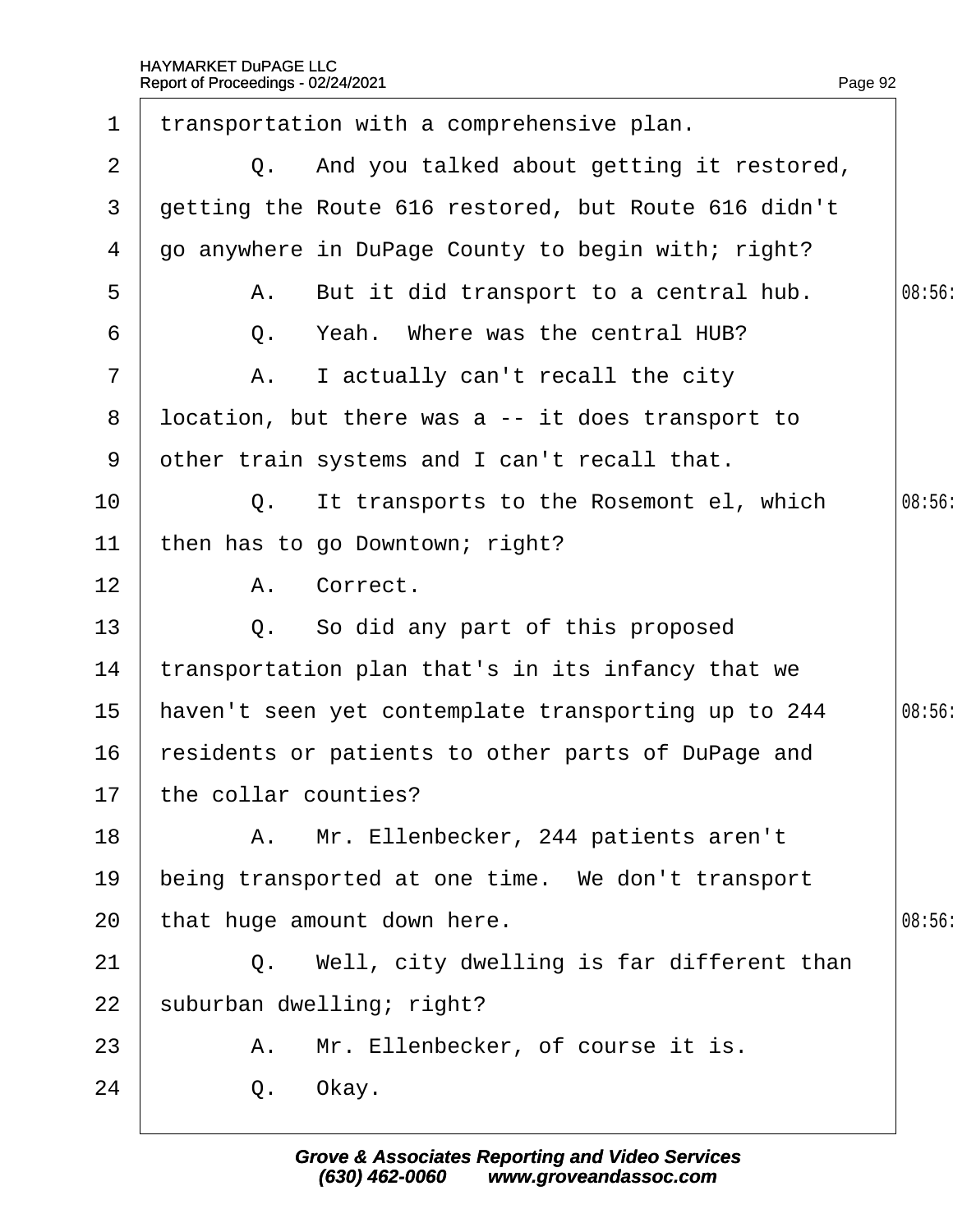| $\mathbf 1$     | A. But we are certainly not going to be               |        |
|-----------------|-------------------------------------------------------|--------|
| $\overline{2}$  | transporting 244 people at one time. Wouldn't you     |        |
| $\mathbf{3}$    | agree that that seems illogical?                      |        |
| 4               | Q. Well, it might. So let's limit it to               |        |
| 5               | recovery home residents, which is 144.                | 08:57: |
| 6               | Does the transportation proposal,                     |        |
| $7\overline{ }$ | idea, hope, contemplate transporting up to 144        |        |
| 8               | recovery home residents to jobs? To doctor's          |        |
| 9               | offices? To other parts of DuPage and the collar      |        |
| 10 <sub>1</sub> | counties?                                             | 08:57  |
| 11              | A. So in our programs that we run here we             |        |
| 12 <sub>2</sub> | don't transport even 144, because some of those       |        |
| 13 <sup>°</sup> | people are receiving treatment. Wouldn't you, again,  |        |
| 14              | think it's illogical for us to be transporting even   |        |
| 15 <sub>1</sub> | 144 people when they might be in the midst of         | 08:57: |
| 16              | attending either inpatient or outpatient treatment?   |        |
| 17              | Q. Well, you agree that only about 48 of              |        |
| 18              | those 144 patients or residents would be receiving    |        |
| 19              | putpatient treatment. So let's use the number 100,    |        |
| 20              | but we can call the number even more, because not all | 08:57: |
| 21              | of your recovery home residents are undergoing        |        |
| 22              | intensive outpatient treatment; right? They are not   |        |
| 23              | all doing that?                                       |        |
| 24              | A. Correct.                                           |        |
|                 |                                                       |        |

Page 93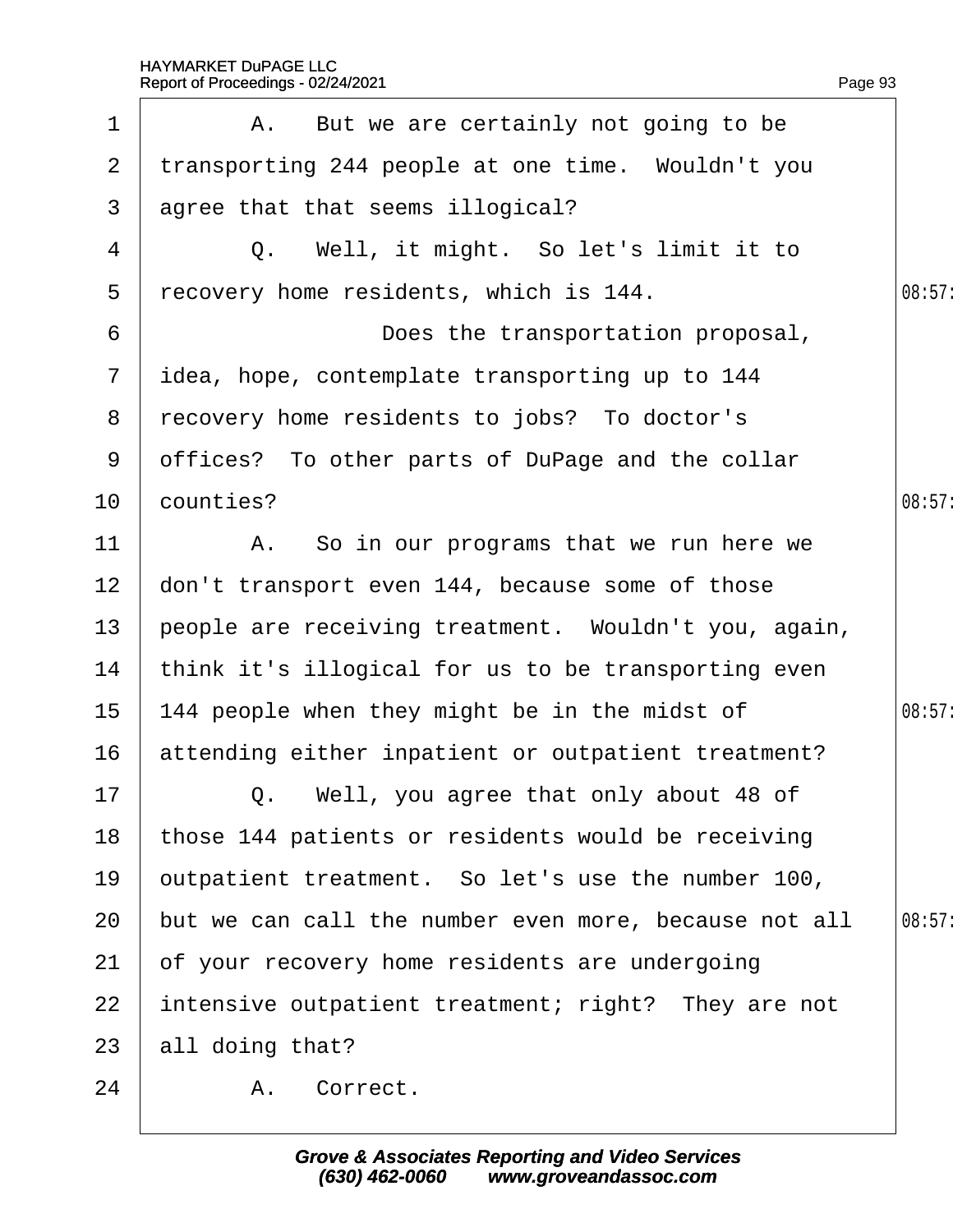| 1                 | Q. Right. I mean, there's a transition;                |       |
|-------------------|--------------------------------------------------------|-------|
| $\overline{2}$    | right? It's the hope that they've gone to intensive    |       |
| 3                 | dutpatient treatment, they make the bridge to a        |       |
| 4                 | recovery home where they're going to live for a        |       |
| 5                 | while, and then they can be -- and I don't mean        | 08:58 |
| 6                 | released, but they can then hopefully live on their    |       |
| $\overline{7}$    | dwn in a clean environment; correct?                   |       |
| 8                 | Correct.<br>А.                                         |       |
| 9                 | Q. All right. So we can argue about the                |       |
| 10                | humber all we want, but does your transportation plan  | 08:58 |
| 11                | contemplate transporting even say 50, 60, 40 people    |       |
| $12 \overline{ }$ | to jobs and doctors' appointments, the grocery store,  |       |
| 13                | in and around DuPage and the collar county? That's     |       |
| 14                | my only question. If it's not that far, it's not       |       |
| 15                | that far.                                              | 08:58 |
| 16                | A. So we have spent years perfecting our               |       |
|                   | 17 transportation system down here. Not everyone takes |       |
| 18                | public transportation, whether it's to doctors'        |       |
| 19                | appointments, depending on their program. So I'm       |       |
| 20                | very, very confident that this transportation issue    | 08:59 |
| 21                | is not new to Haymarket Center. We have many, many     |       |
| 22                | years, at least 25 that I'm aware of, in managing      |       |
| 23                | transportation, and we will hopefully carry that       |       |
| 24                | expertise out to Itasca.                               |       |
|                   |                                                        |       |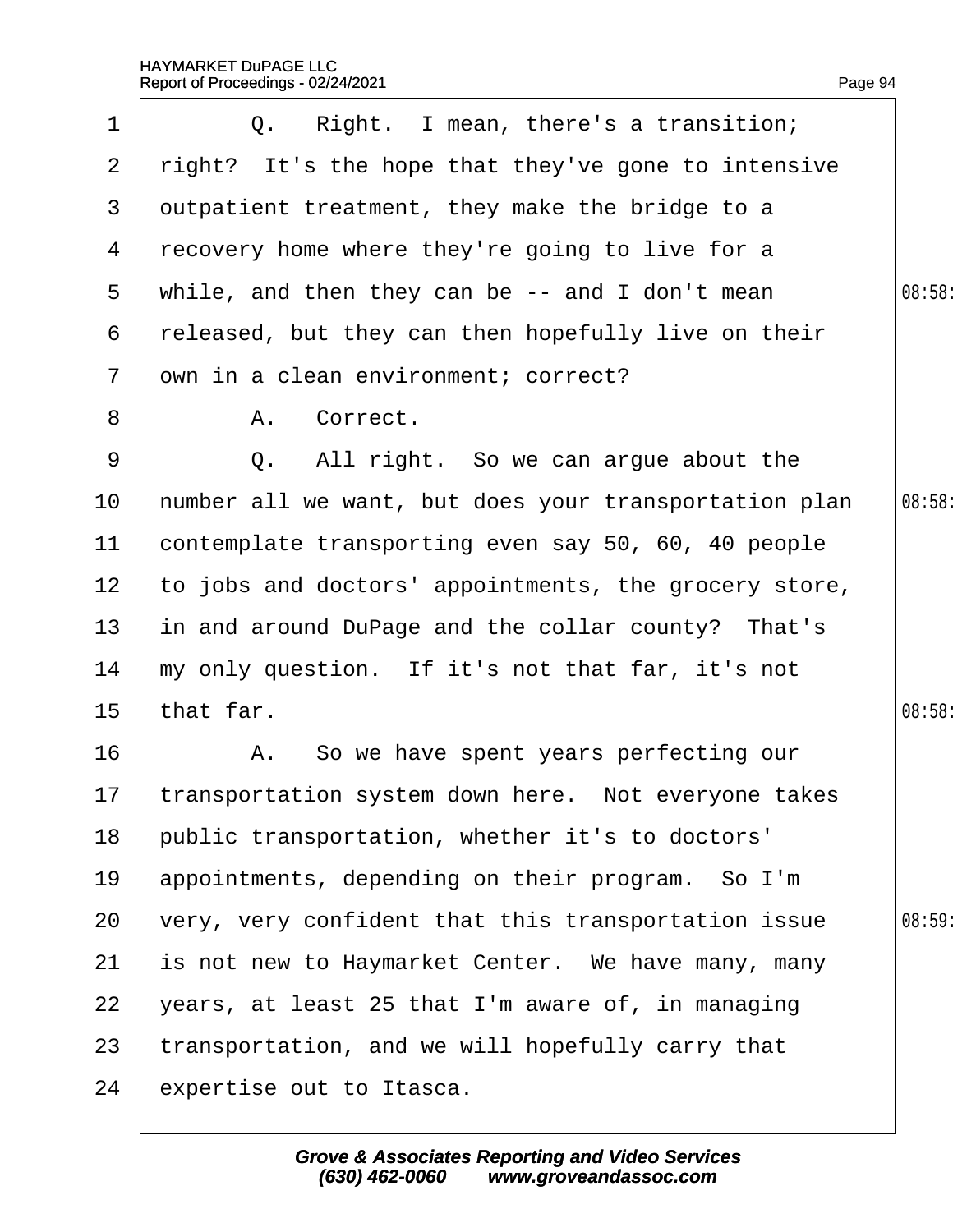| 1              | Q. Okay. And I guess the whole reason this              |        |
|----------------|---------------------------------------------------------|--------|
| 2 <sup>1</sup> | transportation issue is even -- it's kind of a burr     |        |
| 3              | in my saddle -- is because early on in this whole       |        |
| 4              | thing, you said Itasca was a prime location because     |        |
| 5              | of its proximity to public transportation. And I        | 08:59  |
| 6              | think you would agree at this point that public         |        |
| $7\phantom{.}$ | transportation is not a reality for transporting        |        |
| 8              | people to and from -- even residents or visitors to     |        |
| 9              | and from the proposed site to the rest of DuPage        |        |
| 10             | County and the collar counties; correct?                | 08:59  |
| 11             | A. What I can tell you is obviously the                 |        |
| 12             | transportation situation has changed dramatically in    |        |
| 13             | Itasca, but what gets the burr under my saddle is I     |        |
| 14             | wish we spent more time on how we save people's lives   |        |
| 15             | than on transportation. But, again, what I will say     | 09:00: |
| 16             | to you is we have spent a great deal of time over the   |        |
|                | 17 years perfecting transportation at Haymarket Center, |        |
| 18             | and we will carry that expertise forward.               |        |
| 19             | Q. Okay. And with regard to that expertise              |        |
| 20             | and this transportation plan, you would agree that      | 09:00  |
| 21             | it's so new that Mr. Abouna couldn't even incorporate   |        |
| 22             | it into his testimony; correct?                         |        |
| 23             | A. I cannot comment on what Mr. Abouna could            |        |
| 24             | or could not do in his testimony.                       |        |
|                |                                                         |        |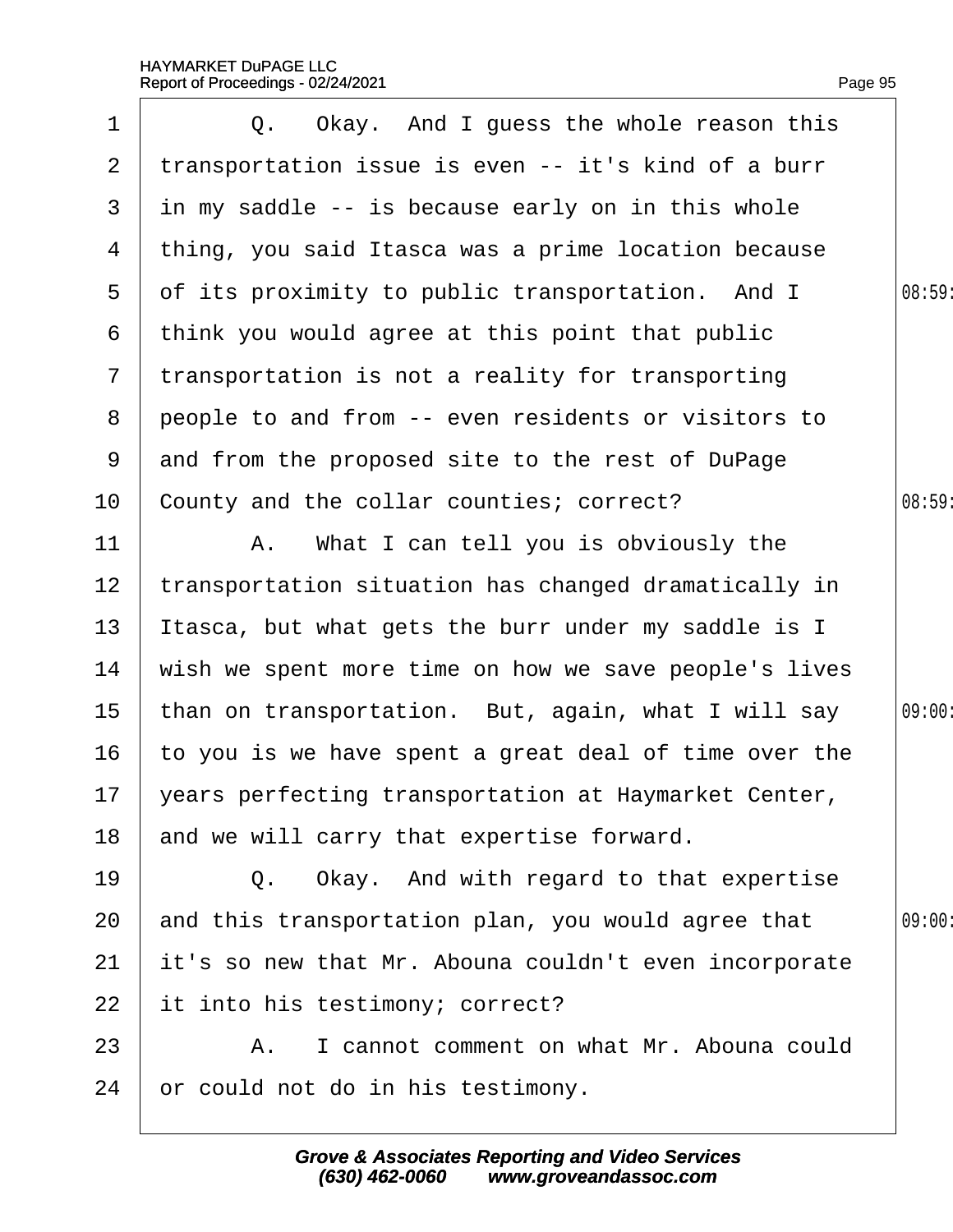| $\mathbf 1$     | MR. ELLENBECKER: All right. Dr. Lustig, I               |        |
|-----------------|---------------------------------------------------------|--------|
| 2 <sup>1</sup>  | have a ton more, but I fear it's outside the scope,     |        |
| 3               | so I am done for the evening. Thanks.                   |        |
| 4               | THE WITNESS: Thank you.                                 |        |
| 5               | CHAIRMAN DALY: With that, I would like to ask           | 09:00: |
| 6               | if any members of the Plan Commission have any          |        |
| $7\phantom{.}$  | questions for Dr. Lustig at this time?                  |        |
| 8               | <b>COMMISSIONER HOLMES: Chairman, this is</b>           |        |
| 9               | Commissioner Holmes, I have two relatively simple       |        |
| 10 <sup>°</sup> | questions.                                              | 09:01  |
| 11              | CHAIRMAN DALY: Go ahead.                                |        |
| 12              | COMMISSIONER HOLMES: Dr. Lustig, on a couple            |        |
| 13 <sub>2</sub> | of occasions early on in your testimony, you talked     |        |
| 14              | about evidence-based programs. Can you define that      |        |
| 15 <sub>1</sub> | for me?                                                 | 09:01  |
| 16              | DR. LUSTIG: Yes, I can. And thank you for               |        |
|                 | 17 asking that question, because it's something that we |        |
| 18              | are really, really proud of. So these are clinical      |        |
| 19              | interventions that, through extensive research, have    |        |
| 20              | proven to be very, very effective with certain          | 09:01  |
| 21              | populations to improve their outcomes. And so           |        |
| 22              | Haymarket has over 19 evidence-based interventions in   |        |
| 23              | bur programs so that we can continue these outcomes     |        |
| 24              | to our patients. These are actually measured,           |        |
|                 |                                                         |        |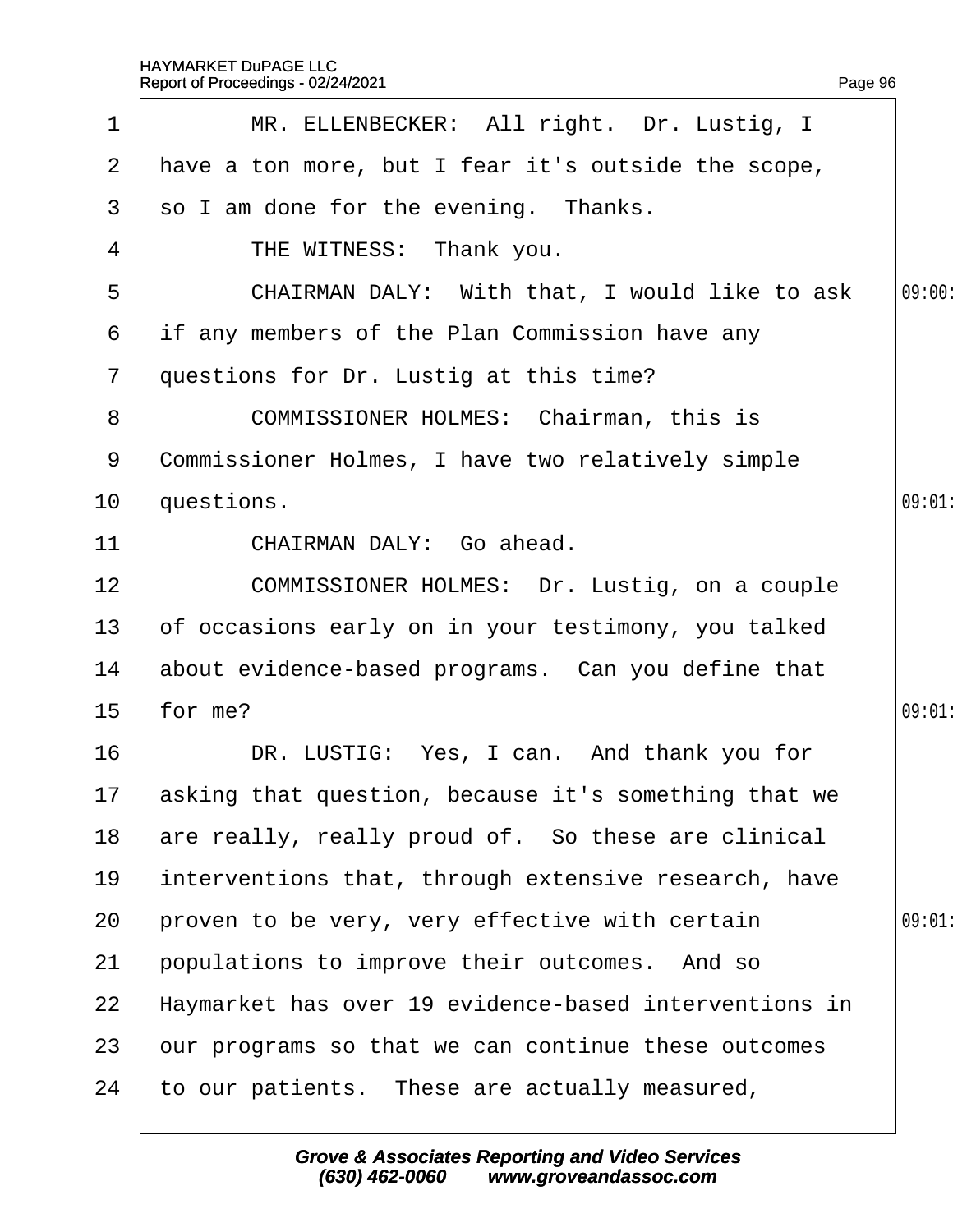| $\mathbf 1$    | structured interventions that have an extensive         |       |
|----------------|---------------------------------------------------------|-------|
| $\mathbf{2}$   | amount of research backing it up. Does that answer      |       |
| 3              | that?                                                   |       |
| $\overline{4}$ | <b>COMMISSIONER HOLMES: It does.</b>                    |       |
| 5              | DR. LUSTIG: Okay.                                       | 09:01 |
| 6              | COMMISSIONER HOLMES: So my other question               |       |
| $7\phantom{.}$ | that I think is relatively simple: Currently or at      |       |
|                | 8 any time in the past, do any of the children that are |       |
| 9              | staying with their mothers at Haymarket in West Loop,   |       |
| 10             | do any of those children go to Chicago Public           | 09:02 |
| 11             | Schools?                                                |       |
| 12             | DR. LUSTIG: No, they do not.                            |       |
| 13             | COMMISSIONER HOLMES: Okay, thank you.                   |       |
| 14             | <b>CHAIRMAN DALY: Thank you, Commissioner</b>           |       |
| 15             | Holmes. Does anyone else have any questions for         | 09:02 |
| 16             | Dr. Lustig?                                             |       |
| 17             | COMMISSIONER RAY: I do not. Commissioner                |       |
| 18             | Ray.                                                    |       |
| 19             | COMMISSIONER DRUMMOND: I do not. This is                |       |
| 20             | <b>Commissioner Drummond.</b>                           | 09:02 |
| 21             | CHAIRMAN DALY: Okay. At this point, I don't             |       |
| 22             | have any further questions myself. Commissioner         |       |
| 23             | Carello, I saw you turned your camera on. Do you        |       |
| 24             | have any questions?                                     |       |
|                |                                                         |       |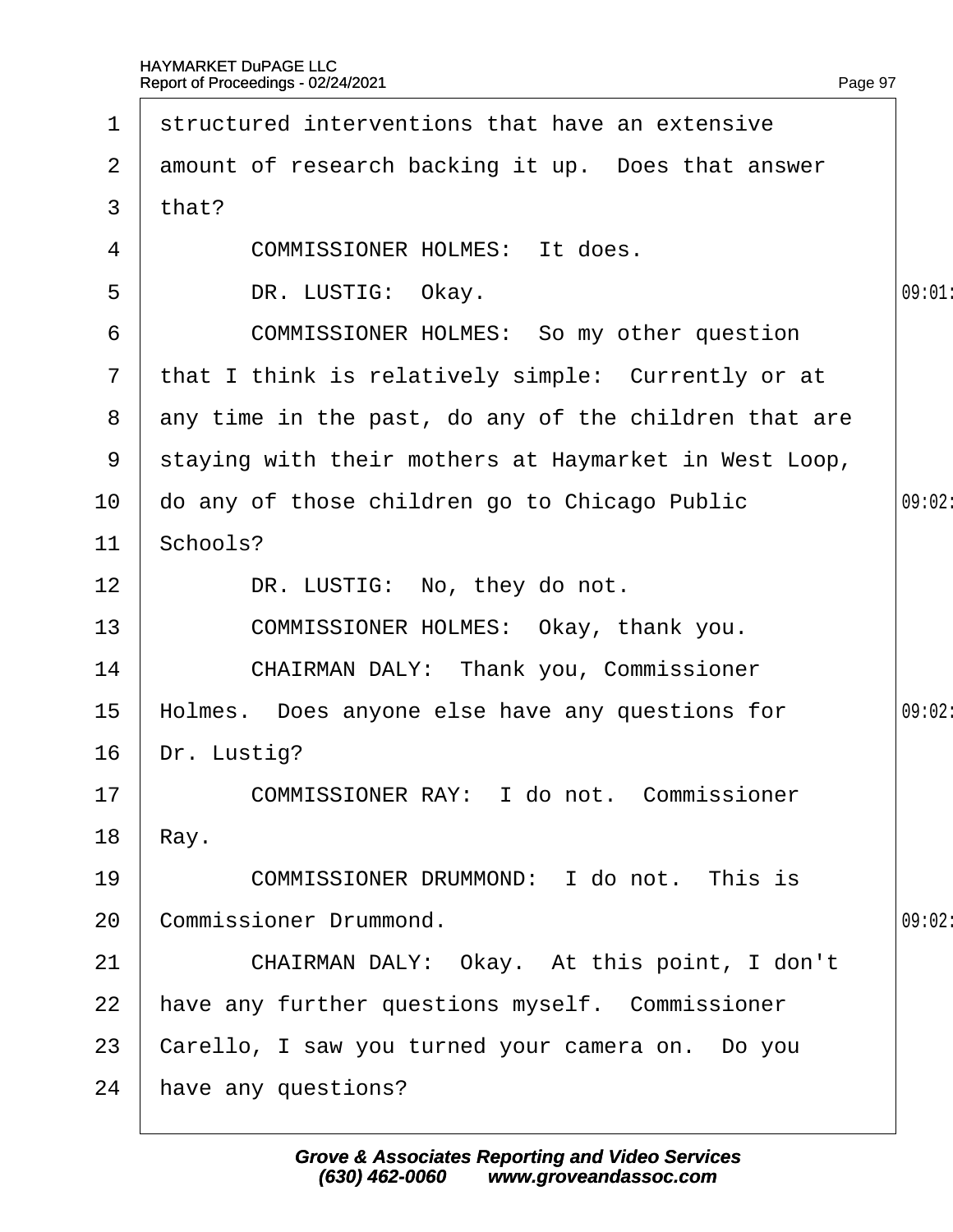|                | Report of Proceedings - 02/24/2021                    | Page 98 |
|----------------|-------------------------------------------------------|---------|
| 1              | COMMISSIONER CARELLO: No, I'm sorry. I was            |         |
| $\overline{2}$ | going to say no questions as well.                    |         |
| 3              | CHAIRMAN DALY: Okay. So at this time, then,           |         |
| 4              | I would invite rebuttal.                              |         |
| 5              | MS. DICKSON: Thank you, Chairman. The only            | 09:02:  |
| 6              | question, actually, that I have for Dr. Lustig is     |         |
| $\mathbf{7}$   | directed to questions that were asked by Ms. Smith    |         |
| 8              | and that had to do generally with funding.            |         |
| 9              | <b>REDIRECT EXAMINATION</b>                           |         |
| 10             | BY MS. DICKSON:                                       |         |
| 11             | Q. Now, I believe, Dr. Lustig, you testified          |         |
| 12             | that this is -- I don't think you used the word       |         |
| 13             | "novel," but has Haymarket Center in Chicago ever had |         |
| 14             | questions asked relative to providing educational     |         |
| 15             | services to certain of its populations?               | 09:03   |
| 16             | A. No. And I thought -- if I wasn't clear,            |         |
| 17             | apologize to everybody. No, we've never been asked    |         |
| 18             | that. We have had extensive amount of DCFS audits,    |         |
| 19             | hundreds and hundreds of audits over the years, and   |         |
| 20             | this has never once been brought up to us. And so     | 09:03   |
| 21             | that is why this is a new concept that we hope to be  |         |
| 22             | able to address.                                      |         |
| 23             | MS. DICKSON: I don't have any further                 |         |
| 24             | questions for Dr. Lustig.                             |         |
|                |                                                       |         |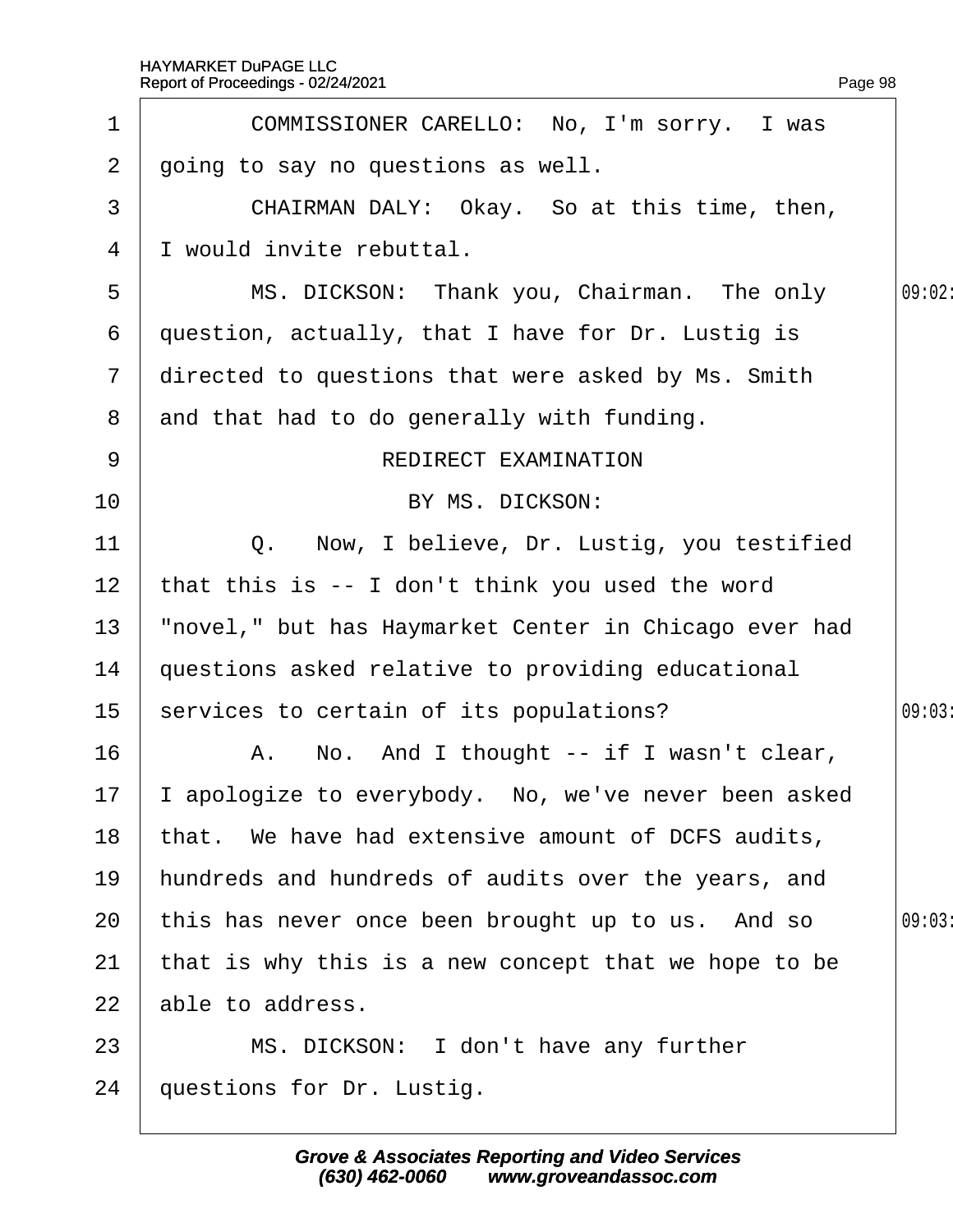| 1            | CHAIRMAN DALY: Okay. With that, I would ask         |        |
|--------------|-----------------------------------------------------|--------|
|              |                                                     |        |
| $\mathbf{2}$ | the Haymarket team, do you have any other witnesses |        |
| 3            | to present this evening?                            |        |
| 4            | MS. SMITH: Actually, can I ask one recross on       |        |
| 5            | the follow-up question that was asked?              | 09:04: |
| 6            | <b>CHAIRMAN DALY: Sure.</b>                         |        |
| 7            | RECROSS-EXAMINATION                                 |        |
| 8            | BY MS. SMITH:                                       |        |
| 9            | Q. Dr. Lustig, what is the scope of the             |        |
| 10           | DCFS -- what is the scope of DCFSs authority when   | 09:04: |
| 11           | they audit you?                                     |        |
| 12           | A. They look at the programs. They look --          |        |
| 13           | there are specific DCFS criteria that they look at. |        |
| 14           | They look at how the children are interacting; the  |        |
| 15           | environment that they are in. So there is an        | 09:04  |
| 16           | extensive -- it's an extensive assessment that is   |        |
|              | 17 done                                             |        |
| 18           | Q. And they're looking at health and safety;        |        |
| 19           | correct?                                            |        |
| 20           | A. Health and safety is only one of the many        | 09:04: |
| 21           | variables that we are audited on.                   |        |
| 22           | Q. Are you claiming that they audit                 |        |
| 23           | appropriate public education services?              |        |
| 24           | A. I cannot speak to what they think is             |        |
|              |                                                     |        |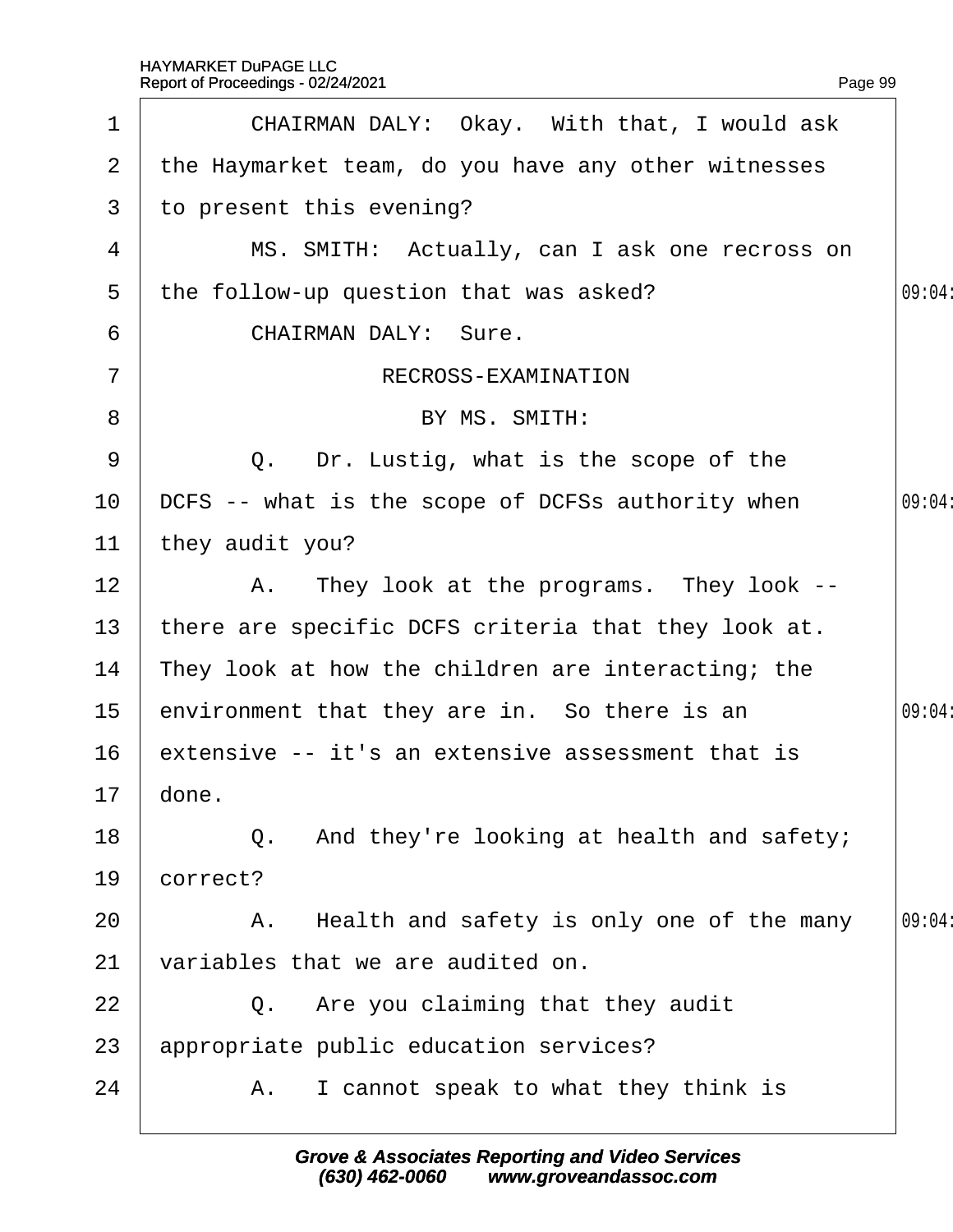| $\mathbf 1$     | adequate.                                           |       |
|-----------------|-----------------------------------------------------|-------|
| 2               | Q. But do they even audit appropriate public        |       |
| 3               | education services of the residents of Haymarket?   |       |
| 4               | A. I don't know what you mean by                    |       |
| 5               | "appropriate." I can't speak for what they think is | 09:05 |
| 6               | appropriate.                                        |       |
| $\overline{7}$  | Q. Well, do they -- do they audit education         |       |
| 8               | services provided by Haymarket, period?             |       |
| 9               | A. Again, this has never been brought up to         |       |
| 10              | us in the many decades that we've had this program. | 09:05 |
| 11              | Q. I know. And I'm asking is that because           |       |
| 12 <sub>2</sub> | that's not within the scope of what DCFS audits?    |       |
| 13              | A. I cannot speak to what is in the scope of        |       |
| 14              | DCFS audits.                                        |       |
| 15              | Q. So you don't know one way or another what        | 09:05 |
| 16              | they audit?                                         |       |
| 17 <sub>2</sub> | A. I do know some of the things that they           |       |
| 18              | audit, but I'm not a DCFS auditor.                  |       |
| 19              | Q. Okay. So the fact that they have or              |       |
| 20              | haven't raised this, you don't know whether --      | 09:06 |
| 21              | whether they ever would, because you don't know     |       |
| 22              | whether they look at these issues; is that right?   |       |
| 23              | I don't know what DCFS looks at.<br>A.              |       |
| 24              | Q. Okay.                                            |       |
|                 |                                                     |       |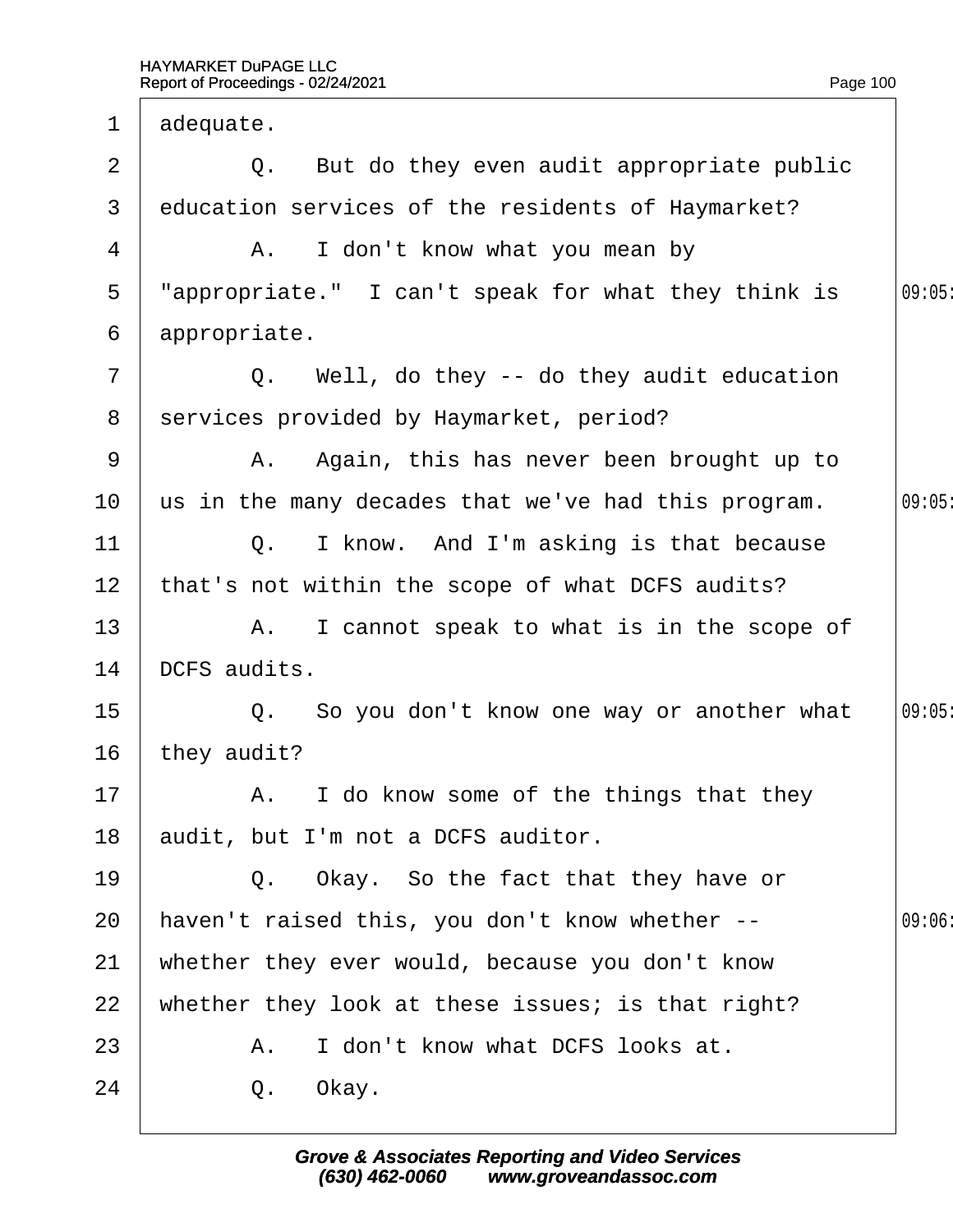7 point?

1 | MS. SMITH: No more questions.

2 | CHAIRMAN DALY: Thank you, Ms. Smith.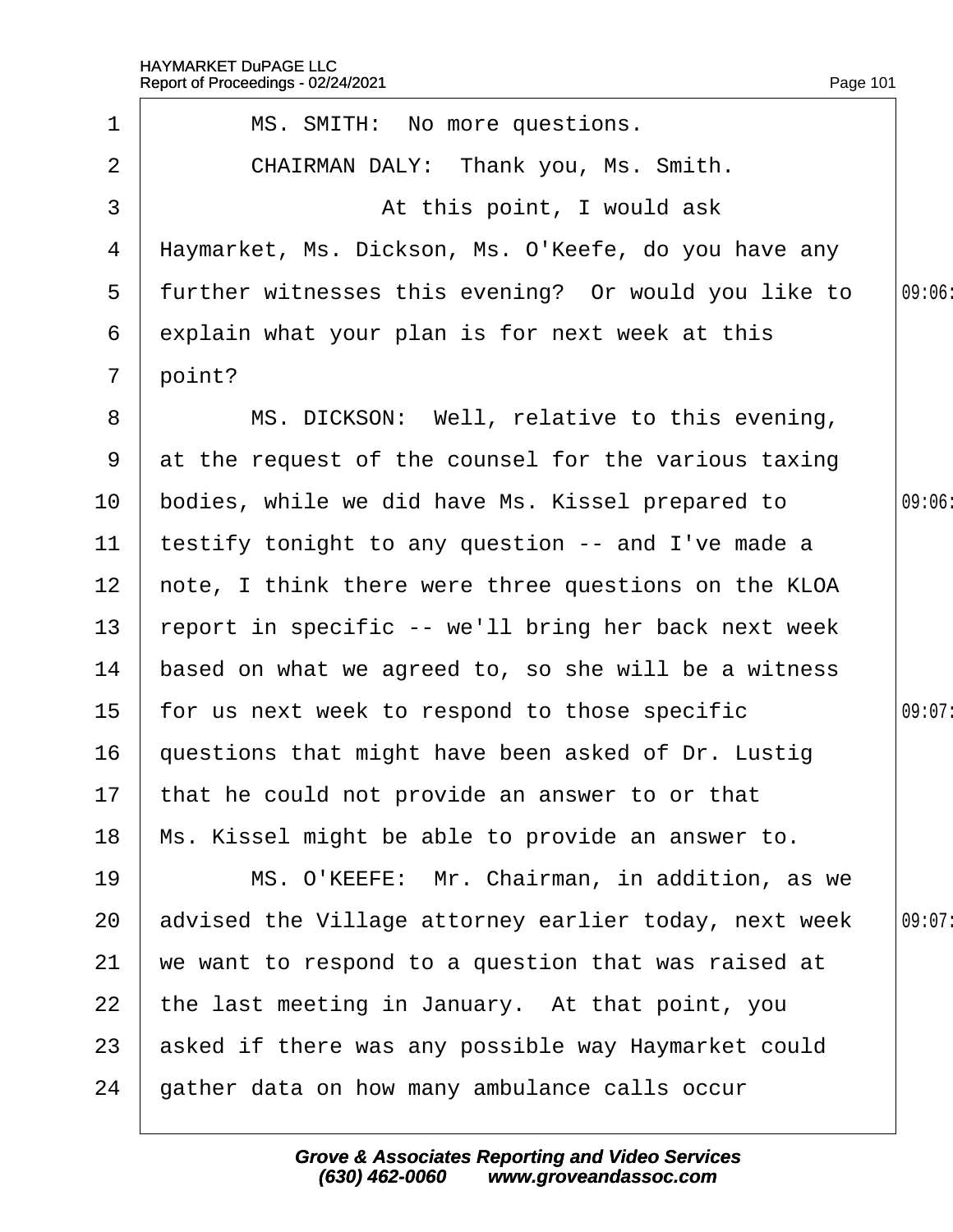| 1               | annually at its Chicago's West Loop facility.         |        |
|-----------------|-------------------------------------------------------|--------|
| $\overline{2}$  | After the meeting we met with                         |        |
| 3               | Haymarket representatives to discuss if we could      |        |
| 4               | possibly address that issue, because it had been      |        |
| 5               | repeatedly asked. The discussion focused on internal  | 09:07: |
| 6               | records that were previously testified to by          |        |
| $\mathbf{7}$    | Dr. Lustig and Mr. Baldwin in 2019 and whether the    |        |
| 8               | internal files could be reviewed manually.            |        |
| 9               | As Haymarket has stated, it does not                  |        |
| 10              | maintain files tracking ambulance calls. They         | 09:08  |
| $11$            | decided that a manual review of HIPAA protected       |        |
| 12 <sup>2</sup> | materials for one year, 2018, would be conducted to   |        |
| 13              | address your questions. So Ms. Kissel and             |        |
| 14              | Mr. Dominik will be back to address those findings    |        |
| 15              | hext week.                                            | 09:08  |
| 16              | MR. DI NOLFO: Well, I'm going to object to            |        |
|                 | 17 that, obviously. There's been no disclosure as     |        |
| 18              | agreed upon, 14 days in advance, so I would have an   |        |
| 19              | objection to that line of questioning. And I assume   |        |
| 20              | there's a report or something that would go along     | 09:08  |
| 21              | with that, or at least the data. So I would object    |        |
| 22              | based on our agreement that there has to be 14 days   |        |
| 23              | hotice as to witnesses, and if there are going to be  |        |
| 24              | experts, which I think you're holding Mr. Dominik out |        |
|                 |                                                       |        |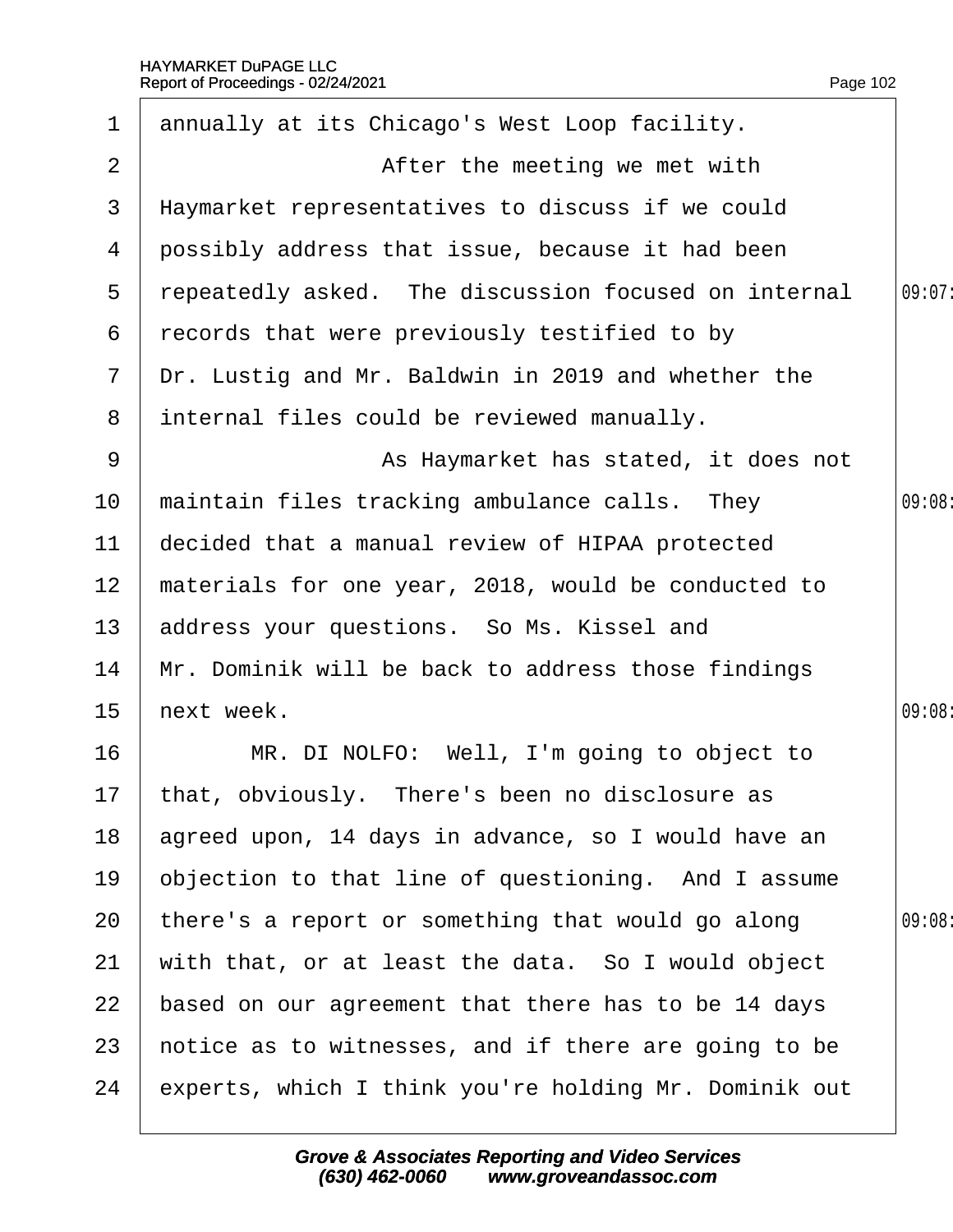| 1               | to be. So I know I would object on that basis of our  |       |
|-----------------|-------------------------------------------------------|-------|
| $\overline{2}$  | agreement, Counsel, and --                            |       |
| 3               | MS. O'KEEFE: These are questions that were            |       |
| 4               | asked by the Commission, and so we are addressing     |       |
| 5               | questions that have been asked on multiple occasions  | 09:09 |
| 6               | by the Commission with experts that have already been |       |
| $\mathbf{7}$    | accepted on topics that have already been discussed.  |       |
| 8               | This is not new information. We've been discussing    |       |
| 9               | Haymarket Chicago, and you, yourself, have had a      |       |
| 10 <sup>°</sup> | humber of questions. So we're ready to proceed next   | 09:09 |
| 11              | Wednesday.                                            |       |
| 12              | MR. DI NOLFO: Well, it is a new topic,                |       |
| 13              | because we were told time and time again that it      |       |
| 14              | couldn't be done. Mr. Dominik said it couldn't be     |       |
| 15 <sub>2</sub> | done. Dr. Lustig said it couldn't be done.            | 09:09 |
| 16              | Mr. Baldwin said it --                                |       |
| 17              | MS. O'KEEFE: No, they didn't testify it               |       |
| 18              | couldn't be done. They testified that it was HIPAA    |       |
| 19              | protected materials pertaining to individual patient  |       |
| 20              | files. That's the testimony that was provided.        | 09:09 |
| 21              | MR. DI NOLFO: I think that violates our               |       |
| 22              | agreement on witness disclosures, but I've made my    |       |
| 23              | objection.                                            |       |
| 24              | MS. O'KEEFE: If you're not --                         |       |
|                 |                                                       |       |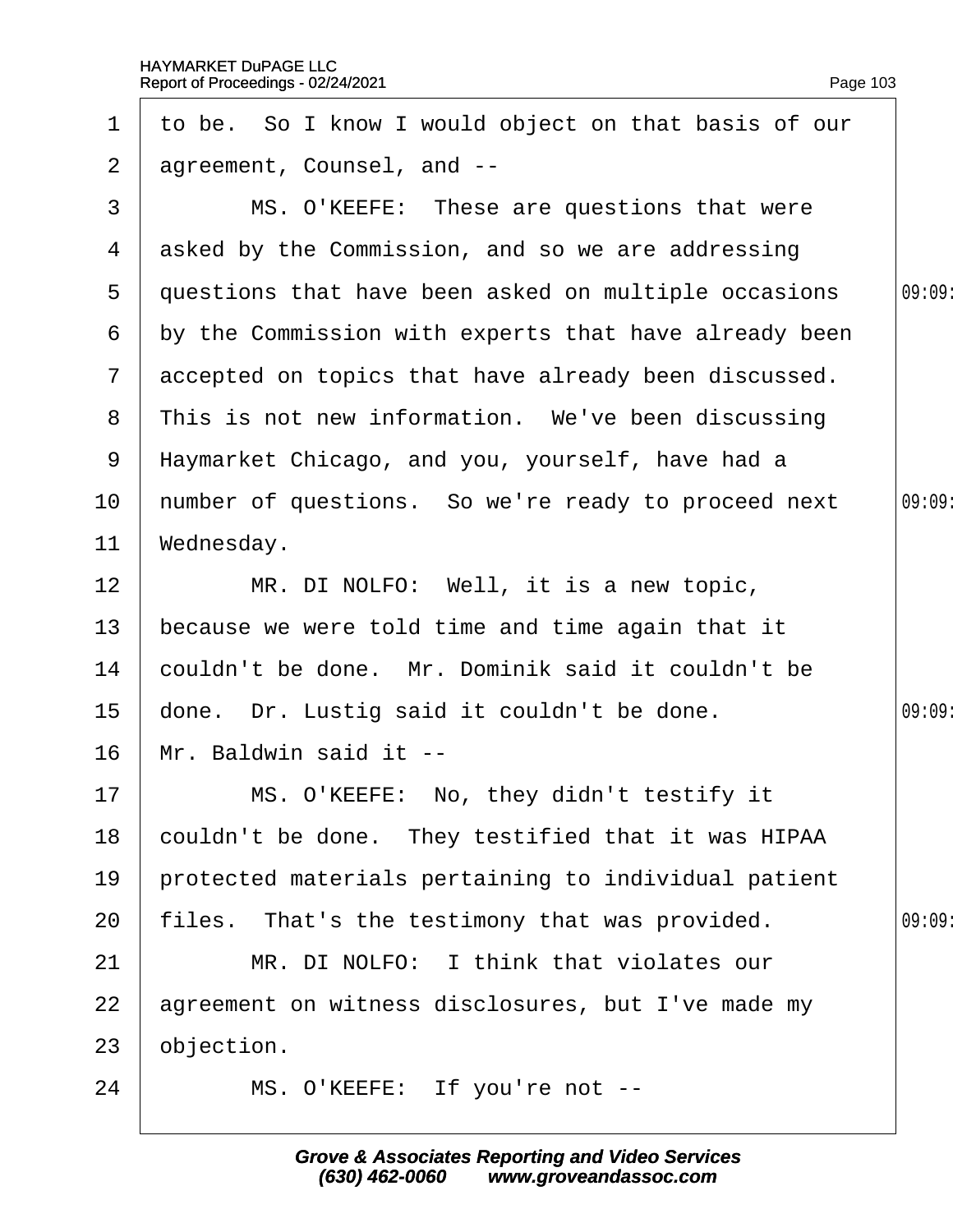|                 | Report of Proceedings - 02/24/2021                    | Page 104 |
|-----------------|-------------------------------------------------------|----------|
| $\mathbf 1$     | MS. WYSOCKI: Ms. O'Keefe, just a second.              |          |
| $\overline{2}$  | Will Ms. Kissel or Mr. Dominik be                     |          |
| 3               | presenting any new evidence to the Commission that    |          |
| 4               | would need to be disclosed by this Friday under our   |          |
| 5               | agreement? Would there be any new exhibits?           | 09:09    |
| 6               | MS. O'KEEFE: So whenever we submit -- there           |          |
| $\mathbf{7}$    | will be a short one-page report and we would submit   |          |
| 8               | by Friday.                                            |          |
| 9               | MS. WYSOCKI: Okay. I think that's --                  |          |
| 10              | MS. O'KEEFE: Ms. Wysocki, can I just say one          | 09:10:   |
| 11              | thing?                                                |          |
| 12 <sub>2</sub> | MS. WYSOCKI: Okay.                                    |          |
| 13              | MS. O'KEEFE: We thought we were going to be           |          |
| 14              | ready to proceed with other attorneys' testimony next |          |
| 15              | week but they're not available. So we thought this    | 09:10:   |
| 16              | would be a great opportunity to fill that time.       |          |
| 17              | There's seven days notice, and we feel that that's    |          |
| 18              | sufficient time with this notice that we're providing |          |
| 19              | tonight.                                              |          |
| 20              | MS. WYSOCKI: Okay. Mr. DiNolfo, I'm going to          | 09:10:   |
| 21              | overrule your objection. I think that most of your    |          |
| 22              | objection actually goes to cross-examination, which,  |          |
| 23              | of course, you'll have an opportunity to do next      |          |
| 24              | week. Ms. O'Keefe, any exhibits, you know, with new   |          |
|                 |                                                       |          |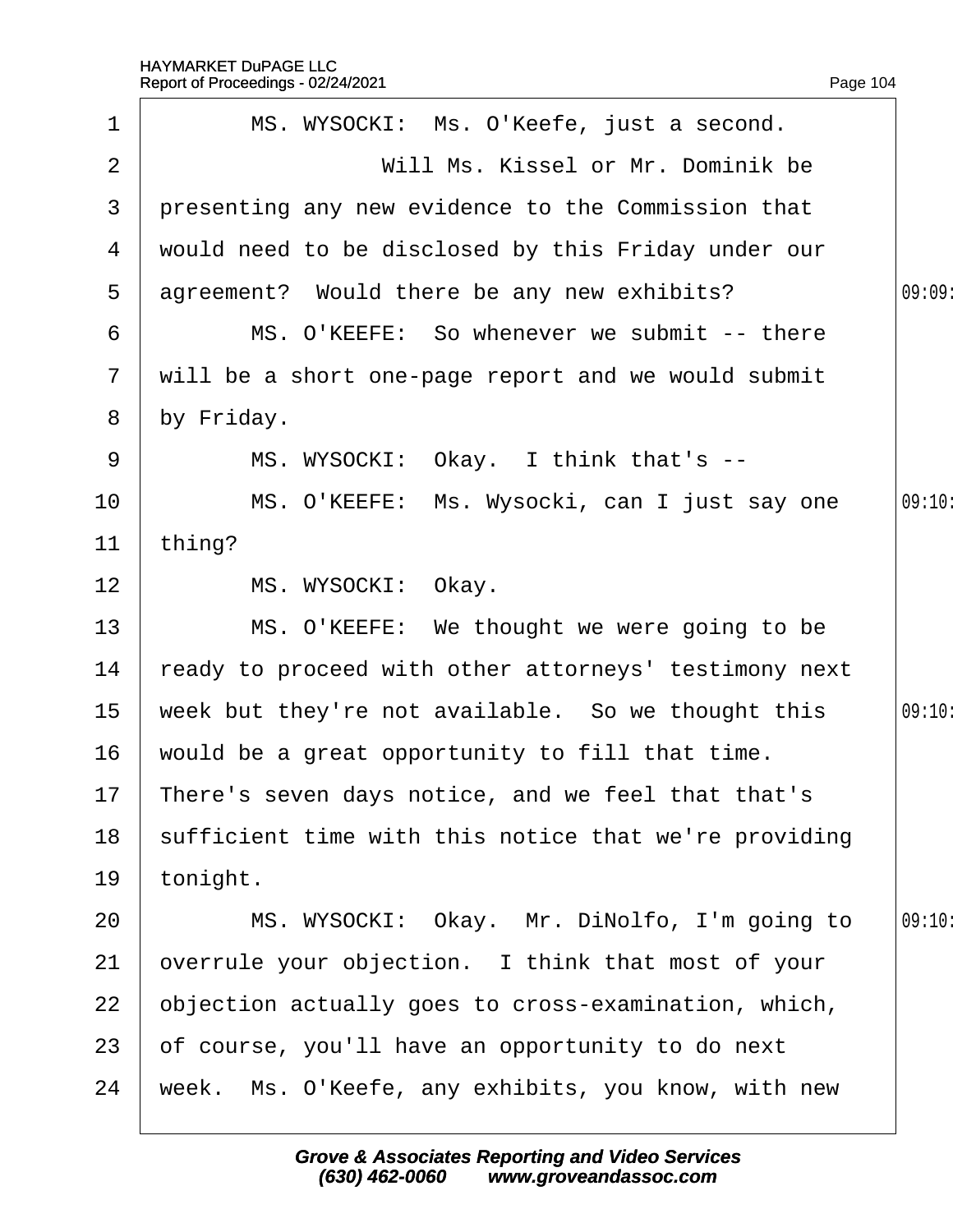| $\mathbf 1$     | data from Mr. Dominik or Ms. Kissel, you, of course,  |        |
|-----------------|-------------------------------------------------------|--------|
| 2 <sup>1</sup>  | will disclose by Friday and disclose it to all the    |        |
| 3               | parties. I think that that's fair, given that         |        |
| 4               | there's not a new report.                             |        |
| 5               | And I note, just for the                              | 09:10: |
| 6               | Commission's sake, because there has been a bunch of  |        |
| $\overline{7}$  | talk about the 14-day rule, the attorneys before the  |        |
| 8               | resumption of hearings this fall had agreed that      |        |
| 9               | witnesses would be disclosed and any expert reports   |        |
| 10 <sup>°</sup> | would be disclosed 14 days before they testified.     | 09:11  |
| 11              | And, to my knowledge, everyone's complied with that.  |        |
| 12 <sub>2</sub> | You know, Ms. Kissel, I think, was the -- up until    |        |
| 13 <sup>2</sup> | how. So I think everyone's been, you know, compliant  |        |
| 14              | with that 14-day rule, and I anticipate the parties   |        |
| 15              | will continue to comply with it into next month.      | 09:11: |
| 16              | I have one issue I want to raise                      |        |
| 17              | before turning everything over to the Chair. I know   |        |
| 18              | that we had previously talked that the meetings would |        |
| 19              | fesume in person starting at the beginning of March.  |        |
| 20              | Staff may not be ready to do that starting next week. | 09:11  |
| 21              | We will reach out to all the counsel. As far as the   |        |
| 22              | public is concerned, it doesn't really matter because |        |
| 23              | they're still going to be watching it through the     |        |
| 24              | Village's YouTube streaming, but it will, obviously,  |        |
|                 |                                                       |        |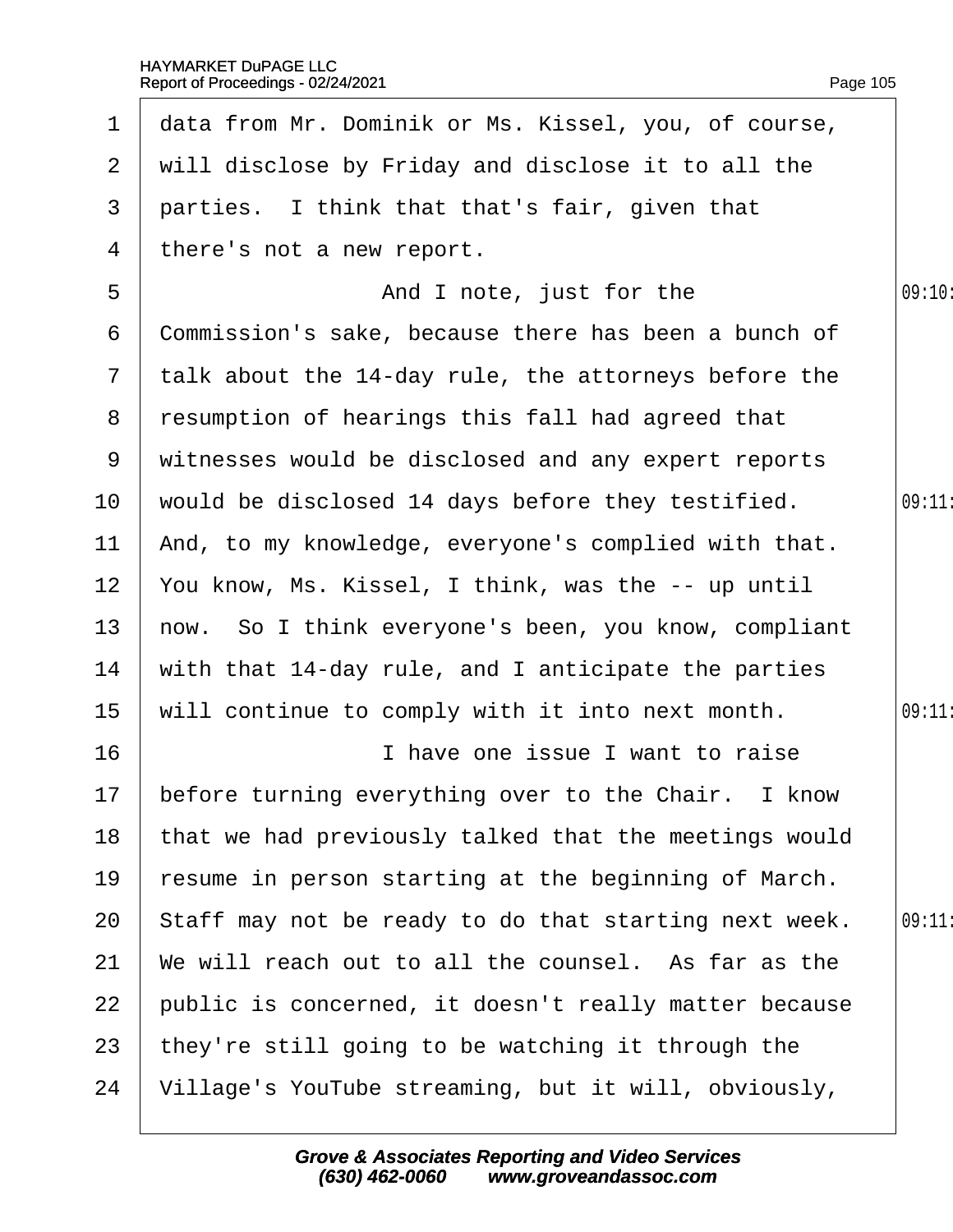| 1              | make a difference to counsel and the witnesses. And      |        |
|----------------|----------------------------------------------------------|--------|
| $\overline{2}$ | I will reach out to you guys early next week with a      |        |
| 3              | definitive answer on where you need to appear.           |        |
| 4              | Is there anything else that we need                      |        |
| 5              | to address before turning it back over to the Chair?     | 09:12: |
| 6              | MR. ELLENBECKER: This is Steve Ellenbecker.              |        |
| $\mathbf{7}$   | I will just join Mr. DiNolfo's objection. I know         |        |
| 8              | you've already ruled on it, Ms. Wysocki, but given       |        |
| 9              | the parties' agreement, because we have a record         |        |
| 10             | here, I object to the untimely disclosure of             | 09:12: |
| 11             | supplemental opinions of Mr. Dominik. And I guess        |        |
| 12             | we'll find out Friday if going within that 14 days is    |        |
| 13             | enough notice, depending on what his new opinions and    |        |
| 14             | his analysis are.                                        |        |
| 15             | MS. WYSOCKI: Okay.                                       | 09:12: |
| 16             | MS. SMITH: Just for the record, I'll join in             |        |
|                | 17 the same objection that's already been stated and ask |        |
| 18             | If there's going to be a reconsideration of              |        |
| 19             | disclosure requirements for the other parties if         |        |
| 20             | we're changing the rules at this point?                  | 09:12: |
| 21             | MS. O'KEEFE: I would argue we're not changing            |        |
| 22             | the rules. You know, I would suggest that this           |        |
| 23             | issue's been on the table -- this is a response to a     |        |
| 24             | direct question that's been raised by the Commission,    |        |
|                |                                                          |        |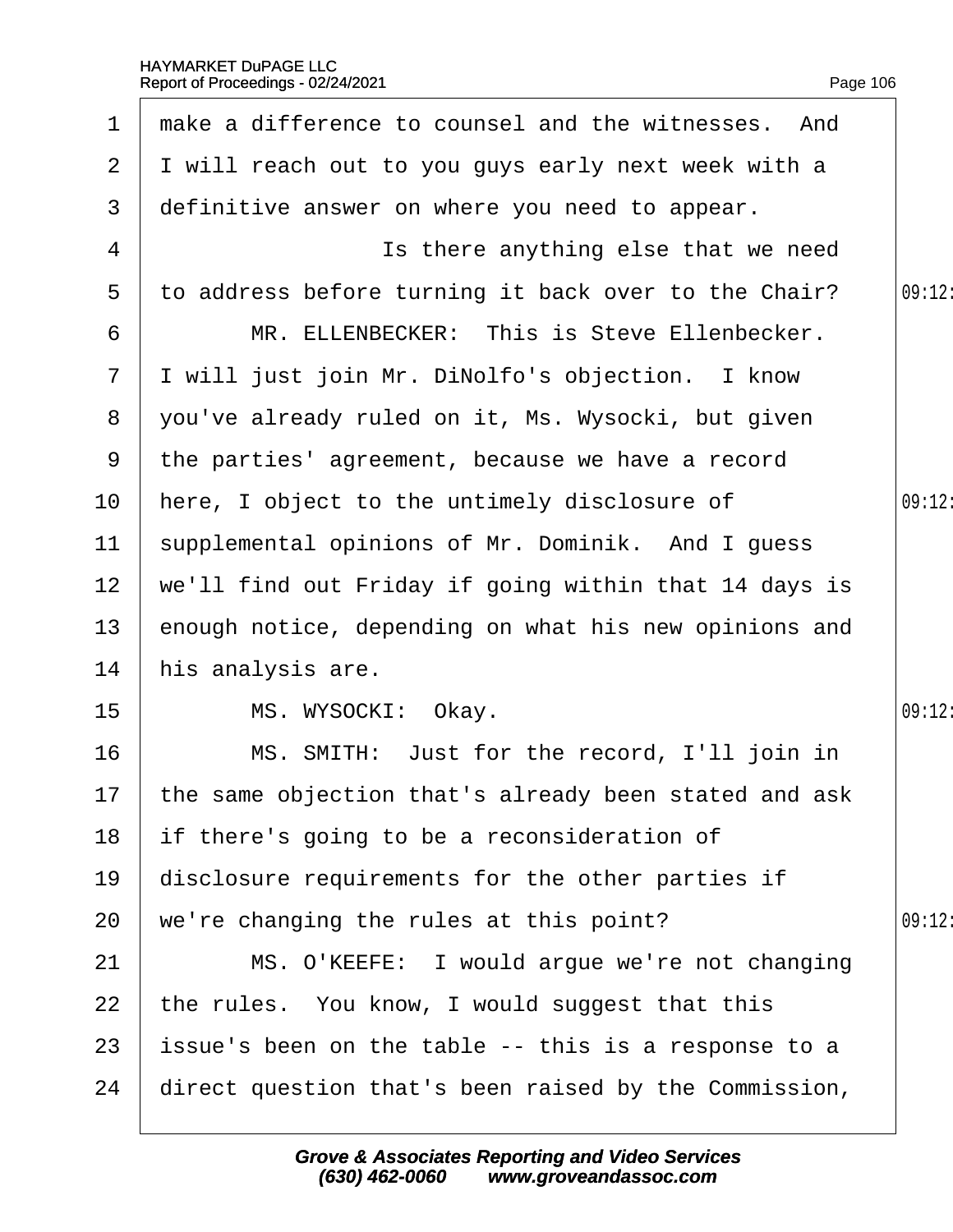| $\mathbf 1$    | and we replied to it. This is not a new report.      |        |
|----------------|------------------------------------------------------|--------|
| 2 <sup>1</sup> | This is not, you know, new witnesses. This is        |        |
| 3              | answering a question of the Plan Commission, so I do |        |
| 4              | not feel this is a violation of the rules.           |        |
| 5              | MS. WYSOCKI: Ms. O'Keefe, I've already ruled         | 09:13: |
| 6              | in your favor. You don't need to talk anymore.       |        |
| $\overline{7}$ | Mr. Ellenbecker and Ms. Smith, your                  |        |
| 8              | objections are noted for the record. You know, if    |        |
| 9              | you want to renew them after receiving the           |        |
| 10             | disclosures after Friday, you know, you can do so,   | 09:13  |
| 11             | but at this time, we're going to proceed.            |        |
| 12             | Chairman, I don't know if you have                   |        |
| 13             | anything else you want to add at this point?         |        |
| 14             | CHAIRMAN DALY: No, not at this point. I              |        |
| $15\,$         | appreciate everyone's time this evening, and I would | 09:13: |
| 16             | just ask for a motion to continue this hearing to    |        |
|                | 17 hext Wednesday evening, March 3rd.                |        |
| 18             | <b>COMMISSIONER HOLMES: So moved. This is</b>        |        |
| 19             | chairman -- Commissioner Holmes.                     |        |
| 20             | CHAIRMAN DALY: Yeah, everybody's a chairman          | 09:14  |
| 21             | tonight. What's going on?                            |        |
| 22             | COMMISSIONER RAY: Second, Ray.                       |        |
| 23             | CHAIRMAN DALY: Will the secretary please call        |        |
| 24             | the vote.                                            |        |
|                |                                                      |        |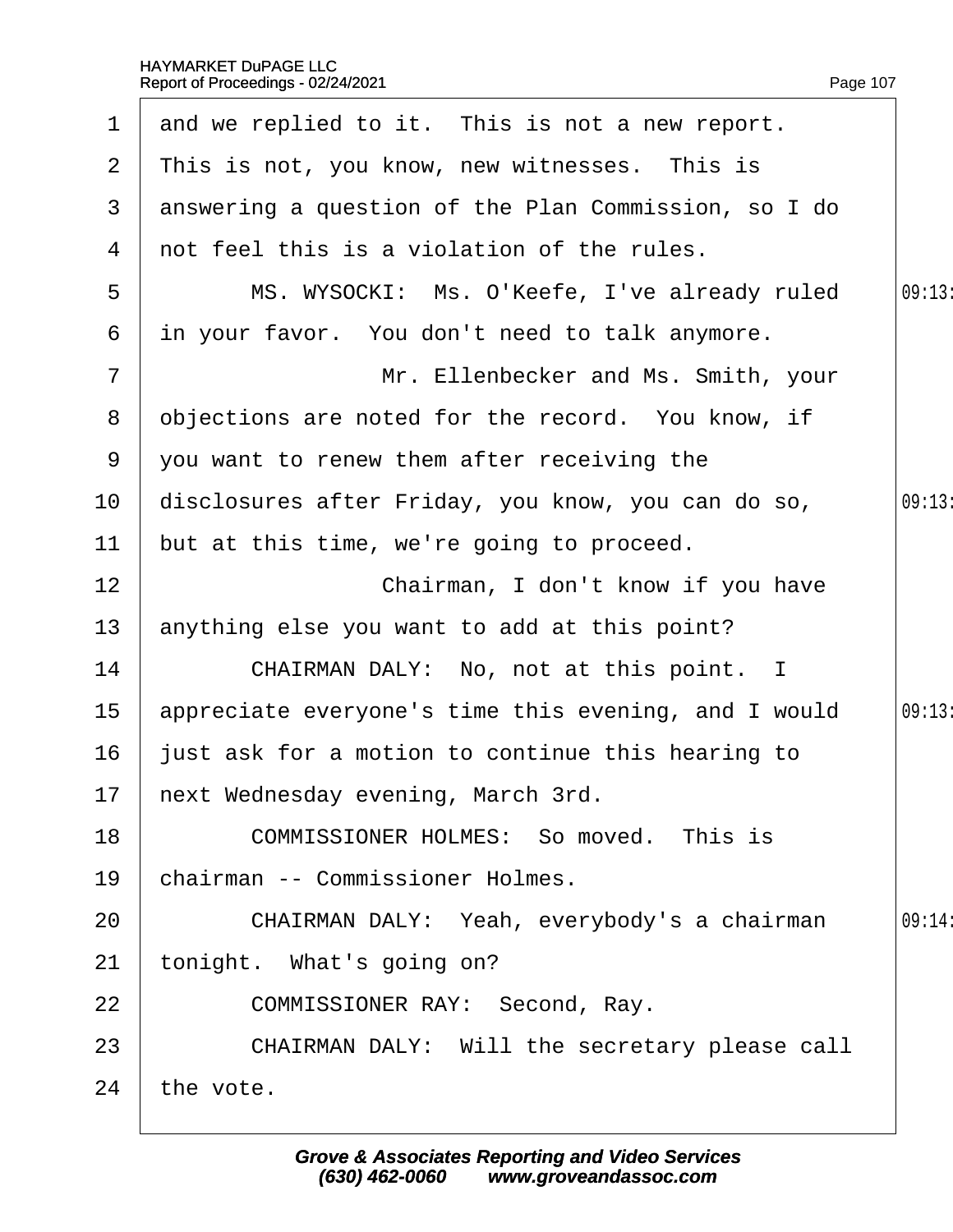<span id="page-108-0"></span>

| $\mathbf 1$    | MR. KHAN: Commissioner Russo.                      |        |
|----------------|----------------------------------------------------|--------|
| 2              | <b>COMMISSIONER RUSSO: For.</b>                    |        |
| 3              | MR. KHAN: Commissioner Carello.                    |        |
| 4              | <b>COMMISSIONER CARELLO: For.</b>                  |        |
| 5              | MR. KHAN: Commissioner Holmes.                     | 09:14: |
| 6              | <b>COMMISSIONER HOLMES: For.</b>                   |        |
| $\overline{7}$ | MR. KHAN: Commissioner Drummond.                   |        |
| 8              | <b>COMMISSIONER DRUMMOND: For.</b>                 |        |
| 9              | MR. KHAN: Commissioner Ray.                        |        |
| 10             | <b>COMMISSIONER RAY: For.</b>                      | 09:14  |
| 11             | MR. KHAN: Chairman Daly.                           |        |
| 12             | CHAIRMAN DALY: For. And now may I please get       |        |
| 13             | a motion to adjourn?                               |        |
| 14             | <b>COMMISSIONER HOLMES: So moved.</b>              |        |
| 15             | <b>COMMISSIONER RAY: Second. Commissioner Ray.</b> | 09:14  |
| 16             | CHAIRMAN DALY: Mo, would you please call the       |        |
| 17 vote.       |                                                    |        |
| 18             | MR. KHAN: Commissioner Russo.                      |        |
| 19             | <b>COMMISSIONER RUSSO: For.</b>                    |        |
| 20             | MR. KHAN: Commissioner Carello.                    | 09:14: |
| 21             | <b>COMMISSIONER CARELLO: For.</b>                  |        |
| 22             | MR. KHAN: Commissioner Holmes.                     |        |
| 23             | <b>COMMISSIONER HOLMES: For.</b>                   |        |
| 24             | MR. KHAN: Commissioner Drummond.                   |        |
|                |                                                    |        |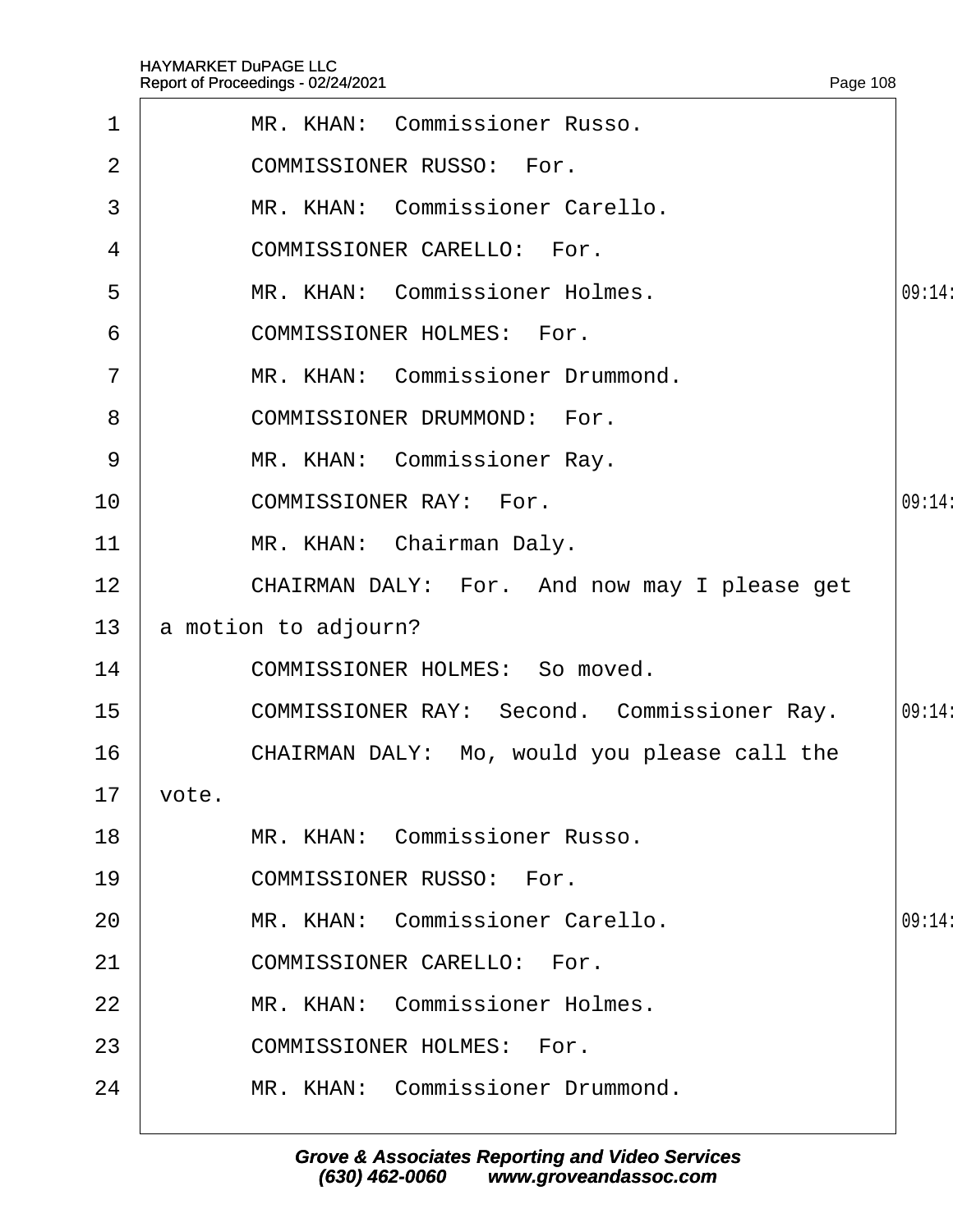<span id="page-109-0"></span>

| $\mathbf 1$     | COMMISSIONER DRUMMOND: For.              |        |
|-----------------|------------------------------------------|--------|
| $\overline{2}$  | MR. KHAN: Commissioner Ray.              |        |
| $\mathfrak{S}$  | <b>COMMISSIONER RAY: For.</b>            |        |
| $\overline{4}$  | MR. KHAN: Commissioner Daly.             |        |
| $\sqrt{5}$      | CHAIRMAN DALY: For. Thank you everybody. | 09:15: |
| $6\phantom{1}6$ | Have a good night.                       |        |
| $\overline{7}$  | * * * * *                                |        |
| $\bf 8$         |                                          |        |
| $9\,$           |                                          |        |
| 10              |                                          |        |
| 11              |                                          |        |
| 12              |                                          |        |
| 13              |                                          |        |
| 14              |                                          |        |
| 15              |                                          |        |
| 16              |                                          |        |
| 17              |                                          |        |
| 18              |                                          |        |
| 19              |                                          |        |
| 20              |                                          |        |
| 21              |                                          |        |
| 22              |                                          |        |
| 23              |                                          |        |
| 24              |                                          |        |
|                 |                                          |        |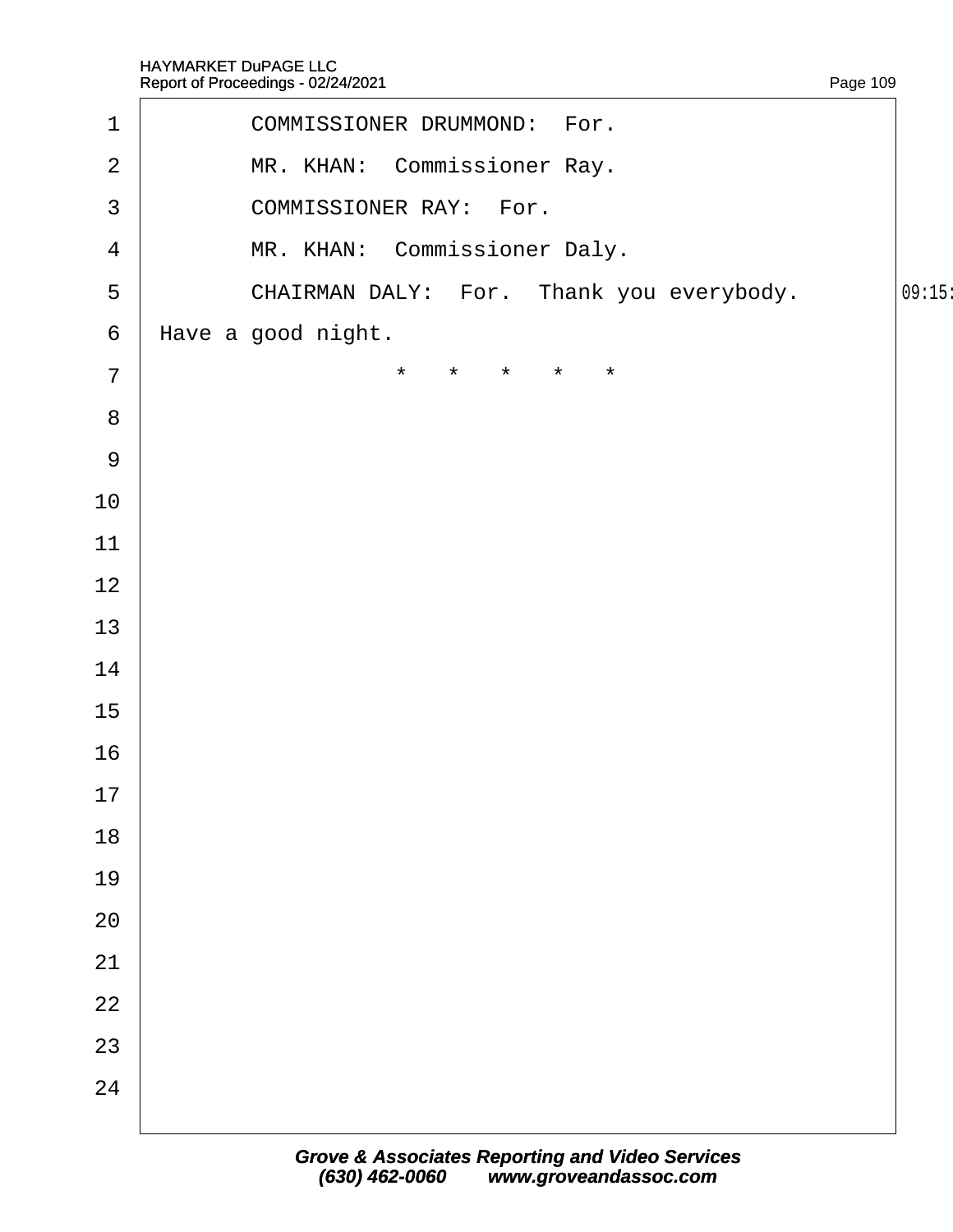| 1                             | <b>STATE OF ILLINOIS</b><br>) SS.                                                                                                                                                                                                                                                                                                                                                                                                                                                                                                                                                                        |
|-------------------------------|----------------------------------------------------------------------------------------------------------------------------------------------------------------------------------------------------------------------------------------------------------------------------------------------------------------------------------------------------------------------------------------------------------------------------------------------------------------------------------------------------------------------------------------------------------------------------------------------------------|
| 2                             | <b>COUNTY OF DU PAGE</b> )                                                                                                                                                                                                                                                                                                                                                                                                                                                                                                                                                                               |
| 3<br>4<br>6<br>$\overline{7}$ | I, Lynette J. Neal, CSR No. 84-004363, RPR, do<br>hereby certify that the foregoing report of<br>proceedings, Pages 1 through 110, was recorded<br>stenographically by me and computer-transcribed under<br>5 my personal direction; and that the said report of<br>proceedings constitutes a full, true, and correct<br>record of the proceedings as heard via remote video<br>conference.<br>I further certify that I am not counsel for<br>8 nor in any way related to any of the parties to this<br>proceeding, nor am I in any way, directly or<br>9 indirectly, interested in the outcome thereof. |
| 10<br>11<br>12                | This certification applies only to those<br>transcripts, original and copies, produced under my<br>direction and control; and I assume no responsibility<br>for the accuracy of any copies which are not so<br>produced.                                                                                                                                                                                                                                                                                                                                                                                 |
| 13<br>14                      | IN WITNESS WHEREOF I have hereunto set my hand<br>this 15th day of March, 2021.                                                                                                                                                                                                                                                                                                                                                                                                                                                                                                                          |
| 15                            |                                                                                                                                                                                                                                                                                                                                                                                                                                                                                                                                                                                                          |
| 16                            | <b>Certified Shorthand Reporter</b>                                                                                                                                                                                                                                                                                                                                                                                                                                                                                                                                                                      |
| 17                            |                                                                                                                                                                                                                                                                                                                                                                                                                                                                                                                                                                                                          |
| 18                            |                                                                                                                                                                                                                                                                                                                                                                                                                                                                                                                                                                                                          |
| 19                            |                                                                                                                                                                                                                                                                                                                                                                                                                                                                                                                                                                                                          |
| 20                            |                                                                                                                                                                                                                                                                                                                                                                                                                                                                                                                                                                                                          |
| 21                            |                                                                                                                                                                                                                                                                                                                                                                                                                                                                                                                                                                                                          |
| 22                            |                                                                                                                                                                                                                                                                                                                                                                                                                                                                                                                                                                                                          |
| 23                            |                                                                                                                                                                                                                                                                                                                                                                                                                                                                                                                                                                                                          |
| 24                            |                                                                                                                                                                                                                                                                                                                                                                                                                                                                                                                                                                                                          |
|                               |                                                                                                                                                                                                                                                                                                                                                                                                                                                                                                                                                                                                          |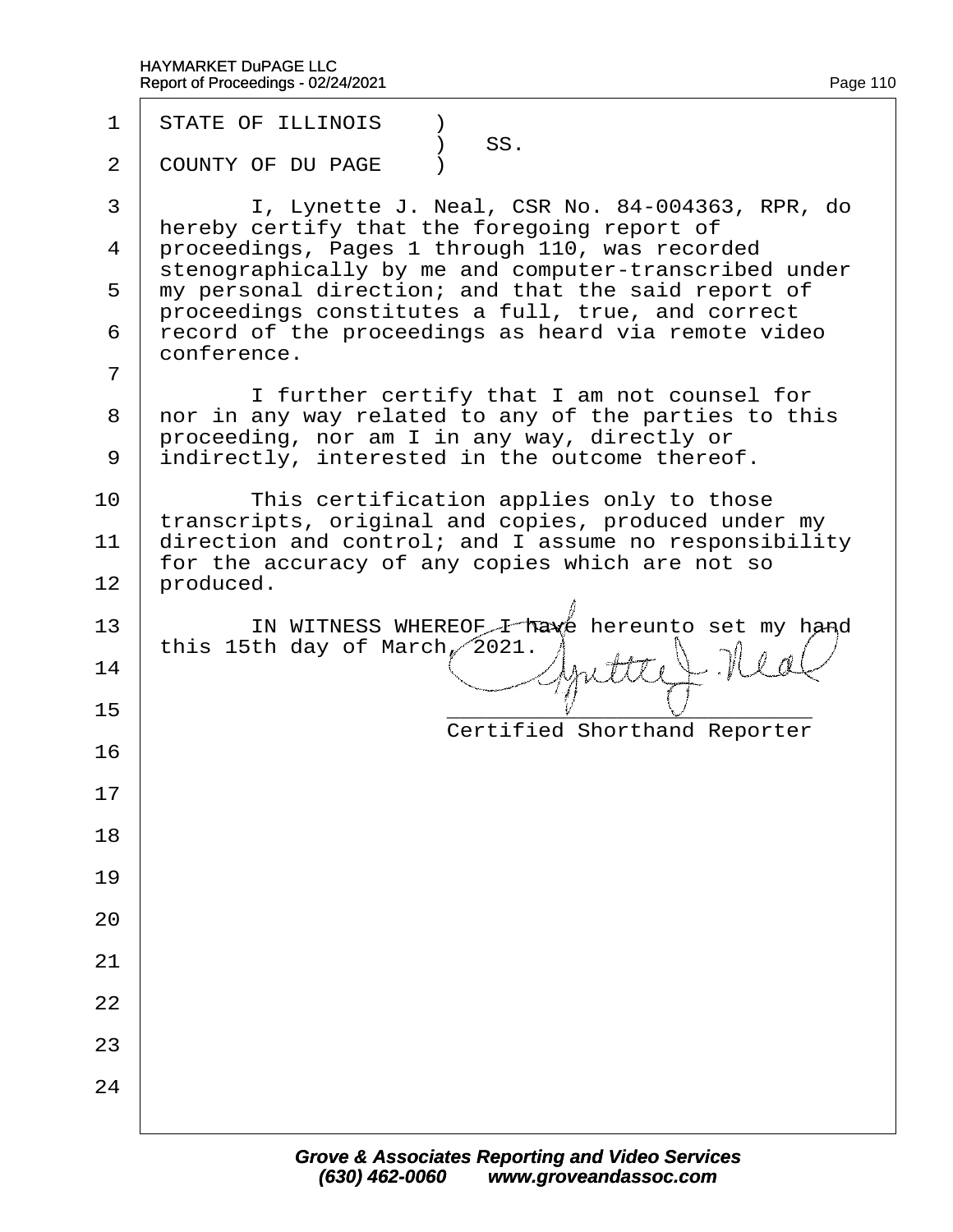|                                                   | 244 63:20 92:15,18 93:2                | about 7:17 12:1,5 14:1,                              | add 18:5 86:16 107:13                                                       |
|---------------------------------------------------|----------------------------------------|------------------------------------------------------|-----------------------------------------------------------------------------|
| $\mathbf{1}$                                      | 24th 5:2                               | 14 18:19 21:9 23:18,24<br>24:4 26:20 28:4,7,10       | added 25:21 42:15                                                           |
| 1 5:8 44:18,19 59:5,13,19                         | 25 94:22                               | 32:22 33:1 34:7,10 35:15                             | addition 12:20 101:19                                                       |
| 10 19:9 60:18                                     |                                        | 38:22 41:3 43:15 45:18<br>47:19 48:9 50:13 52:13     | additional 59:22                                                            |
| 10-minute 60:15                                   | $\mathbf{3}$                           | 54:6 55:2,3 56:6,14,19,                              | address 12:16 17:4 18:6                                                     |
| 10-percent 70:3                                   | 30 86:5,8 87:9,16                      | 20 57:6,7,8,9,11 59:4,20<br>60:19,21 61:23 65:2,12,  | 20:24 24:7 25:13 27:22<br>28:18 34:24 35:13 36:3                            |
| 100 93:19                                         | 3rd 107:17                             | 24 67:19 68:12,17 73:8<br>75:5,19 84:9,10 85:14,20   | 38:24 41:19 43:6 44:7                                                       |
| <b>10th</b> $5:39:5$                              |                                        | 89:9,15 90:7 92:2 93:17                              | 46:14 51:3 52:11 53:15,<br>19 54:21 55:24 57:6                              |
| 11 69:24 70:8,24 71:4                             | $\overline{\mathbf{4}}$                | 94:9 96:14 105:7                                     | 65:13 91:24 98:22 102:4,                                                    |
| 11.7 70:5                                         | 40 94:11                               | absence 31:14,17                                     | 13,14 106:5<br>addressed 35:18 64:19                                        |
| 117 70:4                                          | 48 78:2,9 93:17                        | absentee 41:21                                       | addresses 84:21                                                             |
| 12 69:24 70:6,8,24 71:4                           |                                        | absolutely 14:22 38:16<br>57:15 63:21                |                                                                             |
| 14 13:10 14:14 102:18,22                          | 5                                      | abuse $38:14$                                        | addressing 103:4                                                            |
| 105:10 106:12                                     | 50 94:11                               | accept 48:2 72:24                                    | adequate 14:20 100:1                                                        |
| 14-day 105:7,14                                   |                                        | acceptable 14:11 15:21                               | adjourn 108:13                                                              |
| 144 70:7 93:5,7,12,15,18                          | 6                                      | acceptance 42:21                                     | admit 30:9                                                                  |
| 1500 86:11                                        | 60 94:11                               |                                                      | admonished 68:11                                                            |
| 16 69:9 70:19,23                                  | 616 92:3                               | accepted 103:7                                       | <b>advance</b> 102:18                                                       |
| 18 34:13 47:19 48:4,15<br>50:13 54:13,18 56:5,11, |                                        | <b>access 48:10</b>                                  | advantage 82:16                                                             |
| 19 57:1                                           | 6:00 65:21 82:6                        | accessory 5:10                                       | advise $61:2,9$                                                             |
| 19 96:22                                          | 8                                      | accommodation 12:15<br>20:17 78:1                    | advised 69:23 101:20                                                        |
|                                                   |                                        | accomodation 12:11                                   | advising 6:14                                                               |
| $\mathbf{2}$                                      | 860 5:5,11 63:1                        | accompanied 11:6                                     | advocate 91:23                                                              |
| 2 73:14                                           | 865 61:2,5,8                           | 19:13                                                | after 5:18,22 55:13 79:11<br>84:19 102:2 107:9,10                           |
| 2018 102:12                                       | 8:18 60:19                             | acquisition 17:11,14                                 | again 6:12 8:11 20:18                                                       |
| 2019 10:15 17:7 25:2,7                            | 9                                      | 63:1 65:8                                            | 23:18 28:6 29:17 33:22                                                      |
| 66:20 102:7                                       |                                        | <b>across</b> 7:11 16:23 32:1                        | 45:18 46:6 51:6,11 52:4<br>58:10,15 59:12,20 62:4                           |
| 2020 10:16                                        | 96 70:7 78:8,12                        | action 88:11                                         | 68:24 72:21 74:4 82:20                                                      |
| 2021 5:2,3 9:5                                    |                                        | actions 22:11                                        | 83:15 87:7,17 88:3,6<br>89:11 93:13 95:15 100:9                             |
| 22 48:4 54:13 56:11                               | A                                      | actively 83:18,21                                    | 103:13                                                                      |
| 22-year-old 47:20 50:14                           | ability 26:17                          | activities 18:7                                      | age 19:14                                                                   |
| 22-year-olds 48:16                                | able 5:18,22 43:11 45:23               | actual 23:6                                          | aged 56:11                                                                  |
| 56:20 57:2                                        | 53:1 68:15 69:15 90:17<br>98:22 101:18 | actually 8:10 18:3,11,20<br>21:14 29:6 36:17,20 39:7 | agencies 46:10 47:5                                                         |
| 22nd 48:4                                         | Abouna 67:15,24 69:22                  | 47:16 50:5 53:2 59:13                                | <b>ago</b> 10:6 19:9 54:9,19                                                |
| $23$ -year-olds $34:14$                           | 71:5 77:24 78:6 84:10                  | 65:19 66:18 67:13 68:11<br>69:10 72:8 79:8 82:1,2,   | 56:5 59:14 65:24                                                            |
| 24-hours 12:5,6<br>240 63:22                      | 95:21,23<br>Abouna's 77:24 89:20       | 11 86:15 92:7 96:24 98:6<br>99:4 104:22              | <b>agree</b> 8:4 22:5 23:6<br>29:10 31:2,13 32:5<br>41:12,13,14 42:17 43:14 |
|                                                   |                                        |                                                      |                                                                             |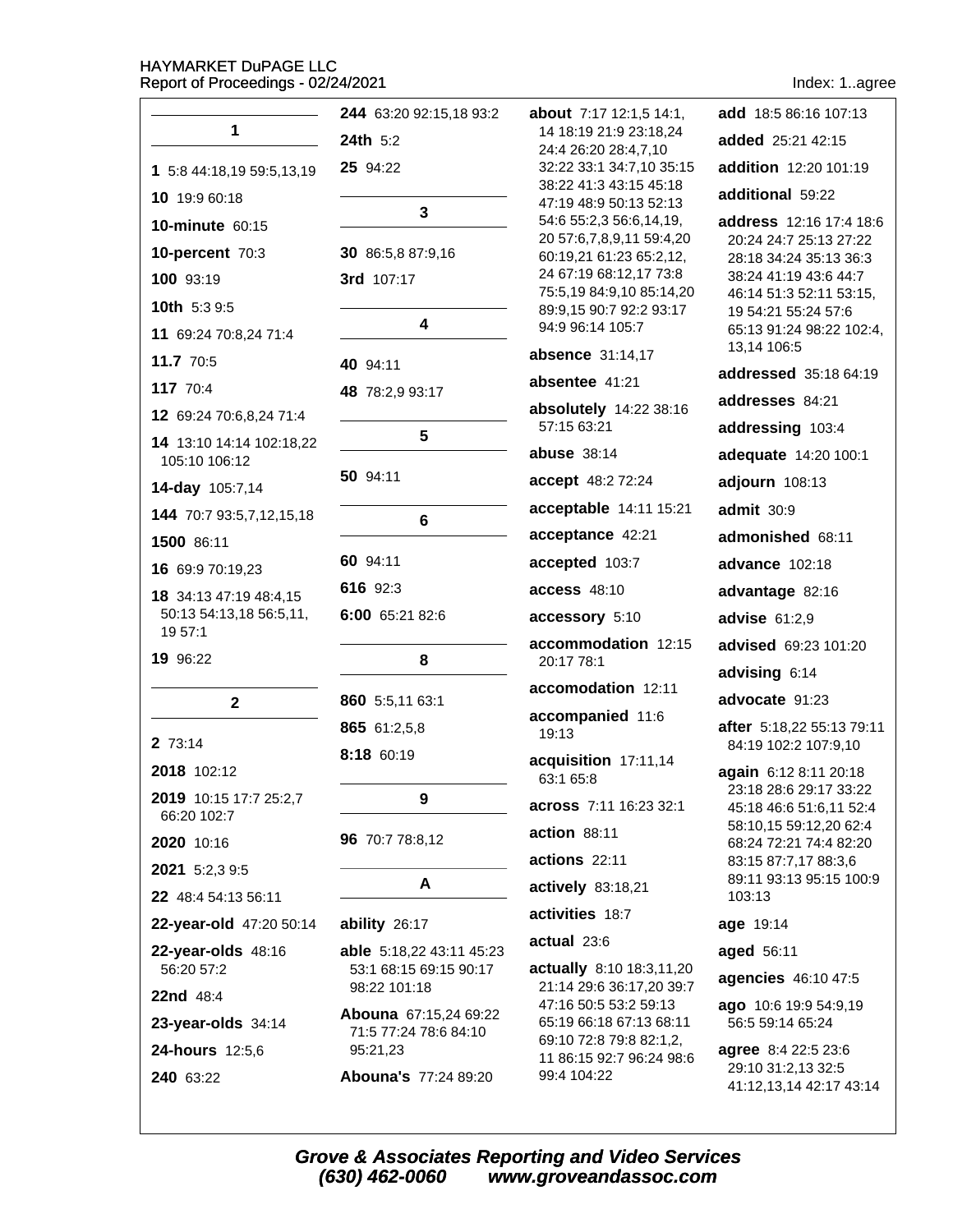52:17 54:15.17 84:11.12. 23 87:11 93:3.17 95:6.20

agreed 101:14 102:18 105:8

agreement 12:4 13:8,12 15:1 72:6 102:22 103:2, 22 104:5 106:9

agreements 71:19 72:18,23 73:8,10,19

ahead 52:20 70:15 96:11

Alexian 71:21

allow 19:11 21:8 23:12 51:21 57:21

allowed 7:22 11:22  $51:17$ 

allows 20:5

almost 49:3 54:8

**alone 70:23** 

along 10:7 102:20

already 10:23 36:18,20 42:7,8 55:2 62:1,19 68:10 74:15 79:5 90:10 103:6,7 106:8,17 107:5

#### alternative 91:16

ambulance 101:24 102:10

amended 17:24 19:15 73:9 74:2 76:2

amendment  $22.2$ 

amendments 11:2 18:21 24:13

amount 13:5 23:2 26:24  $92.2097.298.18$ 

ample 23:8 58:7

analysis 106:14

ancillary 81:14

and/or 89:17

annually 102:1

another 6:4 12:22 36:17 37:8 74:12 77:20 100:15

answering 107:3

answers 16:19 59:24

#### 89:14

anticipate 105:14

anymore 107:6

apologize  $8:16$  14:1 45:11 47:4 58:19 68:12 74:5 80:2 98:17

appeared 6:13

appears 65:4

applicant 64:20

application  $10:8,15,16$ 11:3,13 16:6 17:5,6,7,24 18:21 19:7,15 21:21,23 24:10 51:20 61:7,23 64:23 67:14,16,19 73:9, 14 74:3,19,22 75:6,9,19 76:2,21 77:7

appointments 94:12,19

approach 36:19

appropriate 7:19 8:2 13:5 99:23 100:2,5,6

appropriately 14:8

approval 5:8

approve 21:22 86:7

approved 7:9 22:1 65:10 86:16

approximately 69:24 78:12

area 17:18 18:13.14 33:16 36:15 71:23 84:11 85:18 86:18 90:22 91:15, 18

area's 36:17

areas 10:17 18:6

argue 94:9 106:21

argument 56:1

arise 13:15

arrange 37:12

arrangement 80:23

article 87:21 88:13 89:5

aspect 43:13

(630) 462-0060

assessment 99:16

assist 45:19 59:9 associated 29:1 30:14

assume 25:23 26:4.15

49:21 88:21 102:19

assumes 88:17

assuming 53:21

assumption 42:6 53:24

 $at-risk$  21:1

attached 67:16

Attachment 73:14

attempt 75:8

attend 20:21 25:9,15 82:13,14

attending 93:16

attention 13:2 16:22 44:5

attorney 6:14 13:18 101:20

attorneys 7:23 11:14 14:6 16:7 24:15 47:2 66:19 105:7

attorneys' 104:14

audio 53:5

audit 99:11,22 100:2,7, 16.18

audited 99:21

auditor 100:18

audits 46:8 98:18,19 100:12.14

**August 10:15** 

authority 99:10

available 7:15 58:9 81:5 104:15

aware 22:3,4 23:14 46:19 50:18 64:14 76:20 94:22

B

www.groveandassoc.com

away 21:16 87:16

awful  $56:1$ 

**B2** 5:10

**Grove & Associates Reporting and Video Services** 

Index: agreed..biggest

back 13:6 25:2.7 34:11 46:21 52:8 66:19 82:8 101:13 102:14 106:5

backing 97:2

Baldwin 102:7 103:16

**barrier** 20:1 37:11 84:12

**barriers** 84:4,5,16

based 14:13 15:11 24:18 26:9 27:8 33:24 42:24 54:17 55:22 57:4 61:22 67:20 68:19 69:22 72:16 85:21 101:14 102:22

basically 20:7 25:5

basing  $70:3$ 

**basis** 24:11 33:22 34:23 70:5 78:14 103:1

bear  $60:3$ 

**bed** 70:7 78:2.12

**beds** 54:7 57:4 69:9 78:10

before 5:2 6:19 10:9 11:16 40:20 50:17 54:1 60:15 61:1 105:7,10,17 106:5

**begin** 5:13 14:6 60:22

**beginning** 36:16 80:1

81:22 90:19 92:4

belaboring 71:12

**belief** 31:14 45:12

**believes** 11:8 13:15

benefiting 81:10

big-book 82:13,23

**Bennes** 55:14

biggest 17:5

 $big$  63:17

83:23

**benefit** 6:12 11:14 16:6

believed 76.9

began  $40:14$ 

105:19

begun  $72:1$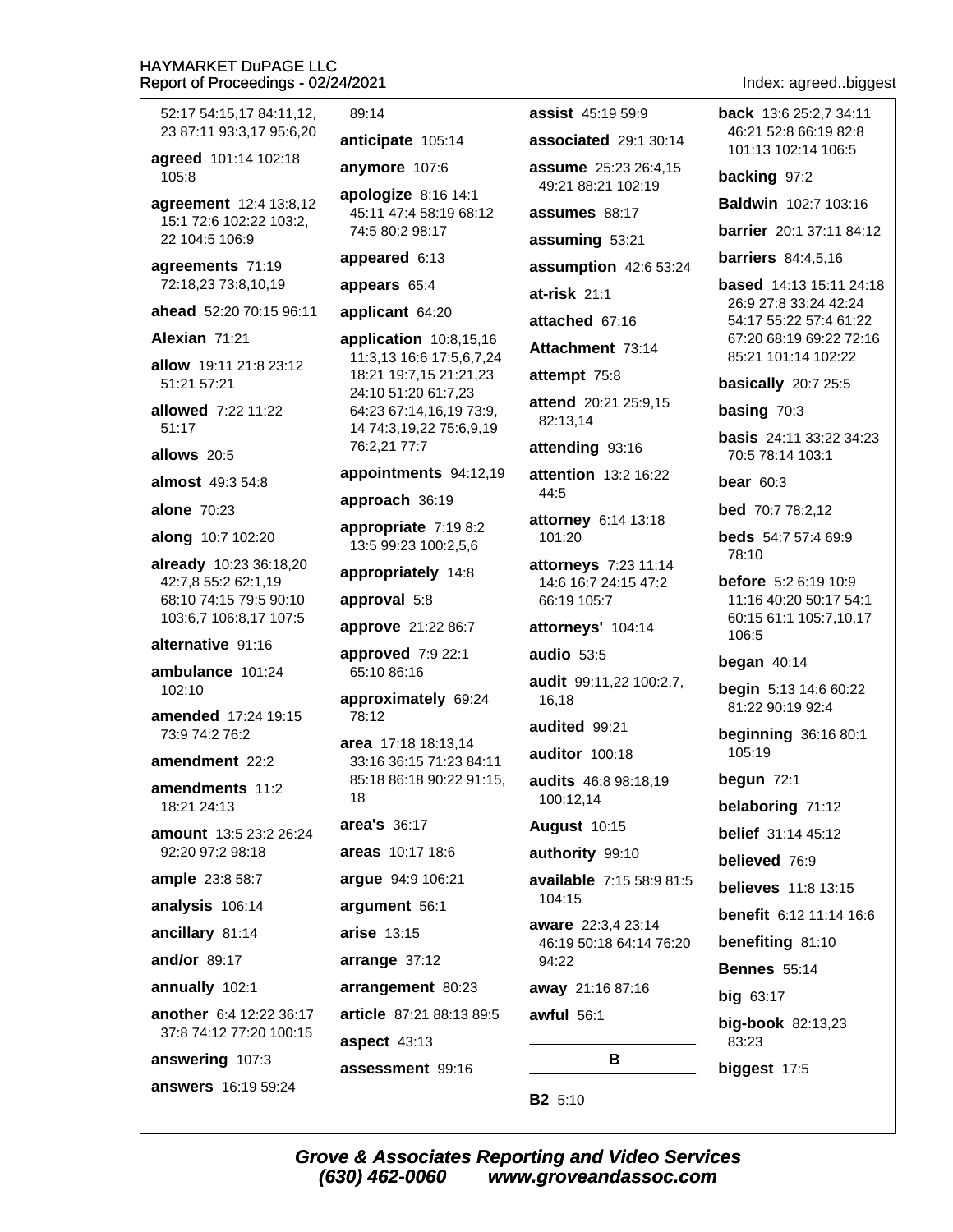**bike** 90:8

birthday 48:4

**bit** 84:8

bleeped 53:5

board 7:1,3 21:22 22:2  $32.1$ 

**bodies** 20:19,22 45:13  $101.10$ 

**bodies's** 28:20

**body** 7:3 25:18

**bonding 38:1** 

Brand-new 87:3

**brass** 71:21 91:11

**break** 18:7 60:15

**bridge**  $67:1394:3$ 

bridges  $37:19$ 

Bridget 10:7

- briefly 16:15
- **bring** 13:1 17:17 20:5 46:12 58:24 59:22 91:15  $101:13$

**bringing 17:20 51:4** 53:16

Brothers 71:21

brought 12:8 25:12 35:8 46:9,10 47:9 98:20 100:9

buckets 56:21

**building 63:3,6,15** 64:11.13 65:8 70:14

**bunch** 105:6

burden 74:22 76:10.22

burned  $37:19$ 

**burr** 95:2,13

**bus** 90:21 91:14,22

**buses** 91:18

business  $5:107:8$ 

button  $13:24$ 

# C

call 8:9 9:10 93:20 107:23 108:16

call-wise 28:11

called 10:17 24:10 31:24  $50:14$ 

calling 75:12,23 88:11

calls 29:1 30:14 101:24 102:10

camera 97:23

cannabis 85:3,17 86:16 87:22 88:16

capacity 31:23 36:2

care 72:18 73:1,11,20

Carello 8:16,17 9:8,9,14, 15 97:23 98:1 108:3,4, 20,21

carry 83:1,3 94:23 95:18

case 5:2 9:4 13:15 56:23 78:11 88:4

cases 5:19,22

#### categorized 81:19

center 10:14,16 11:10 19:2 21:11 45:9 47:15 84:19 86:9.11 87:10 94:21 95:17 98:13

#### centers 38:4

central  $92:5,6$ 

CEO 10:13 25:8,16

certain 78:1,23 85:17 96:20 98:15

certainly 44:9 45:3,10, 12 65:12 85:13 93:1

certified 81:16

#### Chair 105:17 106:5

chairman 5:1 6:8 8:5.7. 10, 12, 13, 15, 24 9: 1, 10, 22,23 10:5 11:16,20 12:7,20 13:3,18,22 14:11, 13, 23 15: 2, 10, 17, 22 16:2,15 17:1 24:14,20 27:14,23 32:12 60:12,18,

21 61:1,11 62:3,6 96:5,8, 11 97:14.21 98:3.5 99:1. 6 101:2,19 107:12,14,19, 20,23 108:11,12,16 109:5

#### challenge 49:2

challenges 20:21 22:9 25:17 36:5 42:16

change 11:4 17:5,6 21:23 32:23 34:8,16,20 41:1 51:19

changed 33:23,24 41:2, 5,8,13 42:18 91:4 95:12

changes 10:18 11:13 16:5 18:2 19:6 24:9 34:20 67:12

changing 43:17 106:20,  $21$ 

channel 5:17

chaos 37:21

characterization 54:20 55:22 57:14

characterize 59:10 75:8

checking 30:18 60:2

Chicago 21:12 39:3 45:21 48:24 86:14 88:8 97:10 98:13 103:9

Chicago's 87:10 102:1

chief 22:16 24:24 26:5, 15,19 28:3 29:6,17,21

chief's 25:24

child 21:17 37:5,10,23  $38:2$ 

child's  $20:4$ 

childcare 38:4

children 11:6 19:13 20:2,4,5,8,13,14 21:9,10, 11,24 34:3,10 36:22 37:10,11,13,22 38:1,7, 12,13,18 47:7 51:21 52:4 87:23 89:17 97:8,10 99:14 children's 37:3 39:13.

19 86:6

circumstances 7:12

Index: bike..comment

 $cited$  12:4 citizens 82:4 city 42:2 86:7,14 88:8 92:7,21 City's 86:9 claiming 99:22 clarify  $59:13$ clarifying 68:1  $Class 5:8$ clean  $94:7$ clear 21:6 86:3 89:11 98:16 clearly 30:10 75:7 client 50:6 clients 18:6 63:14 70:17 clinical 51:10 52:23 53:9,11 59:4 69:13,18,20 70:12,16 79:12 81:20 96:18 clinics 73:11,20 close 58:21 87:14 closer 68:8.11 closing 90:20 co-addiction 87:14 code 18:18 collaborate 34:19 38:19 43:16 44:14,22 45:19 47:11 52:6 53:7 55:19 collaboration 38:21 39:9,24 collaborations 38:22 collaborative 43:20 collaboratively 45:14 collar 92:17 93:9 94:13 95:10 College 47:12 combative 45:4 comings 87:2 **comment** 5:18 7:19 29:9 59:13 95:23

**Grove & Associates Reporting and Video Services** (630) 462-0060 www.groveandassoc.com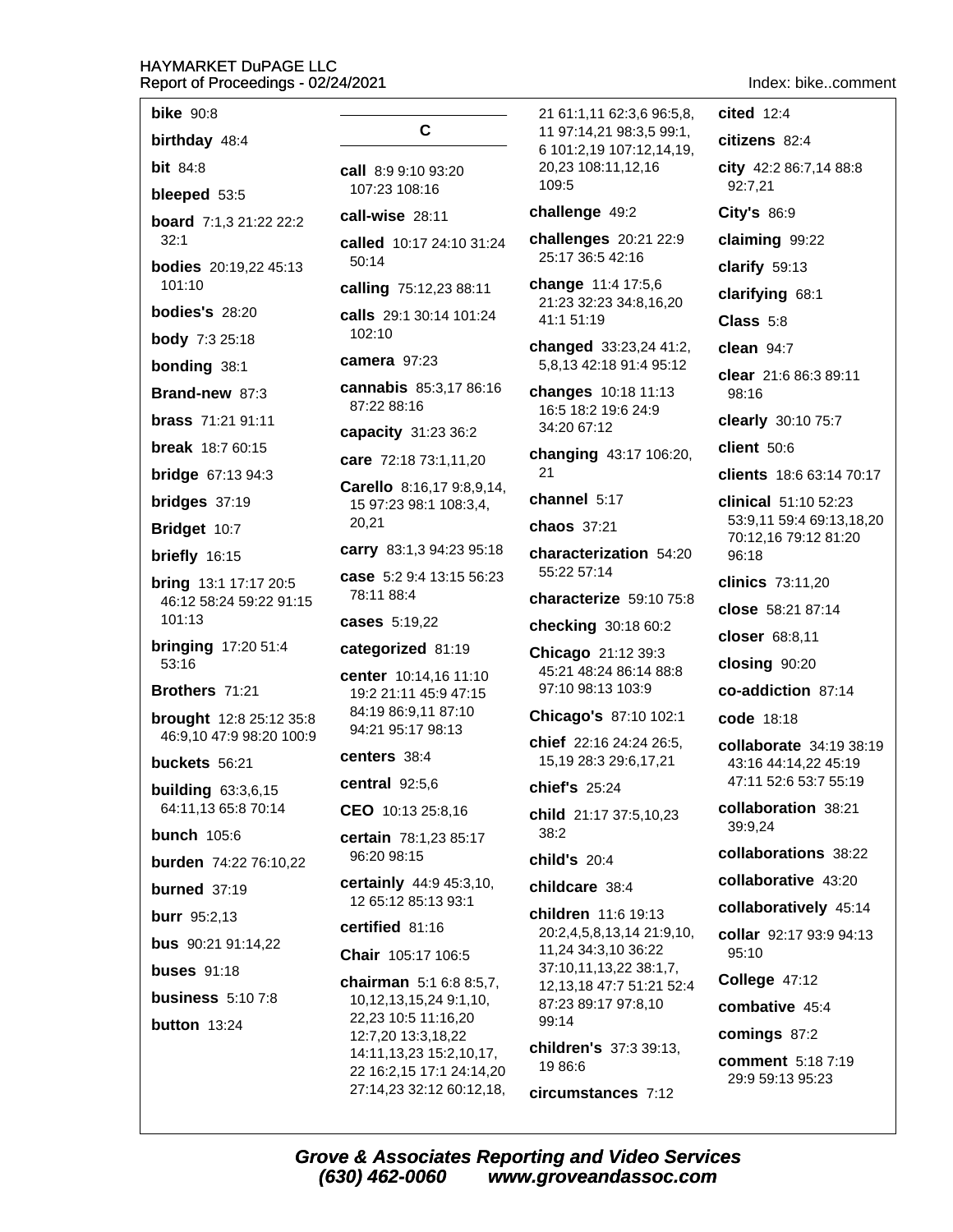| <b>comments</b> 6:7 13:4                                        | 20 33:5,6 34:19 35:1,6,7,                 | conversations 10:19                                | <b>critic</b> 84:24 85:19                           |
|-----------------------------------------------------------------|-------------------------------------------|----------------------------------------------------|-----------------------------------------------------|
| Commission 5:2 6:15,                                            | 8,10 38:14 39:1 40:21<br>41:15 51:3 52:11 | 71:23 90:18                                        | critical 16:23                                      |
| 20,24 7:2,14 8:3 9:15<br>10:9 11:14 16:6 22:2                   | concludes 8:5                             | Cook 71:16                                         | criticizing 88:13                                   |
| 47:1 61:2,10 74:18 96:6                                         | condition 23:14,15 49:7                   | coordinate 38:11                                   | <b>cross 60:15</b>                                  |
| 103:4,6 104:3 106:24<br>107:3                                   | 64:22                                     | coroner's 23:1                                     | cross-examination                                   |
| Commission's 105:6                                              | conditions 65:11                          | correct 15:12 25:2,3<br>26:7 27:11 28:5,14 30:15   | 7:22 10:20,24 15:16<br>24:12,21 32:16 60:22         |
| Commissioner 8:14,                                              | conducive 90:8                            | 39:19,20,22,23 47:21                               | 61:12 104:22                                        |
| 15, 16, 17, 18, 19, 20, 21, 22,                                 | conducted 102:12                          | 53:9 62:15 66:8 70:5,21,<br>22 71:6,7,11,16 74:19, | cross-examined 15:11,                               |
| 23 9:6,7,8,12,13,14,16,<br>17, 18, 19, 20, 21 96: 8, 9, 12      | confident 94:20                           | 20,24 76:3 77:3 78:14                              | 14                                                  |
| 97:4,6,13,14,17,19,20,22                                        | confidentiality 18:8                      | 79:2,3,7 80:8,19,23,24<br>81:6,7,14 82:10,11 83:2, | crosstalk 60:7                                      |
| 98:1 107:18,19,22 108:1,<br>2, 3, 4, 5, 6, 7, 8, 9, 10, 14, 15, | conflicting 85:16                         | 14,23,24 84:14 85:4                                | current 64:18 65:11                                 |
| 18, 19, 20, 21, 22, 23, 24                                      | confused 56:20                            | 88:2,3 89:10,19 92:12<br>93:24 94:7,8 95:10,22     | curricular 18:7                                     |
| 109:1,2,3,4                                                     | connect 48:15,17                          | 99:19                                              | D                                                   |
| commissioners 16:16                                             | <b>connection</b> 67:22 68:2              | corrected 62:5                                     |                                                     |
| commit 35:21                                                    | <b>connections</b> 48:11 50:2             | cost 20:13 23:19,20,21,                            | daily 70:4 78:8,13 87:21<br>88:1,12                 |
| commitment 33:2,17<br>47:15                                     | considerable 90:7                         | 24 24:1,4                                          | dais 27:16                                          |
| committed 17:16,20,21                                           | considered 17:18                          | <b>costs</b> 34:1 35:4                             |                                                     |
| 22:13,15 36:7 42:22                                             | consult 34:7                              | counsel 6:6 10:19<br>12:11,15 13:13 14:21          | Daly 5:1 8:7,10,12,24<br>9:1,10,22,23 10:5 11:16,   |
| 58:13                                                           | consultation 23:15                        | 32:19 61:10 101:9 103:2                            | 20 12:7 13:3,18,22<br>14:12,13,23 15:2,10,17,       |
| common 31:4,7,14,18,<br>22                                      | contacting 40:9                           | 105:21 106:1                                       | 22 16:2,15 17:1 24:14,20                            |
| communities 46:22                                               | contained 29:7                            | counselor 79:13                                    | 27:14,23 32:12 60:12,18,<br>21 61:11 62:3,6 96:5,11 |
| community 25:21 33:11                                           | contemplate 92:15 93:7                    | counties 92:17 93:10<br>95:10                      | 97:14,21 98:3 99:1,6                                |
| 41:18 42:3,7,8 43:1<br>48:10 50:2                               | 94:11                                     | country 16:24                                      | 101:2 107:14,20,23<br>108:11,12,16 109:4,5          |
|                                                                 | contest 86:12                             | county 17:16,21 21:2                               | Dan 10:10 27:14                                     |
| comparable 85:13<br>compliant 105:13                            | context 73:23 74:14<br>75:10 84:2,14      | 42:11 52:24 53:2 58:11                             | data 21:2 29:1,7,11 30:9,                           |
| complied 105:11                                                 | contingency 23:6                          | 71:16 72:24 92:4 94:13<br>95:10                    | 14 31:19 42:10 101:24                               |
|                                                                 | continue 9:4 20:9 24:6                    | couple 24:19 59:14 66:6                            | 102:21 105:1                                        |
| comply 105:15                                                   | 28:19 33:4 72:4 83:12                     | 68:23 71:14 84:1 96:12                             | date 6:4 14:10,19 28:13<br>71:18                    |
| component 57:1,2                                                | 96:23 105:15 107:16                       | court 6:16 11:17                                   | day 20:23 33:14 43:4                                |
| comprehensive 7:17<br>20:20 23:10 91:7 92:1                     | continued 5:3 9:4 44:3                    | <b>COVID-19 5:15</b>                               | 82:10                                               |
| concentration 50:24                                             | continues 55:7                            | CPS 48:23,24                                       | daycare 38:4                                        |
| concept 98:21                                                   | continuing 35:21                          | created 11:24 79:13                                | days 13:10 14:14,19                                 |
| concern 24:1 26:16                                              | contract 17:9 72:8,10                     | creates 8:2                                        | 102:18,22 104:17 105:10<br>106:12                   |
| 41:24 51:22 53:19 89:13                                         | <b>contracts</b> 47:5 72:17               | credibility 85:24                                  | <b>DCFS</b> 40:9 46:3,8 47:5,7                      |
| concerned 21:9 65:12                                            | contradictory 85:16                       | credit 77:17                                       | 98:18 99:10,13 100:12,                              |
| 105:22                                                          | convenience 14:5                          | crisis 28:4,7 43:11 49:22                          | 14,18,23                                            |
| <b>concerns</b> 23:18 24:3<br>25:11 26:6,21,23 28:19,           | conversation 26:10<br>32:2                | criteria 99:13                                     | <b>DCFSS</b> 99:10                                  |
|                                                                 |                                           |                                                    |                                                     |

Index: comments..DCFSS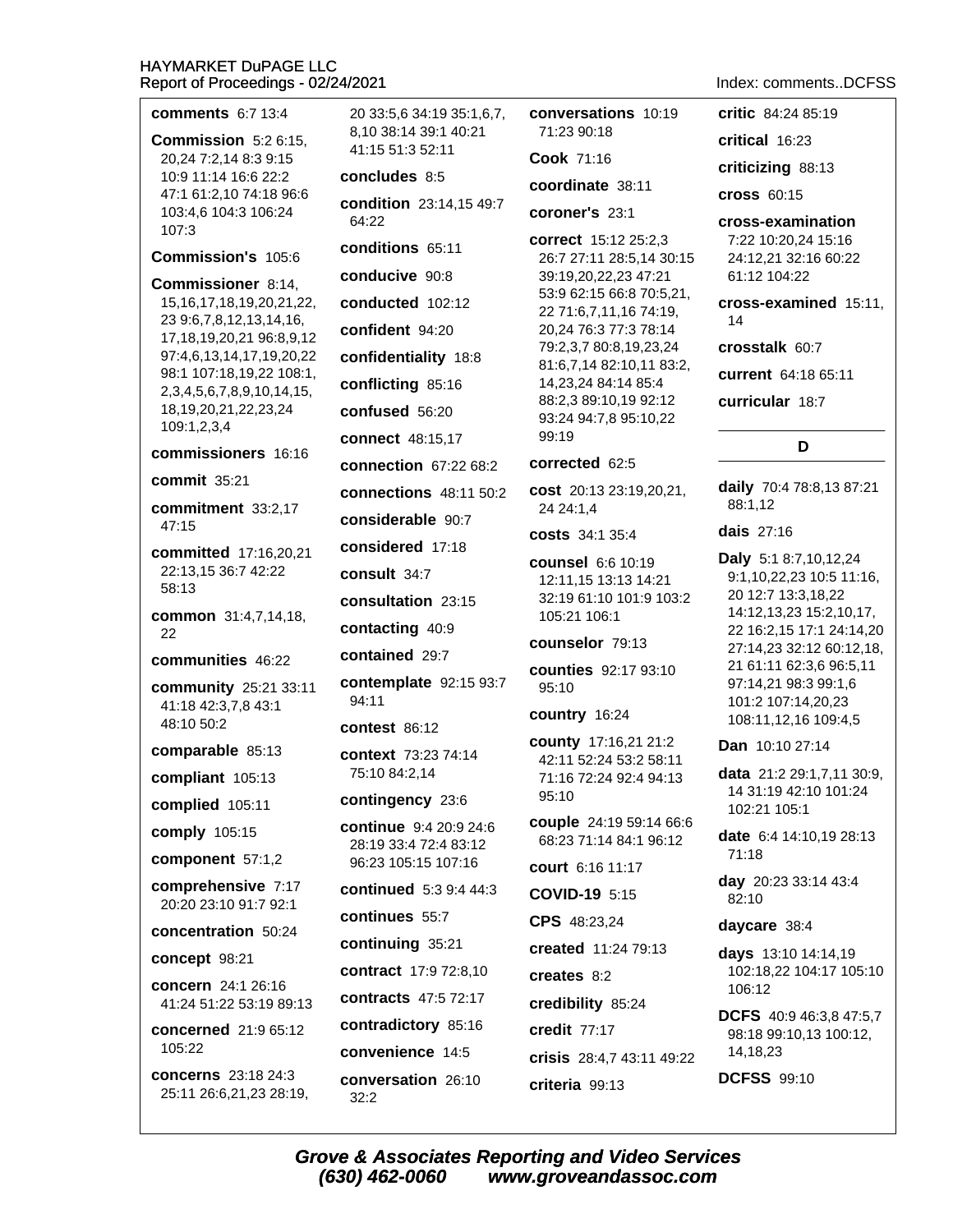| deadline 61:7                           | determine 21:22 34:15                                | disabilities 50:17                                      | <b>district's</b> 24:1 32:19                         |
|-----------------------------------------|------------------------------------------------------|---------------------------------------------------------|------------------------------------------------------|
| deal 95:16                              | determined 42:24                                     | disability 33:15                                        | 35:1,6 41:4 43:15 51:22                              |
| dealing 52:22,23                        | detox 69:6 70:21 71:3                                | disagree 31:21                                          | <b>districts</b> 16:8 41:20<br>50:16                 |
| death 41:23 46:20                       | detriment 55:9                                       | disagreeing 87:12                                       | divisions 44:20                                      |
| deaths 23:2                             | develop 58:15                                        | discharge 49:22 50:7                                    | doctor 31:2 77:15                                    |
| decades 100:10                          | developed 58:23                                      | 79:12 81:17                                             | doctor's 93:8                                        |
| decided 102:11                          | developing 6:19 59:20                                | disclose 105:2                                          | doctors' 94:12,18                                    |
| decision 7:3 11:5 85:22                 | development 5:7 61:8                                 | disclosed 104:4 105:9,<br>10                            | <b>Dominik 102:14,24</b>                             |
| deck 32:14 86:18 88:11                  | 74:3,19,24 75:10,14,20<br>76:3,10,24 77:4,8          | disclosure $12:1,2,4$                                   | 103:14 104:2 105:1                                   |
| declare 9:1                             | DI 15:24 24:17,22 27:5                               | 13:5 102:17 106:10,19                                   | 106:11                                               |
| defer 15:19                             | 28:1 29:9,15,22 30:7,9,<br>16, 19, 23 32: 9 102: 16  | disclosures 103:22                                      | donation 17:22<br>donor 17:19                        |
| deferred 15:3                           | 103:12,21                                            | 107:10                                                  |                                                      |
| define 96:14                            | Dickson 10:3,7 11:17                                 | discuss 17:13 18:1<br>31:4,8,11 55:11 102:3             | door 86:6                                            |
| definitely 85:6                         | 12:7 13:11 14:11 15:22<br>16:3,4,14 17:3 24:9 27:7,  | <b>discussed</b> 19:10 28:3                             | down 20:16 22:17,18<br>23:7 24:6 46:5 85:18          |
| definitive 106:3                        | 19 29:3,13,19,23 30:1,5,                             | 31:18 57:19 61:24 62:19<br>74:15 103:7                  | 89:17 90:20 92:20 94:17                              |
| delay 27:9,10 40:15<br>74:10            | 11 46:23 51:16 52:15,17<br>53:20 54:17,24 55:16      | discussing 103:8                                        | Downtown 92:11                                       |
|                                         | 56:4,8,20 57:17 60:4,9                               | discussion 28:9 42:19                                   | dramatically 95:12                                   |
| deliberate 8:2<br>demand 88:5           | 62:3,8,9 64:17 65:7<br>66:15 67:5 68:7 69:2          | 102:5                                                   | drove 65:21                                          |
| demands 22:23                           | 73:14 74:8 75:1,11,17,21                             | <b>disease</b> 19:23 22:24                              | Drummond 8:20,21<br>9:18,19 97:19,20 108:7,          |
|                                         | 76:7,14 77:5,16 85:5<br>88:17 89:1 98:5,10,23        | 33:12 41:22                                             | 8,24 109:1                                           |
| demonstrate 20:18<br>demonstrated 22:16 | 101:4,8                                              | disorder 21:3 37:18<br>49:3                             | dual 50:5                                            |
| 52:24                                   | Dickson's 14:3                                       | disorders 19:23 33:12,                                  | due 5:15 7:5 27:1 33:19                              |
| demonstration 34:6                      | dictate 90:11                                        | 15 49:11 84:3                                           | <b>Dupage 5:5 10:8 17:8,9,</b>                       |
| denied 30:5                             | dictates 79:15                                       | dispensaries 86:11                                      | 11,16 19:11 21:2,7 42:11<br>71:15 72:24 92:4,16 93:9 |
| department 38:12 66:2,                  | die 49:11                                            | 87:7 88:6                                               | 94:13 95:9                                           |
| 4 72:13                                 | difference 25:21 80:11                               | dispensary 86:8 87:9                                    | dwelling 92:21,22                                    |
| depending 71:1 94:19<br>106:13          | 106:1                                                | display 62:5                                            |                                                      |
| derived 34:3                            | digital 62:4                                         | dissonance 62:5                                         | Е                                                    |
| describe 21:2                           | dimensions 63:18,19                                  | distance 72:15                                          | earlier 33:2 34:17 35:20                             |
| design 18:17                            | Dinolfo 24:16 25:8 30:2,<br>6,11 31:21 104:20        | <b>district</b> 5:10 19:8 20:12<br>22:18 23:10,16,18,21 | 38:17 63:9 74:15 84:2<br>89:14 101:20                |
| detail 69:16                            | <b>Dinolfo's 29:4 106:7</b>                          | 24:2,4 30:3 31:8,10 33:5                                | early 11:1 95:3 96:13                                |
| detailed 26:10                          | direct 13:14,17 15:18                                | 34:2,4,7,19,20 35:4,16<br>38:20,23 39:2,11,14,17        | 106:2                                                |
| deteriorated 49:3                       | 17:2 29:5,8,14 30:21                                 | 40:2,22 41:6,10,15 43:2,                                | easy 61:22                                           |
| determinate 47:18                       | 52:16 55:5 66:7,18 67:22<br>71:2,9 74:14 75:2,5 85:7 | 5,6,17 44:23 45:1,3,20,<br>23 46:3,5 51:5,13,15         | economic 39:1                                        |
| determination 29:20                     | 106:24                                               | 52:6, 12, 23 53:8, 12, 17,                              | educate 40:6,9 43:23                                 |
| determinative 46:14                     | directed 98:7                                        | 18,23,24 55:7,9,11,19<br>56:22 57:14 58:8,24            | 44:1 84:20 87:18                                     |
|                                         | directors 91:2                                       | 59:4,9                                                  | educated 40:18                                       |

**Grove & Associates Reporting and Video Services**  $(630)$  462-0060 www.groveandassoc.com

#### Index: deadline..educated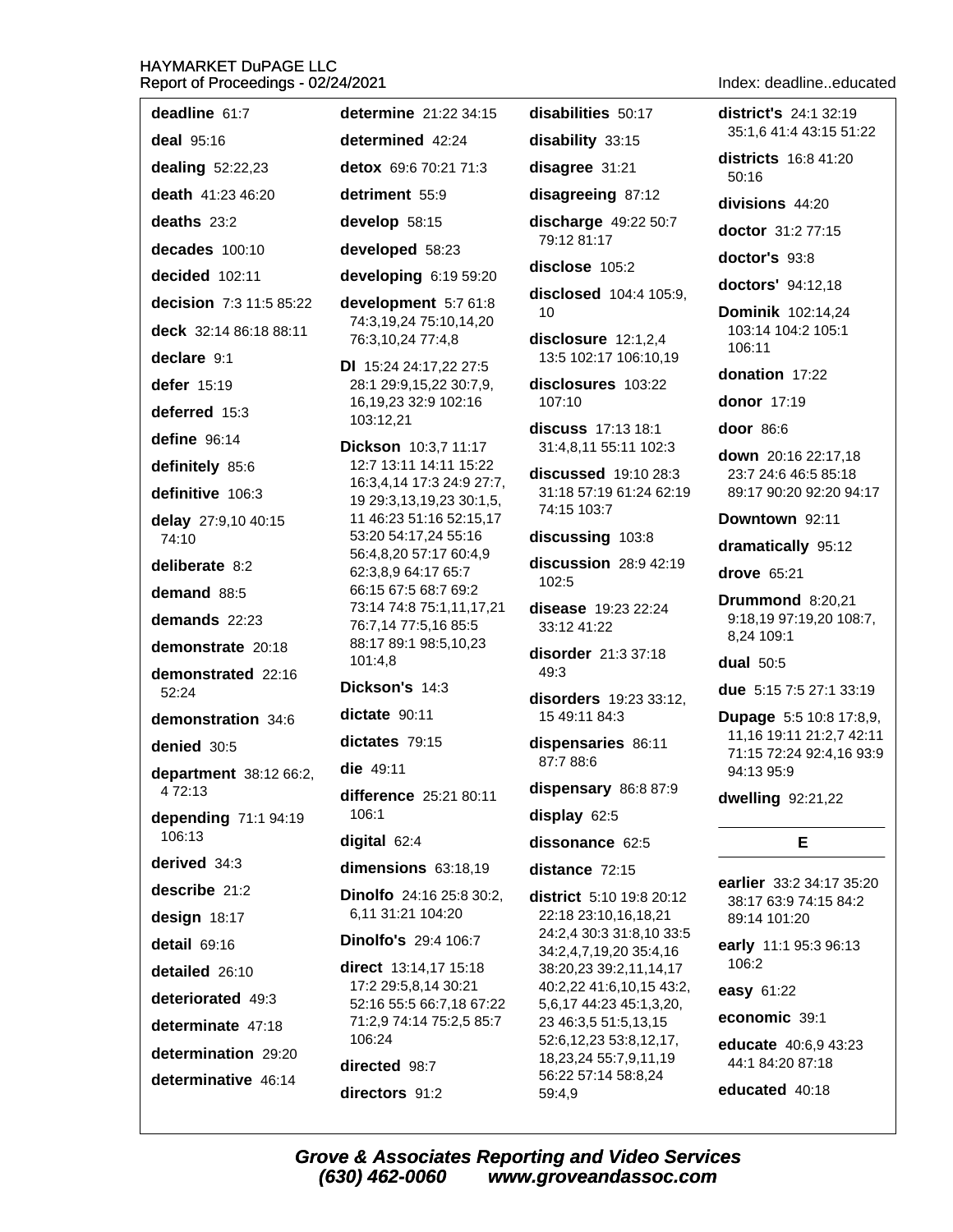| education 45:24 47:15,                                                 | entertain 9:3                                                         | exhibits 12:3 104:5,24                            | 78:3,9 82:8 83:6,20                               |  |
|------------------------------------------------------------------------|-----------------------------------------------------------------------|---------------------------------------------------|---------------------------------------------------|--|
| 17 48:10,12,16 49:16,24<br>50:9 59:1 99:23 100:3,7                     | entire 57:10                                                          | <b>exists 84:13</b>                               | 84:13 85:2,9 86:4,9,23<br>87:4 89:16,18 102:1     |  |
| educational 98:14                                                      | entities 44:19                                                        | expand $72:4$                                     | fact 25:23 33:19 57:18                            |  |
| Edward 72:1                                                            | entitlement 48:12                                                     | expanding 71:24                                   | 61:10 78:2 89:11 100:19                           |  |
| <b>Edwards</b> 72:6 73:17                                              | entity 45:2                                                           | expect 43:18 69:9                                 | facts 26:11,14                                    |  |
| effective 96:20                                                        | environment 18:15                                                     | expectation 66:12 70:6                            | fading 68:9                                       |  |
| effectuate 36:10                                                       | 79:10,14,15,20,22 80:1,<br>12 81:20,21 94:7 99:15                     | expectations 67:2<br>82:24 83:21                  | fair 26:12 32:6 52:18<br>68:4,15,20 76:6,13 105:3 |  |
| el 92:10                                                               | envisioned 25:7                                                       | expected 16:18 80:18                              | faith 20:18 34:5,6 41:11                          |  |
| electronic 64:12                                                       | escapes 84:9                                                          | 82:18 83:11                                       | fall 105:8                                        |  |
| eliminating $35:1241:11$                                               | evening 5:13 10:1,9,11                                                | experience 43:10 59:3                             | familiar 21:19                                    |  |
| Ellenbecker 11:20 13:4,<br>8 14:14,17,22 15:23                         | 11:3,11,22 12:11,12<br>13:14,17 15:19 16:12<br>24:11,16 32:20,21 52:1 | experiencing 27:17<br>43:7 62:6,7 73:4 74:9       | families 21:3 22:24 23:3<br>33:11                 |  |
| 60:14,16,22,24 61:13<br>62:10,11,12 64:21,24<br>65:15,16 66:22 67:8,13 | 55:5 60:23 61:14 65:7,14<br>66:18 75:3 96:3 99:3                      | expert 29:8 91:14 105:9<br>expertise 94:24 95:18, | family 19:23 33:12 37:20<br>38:12 43:10 45:17     |  |
| 68:17,22 69:2,3 73:13,16                                               | 101:5,8 107:15,17                                                     | 19                                                | family-based 41:19                                |  |
| 74:11,13 75:4 76:3,4,8,<br>17, 19 77: 14, 18, 19, 22                   | everybody's 27:12<br>107:20                                           | experts 28:24 29:11                               | favor 107:6                                       |  |
| 83:16 85:10 86:4,20<br>88:21 89:4 90:15 92:18,                         | everyone's 105:11,13                                                  | 30:13 71:13 102:24<br>103:6                       | <b>fear</b> $34:241:757:996:2$                    |  |
| 23 96:1 106:6 107:7                                                    | 107:15<br>evidence 104:3                                              | explain 33:22 35:24<br>47:10 101:6                | fear-mongering 57:7,<br>15                        |  |
| Ellenbecker's 14:3<br>75:24                                            | evidence-based 37:3,5                                                 | explained 25:6 32:23                              | fears 55:7,12                                     |  |
| Elmhurst 72:1                                                          | 96:14,22                                                              | 33:1                                              | February 5:1,39:5                                 |  |
| emergency 63:7 72:2,                                                   | evolution 90:4                                                        | explore 39:10                                     | feedback 34:1                                     |  |
| 13 73:5,18                                                             | exacerbated 37:19                                                     | exploring 67:1                                    | feel 20:6 55:8 56:6                               |  |
| emphasize 87:8                                                         | exact 63:18,19 69:16                                                  | <b>extensive</b> 90:20 96:19                      | 104:17 107:4                                      |  |
| employees 69:24 70:4,8                                                 | exactly 26:2 29:13                                                    | 97:1 98:18 99:16                                  | feels $14:8$                                      |  |
| 71:5                                                                   | exam 61:1 67:22 71:9                                                  | extent 12:17 55:6 57:20<br>68:4,19                | feet 86:5,8,11 87:9,16                            |  |
| employment 49:24 50:9<br>79:16 80:5,8,10,18,23                         | examination 10:12<br>13:14,17 15:18 17:2<br>66:7,18 75:3 85:7 98:9    | exterior 64:15 65:5                               | felt 20:12 86:7                                   |  |
| enacted 36:19                                                          |                                                                       | externally 64:13                                  | fenced 65:10                                      |  |
| end 20:23 33:13 43:4                                                   | <b>example</b> 43:8 44:17,24                                          |                                                   | fenced-in 11:5 18:20                              |  |
| 62:10 69:12 87:24                                                      | 45:20 52:10,12 53:14                                                  | F                                                 | fencing 18:5                                      |  |
| enhance 44:22                                                          | examples 44:24                                                        | faced 84:18                                       | FFD 61:5                                          |  |
| enhanced 11:4 18:1,14,<br>16 65:9                                      | exceed 18:11,18                                                       | facets 49:4                                       | file 61:6                                         |  |
|                                                                        | exceptions 5:7                                                        | facility 5:9 17:16 18:9,24                        | filed 10:14 17:7                                  |  |
| enough 20:7 106:13                                                     | exchange 26:5                                                         | 19:3,12 20:24 22:8 26:17                          | files 102:8,10 103:20                             |  |
| enrolled 48:23                                                         | exchanges 69:1                                                        | 27:3 28:10 29:2 30:15<br>31:9 55:23 57:4 58:6,7   | fill 104:16                                       |  |
| enter 38:13,15                                                         | executive 11:9                                                        | 65:10 66:4,7,8,11,24                              | final $7:3$                                       |  |
| entered 37:14 71:18                                                    | exercises 83:23                                                       | 67:3,23 69:8 71:10,15<br>73:2,24 74:16 75:7,9,12, | finalized 86:14 88:7                              |  |
| enters 49:19                                                           |                                                                       |                                                   |                                                   |  |

Index: education..finalized

**Grove & Associates Reporting and Video Services**  $(630)$  462-0060 www.groveandassoc.com

13,23,24 76:22 77:2,7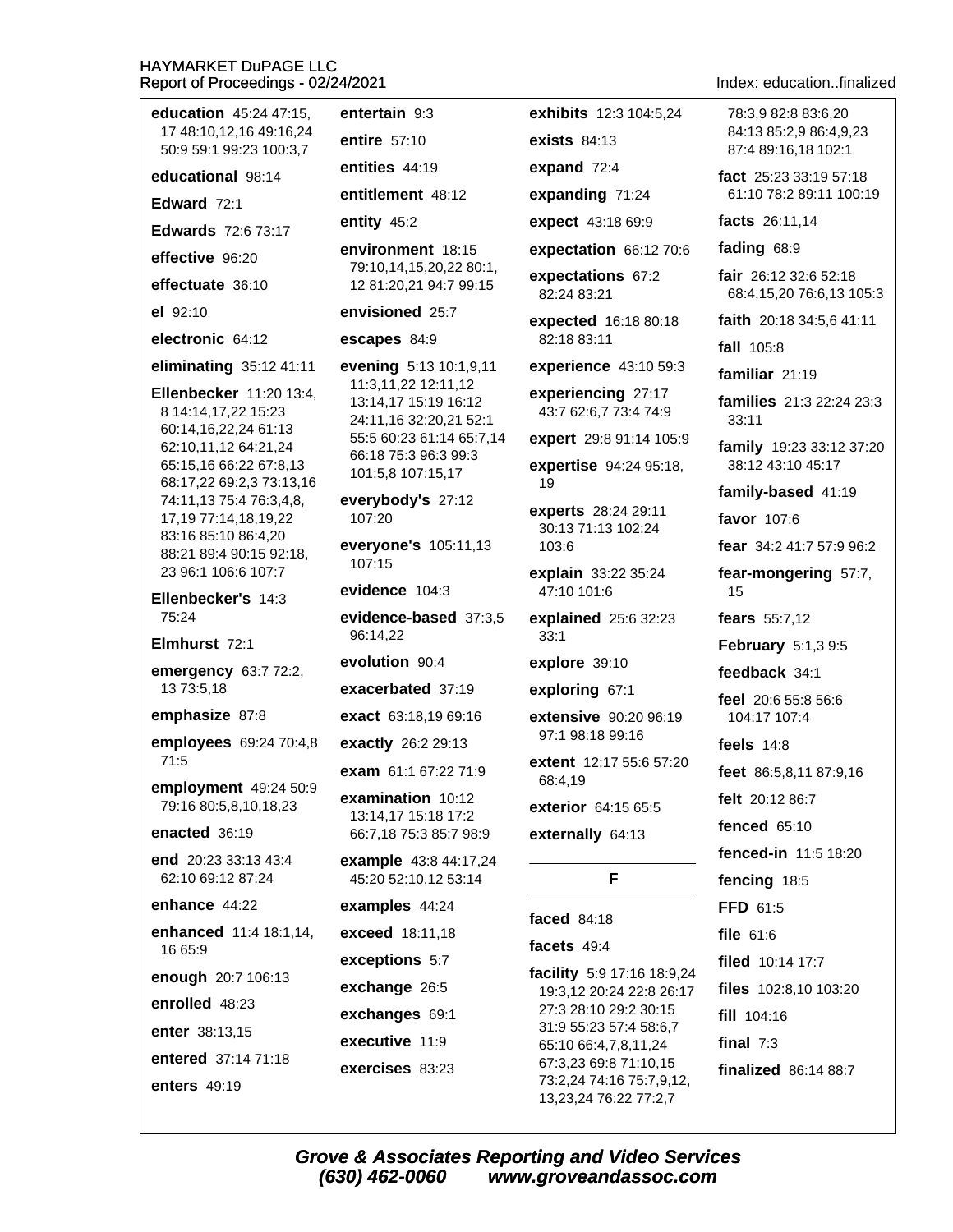| Finally 8:1       |
|-------------------|
| finance $35:7,11$ |
| financial $55:9$  |

financially 34:4

find 37:12 38:14 40:21  $106.12$ 

finding  $20:22$ 

findings 6:24 102:14

fine  $27:12.19$ 

fire 22:16 24:24 25:1,24 28:3 29:6 30:3 31:8,9,12

firsthand 25:17

fits 33:18

five-vear-olds 34:11 45:21

fixed  $6:3$ 

flat  $87:23$ 

**fleet** 89:22

flushing 29:17

focus 37:21 38:7 40:14 46:17.20 49:12

focused 39:5.6 44:6 80:15 102:5

focusing 46:7

follow 31:1 44:21 59:15

follow-up 28:14 99:5

followed 52:13

following 11:7 28:21 29:22 79:12.16

follows 5:13

foot  $90:8$ 

force 22:11 38:9

**forced** 48:21

foremost 17:15 19:22 22:7 39:4

form  $5:23$ 

fortunately 49:16

forward 7:9 14:16 17:19 43:21 95:18

**found** 11:22

foundation  $53:21.56:6$ foundational 54:5

68:23

founded 89:6

frankly 56:15

free 88:19

frequently 85:10

Friday 104:4,8 105:2 106:12 107:10

front  $63:13,15$ 

full 66:4 88:18

fully 26:11 36:6

fund 50:16 59:1

#### funded 46:3

funding 35:16 39:9 40:1 45:22,24 46:2 50:23 51:3,23 52:11 53:15,18 55:20,21 56:6,14,19,21 57:8,11,24 58:1,4 59:5, 11,19 98:8

funds 44:18,23 59:5,15, 22

futile 31:15,20

future 22:10 35:23 36:5 42:20.24 43:18 44:22 45:18 53:3

# G

gambling 87:15

game 68:15

gather 101:24

gave 30:22 52:10 65:17

GED 46:12 47:9,13,16 48:10 51:18 52:7

gem 18:14

general 57:24

generally 72:11 98:8 generate 28:11 generated 29:2 30:15 generous 17:22

gift 17:22

give 6:9 12:5 15:7 42:19 44:17 58:7,15 74:11 77:17

goal 16:18 18:10,16 19:23 21:13

goings  $87:2$ 

good 12:14 20:18 32:20, 21 34:5.6 41:10 43:5 61:14,20,21 87:13 109:6

government 7:8

governments 7:10

graduated 47:23 48:1,3

grant 51:7 52:12,13 53:1,8,9 59:2

grants 51:11,14 53:2,3

qreat 17:18 26:10 37:1 60:16 61:18 67:9 71:9 95:16 104:16

green 65:17

grocery 94:12

ground 31:4,7,15,18,22

group 69:19 82:12,23 83:10

groups 81:4 82:13 83:1, 5,7,20,23

guess 37:8 56:3,18 75:14 89:16 90:9 95:1 106:11

guidances 89:12

quide  $7:17$ 

**quys** 50:21 106:2

# н

half 78:10 handle  $43:11$ handoffs 72:13 hang-up  $75:18$ happened 46:7 happening 27:20,21 Index: Finally..highly

42:10

happy 21:4 55:18

hard 34:14 55:12 60:7

Haymarket 5:5 7:4 10:8, 13, 14, 16 11: 10 12: 1, 4, 22 13:9,12 17:8,9,11,22,24 18:22 19:1,5,10,11 21:7, 11 22:5 23:21 28:24 29:11,23 45:9 47:15 63:13 64:5,9 67:23 69:13,23 70:1 72:19 73:9 74:2.22 76:23 78:7.9 81:1,13 82:17,23 83:4,7, 11 86:8,11,21 89:21 90:18 91:2,11 94:21 95:17 96:22 97:9 98:13 99:2 100:3,8 101:4,23 102:3,9 103:9

Haymarket's 20:2 30:13 64:4 65:2 74:2 76:2 79:9

heal 45:16 50:22

health 46:14 47:18 75:12 99:18.20

health/first-aid 43:9

healthcare  $5:975:13$ . 15,23 77:2,7

hear 12:13 13:21 25:11. 17 60:7 61:15,16 70:1  $71:17$ 

heard 13:24 24:3,18 28:23 34:11,13 44:24 49:23 54:1 67:7 71:13  $90.7$ 

hearing 6:21 7:6,7,9,17 8:3 12:21 13:1,7 19:8 27:6 64:21 66:20 107:16

hearings  $7:14$  105:8

Herald 47:11 48:18 87:21 88:1.12

Hervas' 6:9

Hey 29:24

hiccups 74:5

high  $41:1947:2348:1.3$ 49:16

highly  $42:11$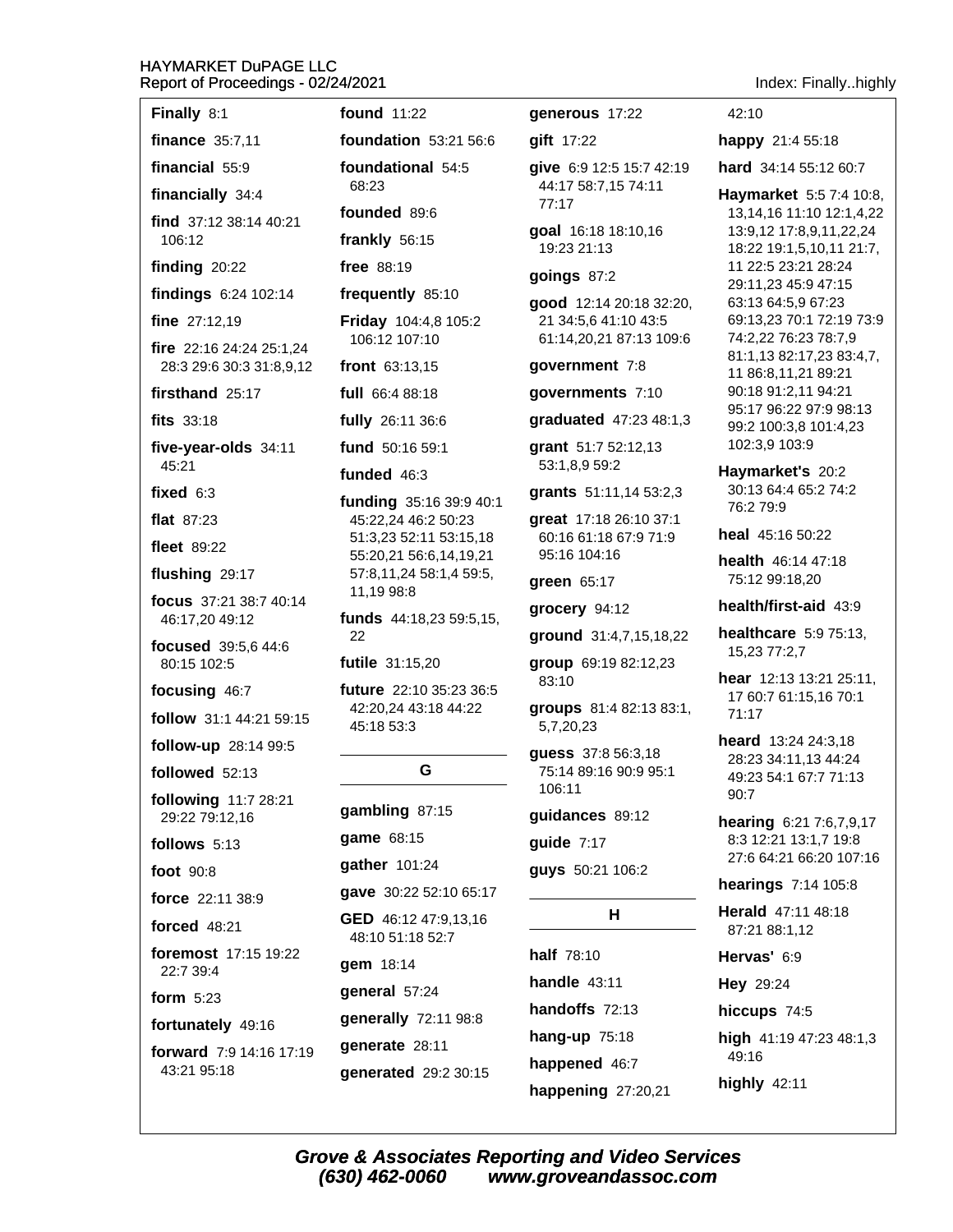# $\frac{1}{2}$

| Report of Proceedings - 02/24/2021                 |                                                     |                                                                           | Index: HIPAAlarge:                                 |
|----------------------------------------------------|-----------------------------------------------------|---------------------------------------------------------------------------|----------------------------------------------------|
| HIPAA 102:11 103:18                                | <b>illness</b> 21:15 46:20                          | intend 13:16 48:6 61:6                                                    | 67:4 76:21 87:17 90:5<br>94:24 95:4,13             |
| history 33:19 43:19                                | illogical 93:3,14                                   | intended 89:21                                                            | Itasca's $27:15$                                   |
| hit 13:24 40:12                                    | imagination 45:5                                    | intensive 66:13 69:6<br>70:20 93:22 94:2                                  |                                                    |
| hold 27:5 63:20                                    | impact 20:8 23:3 26:16,<br>20 27:3 31:9 33:10 34:4, | intent 19:15 40:15                                                        | J                                                  |
| <b>holding 102:24</b>                              | 15 35:15 36:6 39:1 41:20                            | <b>intention</b> 45:11,13                                                 |                                                    |
| Holmes 8:18,19 9:6,7,<br>16,17 96:8,9,12 97:4,6,   | impacted 21:3 22:24<br>33:14 34:14                  | interacting 99:14                                                         | January 101:22                                     |
| 13,15 107:18,19 108:5,6,                           |                                                     | interest 28:17                                                            | Jennifer 32:19                                     |
| 14,22,23                                           | impacting $23:342:8$                                | interested 7:21,24 30:1                                                   | <b>job</b> 6:22                                    |
| home 46:22 49:20 50:4                              | impacts 35:4                                        |                                                                           | <b>jobs</b> 82:1,2 93:8 94:12                      |
| 78:20,21,24 79:7,23,24<br>80:7,9,13,17,21 81:10,24 | implore 49:5                                        | interesting 46:11                                                         | join 106:7,16                                      |
| 82:6,18 83:13 93:5,8,21                            | important 25:23,24                                  | Interestingly 87:20                                                       | judge 44:4                                         |
| 94:4                                               | 33:13                                               | <b>internal</b> 102:5,8                                                   | <b>July 10:15 17:7</b>                             |
| <b>homeless</b> 20:13 34:3<br>57:3                 | importantly 18:10                                   | internally 64:12                                                          |                                                    |
| homes 27:1 47:14 78:16                             | impression 35:17 45:9                               | interventions 96:19,22<br>97:1                                            | Κ                                                  |
| homework 83:12                                     | improve 96:21                                       | <b>introduce</b> 10:1 15:4                                                | <b>Karen</b> $11:9$                                |
| hope 42:13 43:4,22 44:3,                           | inappropriate 57:15                                 | 25:16                                                                     | <b>KHAN</b> 8:10,13,15,18,20,                      |
| 9,11 59:12 82:3 84:20                              | included 71:5                                       | introduced 15:5,8<br>introductory 25:5,10,13                              | 22,24 9:12,14,16,18,20,<br>22 108:1,3,5,7,9,11,18, |
| 91:23 93:7 94:2 98:21                              | including 7:16 65:3                                 |                                                                           | 20,22,24 109:2,4                                   |
| hoping 62:24                                       | incorporate 95:21                                   | 26:4                                                                      | killing 44:7                                       |
| hospital 36:17 49:6                                | incorporated 78:1                                   | investigation 35:6                                                        | <b>kind</b> $25:544:1451:2$                        |
| 71:14 72:1,7 73:4,18                               | increased 20:13                                     | invite 98:4                                                               | 53:18 56:15 95:2                                   |
| hospitals 71:22 72:18,<br>23 73:11,20              | independent 35:5,14                                 | <b>invoked</b> 13:9,12                                                    | Kissel 11:9,11,18,21<br>12:8,13 13:13 14:4,8,19    |
| hour 65:24 83:17                                   | indication 29:16                                    | involved 20:19 22:19                                                      | 15:4,19 69:15 101:10,18                            |
| hours 10:24 66:16,20                               | $individual$ 23:4 26:24                             | 41:7 46:5 47:6 83:21                                                      | 102:13 104:2 105:1,12                              |
| 82:7                                               | 48:20 70:13 103:19                                  | involvement 71:3                                                          | <b>Kissel's 14:10</b>                              |
| housing 37:12                                      | individual's 48:19 49:4                             | involving 21:24                                                           | KLOA 67:15 68:3,14                                 |
| hub 92:5,6                                         | individualistic 50:8                                | Irving 5:6,11 61:3,5,9<br>63:2                                            | 89:20 101:12                                       |
| huge 35:3 92:20                                    | individuals 22:22 33:14<br>41:18 42:2,7 46:21       | <b>issue</b> 11:3 23:8 27:21                                              | knowing 44:16                                      |
| human $70:13$                                      | 47:16,23 48:1,3,21,22                               | 31:22 41:17 46:8 51:24<br>54:10 56:19 57:18 58:4<br>67:9 75:16 94:20 95:2 | knowledge 105:11                                   |
| hundreds 98:19                                     | 49:5,8,10,13 50:16,23<br>51:1 53:16 79:10,11,21     |                                                                           | L                                                  |
| hung 75:14                                         | 81:17 82:4                                          | 102:4 105:16                                                              |                                                    |
|                                                    | infancy 91:20,21 92:14                              | <b>issue's</b> 106:23                                                     | landscaping 11:4 18:1,                             |
| I                                                  | information $7:1635:15$                             | <b>issues</b> 25:11 31:23 35:8                                            | 2,3,11,17 61:24 62:14<br>65:9                      |
| i.e. 85:17                                         | 61:22 103:8                                         | 37:20 40:23 43:24 44:11                                                   | large 7:14 51:1 53:16,22,                          |
| idea 55:15 63:24 64:2,3                            | initially 34:9 38:3 39:17                           | 51:10 53:3 55:11 79:17<br>89:7 100:22                                     | 23 54:2,4,20 59:9,10,11                            |
| 87:13 91:19 93:7                                   | inpatient 66:14 69:6<br>80:7 81:12 93:16            | <b>Itasca</b> 17:12 19:16 21:7<br>22.9 26.22 27.11 29.10                  | 89:22<br>larger 43:12 69:11                        |

**Illinois** 16:23 38:11 61:6

**inside 83:19** 

largest 86:9 87:10

33:8 36:23 37:14 38:19

45:23 48:6 61:6 66:8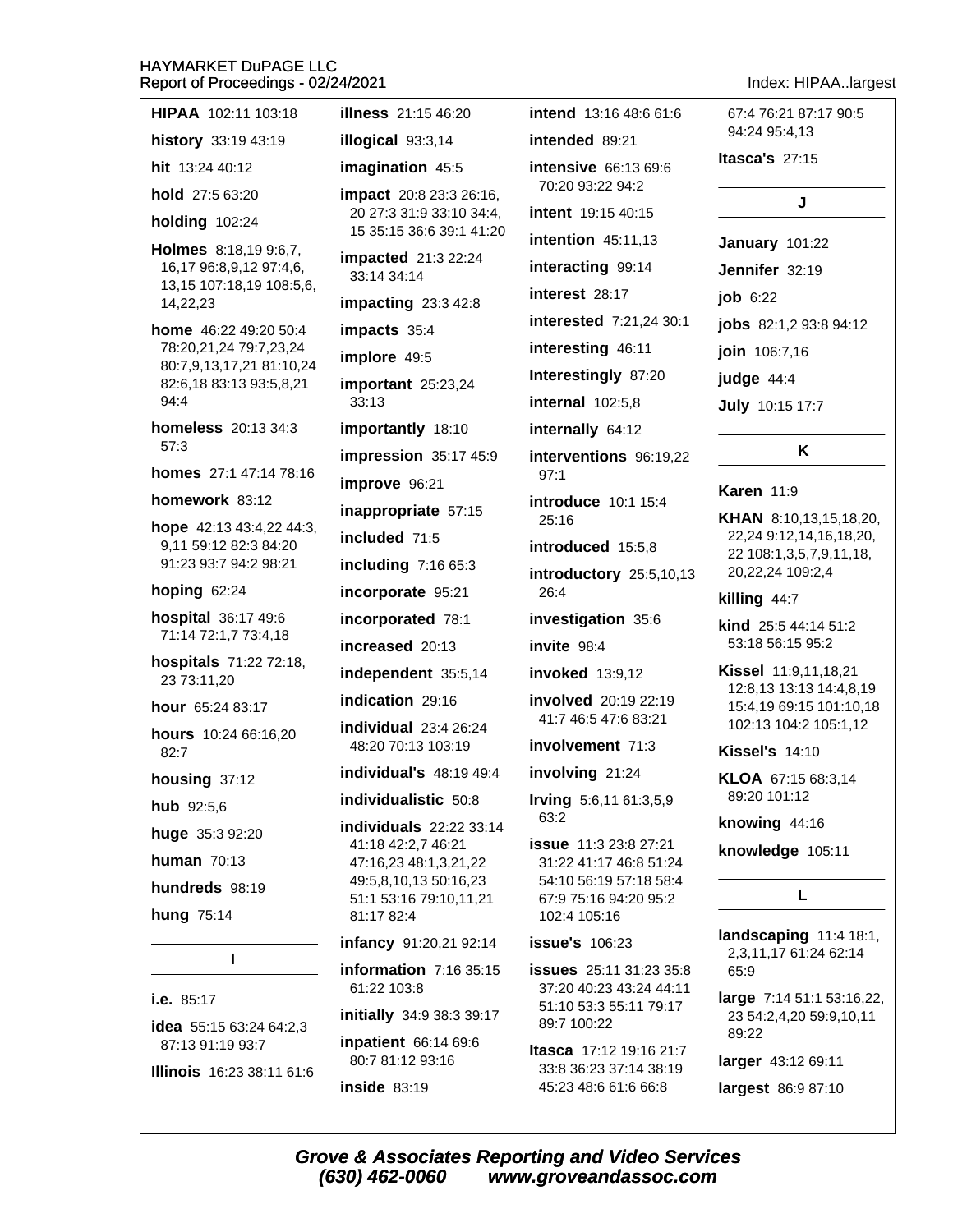| latitude 51:17                            | 19 84:17 85:15,21 94:4,6                                                     |  |  |
|-------------------------------------------|------------------------------------------------------------------------------|--|--|
| <b>laws</b> 36:5 40:8                     | lives 20:8 49:3,15 80:7                                                      |  |  |
| lawyers 12:1 13:9                         | 95:14                                                                        |  |  |
| lay 54:5 56:5 68:23                       | living 78:24 79:6,9,13,19<br>80:23 81:6,9,11,19 82:22                        |  |  |
| leadership 25:14 90:19                    | 83:13 85:16                                                                  |  |  |
| leaks $63:5$                              | LLC 5:5 10:8 17:8,11                                                         |  |  |
| learn 50:20 59:12,17<br>80:1,2 85:14      | 61:6<br>local 7:10 73:10,20                                                  |  |  |
| <b>learned</b> 81:22 89:21                | locally 37:4                                                                 |  |  |
| 90:1                                      | located 85:1 87:13                                                           |  |  |
| leave $84:19$                             | location 5:5 21:18 33:3,                                                     |  |  |
| legal 6:15,16,21 8:4 40:7                 | 8 48:7 71:10 81:11 87:17                                                     |  |  |
| legally 7:23                              | 88:10 90:8,21 92:8 95:4                                                      |  |  |
| length 67:9                               | lodge 11:21                                                                  |  |  |
| lessons 82:24                             | logical 87:8                                                                 |  |  |
| letter 40:5,7                             | Logically 37:15                                                              |  |  |
| <b>level</b> 38:1 63:12 91:7              | long 33:19 87:6                                                              |  |  |
| license 86:7,16,17                        | long-term 79:10                                                              |  |  |
| licensure 89:13                           | longer 16:17 19:16 65:6                                                      |  |  |
| life 21:15 37:21 46:19                    | longest 20:3                                                                 |  |  |
| 49:4,8                                    | looked 18:3                                                                  |  |  |
| life's 84:18                              | Loop 20:4,10,16 21:5,17<br>22:14 29:2,12 30:15                               |  |  |
| life-saving $20:121:14$<br>32:3 39:7 44:6 | 33:3,17,21 36:8,12,16,<br>18,24 42:23 58:12,14                               |  |  |
| light 45:10 65:18                         | 85:2,8,18 86:22 89:17                                                        |  |  |
| lighting 64:15,22 65:5,<br>19             | 90:1 97:9 102:1<br><b>lost</b> $56:15,1769:1$                                |  |  |
| lights 65:23 66:1                         | lot 7:16 16:16,17 21:1                                                       |  |  |
| limit 93:4                                | 22:21 37:19 40:5 41:7<br>43:12 44:7 51:17 54:9                               |  |  |
| limited 10:21 51:20                       | 56:1 63:13,14 68:17                                                          |  |  |
| <b>Linden 72:2,7</b>                      | <b>love</b> 39:10                                                            |  |  |
| lines 87:6 88:5                           | Lustig 5:14 10:10,13,17,                                                     |  |  |
| linkage 71:19 72:6,17,<br>22 73:8,10,19   | 22,23 11:12,18 12:10,21<br>13:15 14:7 15:18 16:5,<br>11,14 17:13 18:19 24:10 |  |  |
| liquor 84:14 87:15                        | 19,23 28:3 29:5 30:22                                                        |  |  |
| <b>list</b> $36:149:16$                   | 32:10,11,18 46:24 47:2<br>51:17 52:3 55:6,9,18                               |  |  |
| <b>listen</b> 80:15                       | 56:5 57:24 60:8 61:14                                                        |  |  |
| listening 16:9                            | 64:24 65:13,17 66:22<br>67:11 68:15 69:4 76:1,9,                             |  |  |
| live 79:23 82:17 83:6,10,                 | 15 77:17 85:13,19 88:19<br>96:1,7,12,16 97:5,12,16                           |  |  |

Index: latitude..misunderstand

102:7 103:15

M

60:23

103:22

main 89:8

maintain 102:10

manage 88:4

manual 102:11

manually 102:8

material 67:17

102:12 103:19

 $maximum$  19:13

**math 70:5** 

105:22

meal 82:8

means 78:23

meantime 91:24

measured 96:24 98:6.11.24 99:9 101:16 medical 20:24 22:8 49:7 Lustig's 11:7 15:12 66:8,11,24 67:3,22 69:12,16 70:21 71:3,6 73:1,24 74:16 75:6,9,12, 15,23 79:16 meet 7:6 18:4 22:23 28:17,18,19 29:20 31:2 made 12:24 17:23 19:7 74:23 76:23 77:3 20:17 21:21 23:15 28:22 34:8,20 42:6 65:4 66:24 meeting 5:12 14:20 67:19,23 77:24 86:19 22:16 25:4,5,11,13,15 88:19 91:2 101:11 26:3,9,22 27:2 28:10,16 29:6 30:3,5 31:3,15,20 35:3 40:18 44:2 59:9 71:20 101:22 102:2 meetings 25:9,10 28:14 maintaining 35:21 44:3 60:1 71:14 79:17 82:12 105:18 maintenance 66:2,3 member 83:9 major 20:1 84:3,5 88:15 members 37:20 46:24 make 5:17 6:24 7:3 96:6 16:13 25:20 27:15 48:11 50:3 86:13 94:3 106:1 memorandums 71:19 making 53:24 65:4 86:4 mental  $43:9$ Malcolm 47:12 48:18 mention 16:15 mentioned 24:23 35:22 50:12 59:2,5 managing 70:18 94:22 merit 40:22 41:4,7,16,24 42:5.18 met 24:24 102:2 March 105:19 107:17 method 7:7 marijuana 86:8 87:9 methods 91:16 marshal 25:1 31:12 mic 68:8,12 Mary 10:7 27:6,17 29:24 microphones 60:5 middle 44:5 materials 68:3,14,19 midst 93:15 mind 38:6 56:16 60:14 68:6 71:1 91:3 matter 6:15 16:23 23:10 minds 37:17 minute 53:6 60:3  $minutes$  60:19 mission 33:7,10,19 79:9 misunderstand 52:2

**Grove & Associates Reporting and Video Services** (630) 462-0060 www.groveandassoc.com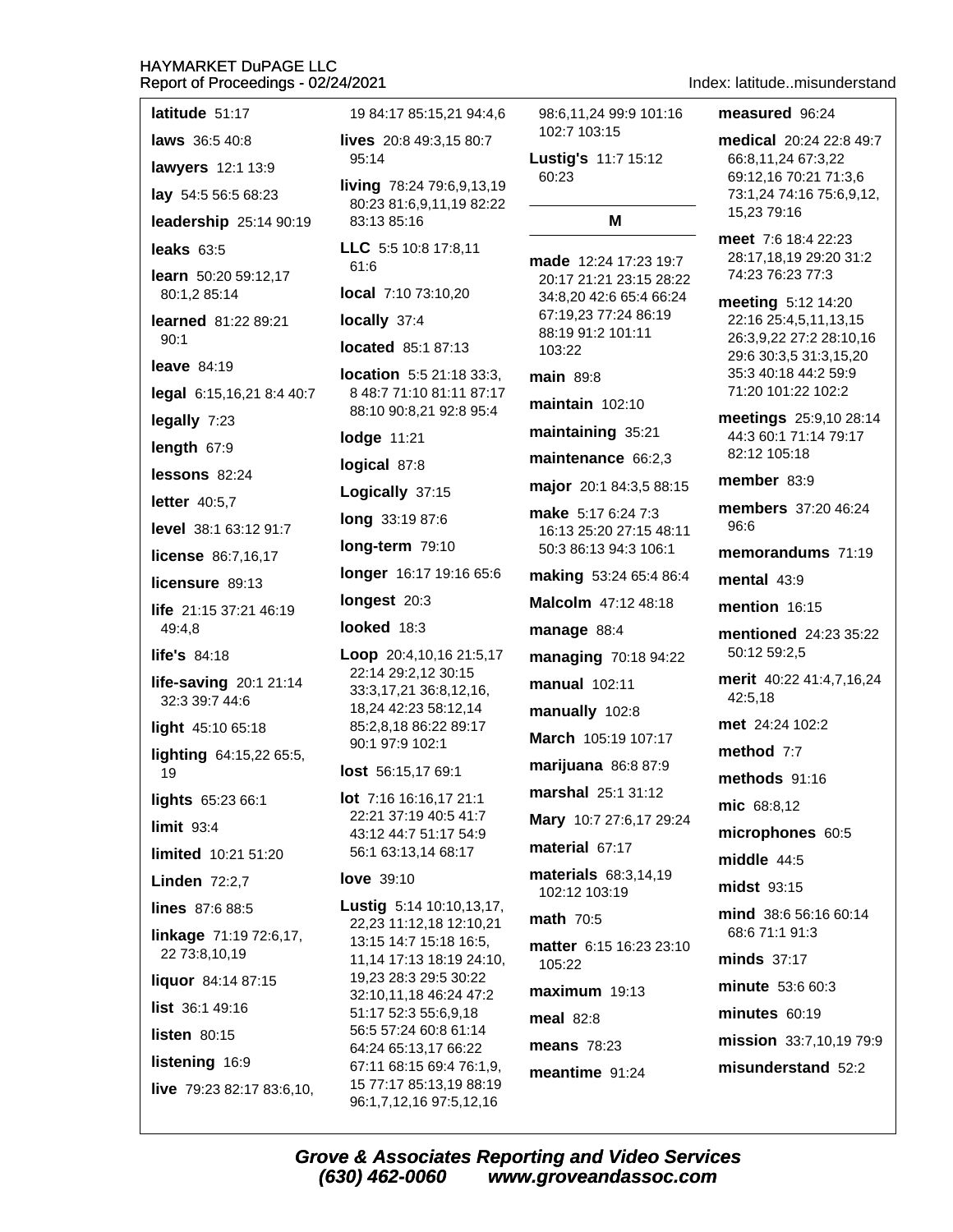misunderstood 53:6

| mixed-use 5:9                                     | 31:24 34:3 41:6 45:15<br>87:4                       | objection 11:21 14:3                             | options 36:23 58:24                                     |
|---------------------------------------------------|-----------------------------------------------------|--------------------------------------------------|---------------------------------------------------------|
| Mo 8:12 9:10 27:14 62:5<br>108:16                 | necessary 23:11 56:2,9                              | 55:24 57:14,17 67:6<br>76:11 85:24 87:21 88:17   | order 5:8 55:19 78:16                                   |
| <b>model 85:12</b>                                | 63:8 90:2                                           | 89:6 102:19 103:23<br>104:21,22 106:7,17         | organization 25:9,16                                    |
| modification 65:5                                 | needed 42:4,12 63:6                                 | Objection's 88:24                                | original 10:14                                          |
| modifications 63:2                                | negative 45:10                                      | objections 88:19 89:8                            | originally 17:7                                         |
| 65:3                                              | neglect 38:14                                       | 107:8                                            | outcomes 49:10 96:21,                                   |
| mom 37:5 38:2                                     | negotiate 41:10                                     | objective 16:4                                   | 23                                                      |
| <b>moment</b> 12:19                               | neighboring 84:11                                   | objector 61:6                                    | outpatient 78:4,13,17,<br>18, 19, 22 79: 1, 6, 11 80: 7 |
| money 44:21                                       | night 109:6                                         | objectors 6:23                                   | 81:12,23 93:16,19,22<br>94:3                            |
| monitoring 5:24 47:6                              | <b>NOLFO</b> 15:24 24:17,22<br>27:5 28:1 29:9,15,22 | obligation 50:18 59:11                           | outpatients 78:8                                        |
| 70:14,17                                          | 30:7,9,16,19,23 32:9                                | obligations 59:1                                 | outspoken 84:24 85:19                                   |
| <b>month</b> 105:15                               | 102:16 103:12,21                                    | obtain 55:20                                     | 86:18                                                   |
| months 11:1 54:18 56:5                            | <b>normal</b> 15:21                                 | <b>occasions</b> 66:23 74:17                     | overcrowded 73:6                                        |
| mother 20:4 21:11 36:22<br>37:13 39:13 44:21 52:4 | note 101:12 105:5                                   | 96:13 103:5                                      | <b>overdose</b> 23:2 28:7                               |
| 59:15                                             | <b>noted</b> 107:8                                  | <b>occur</b> 101:24                              | overdoses 27:1                                          |
| <b>mother's 38:18</b>                             | notes 52:5 56:13 60:2                               | occurring 85:7,8                                 | overrule 104:21                                         |
| mothers 38:13,15 51:22                            | notice 12:6 13:10 14:19<br>102:23 104:17,18 106:13  | <b>occurs</b> 64:22                              | overruled 88:24                                         |
| 89:16,17 97:9                                     | number 29:1 30:14                                   | offer 19:16 21:16 37:2<br>38:18 42:14 43:9 44:13 | overruling 85:23                                        |
| motion 9:4,23 107:16<br>108:13                    | 39:18 53:16,22,23 54:3,                             | 45:23 52:4,5                                     | overseen 70:24                                          |
| motivates 37:22                                   | 4,7,20 66:19 93:19,20<br>94:10 103:10               | offered 40:1                                     | owner 5:4 17:8,10 61:5                                  |
| motivating 38:9                                   | numbering 70:4                                      | offices 93:9                                     | ownership 11:4 17:6                                     |
| <b>MOU 72:6</b>                                   | numbers 31:24                                       | <b>oftentimes</b> 37:18 38:5                     | 61:8                                                    |
| <b>MOUS 72:23</b>                                 | numerous 10:24                                      | 79:21                                            | P                                                       |
| move 7:8 30:22                                    | nurses $71:6$                                       | on-site 40:8                                     |                                                         |
| moved 9:6 107:18                                  | nursing 71:2                                        | one-page 104:7                                   | pandemic 7:5,15 40:12,                                  |
| 108:14                                            |                                                     | open 6:6 15:15 28:18<br>31:11 86:5 87:9          | 14 44:4,7 91:5,22                                       |
| moving 14:16 49:22                                | O                                                   | opening 6:10 16:13                               | parent 41:21                                            |
| multiple 66:9,23 74:17                            |                                                     | 17:16                                            | parents 57:3                                            |
| 103:5                                             | <b>O'KEEFE</b> 9:24 10:7<br>11:23 12:20 60:4 73:15  | operation 88:13                                  | Park 5:6,11 61:3,5,9 63:2                               |
| <b>mute 10:2</b>                                  | 77:9 101:4,19 103:3,17,                             | operational 64:15 65:6                           | parking 63:13,14                                        |
|                                                   | 24 104:1,6,10,13,24<br>106:21 107:5                 | opinions 78:2 106:11,13                          | part 19:14 24:23 28:6<br>40:4 48:19 50:1,20 51:19       |
| N                                                 | <b>Oaks</b> 72:2,7                                  | opportunities 32:2 39:8                          | 57:1,2 65:1 67:17,18                                    |
| natural 90:3                                      | object 51:16 53:20                                  | 44:22 51:7 58:9 59:16,17                         | 69:17 74:21 76:20 78:3<br>89:13,24 92:13                |
| nature 53:10                                      | 64:17 66:15 75:1 85:5                               | opportunity 7:18 16:11,                          | participate 20:7 81:4                                   |
| nearest 71:14                                     | 102:16,21 103:1 106:10                              | 21 19:2 54:22 104:16,23                          | participated 59:14,18                                   |
| nearly 39:22                                      | objected 55:21                                      | opposition 88:15                                 | 78:18,22                                                |

necessarily 25:9 26:20

Index: misunderstood..participated

option 49:20 90:3

objecting 29:3

**Grove & Associates Reporting and Video Services**  $(630)$  462-0060 www.groveandassoc.com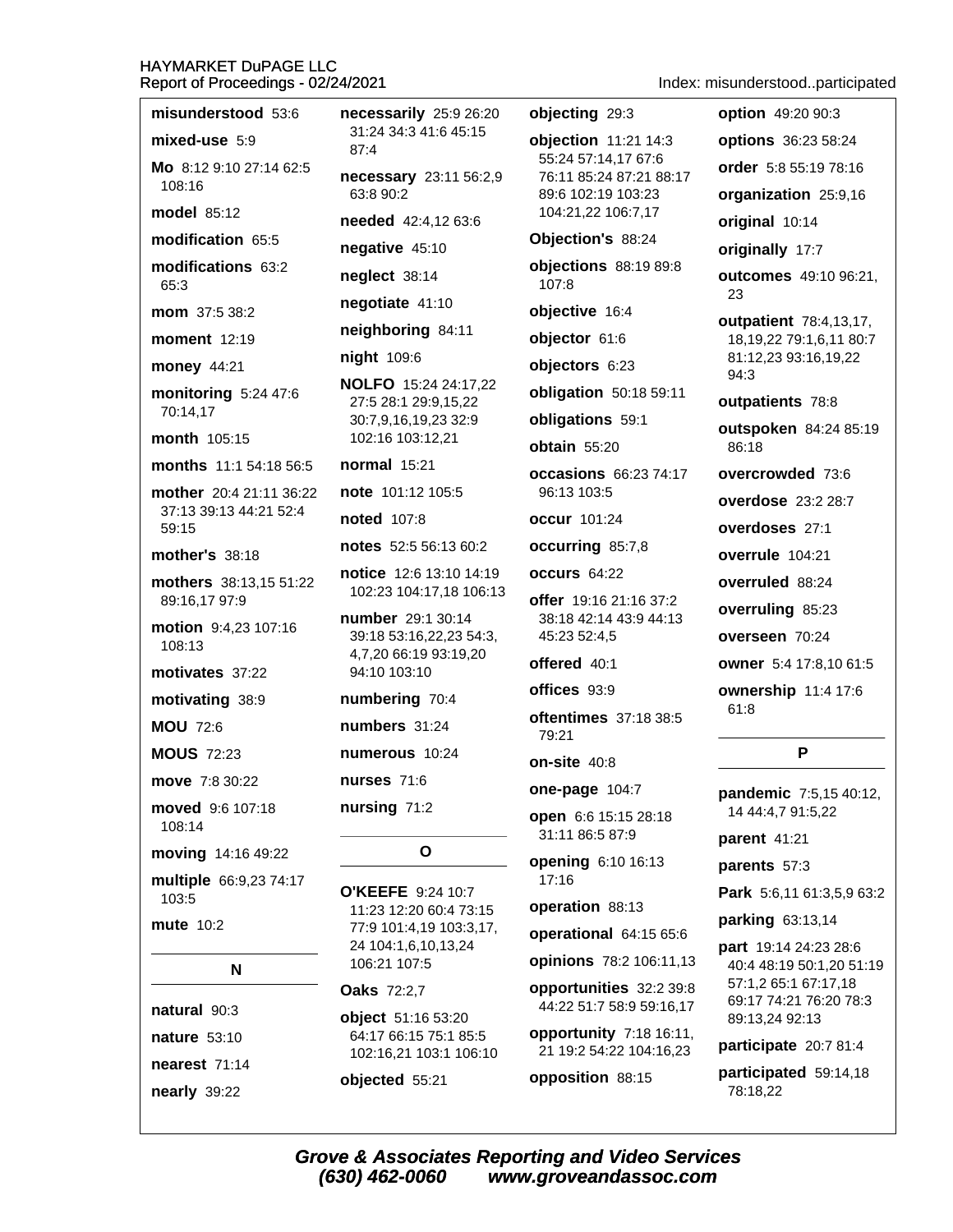participating 78:17 79:24 performed 62:20.23 participation 83:22 period 100:8 parties 5:21 7:21 13:9 periods 67:21 15:21 16:12 31:3 61:2,4 105:3,14 106:19 permit 5:8 parties' 106:9 permits 63:8 partner 43:5 51:13 perplexed 54:24 partnership 43:21  $105:19$ parts 92:16 93:9 party 7:24 pertaining 103:19 passed 61:7 passes 9:23 past 52:20 78:22 97:8 7:21 76:9 **patient** 18:23 50:8,9,11 **phase** 49:20 55:2 69:5 79:19,21 82:13 90:17 103:19 phonetic 55:14 patient's 38:6 81:17 91:8 patients 18:9 19:3,4 90:10 36:15,17 39:4,6 46:6,13, 16 47:13 69:6 70:7,10,19 72:13,19,24 73:4 78:12 79:5 81:21 82:14 84:17 47:1 48:19 50:7 51:2 85:3,14 86:21 87:1,5,18, 52:6,7,9,11 53:15,19 24 90:3,22 92:16,18 93:18 96:24 79:12 81:17 90:9,23 patio 11:5 18:5,20,22 19:1 62:18,19 63:10,11, 16,17 64:2 65:10 pay 47:16

PC19-014 5:3 9:4

people 16:20 22:8 32:6. 7 41:23 44:8 46:17 49:9 53:22,23 54:3,4,20 63:11.20.22 70:12.13.24 71:4 78:24 79:5 81:5,8 82:16,21,24 83:4,5,10, 13, 18, 21 84: 21 87: 3, 6 88:5 91:12,15 93:2,13,15 94:11 95:8

people's 95:14

percentage 54:12 56:10 79:4

percentages 55:4

perfecting 94:16 95:17 person 7:6 80:20 89:12 perspective 20:11 75:8 petition 5:6 6:22 7:4,7 petitioner 5:4,21 6:23 phrase 31:19 46:24 54:2 place 72:6,8,23 79:18 **plan** 5:2,8 6:14,19,24 7:2.13 8:3 10:9 11:14 16:6 22:1.19 44:14 45:19 58:22 61:2 67:12 74:18 91:1,20 92:1,14 94:10 95:20 96:6 101:6 107:3 planned 5:7 62:1,2 74:3, 19,23 75:10,14,19 76:2, 10.24 77:3.7 pleased 21:4 point 12:17 24:14 26:11 28:17 29:10 31:15 38:20

41:9 43:20 49:21,22,24

59:21 71:12 73:3 83:18

86:3,12,13 95:6 97:21

point-of-service 47:5

101:3,7,22 106:20

107:13,14

points 38:21

policies 36:9

51:23 55:12 56:15,18

policy 36:20 90:10

population 20:10 21:1 22:14 35:9 36:7,11 42:23 47:20,22 51:1 54:13 55:2,4,8,20,23 56:10 57:5 58:14,17 78:24

populations 36:2 64:1 96:21 98:15

POS 46:10,24 47:2,3,4

posed 76:1

position 26:9 41:2,4 85:16 88:14 89:7

possibly 7:21 102:4

potential 31:9 56:21  $85:1$ 

potentially 12:22 59:11 70:20

practice 80:2 81:22

precise 76:18

precisely 76:4

predicated 57:17

predominantly 10:22

preferred 7:7

premises 64:6 81:6

prepare 84:20

prepared 36:10 101:10

present 9:2 12:14 13:16 16:12 73:21 99:3

presentation 5:18,22

presented 7:20 22:9 56:22 68:18

presenting 10:10,22 12:22.23 13:13 56:23 85:15 104:3

presents 21:6 36:22

president 10:13 11:10 25:8

pretty  $6:11$ 

previous 56:24

previously 6:13 39:12 44:12 54:7,16 66:17 68:18 79:2 102:6 105:18

Index: participating..progresses

primarily  $26:233:2:4$ 

primary 73:11,20 prime  $95:4$ principal 36:21 principles 40:6 print 88:20

prior 16:10 34:16 35:24 38:22 50:13 67:12,18

priority 36:1

problem 27:6,7 62:8  $86.24$ 

problematic 86:10

procedure 5:12

procedures 7:13 36:9

**proceed**  $14:2,9$  15:20 16:3 24:20 62:9 103:10 104:14 107:11

proceeding  $5:146:16$ 11:1 12:18 16:9 65:14

proceedings  $5:166:2$ , 19

process 8:1,4 14:13 22:21 36:10 40:10 50:5

processes 40:13

productive 38:24 45:16  $82:4$ 

program 19:10,16 20:4, 20 21:7,8,16,24 23:21,22 33:2,3,7,13,20 35:13,15, 18,22,23 37:3,5,9,14 38:18 39:13,19 41:11,14, 24 42:11.18.20 43:13.16. 17 44:13 45:16 50:1 51:18,19,20,23 57:18,19, 23 58:5,10 69:17 71:2,3 94:19 100:10

programming 11:6 32:23 39:10 52:23 64:7  $72:3$ 

programs  $20:337:2$ 46:4 50:14,15 57:24 69:14 79:18 86:6 93:11 96:14,23 99:12

progresses 41:23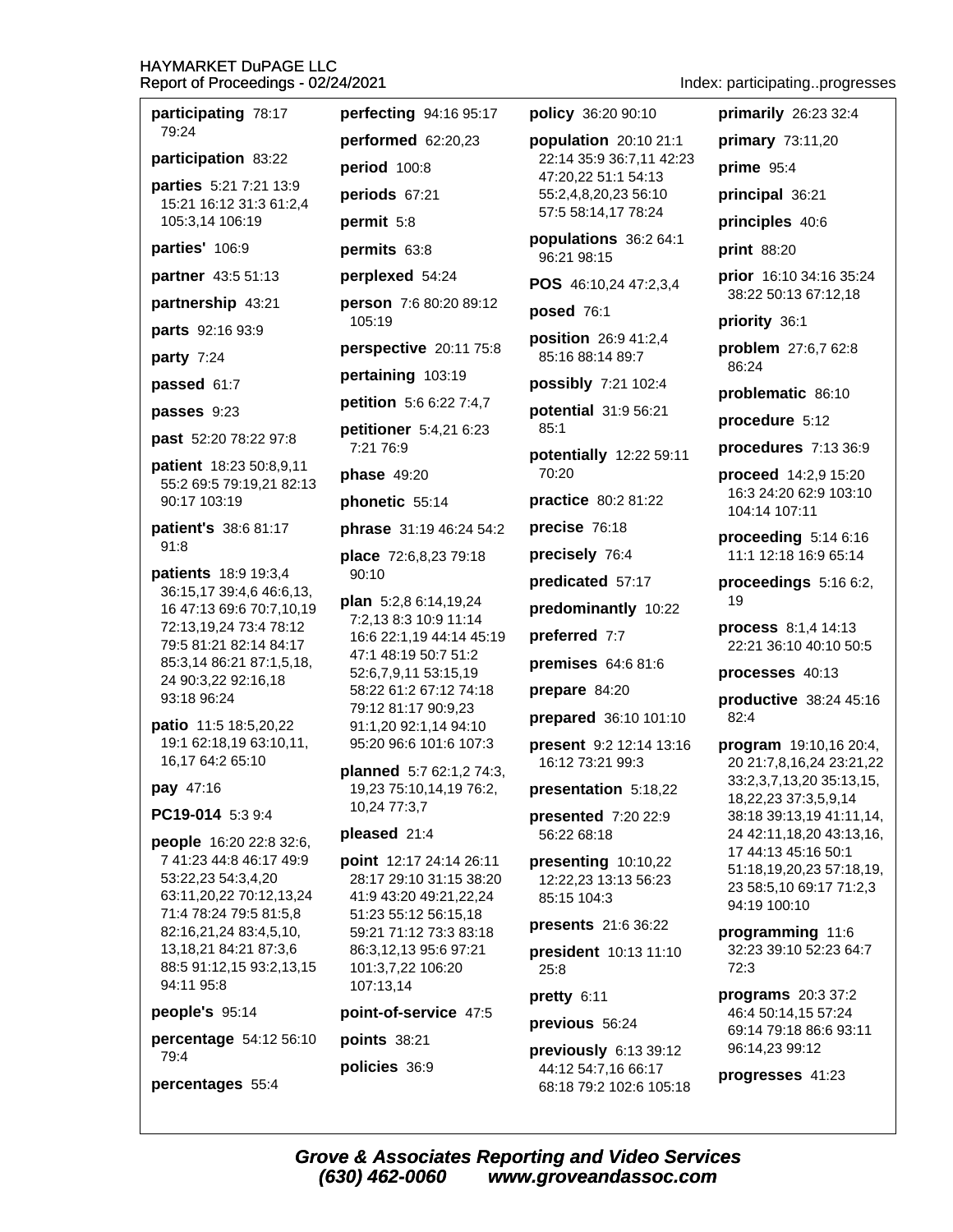| progression 49:12                                                                                                             | purchased                                                              |
|-------------------------------------------------------------------------------------------------------------------------------|------------------------------------------------------------------------|
| progressive 41:22                                                                                                             | purchaser                                                              |
| project 25:6,17 91:17                                                                                                         | purpose 11                                                             |
| projection 70:4                                                                                                               | 19:20 31:20                                                            |
| property 17:10,14,23                                                                                                          | purposes of                                                            |
| 64:5,9,10,19 65:3,4,12                                                                                                        | put 28:5 63:                                                           |
| proposal 33:23,24 34:8,<br>16,21 41:2,5,8,13 93:6                                                                             | putting 85:                                                            |
| propose 15:2,17 51:3<br>53:15 91:10                                                                                           |                                                                        |
| proposed 27:3 39:18<br>53:19 62:14,16 66:7 69:7<br>71:15 73:2 74:16 76:22<br>78:3,9 84:13 85:8 86:23<br>89:16 90:8 92:13 95:9 | qualify 53:1<br>question 1<br>14:7 23:23:<br>29:12,13 30<br>31:16 32:1 |
| proposing 63:16                                                                                                               | 12 35:19 37<br>24 48:13 53                                             |
| protect 6:22 18:8                                                                                                             | 21 56:3,6,9,                                                           |
| protected 102:11<br>103:19                                                                                                    | 23 58:1,3,22<br>67:11 68:4,<br>24 76:5,7,8,                            |
| Protection 30:3                                                                                                               | 13,20,2180                                                             |
| proud 96:18                                                                                                                   | 85:20 88:17<br>94:14 96:17                                             |
| prove 74:23 76:23                                                                                                             | 99:5 101:11                                                            |
| proven 96:20                                                                                                                  | 107:3                                                                  |
| provide 7:19 16:19<br>19:10 20:15 21:4 22:12<br>23:11 26:17 42:4 47:13<br>48:18 77:5 82:23 86:2<br>91:7 101:17,18             | questioning<br>52:3 54:8 5<br>58:21 67:18<br>questions<br>11:8 12:10   |
| provided 32:4 63:12<br>65:9 82:18 88:18 100:8<br>103:20                                                                       | 15:3,19 16:<br>32:22 39:18<br>43:15 54:6,<br>57:10 58:12               |
| providers 71:6 73:12,21                                                                                                       | 68:23 96:7,                                                            |
| providing 19:20 33:20<br>44:6 98:14 104:18                                                                                    | 24 98:2,7,14<br>12,16 102:1                                            |
| provision 11:5                                                                                                                | <b>quick</b> 24:18                                                     |
| proximity 87:14 95:5                                                                                                          | quorum 9:1                                                             |
| public 5:15,17 6:21,23<br>7:14,18,19 45:24 47:1                                                                               | quote 73:9                                                             |
| 48:12,16 50:15,18 51:4                                                                                                        |                                                                        |
| 53:17 94:18 95:5,6 97:10<br>99:23 100:2 105:22                                                                                | raise 105:10                                                           |
| <b>purchase</b> 17:23 64:4                                                                                                    | raised 23:1                                                            |
| 65:2                                                                                                                          | 39:1 40:22 4<br>100:20 101:                                            |
|                                                                                                                               | Grove & Asso                                                           |

 $17:9$ :11 12:7 12:9 67:24  $467:375:5$  $\overline{2}$ Q 17 2:12,17 13:19 27:9 28:2 :12.20.24 33:18 34:10,  $'$ :1,8 40:4,20, 3:21 55:1,17, 13,16 57:21, 2 64:18 65:18

64:10

raising 16:20

range 58:23

ratio 66:13,17 69:8

Ray 8:22,23 9:20,21

10,15 109:2,3

re-asking 56:16

reached 39:17

reading 21:19

real 49:1 85:18

realization 85:18

reality 95:7

realize 13:23

realized 55:13

realtime 86:19

 $95:1$ 

88:15

rebuild 49:15

rebuttal 98:4

received 40:5

93:13,18 107:9

recently 61:3,4

recess 60:18,20

recitation 88:18

recognize 23:19

recognized 7:24

recommend 91:11

recommendation 7:1

21:21 22:3,4,6 91:2

recommended 23:14

reason 37:24 69:21 73:7

**reasons** 17:14 73:8

recall 78:4,5 92:7,9

receive 38:9 49:14

**receiving 37:17 39:7** 

73:3 78:13 81:11,14,15

 $105:20$ 

reach 105:21 106:2

ready 103:10 104:14

97:17,18 107:22 108:9,

16,24 75:19, ,12,14 77:12, ):15 83:16 89:1,3 90:14 97:6 98:6 ,21 106:24

 $929:450:13$ 6:4 57:11,16 375:2102:19

5:20 7:18 13:15 14:5,18 19 24:19 29:7 3,22 40:16 9 55:7 56:18 2 59:24 60:11 10 97:15,22, 4,24 101:1, 3 103:3,5,10

3,19

1

87:24 88:1

# R

#### 6

8 33:5 38:20 41:15 43:24 :21 106:24

Index: progression..relevance

#### recommending 7:2

reconsideration 106:18

record 6:19 8:2,6 12:24 45:8 106:9,16 107:8

#### recording 8:8

records 102:6

#### recover 83:19

recovery 47:14 49:20 50:3 70:7 78:2,10,12,16, 19,21,24 79:6,22,23 80:9,17 81:9,24 82:5,17, 22 83:2,12,13,22 84:21 93:5,8,21 94:4

recross 99:4

**RECROSS-EXAMINATION 99:7** 

**REDIRECT 98:9** 

reference 86:3 88:4 89:6

referred 74:15 75:6

referring  $38:2344:10$ 

**reflect** 18:15

regard 54:1 62:18 63:9 67:2 69:4,6 90:6 95:19

regarding 87:21

regardless 75:22 82:14

regroup 60:19

regulatory 22:11

rehash 54:15

relapse 85:4 87:24

relates 68:14

relationship 45:4,10 50:21 58:16 59:21

relationships 43:19  $72:4$ 

**relative** 21:20 24:12 29:7 31:22 35:7.8.10 57:22,24 59:18 65:8 81:17 89:13 98:14 101:8

released 94:6

relevance 52:14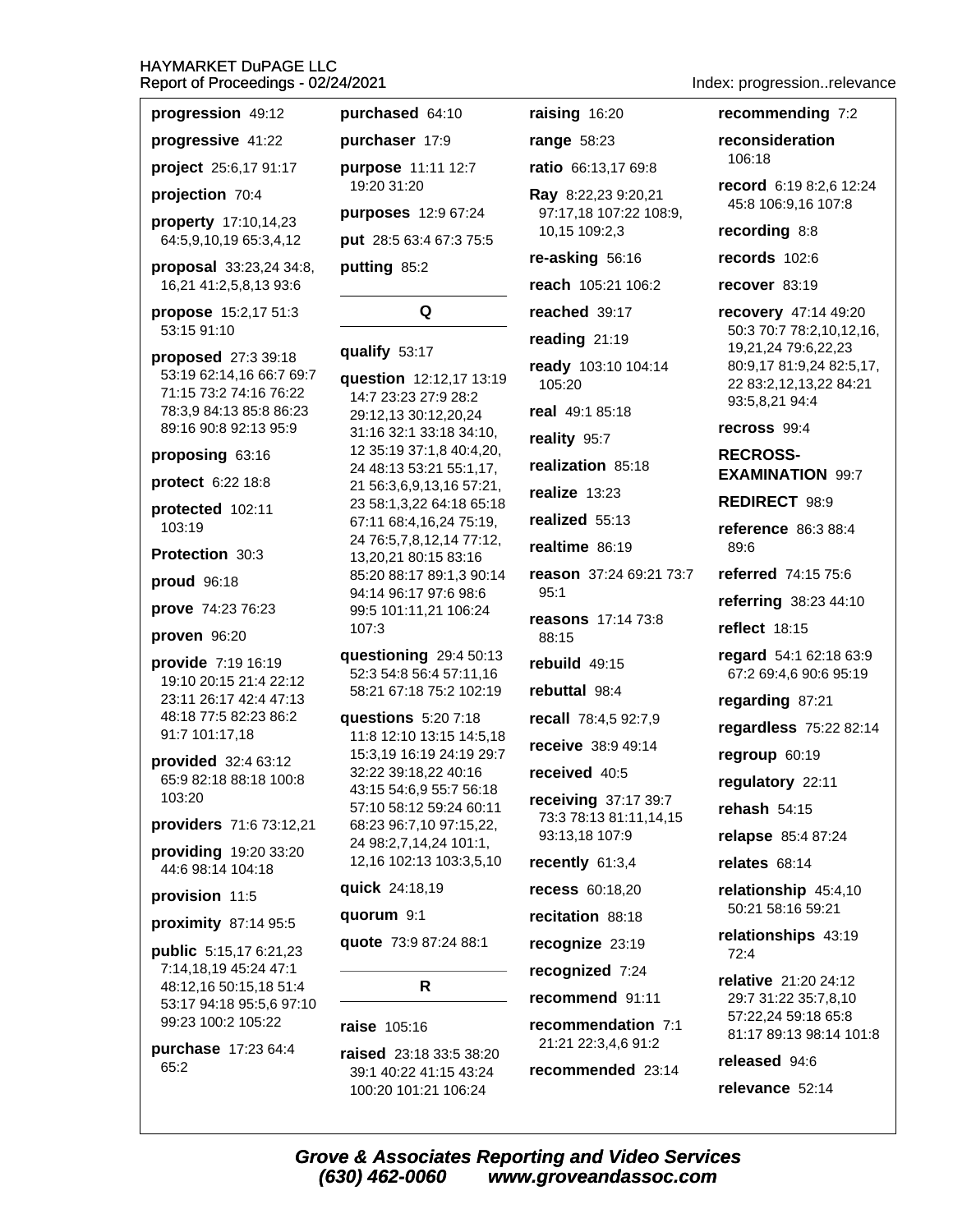| <b>relevant</b> 56:11 59:7                    | request 5:6 48:20 101:9                       | reviewed 102:8                                                           | 43:2,5,6 44:23 45:1,3,19,                          |
|-----------------------------------------------|-----------------------------------------------|--------------------------------------------------------------------------|----------------------------------------------------|
| 64:23 65:14 85:21                             | requested 46:13                               | revised 10:16                                                            | 23 46:2,5 47:23 48:1,3<br>50:15 51:4,12,15,22      |
| remain 22:23 28:18                            | requesting 18:12                              | revisions 17:4                                                           | 52:6,12,22 53:8,12,17,                             |
| remains 17:21                                 | required 35:23 69:9                           | rights $6:22$                                                            | 18,23,24 55:7,11,19<br>56:22 58:8,24 59:4,9        |
| remarks 6:10                                  | 82:12                                         | risk 20:14                                                               | schooling 39:6                                     |
| remember 32:18 66:9                           | requirement 22:10                             | Road 5:6,11 61:3,5,9                                                     | schools 50:15,18 97:11                             |
| remembered 10:6                               | requirements 12:1,2<br>18:4,12,18 56:21 57:8  | 63:2                                                                     | scope 29:5,8,14 30:21                              |
| reminded 68:16                                | 106:19                                        | roll 8:9                                                                 | 52:16 55:4 85:6 96:2                               |
| Remote 5:24                                   | reschedule 6:3                                | roof 63:4,5 86:17                                                        | 99:9,10 100:12,13                                  |
| remotely 5:15                                 | research 40:17 96:19                          | rooftop 88:11                                                            | search 80:5,8                                      |
| removal 57:22                                 | 97:2                                          | room 60:6 73:18                                                          | secondary 28:16 76:8                               |
| remove 11:6                                   | researched 40:20                              | <b>rooms</b> 72:2 73:5                                                   | secretary 8:8 107:23                               |
| removing 35:18 51:20                          | reserved 63:15                                | Rosemont 92:10                                                           | secure 20:6 79:20                                  |
| <b>renew 107:9</b>                            | residence 20:6 22:1<br>82:22                  | roughly 86:5                                                             | securing 19:12 51:15                               |
| renovation 62:19                              | resident 51:21 82:6                           | <b>round</b> 70:6                                                        | security 64:6,9,11,14<br>70:12,13,18               |
| repeat 23:23 31:16                            | residential 5:9 21:8                          | <b>Route 92:3</b>                                                        | seeking 19:24                                      |
| 48:13 76:16 89:3                              | 81:22                                         | rule 12:18 105:7,14                                                      | <b>sees</b> 42:14                                  |
| repeatedly 27:1 102:5                         | <b>residents</b> 16:8 63:12                   | ruled 106:8 107:5                                                        | selling 77:14                                      |
| repeating $6:1254:8$                          | 69:7 70:7 78:2 80:17                          | rules 86:15,19 88:7                                                      | senior 11:9                                        |
| repetitive 58:20                              | 81:24 91:12 92:16 93:5,<br>8,18,21 95:8 100:3 | 106:20,22 107:4                                                          |                                                    |
| rephrase 40:24 48:14                          | residing 50:3                                 | run 35:3 46:4 69:12<br>91:22 93:11                                       | <b>sense 75:4</b>                                  |
| replied 107:1                                 | resources 57:11                               | running 20:3                                                             | sensitive 60:6                                     |
| report 21:20 23:1 29:8<br>47:7 67:15,24 69:22 | respect 8:4 25:22 50:24                       | Russo 8:13,14,15 9:12,                                                   | separate 88:4                                      |
| 77:24 78:6 89:20 101:13                       | 52:9                                          | 13 108:1,2,18,19                                                         | series 60:1                                        |
| 102:20 104:7 105:4<br>107:1                   | respond 39:21 43:15                           |                                                                          | serious 63:5                                       |
| reporter 6:17 11:17                           | 55:12 69:15 101:15,21                         | S                                                                        | seriously 90:16                                    |
| 88:18,19,20,22 89:8                           | response 19:7 51:22<br>89:15 106:23           | saddle 95:3,13                                                           | serve 20:10                                        |
| reports 105:9                                 | responsibility 46:1                           | safety 99:18,20                                                          | served 33:7 36:2,7 57:5                            |
| represent 10:8                                | responsive 34:18                              | sake 105:6                                                               | <b>service</b> 22:14 42:4 43:8<br>73:11,21 91:7,14 |
| representation 64:8<br>67:1                   | <b>rest 95:9</b>                              | sat 17:11                                                                | serviced 46:17 58:11                               |
| representations 67:19,                        | restored 91:23 92:2,3                         | save 20:8 95:14                                                          | <b>services</b> 17:17,20                           |
| 23                                            | <b>resume</b> 105:19                          | <b>scenes</b> 45:15                                                      | 20:15,16 21:5,18 22:12<br>23:11 26:18 37:13 38:12  |
| representative 12:23                          | resumption 105:8                              | scheduled 14:20                                                          | 44:21 47:9 48:11,19                                |
| representatives 102:3                         | retained 61:4                                 | scheduling 64:1                                                          | 50:16 52:4 72:11 81:14,<br>15 98:15 99:23 100:3,8  |
| represented 64:5 65:1<br>66:23                | return 46:21 79:21 80:21<br>82:3,8            | school 19:8 20:12 22:18<br>23:9,15,18,20 24:1,4<br>32:19 33:5 34:2,10,24 | serving 20:13 35:9<br>36:11,17 42:22 58:14         |
| representing 16:7                             | review 102:11                                 | 35:4,6,16 38:19,23 39:1,                                                 | <b>set</b> 18:18 43:20 45:8                        |

Index: relevant..set

**Grove & Associates Reporting and Video Services**  $(630)$  462-0060 www.groveandassoc.com

11, 14, 17 40: 1 41: 9, 15, 20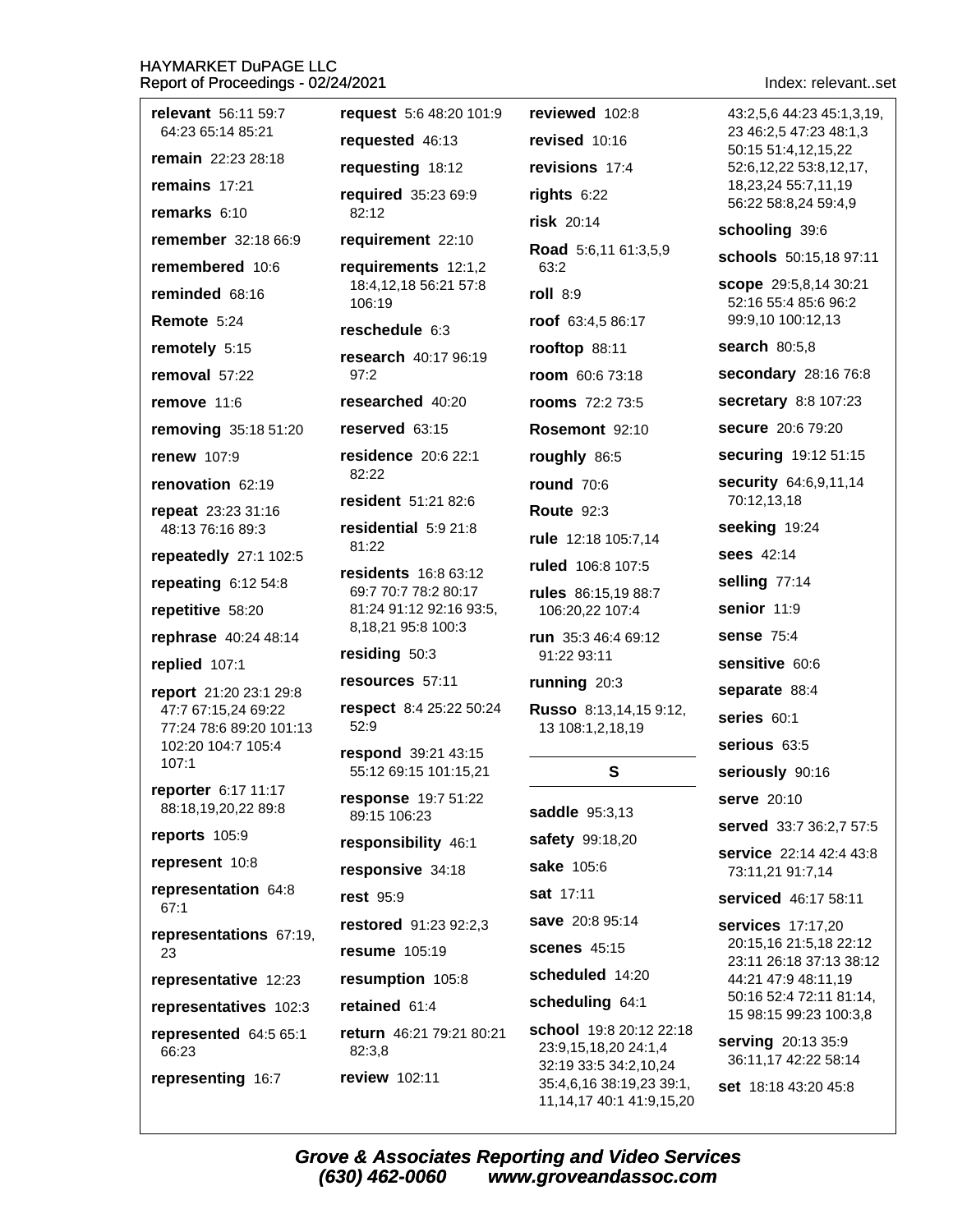| 59:24 64:1 89:12 90:21                   | <b>Smith</b> 14:23 15:1 16:1<br>32:12,14,17,19 46:23<br>47:8 52:2,18 53:4 54:5,<br>11 56:9,14,17 57:20 | start 11:16 35:10 38:18<br>49:14 61:1,21 68:24<br>82:10 | 15 37:18 49:2,10 84:2                       |
|------------------------------------------|--------------------------------------------------------------------------------------------------------|---------------------------------------------------------|---------------------------------------------|
| sets 21:2 36:1 80:3                      |                                                                                                        |                                                         | substantiating 76:10                        |
| setting 91:17                            |                                                                                                        | started 45:9 62:17                                      | substantive 26:4                            |
| settings 44:8                            | 58:18 60:2,10,12 89:15<br>98:7 99:4,8 101:1,2                                                          | starting 32:22 105:19,20                                | suburban 92:22                              |
| severity 71:2                            | 106:16 107:7                                                                                           | state 7:10,11 14:9 22:10                                | successful 51:14 84:12                      |
| share 26:21                              | <b>smoke 18:6</b>                                                                                      | 36:1 37:4 44:18,20 46:3                                 | successfully 33:20                          |
| shared 18:17 26:15                       | social 37:13 46:14 47:18                                                                               | 57:13 59:14 64:18                                       | 51:9                                        |
| shift 70:1,9,10                          | sold 61:3                                                                                              | stated 102:9 106:17                                     | sufficient 104:18                           |
| short 77:15 104:7                        | solely 10:18                                                                                           | statement 6:10 12:24<br>14:4 16:13 28:22 31:1           | suggest 14:2 106:22                         |
| shot 74:12 77:20                         | <b>sort</b> 40:19                                                                                      | 33:10 86:3                                              | summer 25:2                                 |
| show 33:17 82:9                          | <b>sounds</b> 42:17                                                                                    | statements 35:2                                         | superintendent 54:22                        |
| <b>shows</b> 30:10                       | <b>sources</b> 42:10 45:22                                                                             | statute 7:10                                            | supervised 19:1,5<br>80:12 81:16 86:22,24   |
| sign 5:19                                | speak 16:11 23:7 29:17                                                                                 | statutes 36:5                                           | 87:1,4                                      |
| signed 73:10,19                          | 31:23 42:10 65:20 68:8,<br>11 99:24 100:5,13                                                           | stay 37:23                                              | supervision 18:22                           |
| significance 6:16                        | speaks 40:15 58:13                                                                                     | staying 79:22,23 97:9                                   | 63:10,12                                    |
| significant 55:1 59:1                    | special 5:7 22:3 53:17<br>59:1 76:21                                                                   | step 17:19 39:15                                        | supplement 67:14                            |
| 70:20                                    |                                                                                                        | step-by-step 7:17                                       | supplemental 67:17<br>68:3,14 106:11        |
| $signup$ 5:23                            | specific 10:17 25:18                                                                                   | Steve 27:7 106:6                                        | support 20:2 36:23<br>37:10,11 38:13 40:1   |
| similar $85:12$                          | 31:24 33:18 40:23 57:8<br>88:10 99:13 101:13,15                                                        | sticking 41:9                                           |                                             |
| simple 96:9 97:7                         | specifically 12:2 34:17<br>38:2 41:21 44:8 61:23<br>78:5                                               | stop $6:2$                                              | 45:21 47:22,24 51:2<br>58:17 69:18,19 70:12 |
| simply 79:6                              |                                                                                                        | stopped 91:22                                           | 79:17 81:4 82:12,17,23                      |
| $sir$ 11:15 16:4                         |                                                                                                        | store 85:3,17 87:22                                     | 83:1,5,7,10,20,23                           |
| sit 22:17 23:7 24:6 55:10                | <b>specifics</b> 44:17 51:7                                                                            | 88:16 94:12                                             | supporters 16:17                            |
| site 5:8 18:24 46:12<br>47:13 72:12 95:9 | spent 26:24 40:5 94:16<br>95:14,16                                                                     | stores 84:14 87:15                                      | supportive 45:2 69:14                       |
| situation 14:18 82:5                     | stable $79:20$                                                                                         | straight 45:8                                           | supports 48:11                              |
| 95:12                                    | staff 5:21,24 18:22 19:2,                                                                              | streaming 6:1,3 105:24                                  | suppose 12:16 77:6                          |
| situations 43:12                         | 5 21:20,21 27:11 69:12,                                                                                | stretch 45:4                                            | surprise 10:4 12:9                          |
| size 55:22 57:4 63:23                    | 13, 14, 16, 18, 19, 20 70: 13,<br>16 72:12 105:20                                                      | strike 72:16                                            | surroundings 70:14                          |
| <b>sizes</b> 85:13                       | staff-recommended                                                                                      | <b>strong 50:21</b>                                     | surveillance 64:12                          |
| <b>skill 80:3</b>                        | 23:13                                                                                                  | strongly 47:17                                          | surviving 49:17                             |
| sleep $82:9$                             | staff-to-patient 66:13,                                                                                | structured 79:14,18,24                                  | swear 11:18                                 |
| sleeping 70:11,17                        | 17 69:8                                                                                                | 80:12,22 81:10,21 97:1<br>study 82:13                   | swearing 6:17                               |
| slightly 85:15                           | staffed 70:8                                                                                           |                                                         | sworn 11:19 15:8                            |
| <b>slow 8:1</b>                          | staffing 67:3,9,20 68:18                                                                               | stuff 13:19 15:11 61:22<br>68:17                        | system 45:12 89:24<br>90:19 94:17           |
| slower 74:6                              | stage 43:20 44:10                                                                                      | subjected 10:23                                         |                                             |
| small 51:4 53:18                         | <b>stand 67:5</b>                                                                                      | submit 104:6,7                                          | system's 74:4                               |
| <b>smart</b> 13:19                       | standards 74:23 76:11,<br>23 77:3                                                                      | substance 19:22 33:11,                                  | systems 92:9                                |
|                                          |                                                                                                        |                                                         |                                             |

Index: sets..systems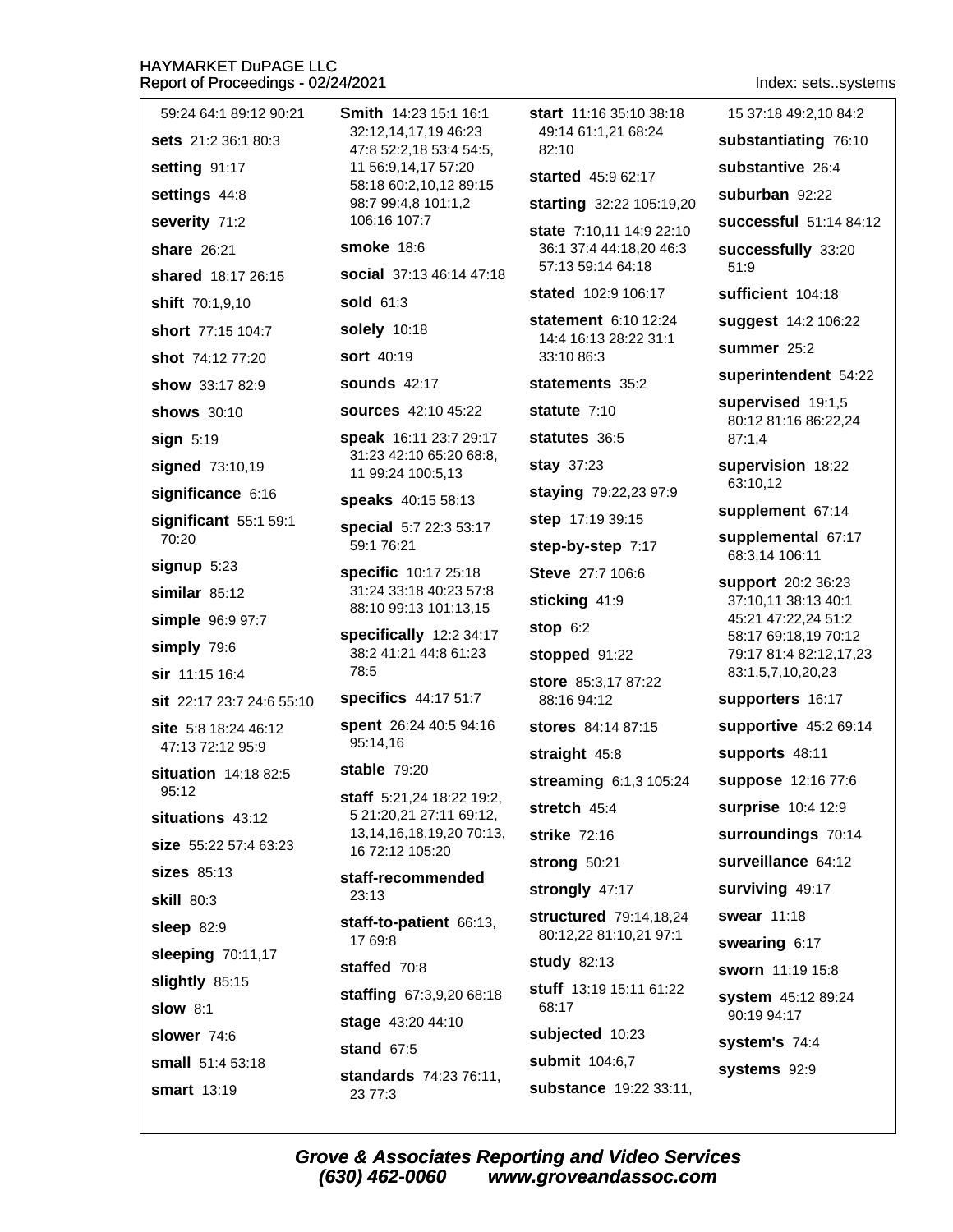# T

table 58:5 106:23

takes 10:4 94:17

taking  $8:11$ 

talk 18:19 45:18 55:3 74:6 105:7 107:6

talked 48:9 61:23 84:8, 10 92:2 96:13 105:18

talking 23:24 47:19 74:9

taught 80:3

taxing 16:7 20:21 45:13 101:9

teachers 43:10 47:12

team 25:12,14 32:3 40:7, 870:1899:2

technical 74:10

technologically 27:8

technology 10:3 27:21

tend 70:11

tender  $24:11$ 

tendering 10:12

**tense 78:23** 

term 75:11

**terminals** 90:22 91:10

terminology 75:15

terms 12:9 61:8 80:5 84:18

test 47:17

testified 12:21 19:9 29:5 33:1 34:17 35:20 44:12 52:3 54:6 55:13,18 63:9 66:16 71:5.9 84:2 98:11 102:6 103:18 105:10

**testifies** 15:15 55:14

testify 10:18 11:22,23 24:10 51:18 75:5 101:11 103:17

testifying  $41:365:1$ 73:23 85:14

testimony  $5:146:18$ 

10:21.24 11:7 14:10 15:8.14 30:21 34:18 35:24 37:10 52:8,19 54:15,18 55:2 56:24 57:5.22 60:23 65:7 66:16 68:5,21 69:22 70:1 71:13 74:14 78:7 90:7,20 95:22.24 96:13 103:20 104:14

#### therapist 50:6

therapy  $80:21$ 

thing 14:16 28:22 36:4 95:4 104:11

things 71:8 80:16 84:1 100:17

thinking 26:20 34:24

thought 12:14 34:4 35:12 98:16 104:13,15

**thousands**  $46:8,15,16$ 

threatening  $21:1549:7$ 

throw  $54:2$ 

thrown 56:1

time 5:15 6:5,11 7:19 13:5 16:10,21 18:23 19:14 23:8,11 25:23,24 26:24 27:8,10 31:3 39:15 40:5,12 42:19 56:2,7 58:8.15 60:13 62:5 63:22 64:10 66:4 67:15.21 73:22 86:22 89:21 90:2 92:19 93:2 95:14,16 96:7 97:8 98:3 103:13 104:16, 18 107:11,15

#### timeline 62:22

timely  $12:2$ 

times 63:11 64:1 66:6.9

Title 44:18,19 59:5,13, 15,19

today 5:1 11:24 41:3 101:20

told 78:7 85:11 88:1,22 103:13

#### ton 96:2

tonight 10:20,22 16:9 56:12 57:22 65:1,22 66:23 101:11 104:19

107:21 tonight's  $5:12$ tools 84:21 top 71:21 topic 31:18 52:7 103:12 topics 31:11 103:7 track  $15:3$ tracking 102:10 traffic 90:9 train 56:15.17 84:20 92:9 training 43:9 47:13 transcribing 6:17

transfer  $37:5$ 

transferring 36:11,24

**transition** 49:21 50:14, 16 94:1

transitions 50:1

transparency 28:22 29:16,20

transparent 22:20,23 24:24

**transport** 21:10,17 33:16 90:17 91:11 92:5, 8.19 93:12

transportation 90:2,9, 15, 19, 22, 23 91: 1, 9, 14, 16,17,19 92:1,14 93:6 94:10,17,18,20,23 95:2, 5,7,12,15,17,20

#### transportation's 91:4

transported 92:19

transporting  $36:1542:1$ 89:16 92:15 93:2,7,14 94:11 95:7

#### transports 92:10

treated 78:8

**treatment** 17:17,20 19:12,21,24 20:1,7,20 32:3 37:17,23 38:9,10, 13, 15 39: 5, 7 41: 19, 23 44:6 46:7,17,18,21 48:2, 19 49:8,14,19 50:7 59:15 66:14 70:7 72:14,19

#### Index: table..unsupervised

73:1.5 78:4.13 79:1 80:3. 7 81:5.9.12.23 84:3.6.12 85:12 86:9 87:10 93:13, 16,19,22 94:3

trial  $6:18$ 

trigger 85:3,17 87:24

triggers 84:16,19,22 85:1,15 87:14

true 19:17,18 79:8

trust 29:1.11

trusted 30:13

turn 21:13.15

turned 52:8 65:23 66:1 97:23

turning 105:17 106:5

type 69:5 72:11,14 82:19 83:23 90:4 91:10

typical 6:10

typically 38:7 80:13

## U

ultimately 23:5

unable  $7:5$ 

undergoing 70:20 79:1 93:21

underneath 69:19

understand  $7:2$  10:19 19:20 22:8 26:13 28:23 37:9 40:17 43:23 44:11 49:5,18 59:6 60:8 64:21 74:17,21 76:24 77:9,11, 13, 19, 21 80: 4 84: 17

understanding 31:7 42:21 52:8 64:6 65:23 66:12 71:20 74:1 83:15 89:23 91:13

understands 76:1

understood 34:18 41:8

unilaterally 34:21

unique 81:1

unstructured 80:22

unsupervised 19:4